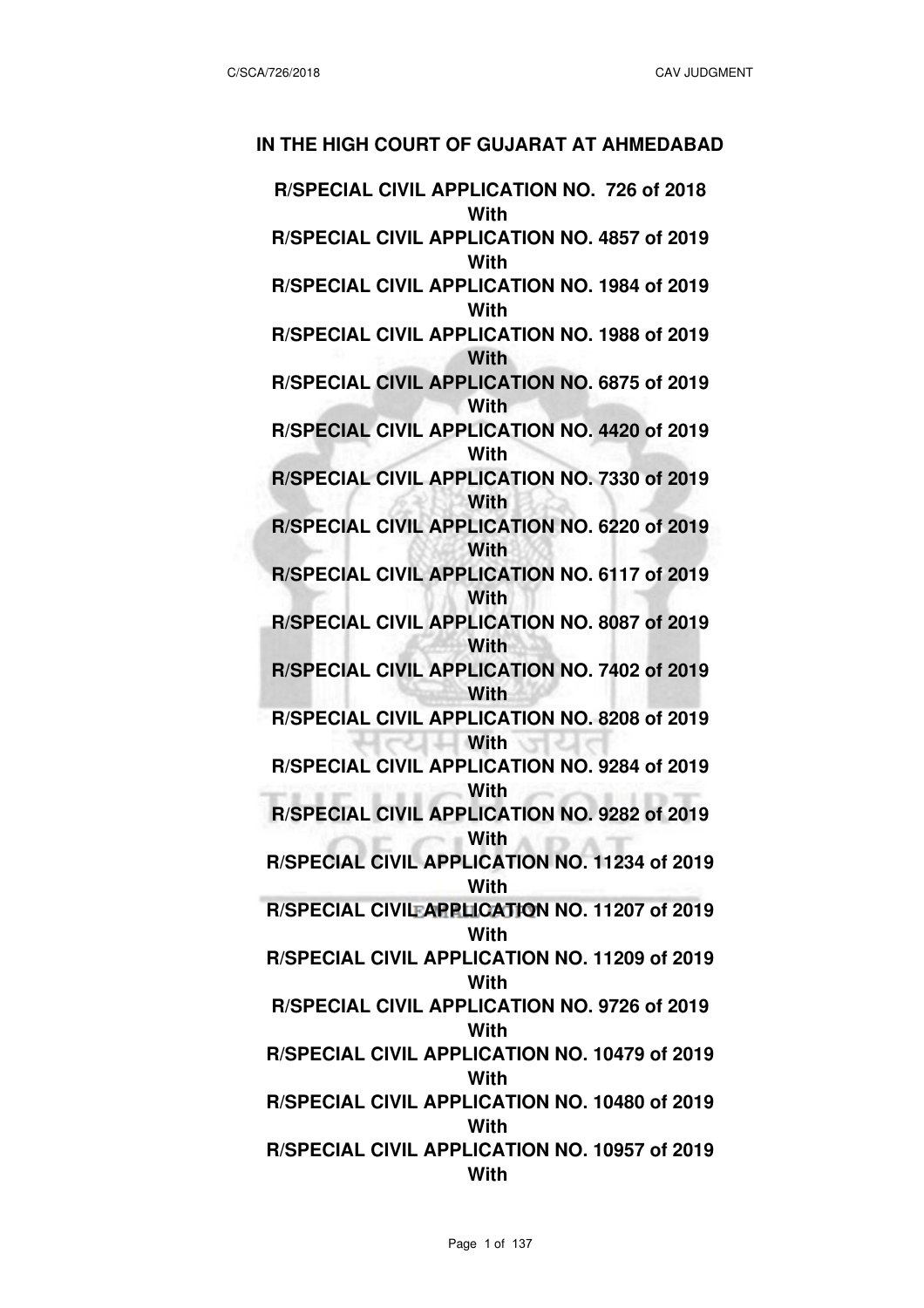| R/SPECIAL CIVIL APPLICATION NO. 11410 of 2019<br>With |
|-------------------------------------------------------|
| R/SPECIAL CIVIL APPLICATION NO. 11732 of 2019<br>With |
| R/SPECIAL CIVIL APPLICATION NO. 11885 of 2019<br>With |
| R/SPECIAL CIVIL APPLICATION NO. 11887 of 2019<br>With |
| R/SPECIAL CIVIL APPLICATION NO. 11889 of 2019<br>With |
| R/SPECIAL CIVIL APPLICATION NO. 12681 of 2019<br>With |
| R/SPECIAL CIVIL APPLICATION NO. 16313 of 2018<br>With |
| R/SPECIAL CIVIL APPLICATION NO. 652 of 2019<br>With   |
| <b>CIVIL APPLICATION NO.1 of 2019</b>                 |
| in R/SPECIAL CIVIL APPLICATION NO. 11410 of 2019      |

# **FOR APPROVAL AND SIGNATURE: HONOURABLE MR.JUSTICE J.B.PARDIWALA Sd/ HONOURABLE MR.JUSTICE A.C. RAO <b>Sd/-**

| $\mathbf{1}$   | Whether Reporters of Local Papers may be allowed<br>to see the judgment?                                                                           | YES |
|----------------|----------------------------------------------------------------------------------------------------------------------------------------------------|-----|
| $\overline{2}$ | To be referred to the Reporter or not?                                                                                                             | YES |
| 3              | Whether their Lordships wish to see the fair copy<br>of the judgment?                                                                              | NO. |
| $\overline{4}$ | Whether this case involves a substantial question<br>of law as to the interpretation of the Constitution<br>of India or any order made thereunder? | N() |

================================================================

#### ================================================================ MOHIT MINERALS PVT LTD Versus UNION OF INDIA & 1 other(s)

================================================================ Appearance: MR JK MITTAL WITH MR HARDIK P MODH for the Petitioner(s) in SCA No.726 of 2018. MR VIKRAM NANKANI, SR.ADVOCATE with MR PARITOSH R.GUPTA for the Petitioner(s) in SCA No.9726 of 2019.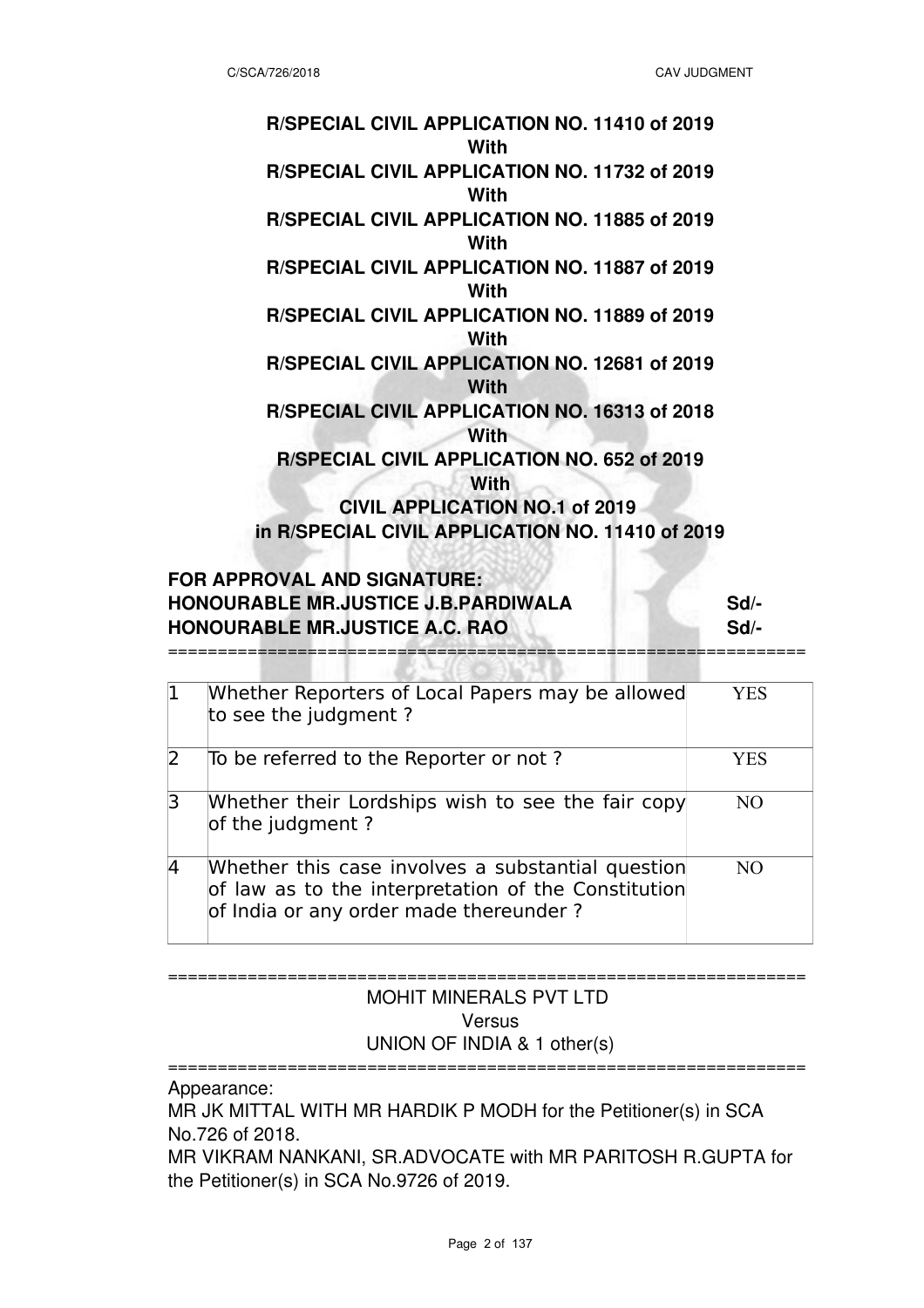MR SHASHANK SHEKHAR with M/S. PARITOSH GUPTA AND MIHIR GUPTE for the Petitioner(s) in SCA No.11410 of 2019.

DR C.MANICKAM with M/s. AJAYKUMAR GUPTA AND GAURAV K.LAKHWANI for the Petitioner(s) in SCA No.6117 of 2019.

MR TUSHAR P.HEMANI, SR.ADVOCATE with M/S.VIJAY H.PATEL AND APURVA MEHTA for the Petitioner(s) in SCA Nos.9284-9282 of 2019. MR V.SRIDHARAN, SR.ADVOCATE with M/S.JIGAR SHAH AND ANAND NAINAWATI for the Petitioner(s) in SCA No.7330 of 2019.

MS AMRITA M.THAKORE for the Petitioner(s) in SCA No.11732 of 2019. MR PARESH M.DAVE with AMAL PARESH DAVE for the Petitioner(s) in SCA Nos.1984, 1988 and 4420 of 2019.

MR DHAVAL SHAH with MR S.S.IYER for the Petitioner(s) in SCA Nos.6875 and 10957 of 2019.

MR UCHIT N.SHETH for the Petitioner(s) in SCA Nos.6220, 10479, 10480, 11885, 11887 and 11889 of 2019.

MR ANAND NAINAWATI for the Petitioner(s) in SCA No.4857 of 2019. MR HIRAK P.GANGULY for the Petitioner(s) in SCA No.7402 of 2019.

M/S.NIRZAR S DESAI, PARTH H.BHATT, ANKIT SHAH AND DHAVAL D.VYAS for the Respondent(s).

================================================================

### CORAM: **HONOURABLE MR.JUSTICE J.B.PARDIWALA** and **HONOURABLE MR.JUSTICE A.C. RAO**

### **Date : 23/01/2020**

## **CAV COMMON JUDGMENT (PER : HONOURABLE MR.JUSTICE J.B.PARDIWALA)**

1. Since the issues raised in all the captioned writ-applications are the same, those were heard analogously and are being disposed of by this common judgment and order.

2. In all the captioned writ-applications, the writ-applicants have challenged the levy of the IGST on the estimated component of the Ocean Freight paid for the transportation of the goods by the foreign seller as sought to be levied and collected from the writ-applicants as the importer of the goods.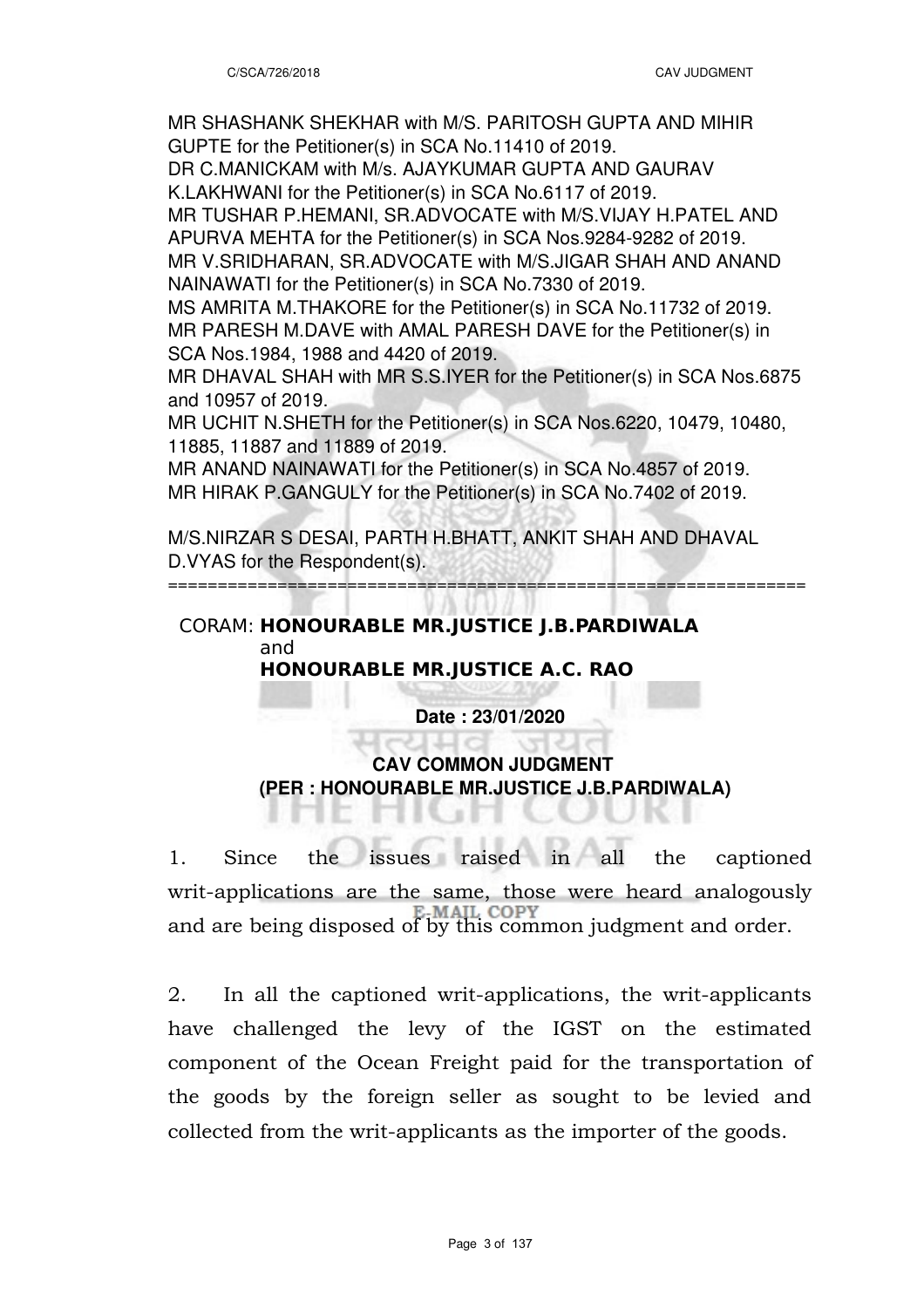3. The Central Government has introduced the Notification No.8 of  $2017$  – Integrated Tax (Rate) dated  $28<sup>th</sup>$  June 2017, wherein vide Entry No.9, the Central Government has notified that the IGST at the rate of 5% will be leviable on the service of transport of goods in a vessel including the services provided or agreed to be provided by a person located in a non-taxable territory to a person located in a non-taxable territory by way of transportation of goods by a vessel from a place outside India upto the customs stations of clearance in India.

4. The Central Government, thereafter, issued the Notification No.10 of 2017 – Integrated Tax (Rate) dated  $28<sup>th</sup>$  June 2017, by which the Central Government has notified that for the said category of service provided at Serial No.10 to the said Notification, the importer as defined in clause 2(26) of the Customs Act located in the taxable territory shall be the recipient of service.

सत्यमाव जयत

5. We had the benefit of hearing the learned senior counsel appearing in various writ-applications. We heard Mr.Vikram Nankani appearing with Mr.Paritosh Gupta, Mr.J.K.Mittal with Mr.Hardik P.Modh, Mr.Sridharan with Mr.Jigar Shah, Mr.C.Manickam with **EMr.Gaurav** K.Lakhwani, Mr.Tushar P.Hemani with Mr.Apurva Mehta, Mr.Shashank Shekhar with Mr.Paritosh Gupta and Mr.Uchit Sheth.

6. We also heard Mr.Nirzar S.Desai, Mr.Parth H.Bhatt, Mr.Ankit Shah and Mr.Dhaval D.Vyas, the learned standing counsel appearing for the Union of India.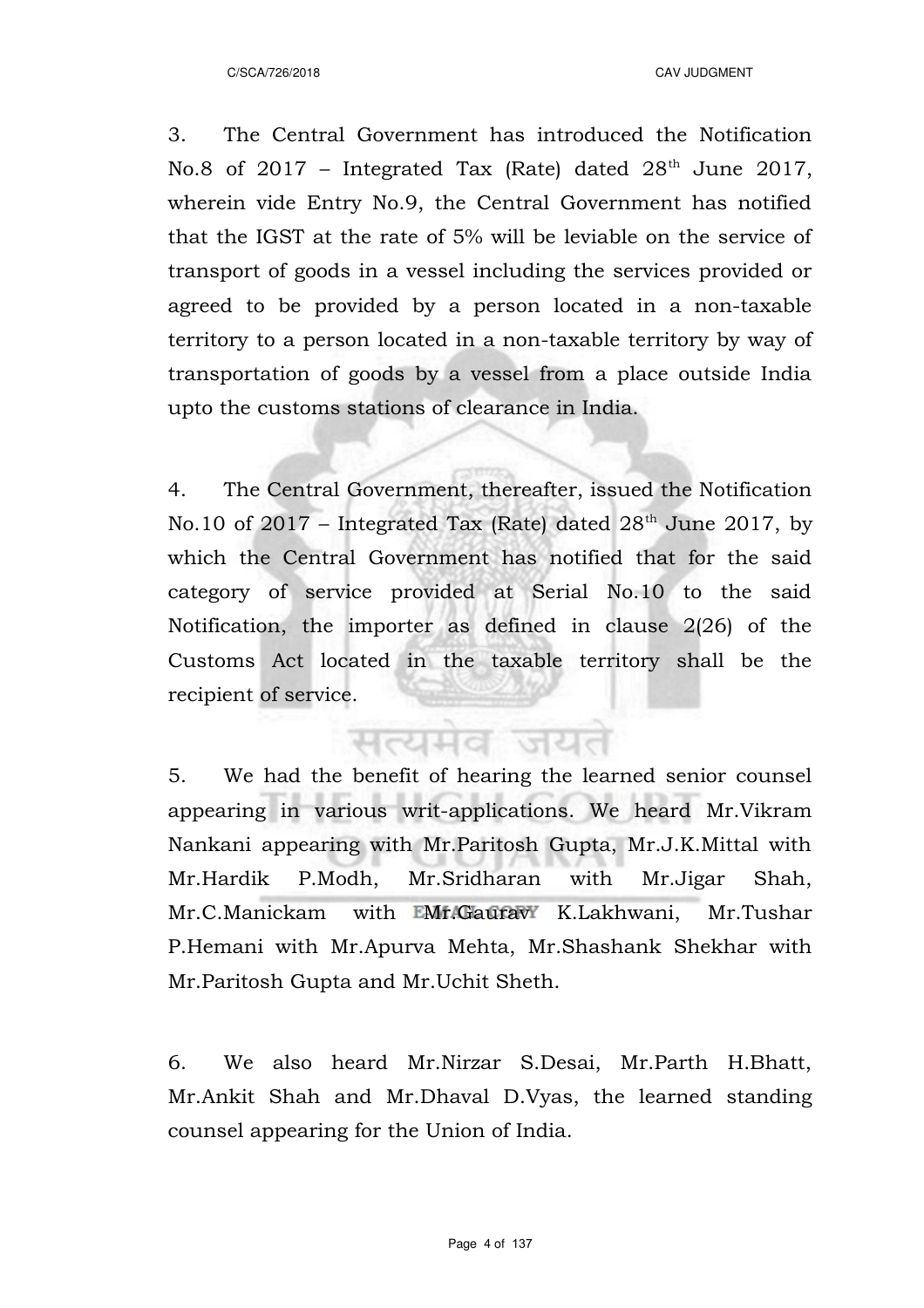C/SCA/726/2018 CAV JUDGMENT

7. For the sake of convenience, we treat the Special Civil Application No.726 of 2019 as the lead matter.

8. By this writ-application under Article 226 of the Constitution of India, the writ-applicant, a company engaged in the business of import of non-cooking coal from Indonesia, South Africa and U.S.A., has prayed for the following reliefs :

*"(A) ...this Hon'ble High Court be pleased to issue a writ of certiorari/mandamus or any other appropriate writ/order/direction against the Respondents by quashing the impugned Notification No.8/2017-Integrated Tax (Rate), dated 28.6.2017 and Entry 10 of the Notification No.10/2017-Integrated Tax (Rate), dated 28.6.2017 by declaring that same lack legislative competency, ultra vires to the Integrated Goods and Services Tax Act, 2017 and hence unconstitutional;*

*(B) this Hon'ble High Court be pleased to issue a writ of certiorari/mandamus or any other appropriate writ/order/direction against the Respondents by declaring that no tax is leviable under the Integrated Goods and Services Tax Act, 2017 on Ocean Freight for services supplied by a person located in non-taxable territory by way of transportation of goods by a vessel from a place outside India upto the customs station of clearance in India and levy and collection of tax on such Ocean Freight under the impugned Notifications is not permissible under the law;*

*(C) this Hon'ble High Court be pleased to issue a writ of mandamus/order/direction to the Respondent No.2 to place*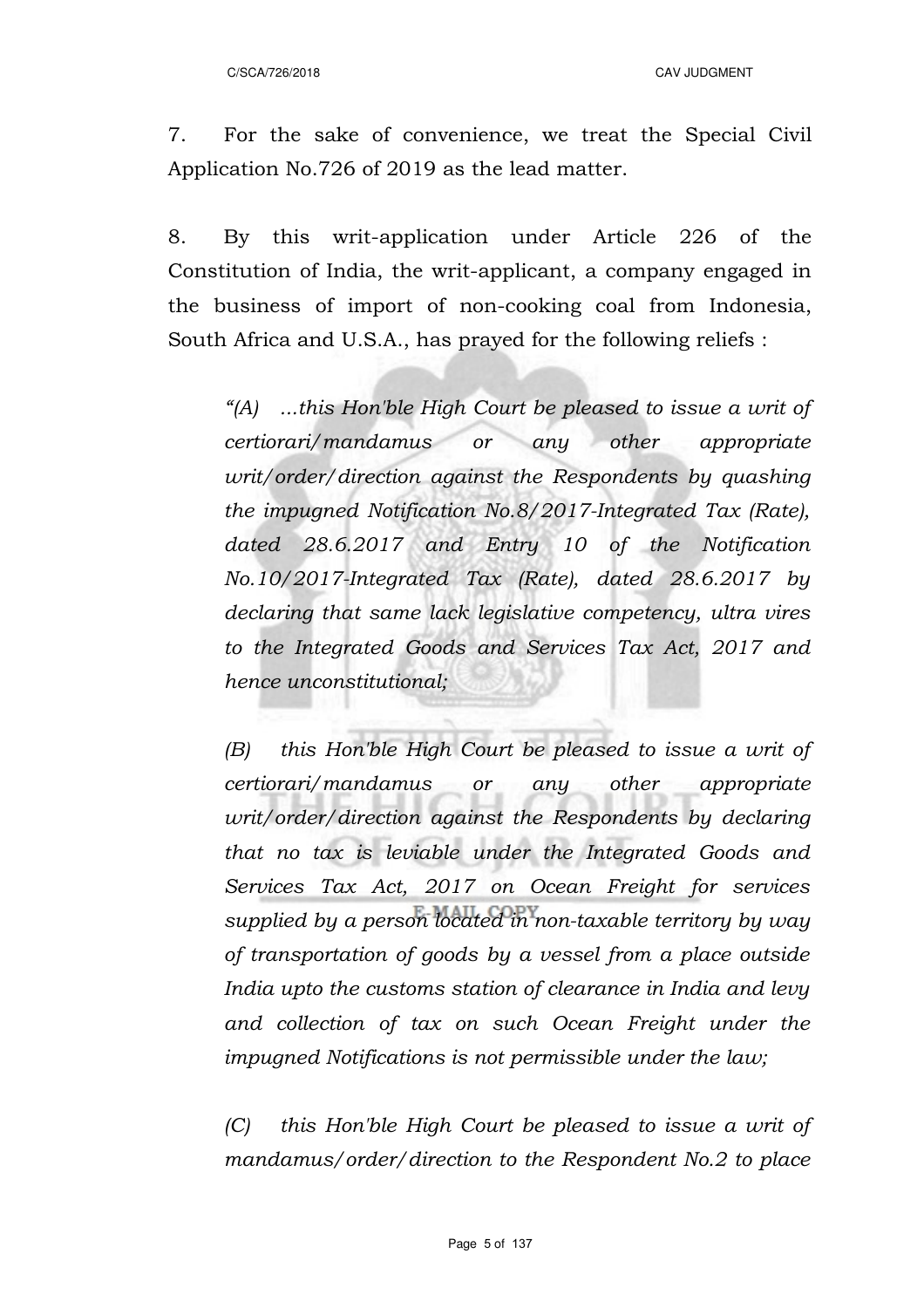*before this Hon'ble Court the records of the recommendation given and all decision taken in respect of impugned Notification No.8/2017-Integrated Tax (Rate), dated 28.6.2017 and the Notification No.10/2017-Integrated Tax (Rate) dated 28.6.2017;*

*(D) that pending the hearing and final disposal of the petition, this Hon'ble Court be pleased to :*

*i. stay the operation of impugned Notification No.8/2017-Integrated Tax (Rate), dated 28.6.2017 and Entry 10 of the Notification No.10/2017-Integrated Tax (Rate), dated 28.6.2017 and/or;*

*ii. stay the levy and collection of integrated tax Ocean Freight on transport of goods in a vessel from a place outside India upto the customs station of clearance in India by a person located in non-taxable territory; and/or;*

*iii. Restrain the Respondent No.1 and all its officers, agents to take any coercive measure against the petitioner and its officers during the pendency of writ petition; and/or;*

*(E) issue such other writ/order/direction and further orders as the Hon'ble Court may deem just and proper in the facts and circumstances of the case."*

9. The facts as stated in the writ-application giving rise to this litigation are as under :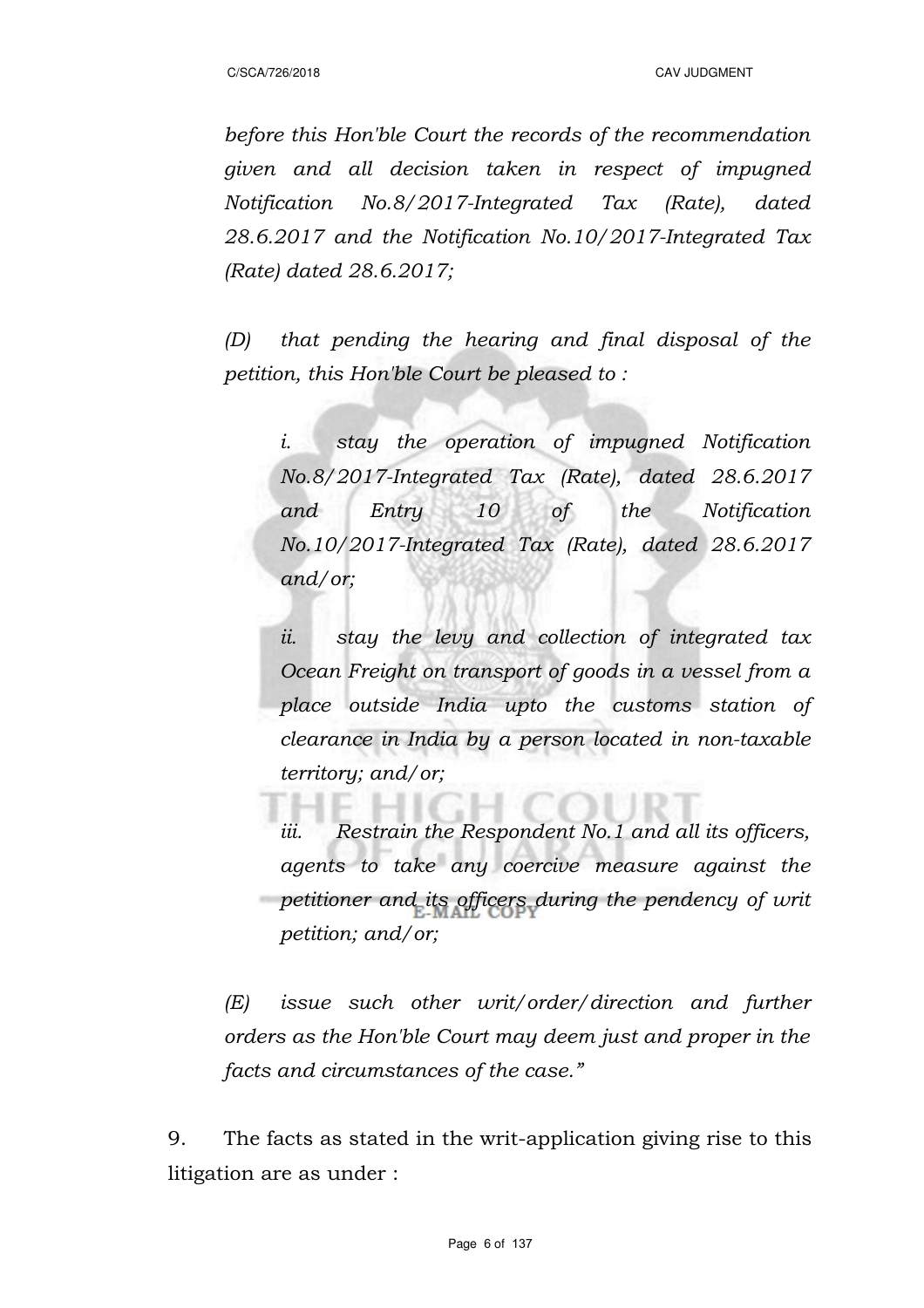10. The writ-applicant company is engaged in importing non-cooking coal from Indonesia, South Africa and U.S.A. and supplying it to various domestic industries including power, steel, etc. It has business based at various parts of the country, however, the main business place is in Gujarat and most of the imported coal comes at the port located at Gujarat. The writ-applicant company is registered under the GST laws for payments of GST/IGST besides being paying the customs duty on import of coal. The writ-applicant discharges the customs duty on the imported products at the time of each import and such value includes the value of freight on which customs duty is demanded and paid. The writ-applicant is liable to pay integrated tax in terms of provisions of the Integrated Goods and Services Tax Act, 2017 (IGST/Integrated Tax Act) and accordingly the writ-applicant is paying the integrated tax at the time of import itself, which also includes value of Ocean Freight involved in imported coal.

11. The respondent no.1 is responsible for the implementation of the Central Goods and Services Tax Act, 2017 (for short, 'the CGST') and the Integrated Goods and Services Tax Act, 2017 (for short, 'the IGST') and has also issued the Notifications in question under the said Acts. COPY

12. The respondent no.2 is a constitutional body constituted under Article 279A of the Constitution of India, as made applicable w.e.f. 12.9.2016, and it is mandatory on the part of the respondent no.2 to make recommendations on various matters relating to the Goods and Services Tax (GST) and further provisions have been made under the respective GST laws,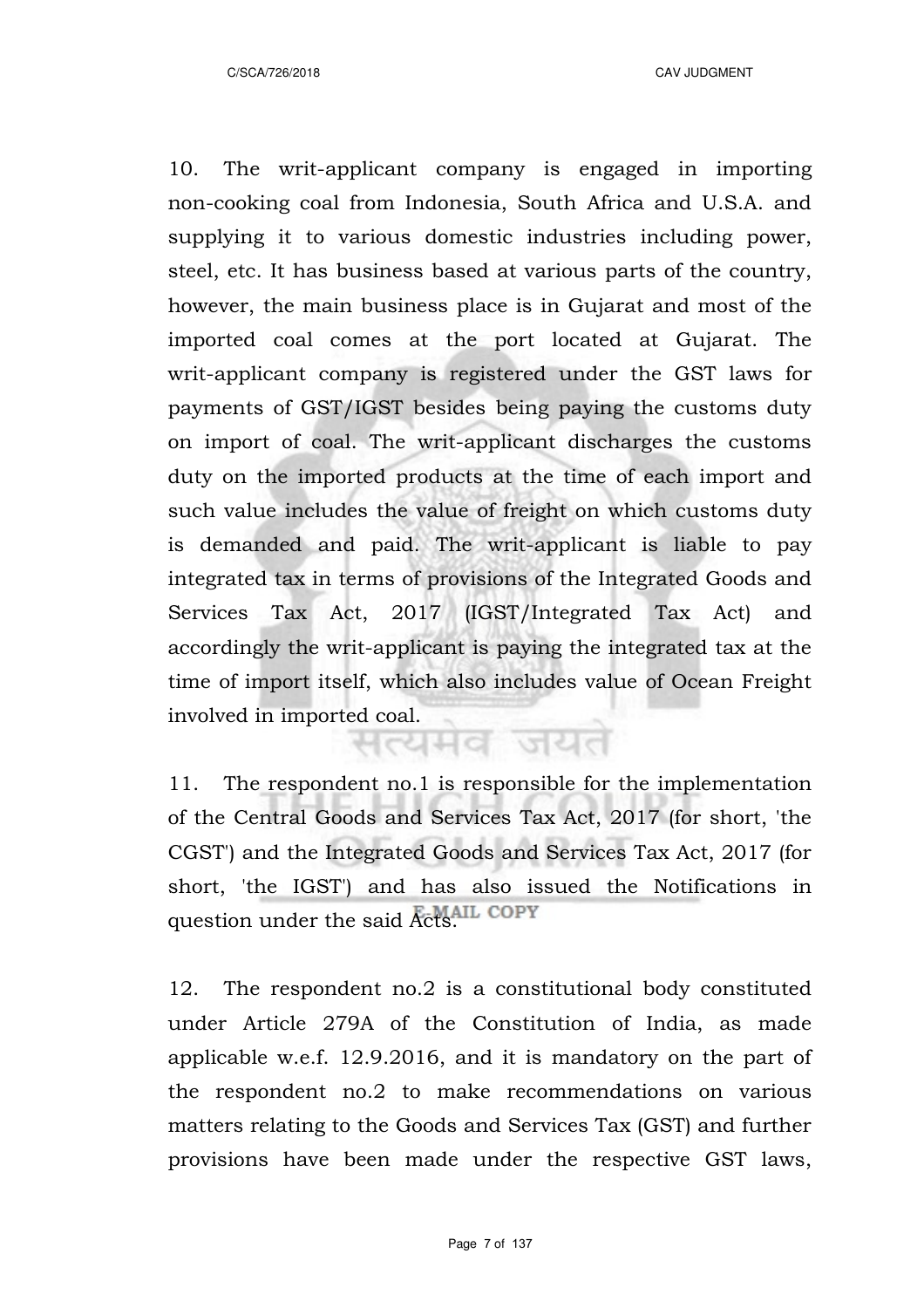whereby the respondent no.1 have to act on the recommendations of the respondent no.2. To the best of the knowledge of the writ-applicant, the respondent no.2 has not placed, at their own, any such recommendations for public at large.

13. The writ-applicant in the present writ-application is challenging the legality and validity of the impugned Notification No.8/2017-Integrated Tax (Rate), dated 28.6.2017 and Entry 10 of the Notification No.10/2017-Integrated Tax (Rate), dated 28.6.2017 as the same are lacking legislative competency, ultra vires to the Integrated Goods and Services Tax Act, 2017, and hence unconstitutional. The respondent no.1 has levied again the integrated tax on reverse charge basis under the impugned Notifications on the Ocean Freight, for which the writ-applicant is already paying the integrated tax at the time of import with the value of imported coal, which is not permissible under the law.

सत्यमव जयत

14. The present writ-application has been filed seeking various reliefs, more particularly, seeking quashing of the impugned Notification No.8/2017-Integrated Tax (Rate), dated 28.6.2017 and Entry 10 of the Notification No.10/2017-Integrated Tax (Rate), dated 28.6.2017, by declaring that the same lack legislative competency, ultra vires to the Integrated Goods and Services Tax Act, 2017, and hence unconstitutional. The writ-applicant also seeks declaration that the levy of the integrated tax again on the Ocean Freight under the impugned Notifications is not permissible and amounts to double taxation, as the 'Integrated Tax' (under IGST Act, 2017) has been paid on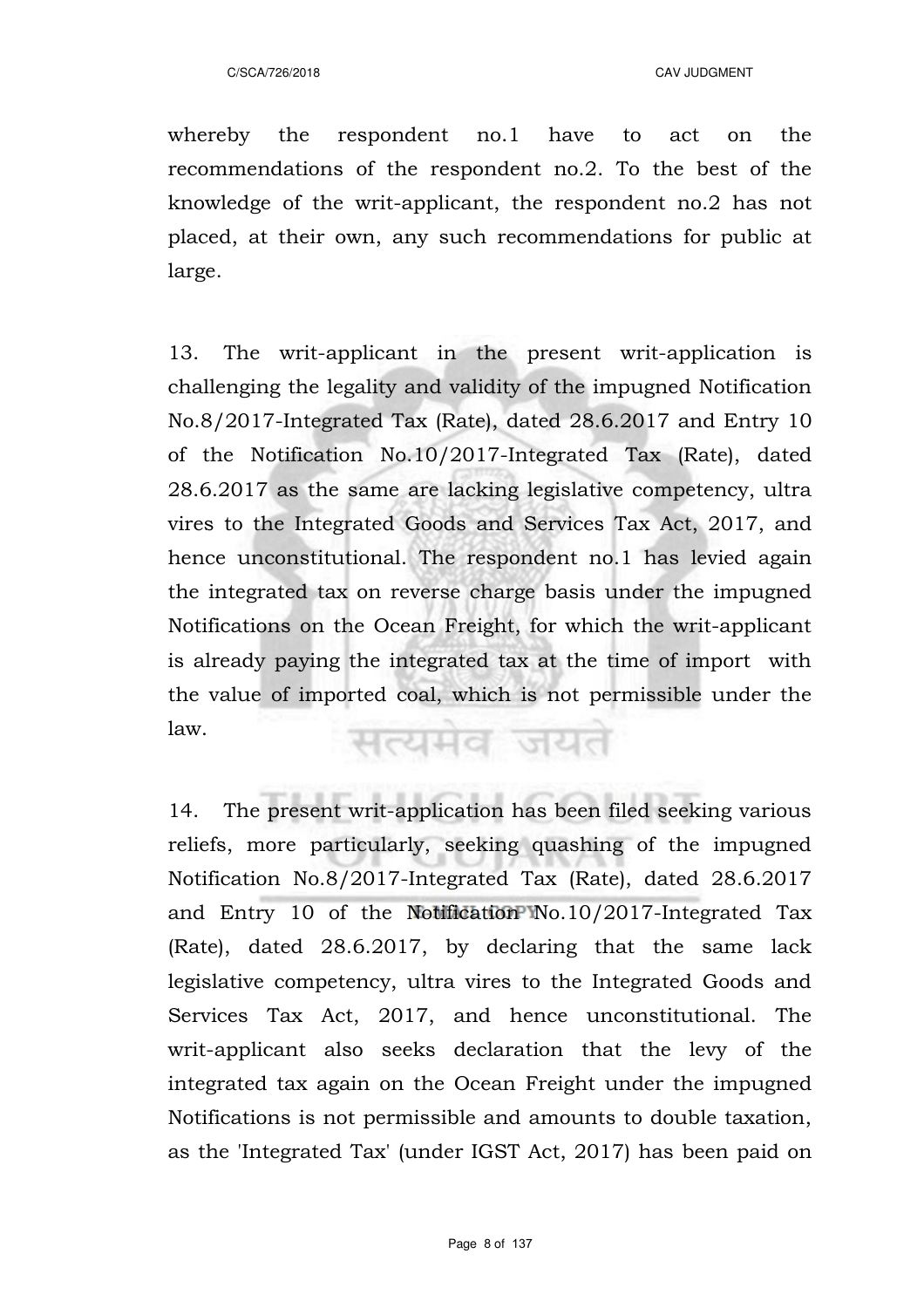the imported coal at the time of importation (the value which includes Ocean Freight also).

15. The writ-applicant is importing coal from various countries on FOB (Free on Board) and CIF (sum of Cost, Insurance and Freight) basis. The writ-applicant also has the High Sea sale and purchase transactions.

(a) In case of purchases made on CIF basis, the freight invoice is issued by the foreign shipping line to the foreign exporter, the writ-applicant neither has any invoice of such freight and nor has any idea of payments and the amount of such freight;

(b) In case of purchases made on FOB basis, the writ-applicant engages foreign shipping line and pays the Ocean Freight to the foreign shipping line;

(c) In case of the High Sea purchase, the coal is purchased before landing it in Indian port, from the original buyer who purchased the coal. In this case, the writ-applicant neither has any invoice of such freight nor has any idea of payments and the amount of such freight. It is similar to the purchases of coal on CIF basis;

16. The writ-applicant discharges the customs duty on the imported coal at the time of importation and such customs duty is paid on the value of the imported coal which includes the value of Ocean Freight, as determined on the value under Section 14 of the Customs Act, 1962 and Rules made thereunder.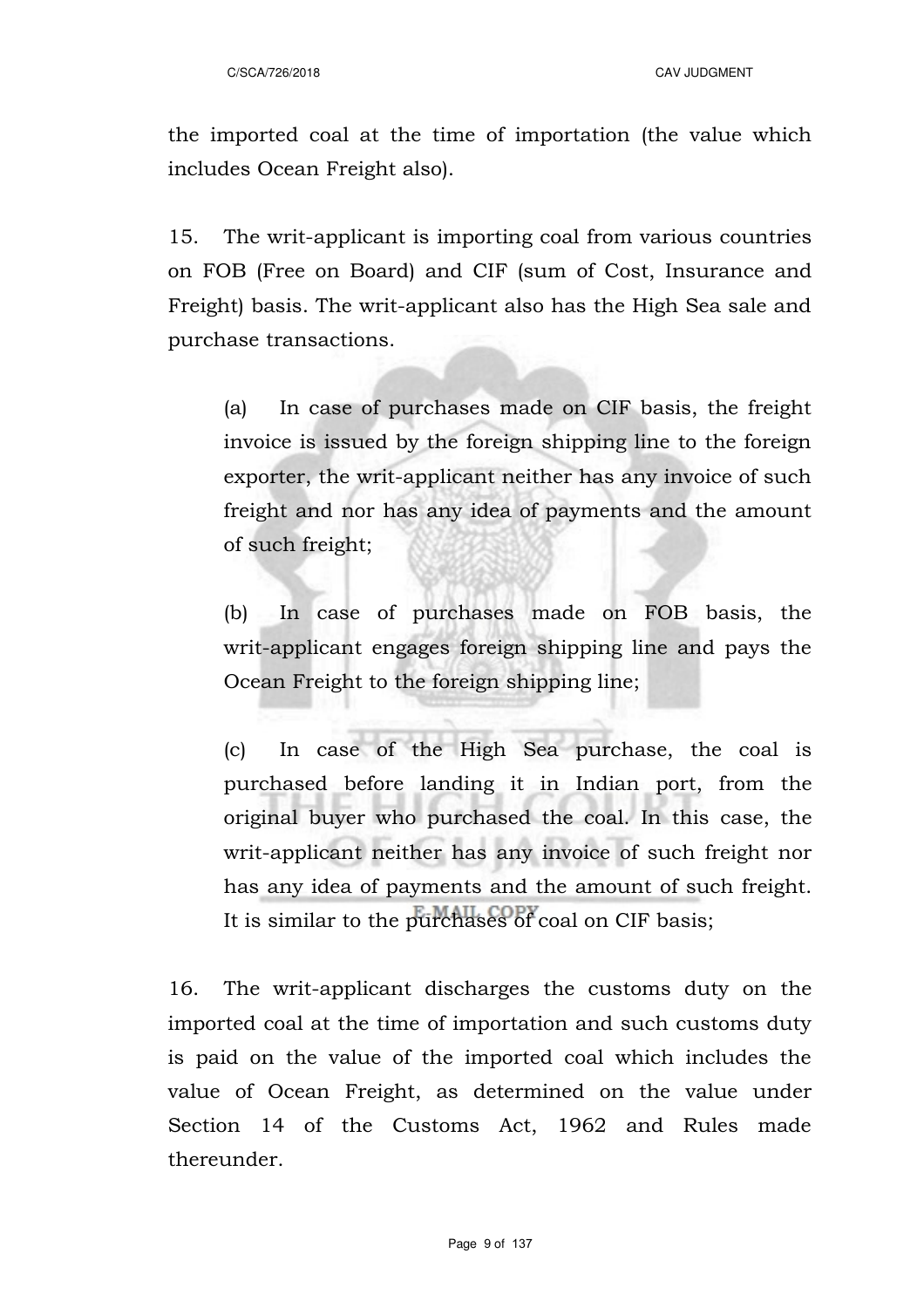#### IGST PAID ON IMPORT :

17. The writ-applicant, at the time of importation, in addition to the customs duty, pays the 'Integrated Tax' (known as IGST) under the IGST Act, 2017, on the imported coal on the value as determined under the Customs Tariff Act, 1975 (vide proviso to Section 5(1) of the IGST Act, 2017). The said value also includes the value of the Ocean Freight, when the goods are purchased on FOB basis, whereas in case of goods purchased on CIF basis, the cost itself is the sum of cost, insurance and freight basis.

## SUBMISSIONS ON BEHALF OF THE WRIT-APPLICANT :

18. Mr.Mittal, the learned senior counsel assisted by Mr.Modh made the following submissions :

No levy, but for the impugned Notifications, is ultra vires to the IGST Act and on the supply made beyond the territory to which the Act applies : COURT

19. The impugned Notification No.8/2017, through Entry 9(ii), has sought to levy the tax on the transactions including 'service provided by a person located in a non-taxable territory to a person located in non-taxable territory', by way of transportation of goods by a vessel. Indisputably, both, the service provider and the service recipients are outside India and such a levy goes beyond the mandate of Section 1 of the IGST Act, 2017, which extends to the whole of India and not outside India. No levy exists in law but for the impugned Notification.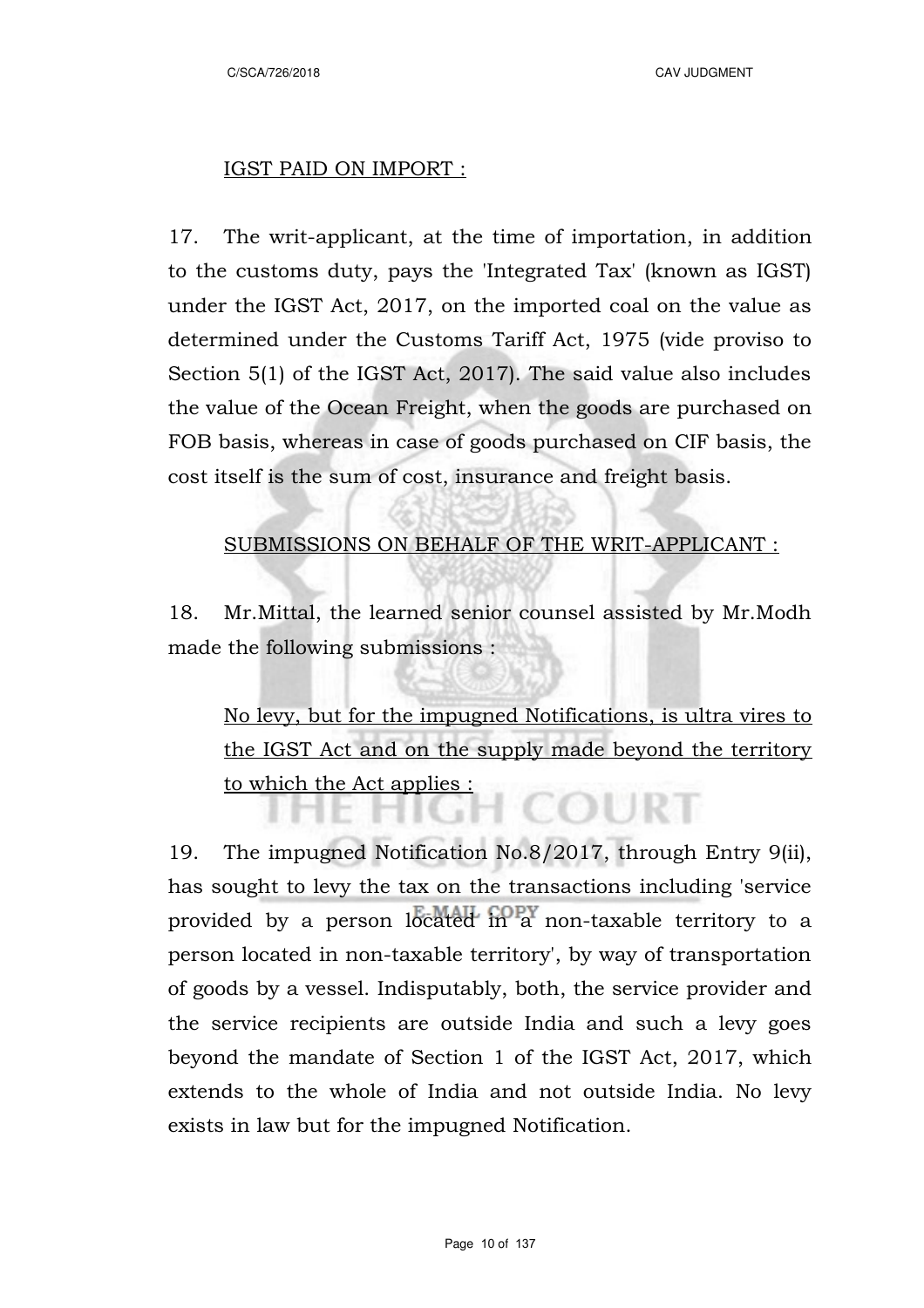20. As per Section 1(2) of the Act, the provisions of the Act apply to the whole of India. As per Section 2(24) of the Act, the words and the expression used and not defined in the IGST Act but defined in the CGST Act, shall have the same meaning as assigned to them in the CGST Act. As per Section 5(1) of the Act, the Integrated Tax is levied on all the inter-state supplies. As per Section 2(108) of the CGST Act, 'taxable supply' means a supply of goods or service or both which is leviable to tax under this Act. As per Section 2(109) of the CGST Act, the 'taxable territory' means the territory to which the provisions of the Act applies, i.e. the whole of India. It is submitted that the combined reading of the aforesaid provisions indicates that the supply made within the 'taxable territory' is leviable to tax.

21. Strong reliance is placed upon the judgment in the case of Indian Association of Tour Operators v. Union of India and others, reported in 2017(5) GSTL 4 (Del.) (paras 5, 18, 19, 26, 48), which is under the Finance Act, 1994, which also had the similar provisions under Section 64 of the said Act, where the Act was applied to the whole of India except the State of Jammu & Kashmir and the taxable territory was defined as the territory to which the provisions of the said Act was applicable. In this context, reliance is also placed on a decision of the Delhi High Court, wherein it is held that the services rendered outside India cannot be brought to tax by a delegated legislation by fixing a deeming provision without amending Section 64 of the Finance Act, 1994. It is an essential legislative function. The same analogy is sought to be extended in the present case also.

22. It is submitted that the provisions of Section 1 of the Customs Act, 1962, as amended by the Finance Act, 2018,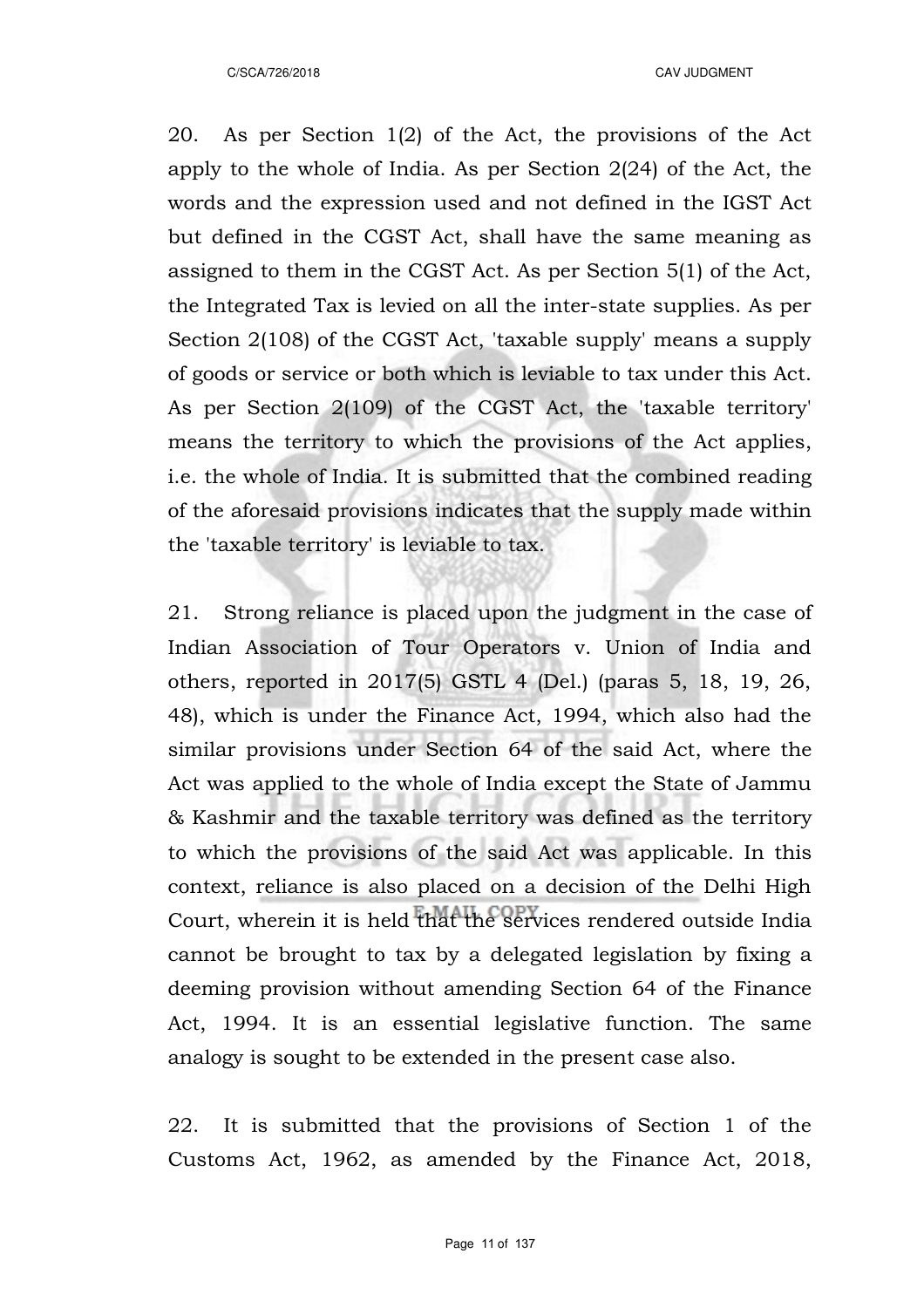extend its operation to offence committed outside India. Therefore, the IGST Act, 2017, which is not extended to the supply made outside India, through the impugned Notifications, cannot be brought to tax. Therefore, the levy has been imposed but for the impugned Notifications, on the supply which happened outside India, which is impermissible under the law. Therefore, the impugned Notifications lack the legislative competency, ultra vires to the IGST Act, 2017, and are liable to be quashed.

The principle of extra-territorial levy applies to both; CIF and FOB purchases :

23. In case of purchases made on the CIF basis, indisputably, both, the service provider and the service recipients are outside India and the writ-applicant - purchaser is concerned only with the purchases of goods and having no idea of payments made towards the freight for vessel. Therefore, the supply has happened outside India. Similarly, when purchases are made on FOB basis by the writ-applicant, the Ocean Freight is paid by the writ-applicant to the foreign shipping line. The transportation of goods by a vessel is done from a place outside India upto the port in India. Thus, the supply happened outside India. Such activity takes place outside the territory of India, and thus, it is outside the purview of the tax. Hence, the impugned Notification is ultra vires to the Act.

## No levy could be imposed twice under the same Act :

24. The writ-applicant has already paid the 'Integrated Tax' (Known as the IGST) under the IGST Act, 2017, on the imported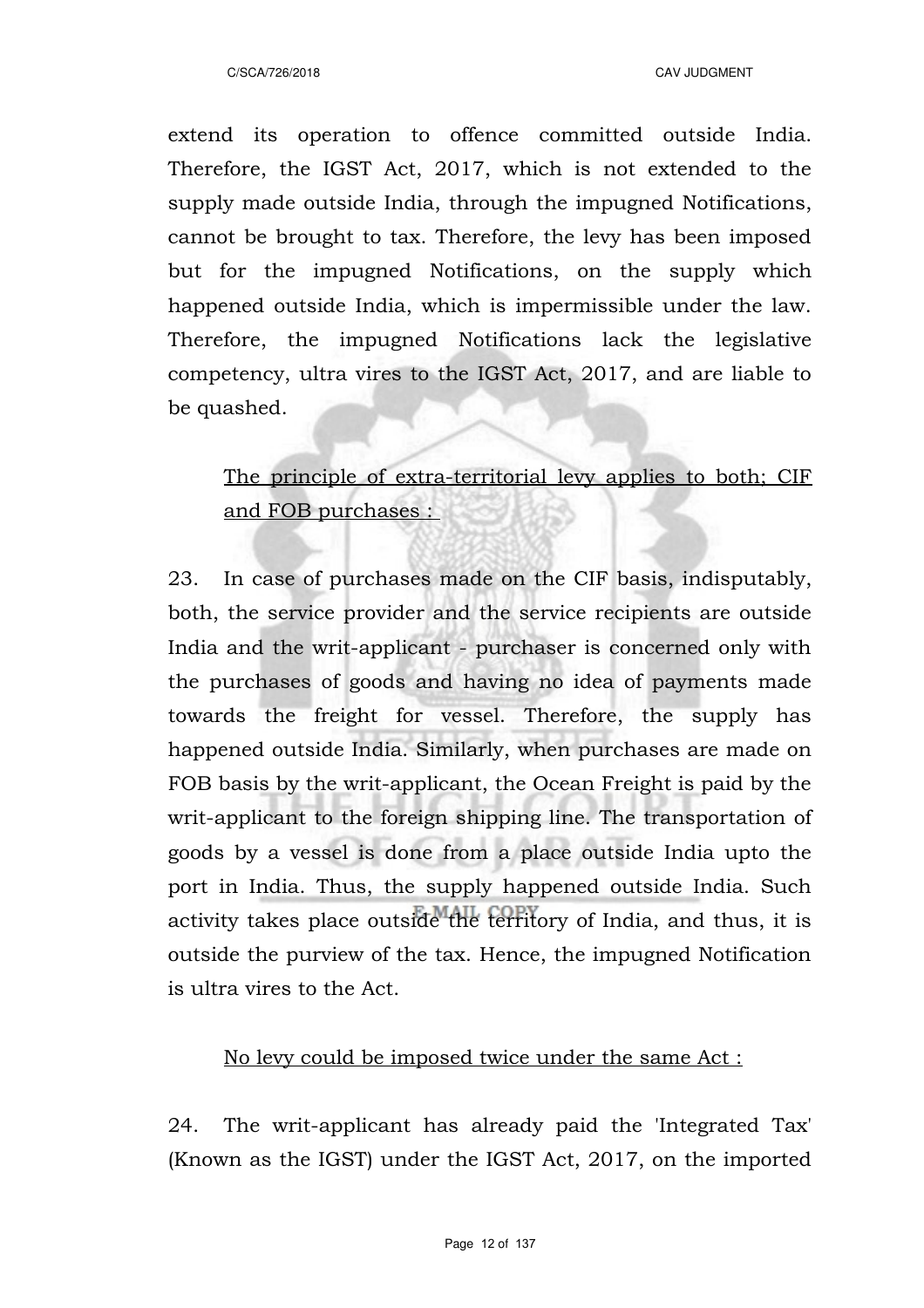coal, which includes the value of the Freight (FOB basis), whereas in the case of goods purchased on the CIF basis, the cost includes the sum of cost, insurance and freight. The impugned Notifications again seek to levy the 'Integrated Tax' under the IGST Act, 2017, on freight components (Ocean Freight) on the reverse charge basis. In such circumstances, to levy and collect once again the Integrated Tax under the same Act on the 'supply' (same aspect) amounts to double taxation under the same Act, which is impermissible under the law. Therefore, the impugned Notifications are illegal and unconstitutional.

25. The levy under the impugned Notification is contrary to the concept of 'composite supply' under the Act. In Section 2(30) of the CGST Act, the term 'composite supply' has been defined, wherein an illustration has been given, where the goods are supplied with transportation, insurance, etc. will be a composite supply and the supply of goods is a principal supply. As per Section 8 of the CGST Act, the tax liability in case of the composite supply shall be determined by treating it as a supply of such principal supply. In other words, the tax will be levied on the principal supply. Therefore, when the goods are imported and integrated tax is levied and collected on the value of goods (coal), which includes the Ocean Freight, the Ocean Freight cannot be taxed as a separate supply under the impugned Notification, which is ultra vires to the provisions of Section 2(30) read with Section 8 of the CGST Act, also.

'Deeming fiction of value' in the Notification is illegal and there is no concept of 'value of taxable service' in the Act :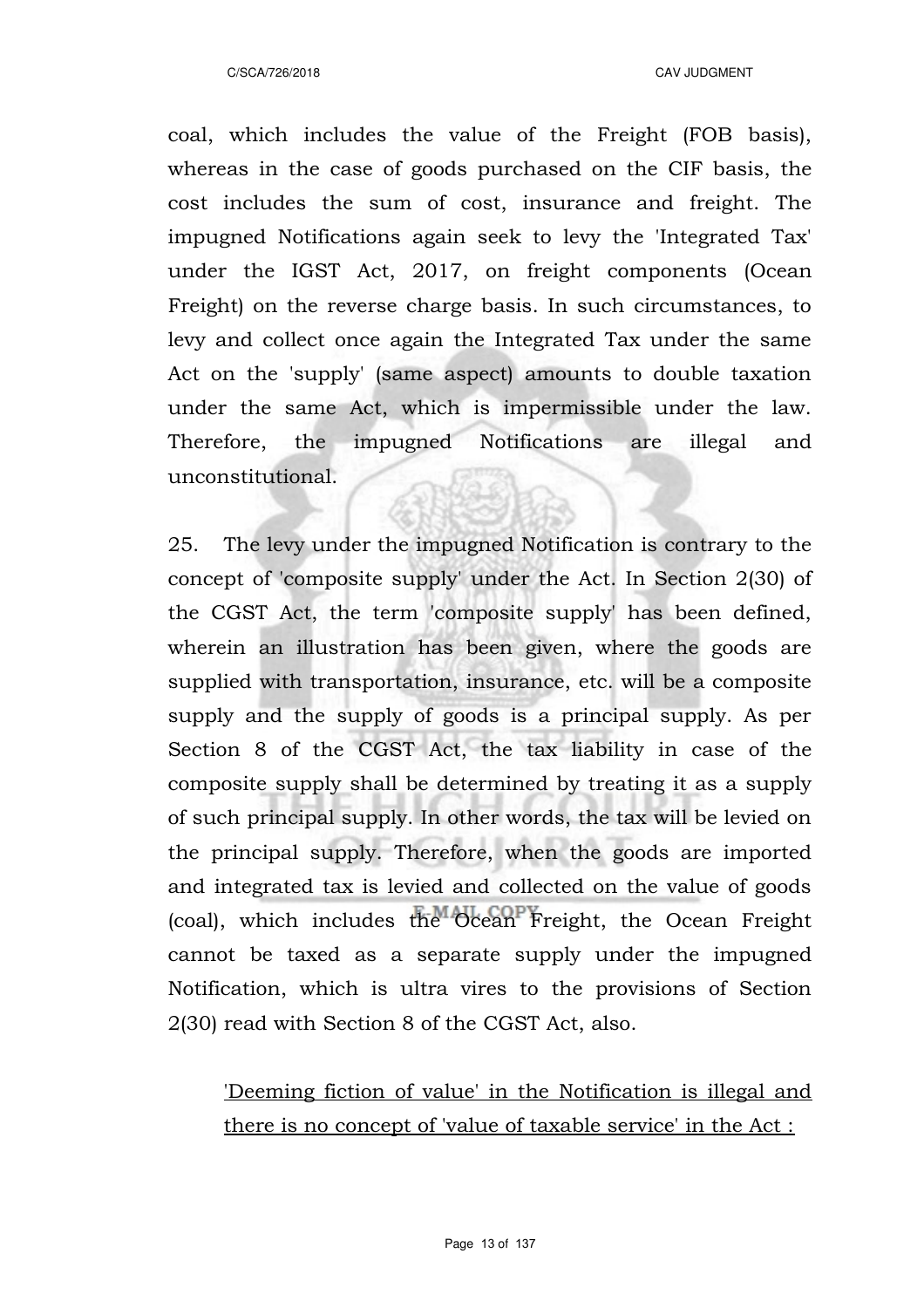26. It is submitted that para-4 inserted by the Corrigendum dated 30.6.2017 has a deeming fiction for the 'value of taxable service' as 10% of the CIF value of the imported goods. In case of import on the CIF value basis, the writ-applicant is not concerned about the freight and is not knowing even about the charges for the same, which is the sole responsibility of the supplier of the coal outside India.

27. First, in the Act, there is no concept of 'taxable service', which has been the concept only in the erstwhile Finance Act, 1994, to levy the service tax.

28. Secondly, through the delegated legislation there cannot be a deeming fiction to ascertain the value on which the tax is payable as it is an essential legislative function (see Indian Association of Tour Operators v. Union of India and others, reported in 2017(5) GSTL (Del.) (para 48).

29. Thirdly, as per the settled law, the vagueness in the measure or value on which the rate will be applied for computing the tax liability makes the levy fatal to its validity (see Govind Saran Ganga Saran v. CST, AIR 1985 SC 1041: 1985 Supp (1) SCC 205 (para 6) and also Mathuram Agrawal v. State of MP, AIR 2000 SC 109 : (1999)8 SCC 667 (para 12)). Therefore, the deeming fiction for the valuation inserted in the impugned Notification is illegal and liable to be quashed.

30. The expression 'service provided or agreed to be provided' used in Entry 9(ii) of the impugned Notification No.8/2017 is not to be found in the Act. In the Entry 9(ii) of the impugned Notification No.8/2017 – Integrated Tax (Rate), dated 28.6.2017,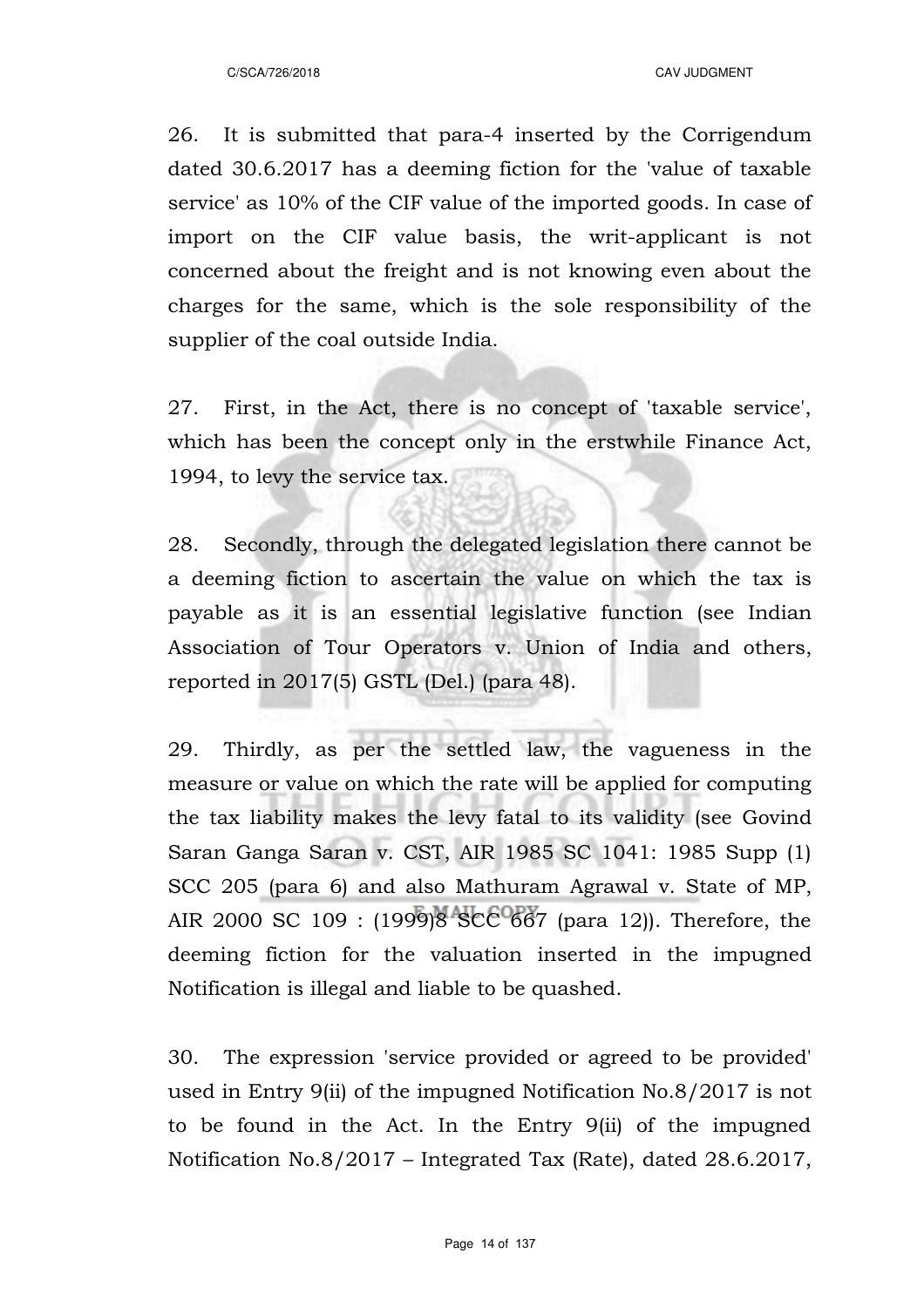the expression used is 'service provided or agreed to be provided', whereas such expression is not to be found under the IGST Act/CGST Act. Such an expression was there in the erstwhile Finance Act, 1994. The present Act has used the terms 'supply' and 'taxable supply'. Similarly, in para 4 of the impugned Notification, the expression used is the 'value of taxable service provided', which is also used in the erstwhile Finance Act, 1994. Therefore, while issuing the impugned Notification, the delegated legislature had in mind the provisions of the Finance Act, 1994, instead of the object of bringing the GST by making the Constitutional  $(101<sup>st</sup>)$  Amendment Act, 2016, to merge all the taxes levied on the goods and services to one tax known as the GST. Despite having levied and collected the Integrated Tax under the IGST Act, 2017, on all the import of coal/goods on the entire value, which includes the Ocean Freight, through the impugned Notifications, once again the Integrated Tax is sought to be levied under the misconception that a separate tax could be levied on the services components (freight), which is impermissible under the scheme of the GST legislation made under the Constitutional  $(101<sup>st</sup>)$  Amendment Act, 2016. Therefore, the impugned Notifications are beyond the legislative competency and liable to be quashed.

# The impugned Entry 10 of the Notification No.10/2017 is ultra vires to the Act :

31. It has been argued that as per Section 5(3) of the Act, the tax liability could be shifted on the 'recipient' on reverse charge basis by issuing the Notification. However, as per the impugned Entry 10 of the Notification No.10/2017 – Integrated Tax (Rate), dated 28.6.2017, the liability has been shifted on the 'importer'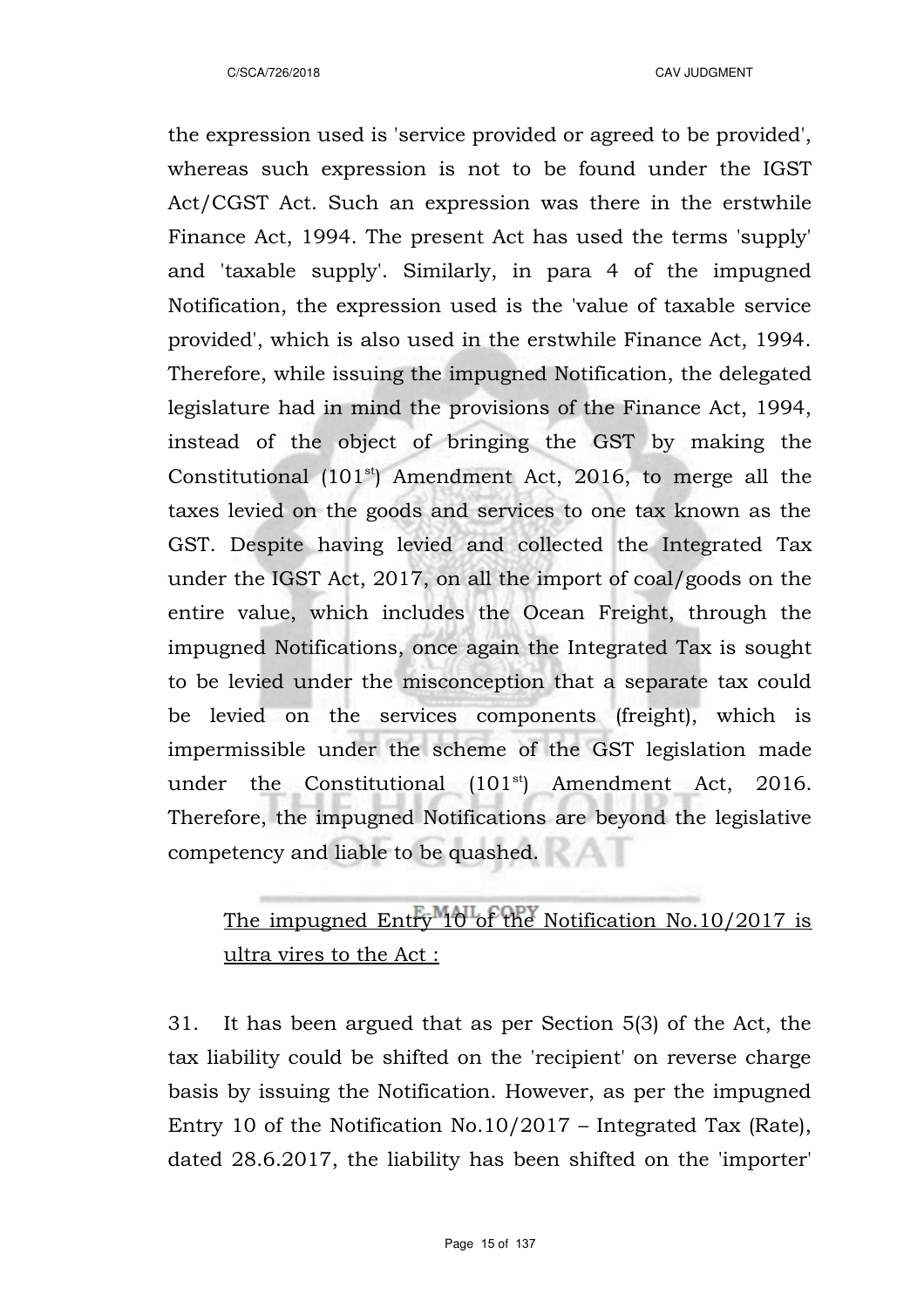and not on the 'recipient'; that too, the transaction not exigible to tax under the Act.

32. It is contended that in the first place the supply itself has to be made taxable and then only such provisions of shifting of the liability on the recipient can be made applicable. Therefore, when the activity takes place outside the taxable territory, the provisions of the Act itself could not be made applicable and the recipient could not be held liable to pay the tax, as otherwise it will amount to making a non-taxable supply as taxable supply, which is ultra vires to the Act itself.

33. Secondly, under the impugned Entry 10 of the Notification No.10/2017, the tax liability has been shifted on the 'importer' and not on the 'recipient', which is contrary to the provisions of Section 5(3) of the Act, under which the said Notification has been issued.

34. It is submitted that in Govind Saran Ganga Saran v. CST, AIR 1985 SC 1041 : 1985 Supp (1) SCC 205 (para 6), it has been held that any vagueness of the person on whom the levy is imposed and who is obliged to pay the tax make the levy fatal. Also referred to Mathuram Agrawal v. State of MP, AIR 2000 SC 109 : (1999)8 SCC 667 (para 12).

35. Therefore, the impugned Entry 10 of the Notification  $No.10/2017$  – Integrated Tax (Rate), dated 28.6.2017, is ultra vires to sub-section (3) of Section 5 of the Act, under which the said Notification has been issued, and it also makes a non-taxable supply as taxable supply. Therefore, the same is liable to be quashed.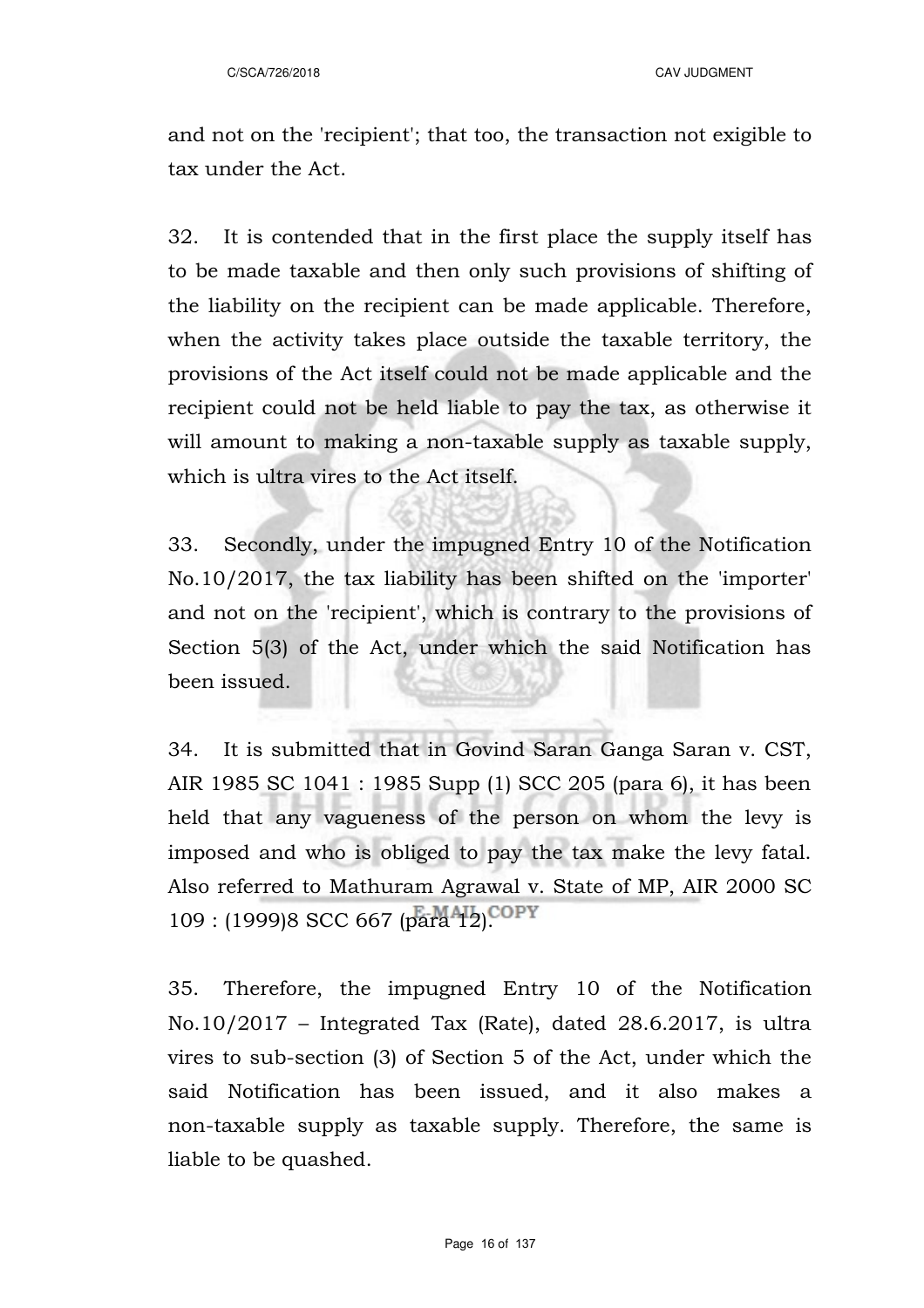The concept of 'Chapter', 'Section' or 'Heading' 'scheme of classification of services' or 'description of services' introduced in the impugned Notification No.8/2017 is beyond the competency of delegated legislation :

36. As per clause (ii) of para 5 of the impugned Notification No.8/2017 – Integrated Tax (Rate), dated 28.6.2017, 'Reference to 'Chapter', 'Section' or 'Heading', wherever they occur, unless the context otherwise requires, shall mean respectively as the 'Chapter', 'Section' and 'Heading' in the scheme of classification of services annexed to the Notification No.11/2017 – Central Tax (Rate), published in the Gazette of India, Extraordinary, Part II, Section 3, sub-section (i), dated  $28<sup>th</sup>$  June, 2017, vide number G.S.R. 690 $(E)$ , dated  $28<sup>th</sup>$  June, 2017'. It is pointed out that the respondents in their counter affidavit have not disputed the writ-applicant's contention that there is no 'scheme of classification of services' or 'description of services' in the Act, and the Respondents have also not disputed that no power is vested with the Respondents under the Act, to specify the 'scheme of classification of services' or 'description of services' at all, as done in the impugned Notification No.8/2017 – Integrated Tax (Rate), dated 28.6.2017 read with Notification No.11/2017 – Central Tax (Rate), dated 28.6.2017. The Respondents have also not disputed the contentions of the writ-applicant that specifying the 'scheme of classification of services' or 'description of services' etc. are essential functions of the Parliament, which are neither delegated nor could have been delegated but assumed by the Respondents while issuing the impugned Notification.

37. It is submitted that in Vasu Dev Singh and others v. UOI and others  $(2006)12$  SCC 753 (para 118) – it has been held that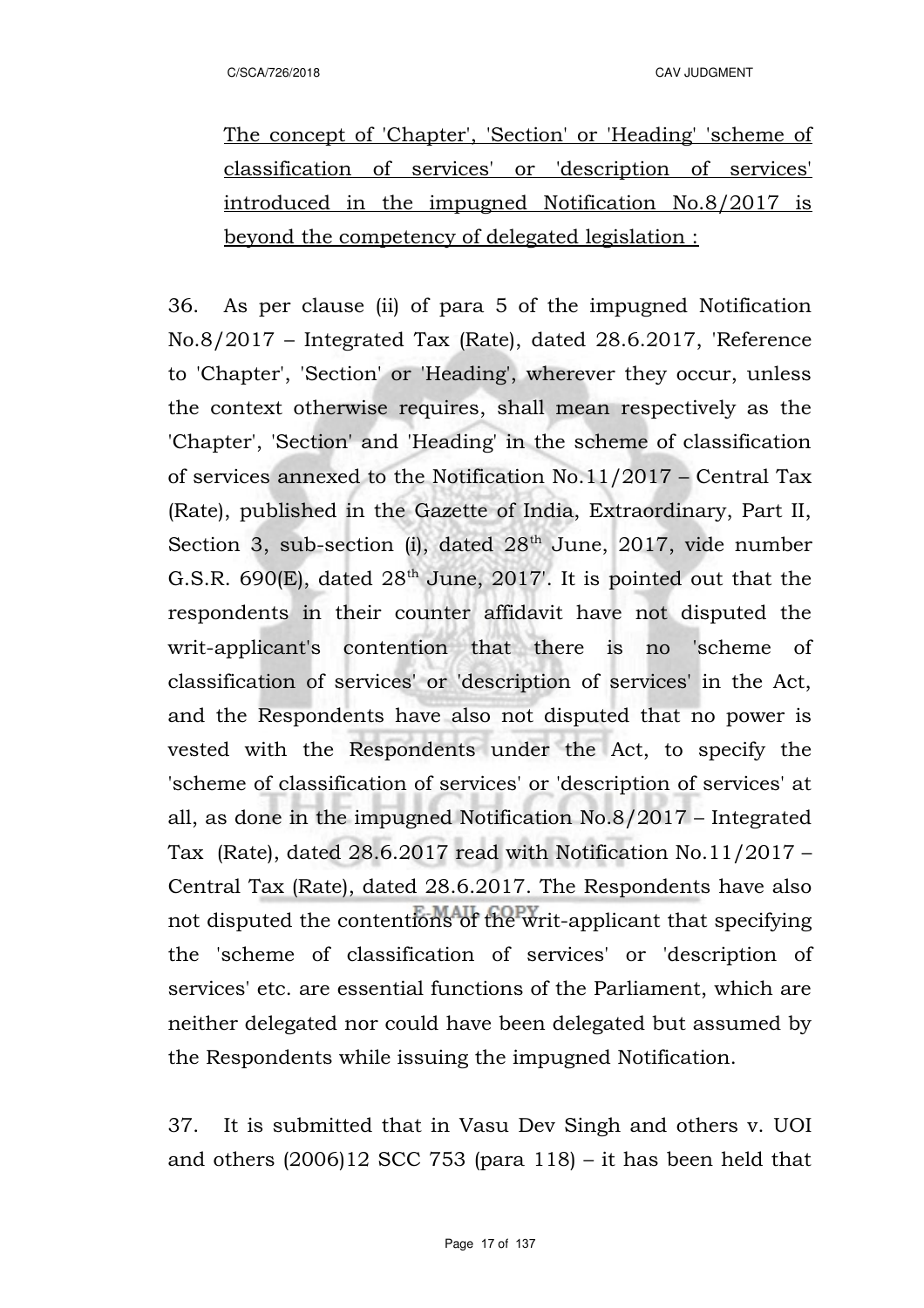'It is impermissible for the legislature to abdicate its essential legislative functions'.

38. It is pointed out that in Municipal Corporation v. Birla Cotton, Spinning and Weaving Mills, AIR 1968 SC 1232 (para 89), the Supreme Court, by majority decision, took the view that '(ii) Essential legislative function cannot be delegated by the legislature'.

39. The Respondents have not disputed that in the impugned Notification also the given chapter, section and heading in respect of different services, which is nowhere defined in the Act and neither there is any power to refer to such chapter, section and heading and such scheme of classification has not been provided under the parent Act at all. Thus, the Notifications are beyond the scope of the Act and do not conform to the provisions of the statute under which these are issued.

40. It is argued that in General Officer Commanding-in-Chief v. Subhash Chandra Yadav (1988)2 SCC 351 (para 14), it was held that rule must conform to the statute and come within rule making power, if either of these two conditions is not fulfilled, the rule so framed would be void.

#### E-MAIL COPY

41. In Union of India v. S.Srinivasan, (2012)7 SCC 683, at page 690 (para 21) held that : '21....If a rule goes beyond the rule-making power conferred by the statute, the same has to be declared ultra vires'. However, the Respondents may justify that the impugned Notifications after their issuance have been placed before the Parliament, which is not tenable in law.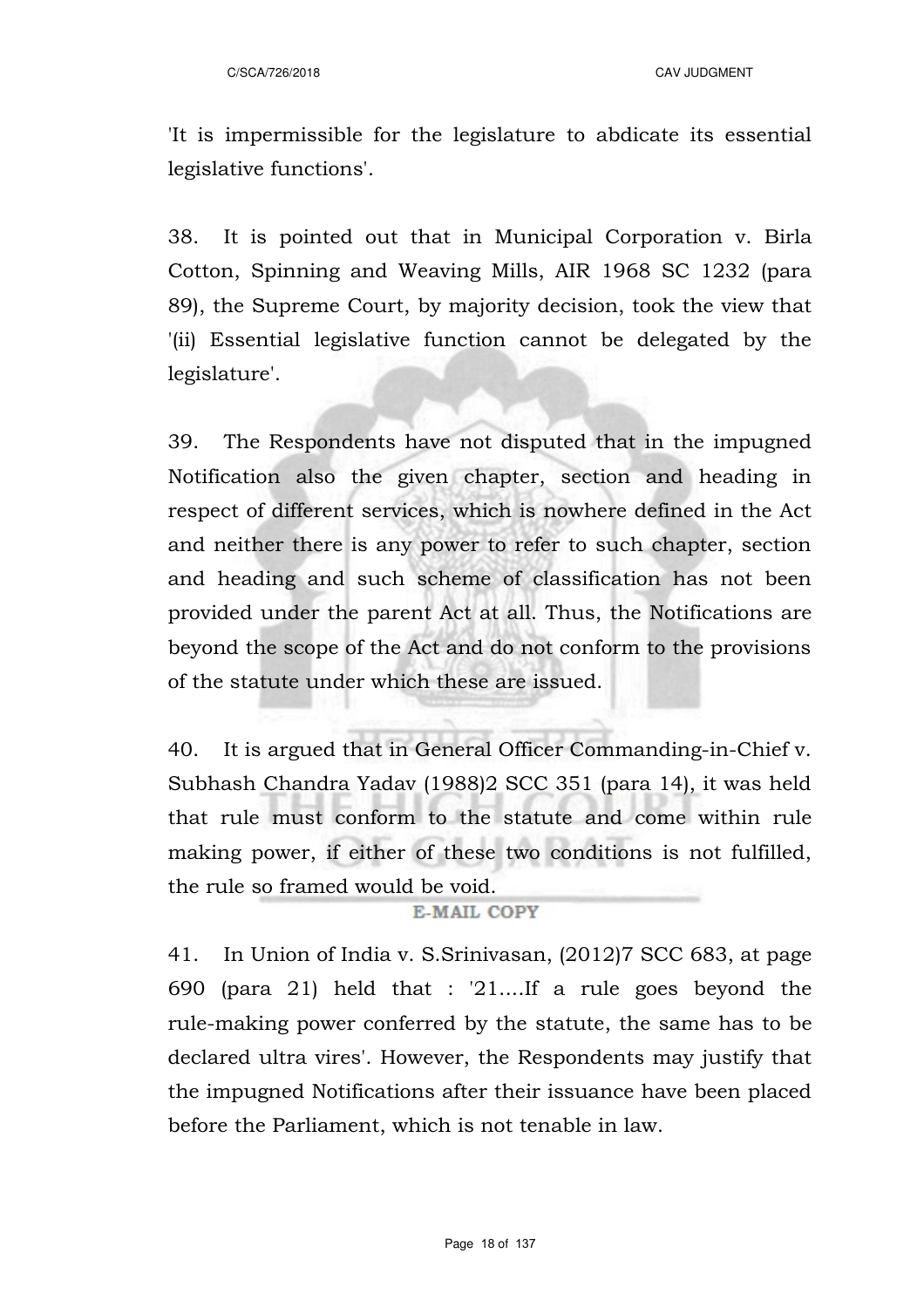42. The Supreme Court in Hukam Chand v. Union of India, AIR 1972 SC 2427 held that : 'The fact that the rules framed under the Act have to be laid before each House of the Parliament would not confer validity on a rule if it is made not in conformity with Section 40 of the Act'.

43. The Delhi High Court in the case of Intercontinental Consultants and Technocrats Pvt. Ltd. v. Union of India, 2013(29) S.T.R. 9 (Del.), while declaring Rule as ultra vires, observed that : 'It is no answer to say that under sub-section (4) of Section 94 of the Act, every rule framed by the Central Government shall be laid before each House of Parliament and that the House has the power to modify the rule'.

The 'scheme of classification of services' or 'description of services' in the impugned Notification No.8/2017 are without any legislative policy and arbitrary :

44. It is submitted that without prejudice to the foregoing contentions and without admitting even if it is assumed that the function of the 'scheme of classification of services' or 'description of services' etc. can be delegated, the Parliament has not laid down clearly the legislative policy and the guidelines which serve as guidance for the authority on which the function is delegated (see Municipal Corporation v. Birla Cotton, Spinning and Weaving Mills, AIR 1968 SC 1232 (para 89).

45. It is argued that the respondents have wrongly assumed as if such functions have been delegated to them and given in the the impugned Notification No.8/2017 – Integrated Tax (Rate), dated 28.6.2017, artificial classification of services or description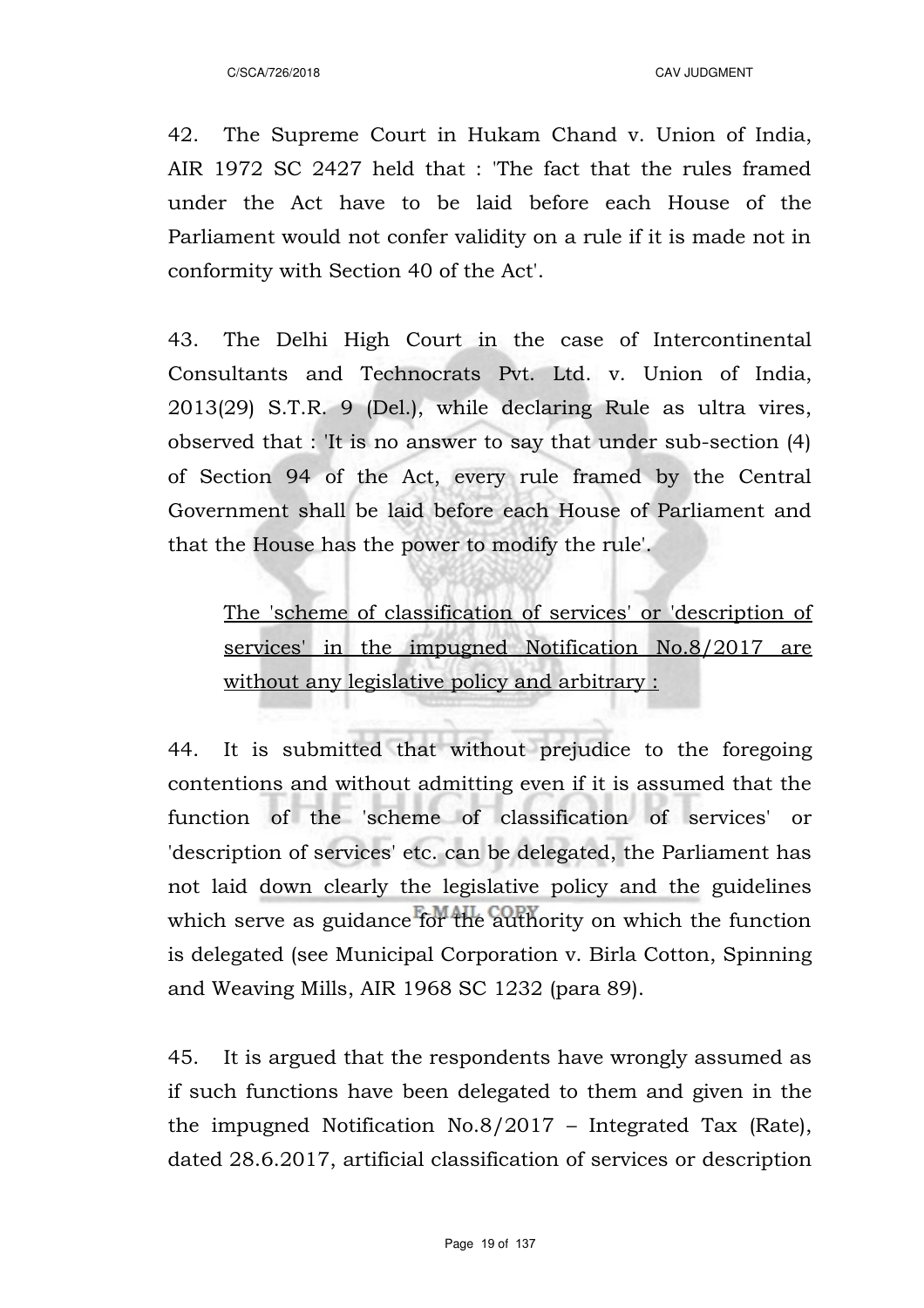of services as well as to specify the rates, which has no basis at all. Thus, the Respondents have acted arbitrarily while issuing the impugned notification, therefore, it is also hit by Article 14 of the Constitution of India and liable to be quashed.

Various provisions are cited for exercising the power for issuing the impugned Notification No.8/2017, whereas no power can be traced under the said provisions which are for different purposes :

46. The impugned Notification No.8/2017 – Integrated Tax (Rate), dated 28.6.2017, has been issued by referring as the power conferred under the various provisions of the Integrated Goods and Services Tax Act, 2017, as well as the Central Goods and Services Tax Act, 2017, all such provisions are for different purposes.

(a) the said Notification No.8/2017 has also been issued under sub-section (1) of Section 6 of the IGST Act, 2017, under which the power of exemption has been granted, but the impugned Notification is not for the purpose of exemption, but to specify the 'rate', therefore, is totally misconstrued by the Respondents.

#### **E-MAIL COPY**

(b) the said Notification No.8/2017 has also been issued referring to the power under clauses (iii) and (iv) of Section 20 of the IGST Act, 2017, whereas under these provisions, there is no power to issue any such notification but it only incorporate the provisions by reference of the CGST Act, 2017.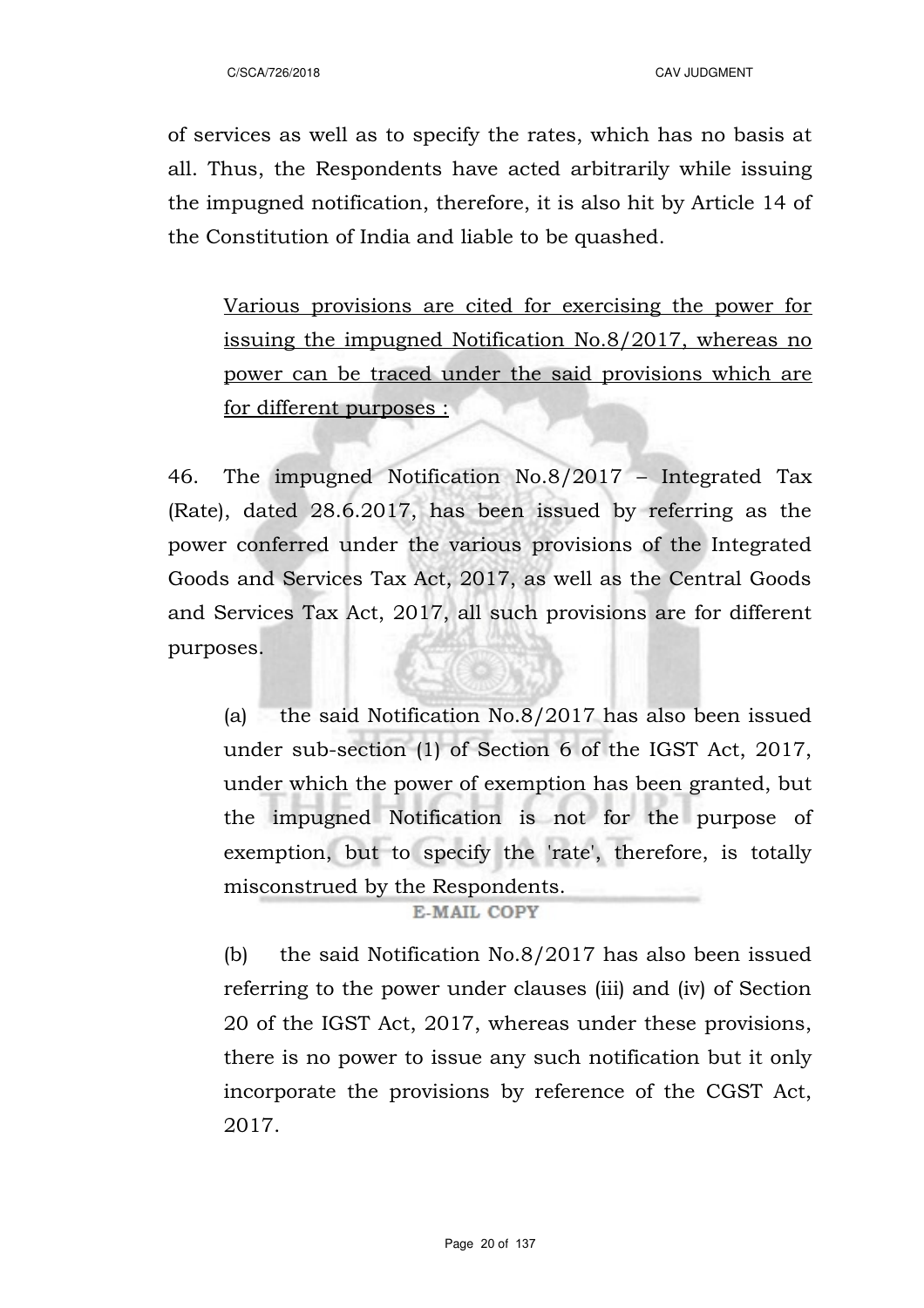(c) the said Notification No.8/2017 has also been issued referring to the provisions of Sections 15(5) and 16(1) of the Central Goods and Services Tax Act, 2017 (CGST Act), whereas under these provisions, there is no power to issue any such notification, but only to make the Rules, which have already been framed separately by the Respondents (Valuation Rules, under Section 15(5) and Input Tax Credit Rules, under Section 16(1) of the said Act) under Chapters IV and V of the CGST Rules, 2017, respectively.

(d) the said Notification No.8/2017 has also been issued referring to Section 5(1) of the IGST Act, 2017, but it only empower to issue the notification to specify rates and not for any other purpose, whereas the notification is ultra vires to the Act, as already discussed in the preceding paras, which are not repeated for the sake of brevity.

47. It has been argued that the respondents have issued the notifications under the various provisions which are not applicable for issuing rate notifications. Thus, the impugned Notifications are beyond the scope and mandate of the Act. The impugned Notifications are ultra vires the Act and liable to be struck down.

### **E-MAIL COPY**

# The conditions specified in column 5 of the impugned Notification No.8/2017 is ultra vires to the Act :

48. The impugned Notification No.8/2017 – Integrated Tax (Rate), dated 28.6.2017 has also placed various conditions in column 5 of the said Notification, without any basis and dehors such power available to the respondents to impose such conditions while issuing the rate notification under Section 5(1)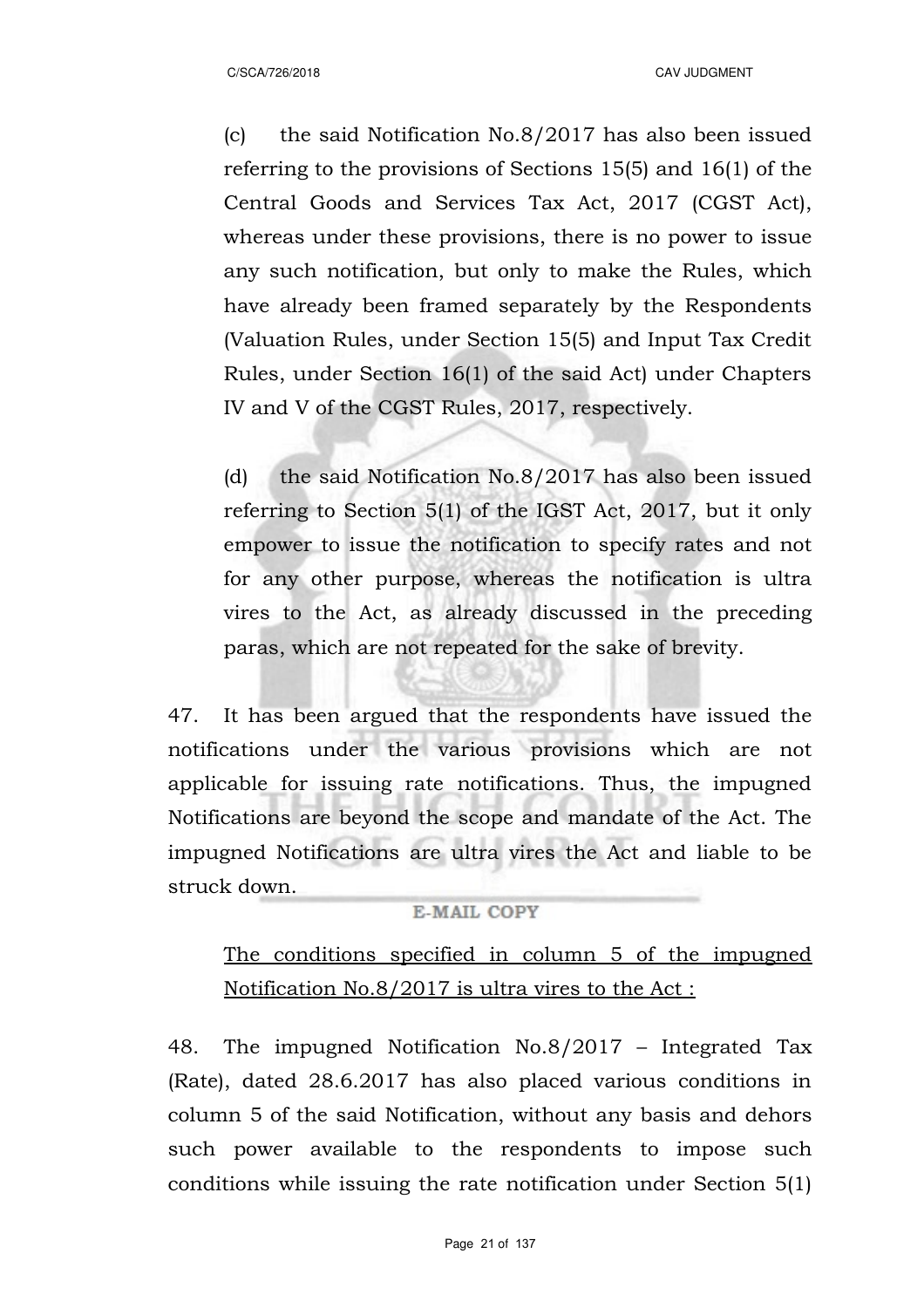of the Act. The conditions so specified under the said rate notification to deny the input tax credit are directly in conflict with Sections 16 and Section 17 respectively of the CGST Act, 2017, which deal with the conditions of eligibility of availment of the input tax credit. Hence, the impugned Notification is ultra vires to the said Act and liable to be struck down.

49. The learned senior counsel placed strong reliance on the following decisions :

(i) Indian Association of Tour Operators v. Union of India and others, reported in 2017(5) GSTL 4 (Del.) (paras 5, 18, 19, 26, 48), wherein it was held that the legal fiction treating the service rendered outside India to be a service rendered in India cannot be introduced by way of Rules as it is an essential legislative function which cannot be delegated to the Central Government.

(ii) The Supreme Court, in GVK Industries Ltd. v. ITO (2011)4 SCC 36 (para 124), clearly stated that the Parliament may exercise its legislative powers with respect to the extra-territorial aspect, that too when they have an impact on or nexus with India. Therefore, it does not empower the delegated legislation to exercise such power and nor such power can be delegated by the Parliament.

(iii) Ishikawajma-Harima Heavy Industries Ltd. v. Director of Income Tax, Mumbai, AIR 2007 SC 929, held that the 'entire services having been rendered outside India, the income arising therefrom cannot be attributable to the permanent establishment so as to bring within the charge of tax'. The Court further held that the taxation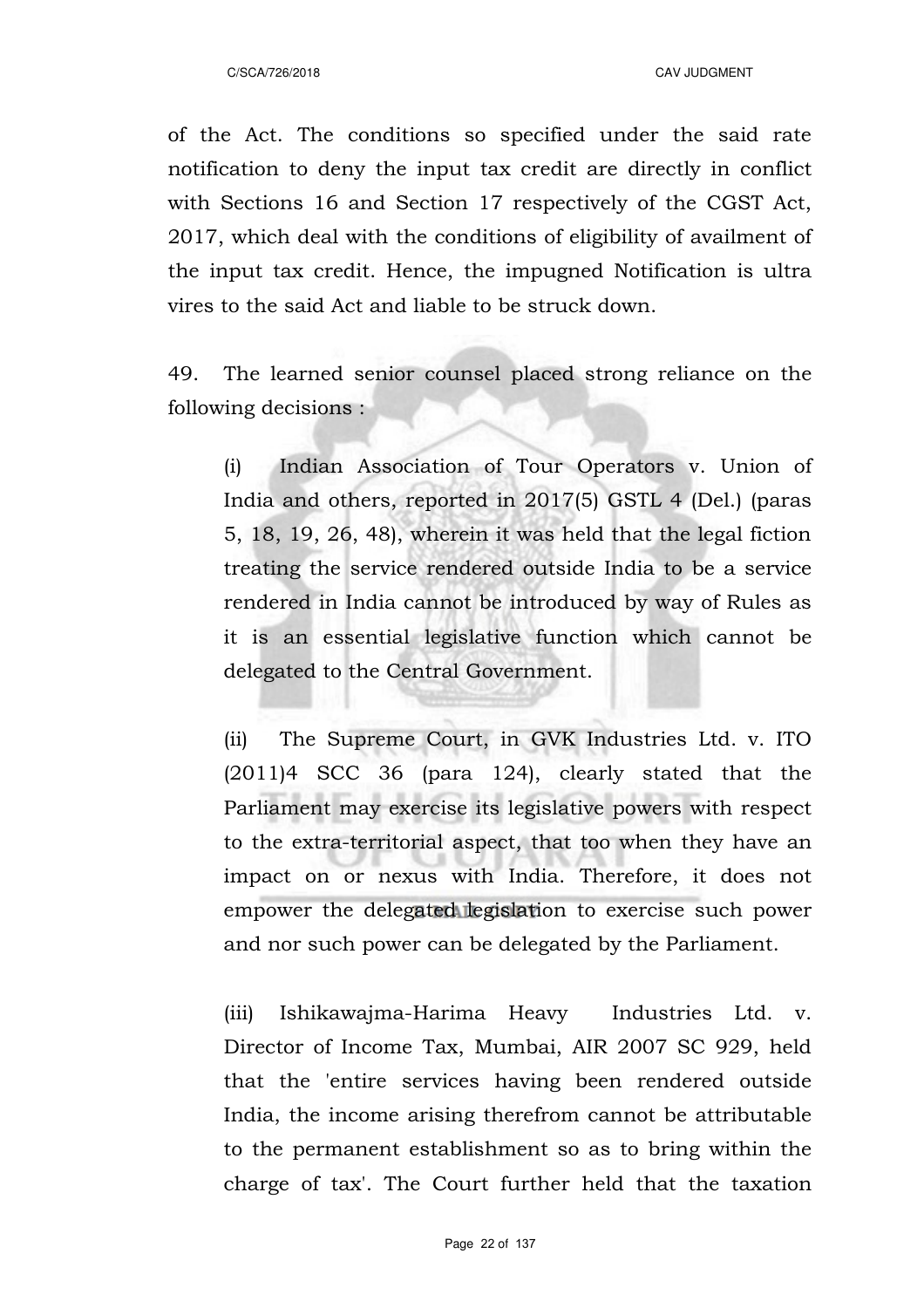liability of the oversea services would not arise in India. The Court also observed that 'in cases such as this, where different severable parts of the composite contract is performed in different places, the principle of apportionment can be applied to determine which fiscal jurisdiction can tax that particular part of the transaction'.

(iv) The Supreme Court in the case of Mathuram Agrawal v. State of MP, AIR 2000 SC 109, held that : '12... The statute should clearly and unambiguously convey the three components of the tax law, i.e. the subject of the tax, the person who is liable to pay the tax and the rate at which the tax is to be paid. If there is any ambiguity regarding any of these ingredients in a taxation statute then there is no tax in law'.

(v) The Supreme Court in the case of Govind Saran Ganga Saran v. CST, AIR 1985 SC 1041, held that : '6... The components which enter into the concept of a tax are well known. The first is the character of the imposition known by its nature which prescribes the taxable event attracting the levy, the second is a clear indication of the person on whom the levy is imposed and who is obliged to pay the tax, the third is the rate at which the tax is imposed, and the fourth is the measure or value to which the rate will be applied for computing the tax liability. If those components are not clearly and definitely ascertainable, it is difficult to say that the levy exists in point of law. Any uncertainty or vagueness in the legislative scheme defining any of those components of the levy will be fatal to its validity'.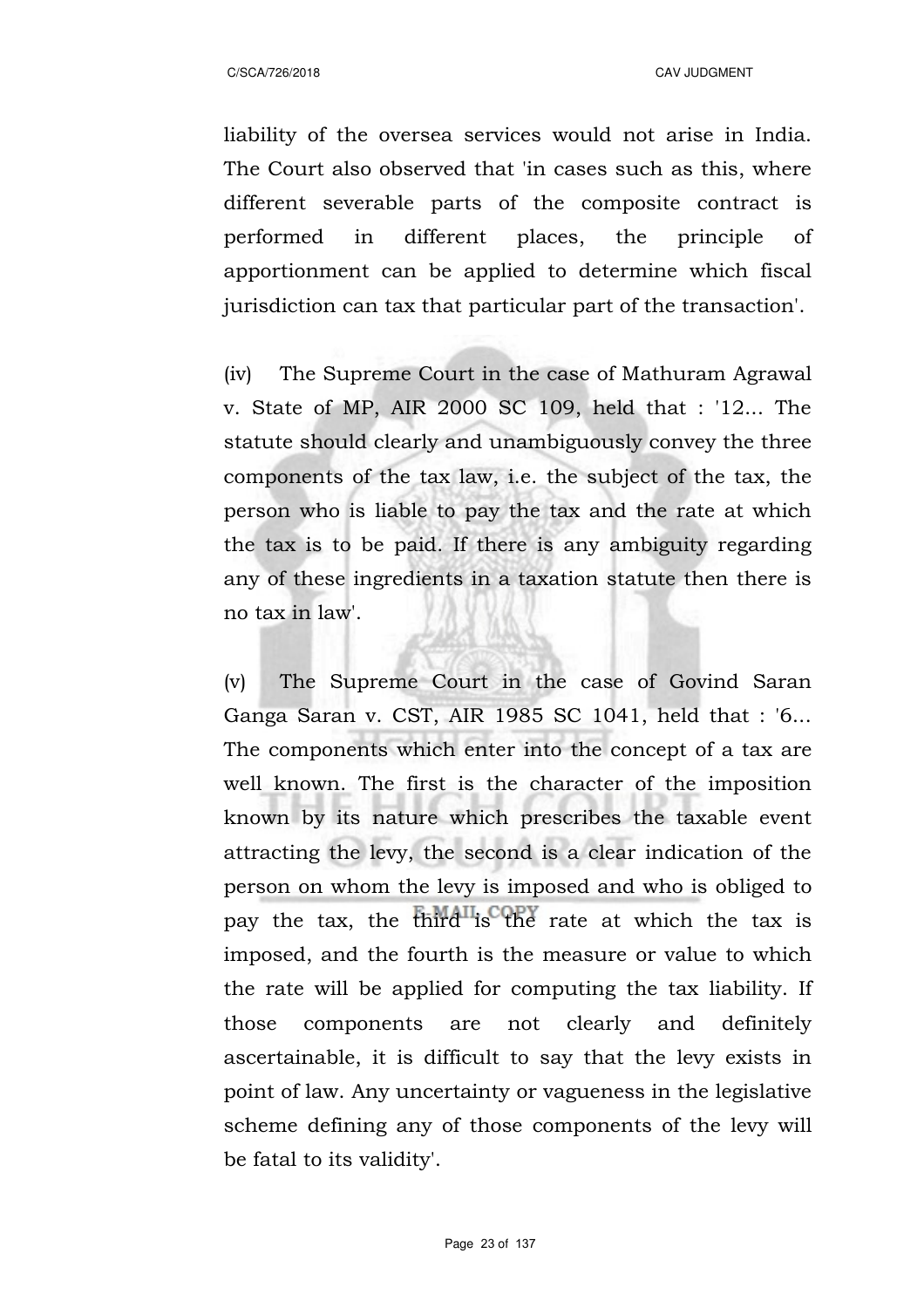(vi) In Vasu Dev Singh and others v. UOI and others  $(2006)12$  SCC 753 – it is held that : '18... It is essential for the legislature to declare its legislative policy which can be gathered from the express words used in the statute or by necessary implication, having regard to the attending circumstances. It is impermissible for the legislature to abdicate its essential legislative functions'.

(vii) In Municipal Corporation v. Birla Cotton, Spinning and Weaving Mills, AIR 1968 SC 1232 (para 89), by majority decision took the view that : '(ii) Essential legislative function cannot be delegated by the legislature, that is, there can be no abdication of legislative function or authority by complete effacement, or even partially in respect of a particular topic or matter entrusted by the Constitution to the legislature;' Therefore, the legislature can delegate non-essential legislative functions, but while delegating such functions, there must be a clear legislative policy which serves as guidance for the authority on which the function is delegated.

(viii) In Hukam Chand v. Union of India, AIR 1972 SC 2427 (para 13) it has been held that : '13... The fact that the rules framed under the Act have to be laid before each House of Parliament would not confer validity on a rule if it is made not in conformity with Section 40 of the Act'.

IF GUIARAI

(ix) The Delhi High Court in the case of Intercontinental Consultants and Technologies Pvt. Ltd. v. Union of India 2013(29) S.T.R. 9 (Del.) while declaring Rule as ultra vires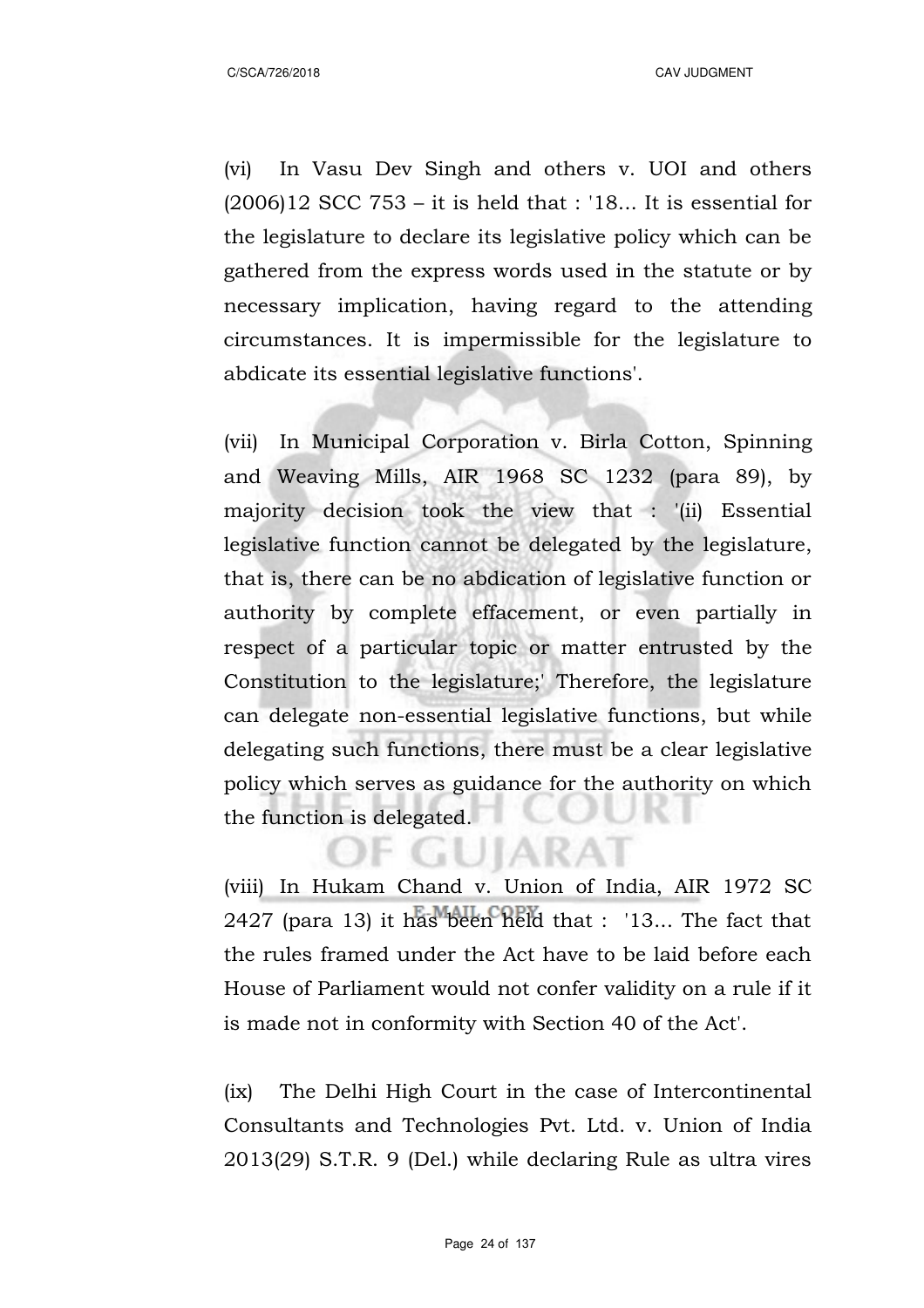observed that : 'It is no answer to say that under sub-section (4) of Section 94 of the Act, every rule framed by the Central Government shall be laid before each House of Parliament and that the House has the power to modify the rule'.

(x) In General Officer Commanding-in-Chief v. Subhash Chandra Yadav (1988)2 SCC 351, it has been held as follows : '14... before a rule can have the effect of a statutory provision, two conditions must be fulfilled, namely, (1) it must conform to the provisions of the statute under which it is framed; and (2) it must also come within the scope and purview of the rule-making power of the authority framing the rule. If either of these two conditions is not fulfilled, the rule so framed would be void'.

(xi) The Supreme Court in the case of Union of India v. S.Srinivasan, (2012)7 SCC 683, at page 690 (para 21) held that : '21... If a rule goes beyond the rule-making power conferred by the statute, the same has to be declared ultra vires'.

## SUBMISSIONS ON BEHALF OF THE UNION OF INDIA :

OF GUJARAT

50. The learned standing counsel appearing for the Union of India have tendered written submissions. The written submissions are as under :

51. It is a settled legal preposition by now that a subordinate/ delegated legislation can be challenged only on the limited grounds as held by the Supreme Court in the case of State of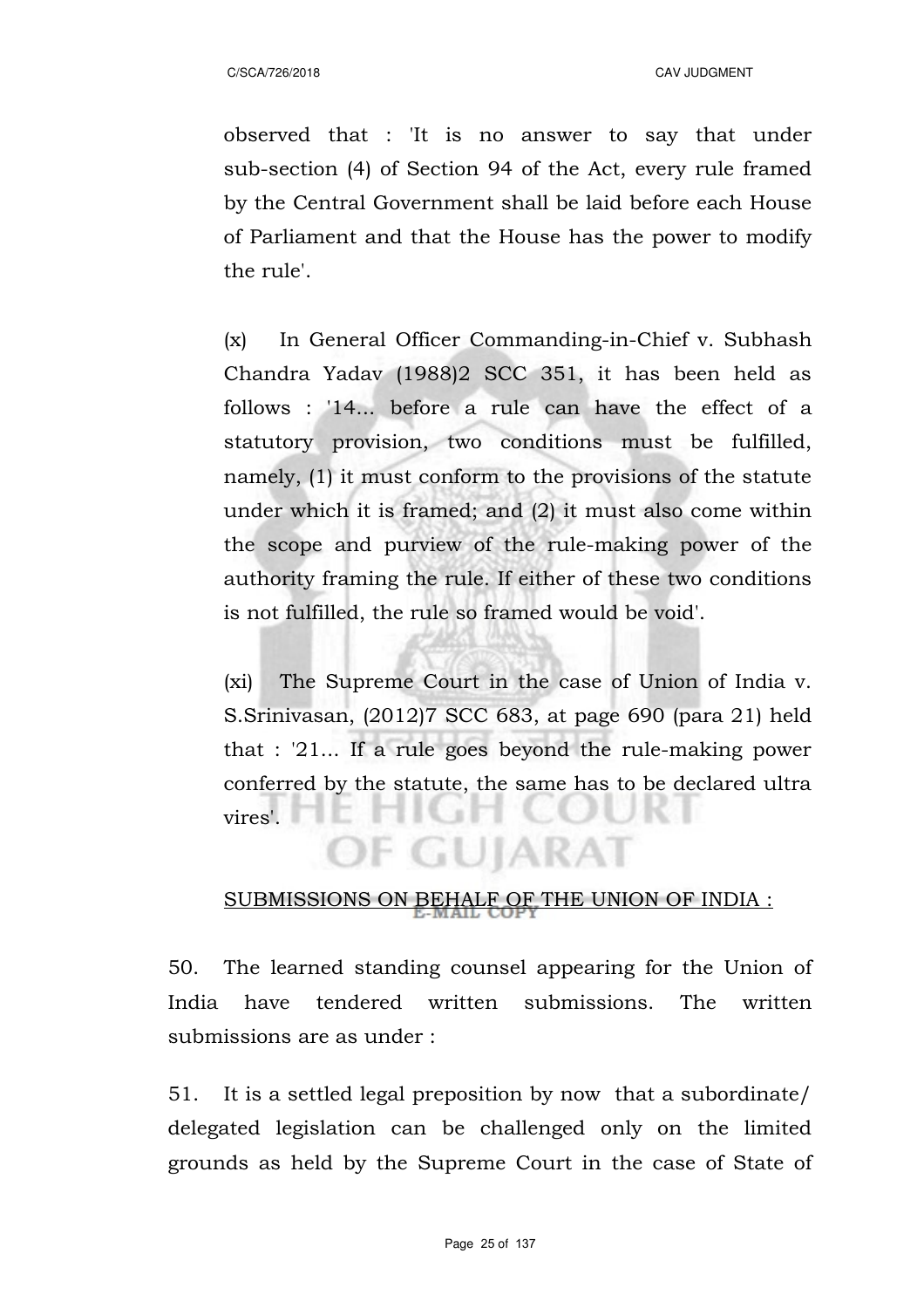T.N. and others v. P.Krishnamurthy and others, reported in 2006(4) SCC 517. The Supreme Court in paras 15 and 16 of the aforesaid judgment observed as under :

*"Whether the rule is valid in its entirety ?*

*15. There is a presumption in favour of constitutionality or validity of a sub-ordinate Legislation and the burden is upon him who attacks it to show that it is invalid. It is also well recognized that a sub-ordinate legislation can be challenged under any of the following grounds :-*

*a) Lack of legislative competence to make the sub-ordinate legislation.*

*b) Violation of Fundamental Rights guaranteed under the Constitution of India.*

*c) Violation of any provision of the Constitution of India.*

*d) Failure to conform to the Statute under which it is made or exceeding the limits of authority conferred by the enabling Act.*

**E-MAIL COPY** 

*e) Repugnancy to the laws of the land, that is, any enactment .*

*f) Manifest arbitrariness/unreasonableness (to an extent where court might well say that Legislature never intended to give authority to make such Rules).*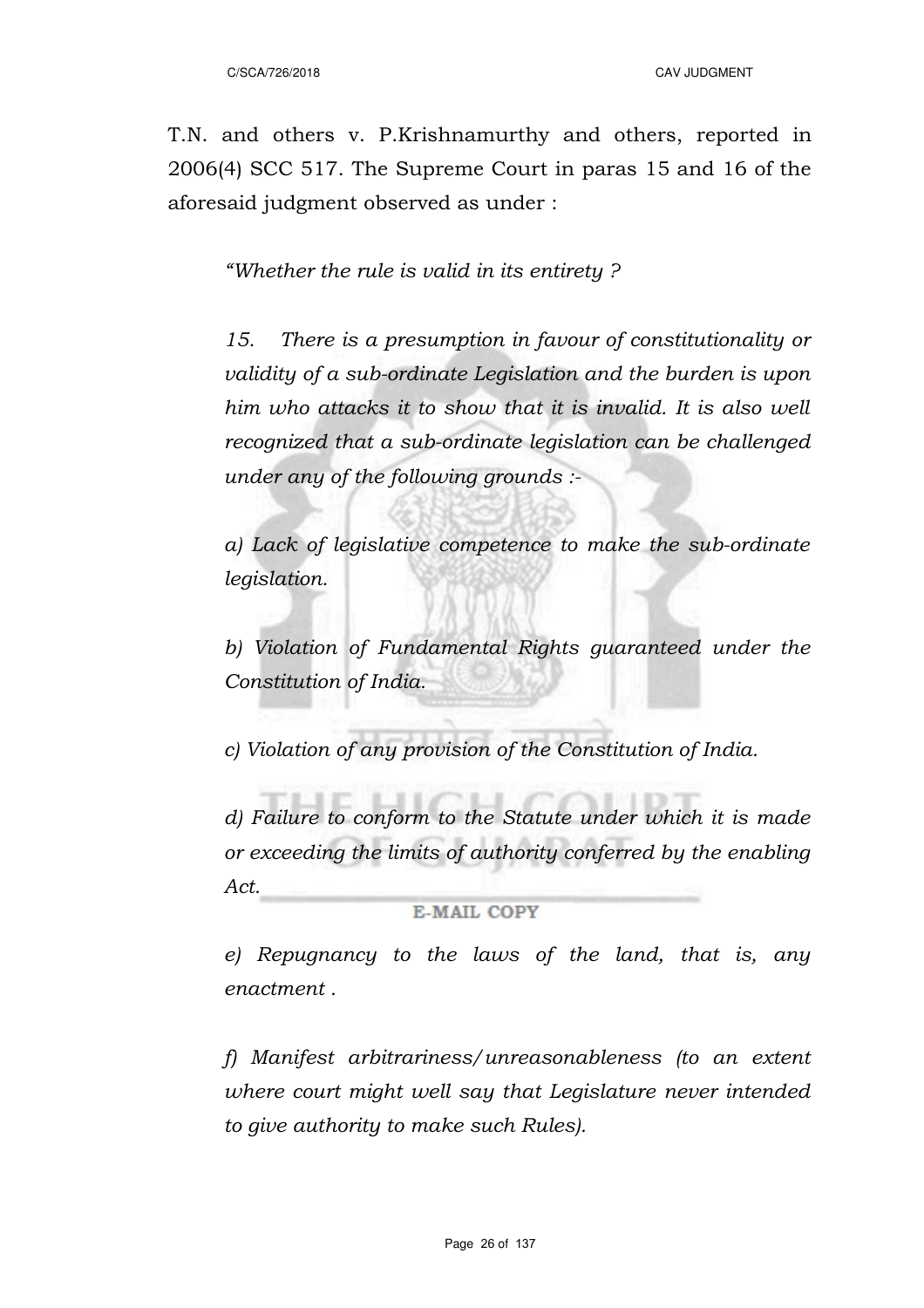*16. The court considering the validity of a subordinate Legislation, will have to consider the nature, object and scheme of the enabling Act, and also the area over which power has been delegated under the Act and then decide whether the subordinate Legislation conforms to the parent Statute. Where a Rule is directly inconsistent with a mandatory provision of the Statute, then, of course, the task of the court is simple and easy. But where the contention is that the inconsistency or non- conformity of the Rule is not with reference to any specific provision of the enabling Act, but with the object and scheme of the Parent Act, the court should proceed with caution before declaring invalidity."*

52. The aforesaid ratio was considered and followed by the Supreme Court once again in the case of Cellular Operators Association of India and others v. Telecom Regulatory Authority of India and others, reported in 2016(7) SCC 703 and reference to the same has been made in para 34 of the aforesaid judgment and, therefore, this Court may consider the challenge to the impugned Notifications No.8/2017 and 10/2017 in light of the aforesaid ratio.

## Why Ocean Freight was necessitated E-MAIL COPY

53. Prior to 1.6.2016 (Budget 2016-17), the services of transportation of goods in a vessel from a place outside India upto the customs station of clearance in India was exempted from service tax. As a result, the Indian shipping lines were unable to avail input tax credit paid on the input goods and services and such tax formed a part of their transportation costs. So they were rendered uncompetitive vis-a-vis foreign shipping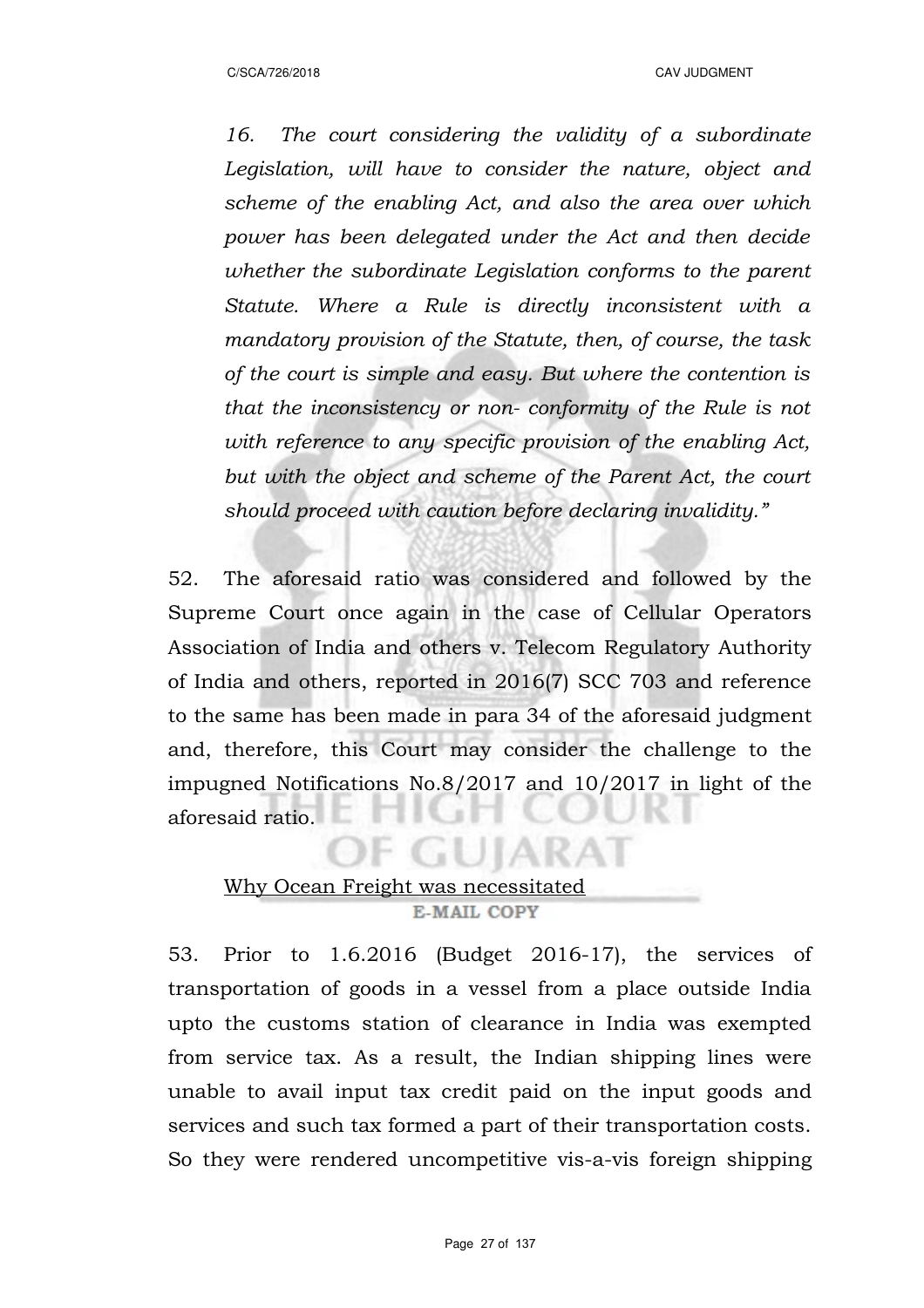lines. In view of the requests from the Indian Shipping Industries and other stakeholders, to provide them the level playing field vis-a-vis the foreign shipping lines, service tax was imposed on the service of inward transportation of goods to enable the Indian shipping lines to use the ITC available with them, which they could not otherwise utilize, as outward transportation of the goods was also exempted from service tax. As per the Place of Provision of Services Rules, 2012, the service of export of goods was not leviable to the service tax as the place of provision of service was outside the taxable territory of India. However, the shipping lines were permitted to avail the ITC of the excise and service tax suffered on the input goods and/or services (i.e. the export of goods/services was zero rated). This ITC could be availed by the shipping lines for paying the service tax on the service of inward transportation of goods.

54. Subsequently, many representations were received from the shipping lines that in view of the levy of the service tax on the inward transport, FOB contracts were being converted to CIF contracts and these were being entered into in the non-taxable territory (i.e. outside India). Thus, the entire purpose of the amendments affected in the Budget 2016-17 and was not being fulfilled. In order to see that tax is suffered by both Indian shipping lines and foreign shipping lines on inward transportation of goods, the importers had been made liable to pay tax on the service of inward transportation of import cargo, as it was not possible to collect it from the foreign shipping lines entering into contract with a foreign supplier for transportation of goods to India. Thus, the provision is not arbitrary and is aimed at providing level playing field to the Indian shipping lines. In this regard, it is submitted that the issue has been examined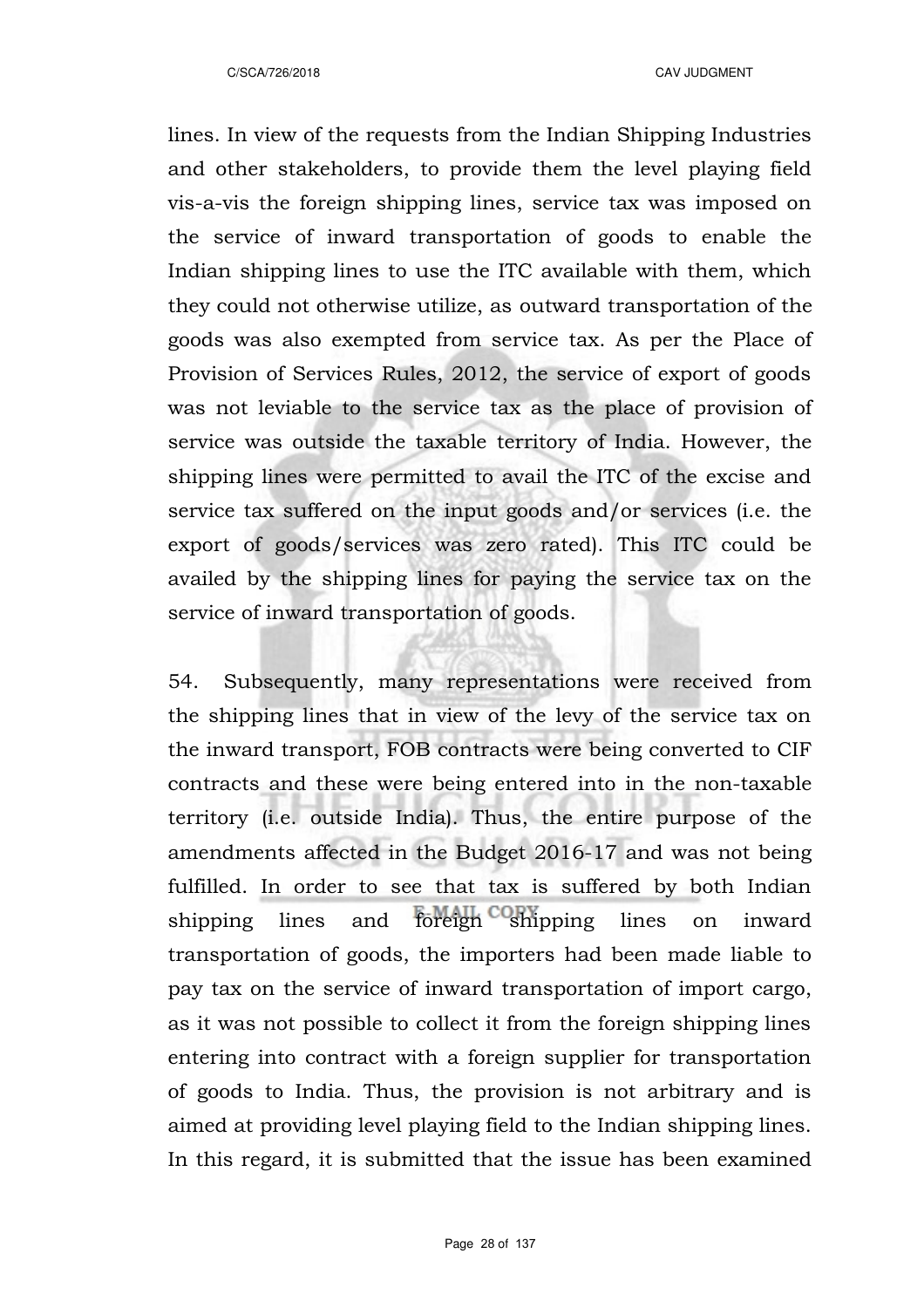by the Ministry in consultation with the Ministry of Shipping. The collective view of the Ministries is that there is no double taxation in case of levy of the IGST on import freight service and it does not result in any additional cost to the importer as the GST paid by the importer on the inward transportation of goods as well as on the import freight services is available to them as the ITC and are not adversely affected by this measure because it does not add to their cost.

55. It is submitted that under the aforesaid circumstances the Ocean Freight was decided to be levied.

56. In reply to the argument canvassed on behalf of the writ-applicant that the levy of the IGST on the Ocean Freight in respect of transport of goods in a vessel from a place outside India to the customs station of clearance in India is illegal and ultra vires the Constitution and the IGST Act, it is submitted that in the 'transport of goods' which is carried out by a person other than the importer himself is an activity which gives rise to the aspect of providing transportation services of the said imported goods and as such gives rise to a taxing incident distinct from the tax on import of goods.

57. It is submitted that in Gujarat Ambuja Cements vs. U.O.I. & Anr. (2005) 4 SCC 214, the petitioners had challenged the legislative competence of the Centre to impose service tax on transport of goods as the same could only be imposed by the States under Entry 56 of List II, which reads as "taxes on goods" and passengers carried by roads or inland waterways". The Supreme Court held that the legislative competence must be determined in accordance with the object of the tax.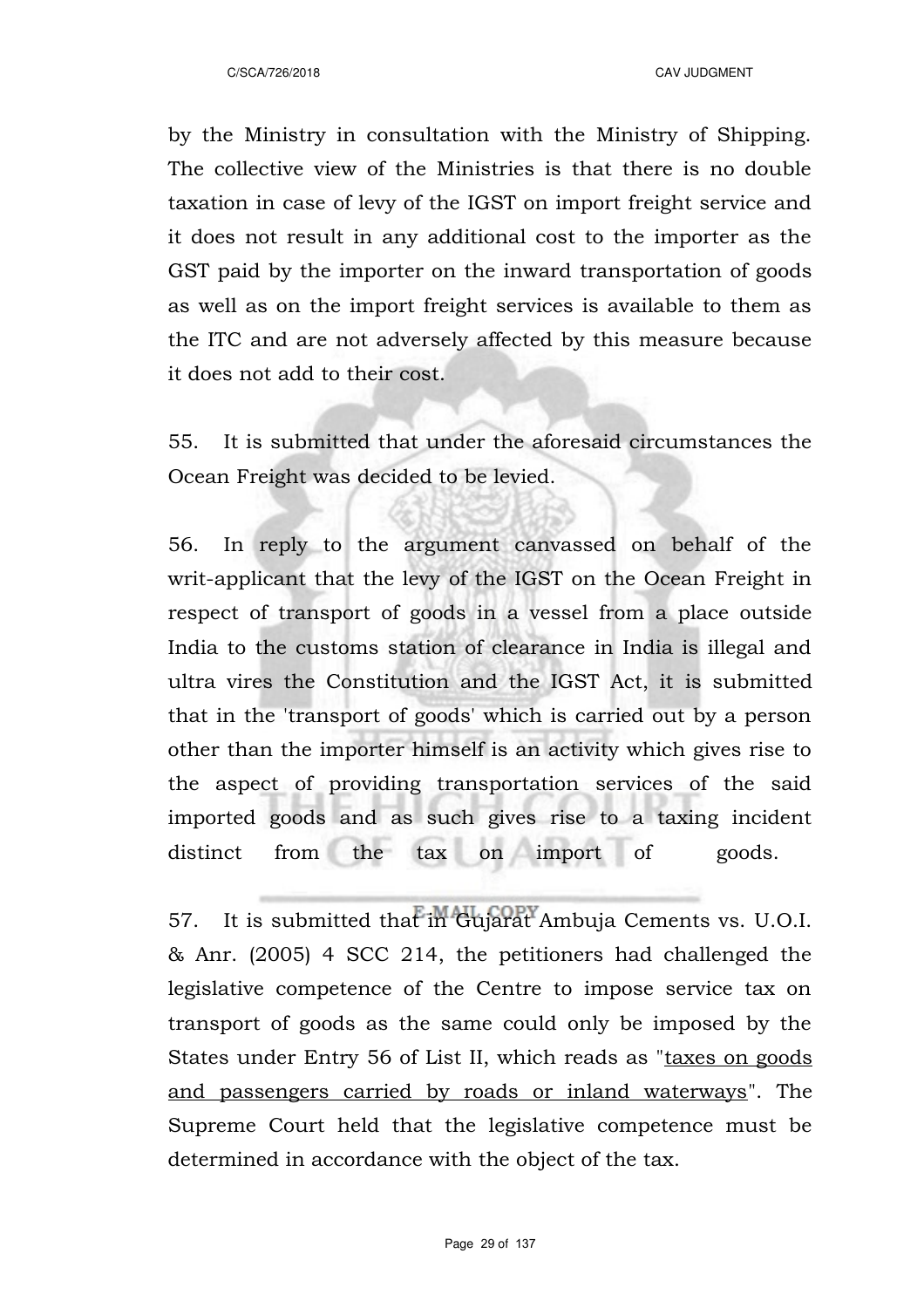58. It is further submitted that the Supreme Court, relying upon the aspect theory, stated that since the tax was a tax on the event of service and not a levy on passengers and goods and since the service tax could only be imposed under Entry 97, List I, the Centre had the legislative competence to enact the law as the same related to taxation on service. Furthermore, the Supreme Court held that the imposition of tax by the Centre did not tantamount to usurpation of power of the State or a colorabale exercise of power and was not in violation of the doctrine of separation powers. The Parliament has the legislative competence to tax the service aspect even if the legislative competence to tax the other aspects involved in the transaction is vested with the State. The Supreme Court upheld the legislative competence in similar circumstances in a catena of decisions and in that view of the matter, it could be said that the legislative competence is there and therefore the challenge to the notifications is not sustainable in law.

59. The Supreme Court, in All India Federation of Tax Practitioners case cited in 2007 (7) S.T.R. 625 (S.C.), has held as DF GUIARAT follows :-

सत्यमव जयत

*In the light of what is stated above, it is clear that Service Tax is a VAT which in turn is destination based consumption tax in the sense that it is on commercial activities and is not a charge on the business but on the consumer and it would, logically, be leviable only on services provided within the country. Service tax is a value added tax.*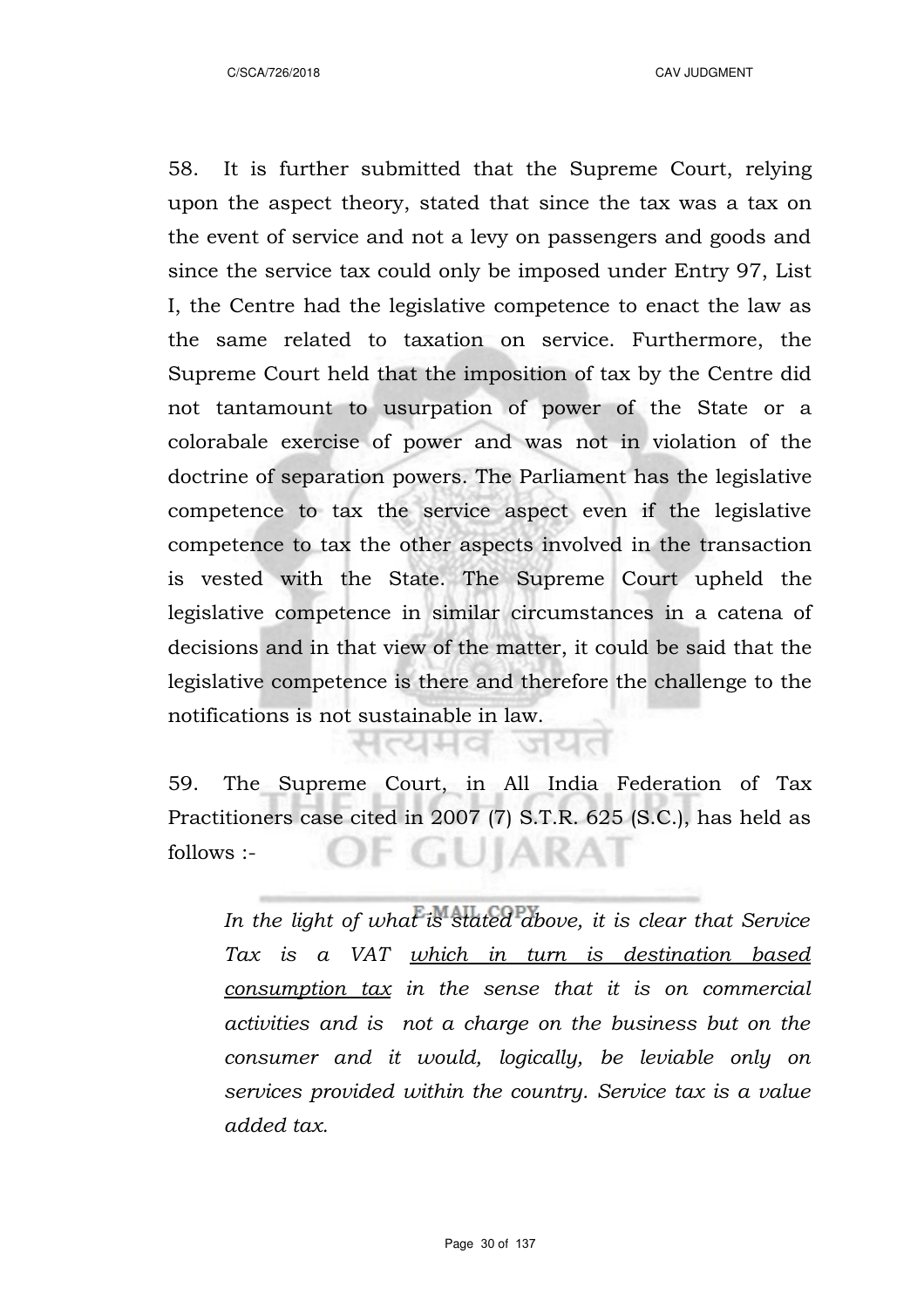*On the basis of the above discussion, it is clear that service tax is VAT which in turn is both a general tax as well as destination based consumption tax leviable on services provided within the country.*

60. Under Section 5(1) of the IGST Act, the IGST is levied on all the inter-State supplies of goods or services or both. The GST on goods imported into India is being levied and collected in accordance with the provisions of Section 3 of the Customs Tariff Act, 1975, on the value as determined under the said Act at the point when the duties of customs are levied on the said goods under Section 12 of the Customs Act, 1962. Section 7(4) of the IGST Act provides that supply of services imported into the territory of India shall be treated to be a supply of services in the course of the inter-State trade or commerce.

61. Further, as per Section 11 of the IGST Act, the place of supply of goods imported into India shall be the location of the importer. As per Section 13(9) of IGST Act, the place of supply of services of transportation of goods other than by way of mail or courier, shall be the place of destination of such goods. Thus, with respect to goods destined for India, services by way of transportation of such goods by a vessel are taxable in India.

**E-MAIL COPY** 

62. In Gujarat Ambuja Cements Vs UOI 2005 (182) ELT33 (SC): 2005(182) ELT 33 SC, the Supreme Court has stated that the legislative competence is to be determined with reference to the object of the levy and not with reference to its incidence or machinery and that there is a distinction between the object of tax, the incidence of tax and the machinery for collection of the tax.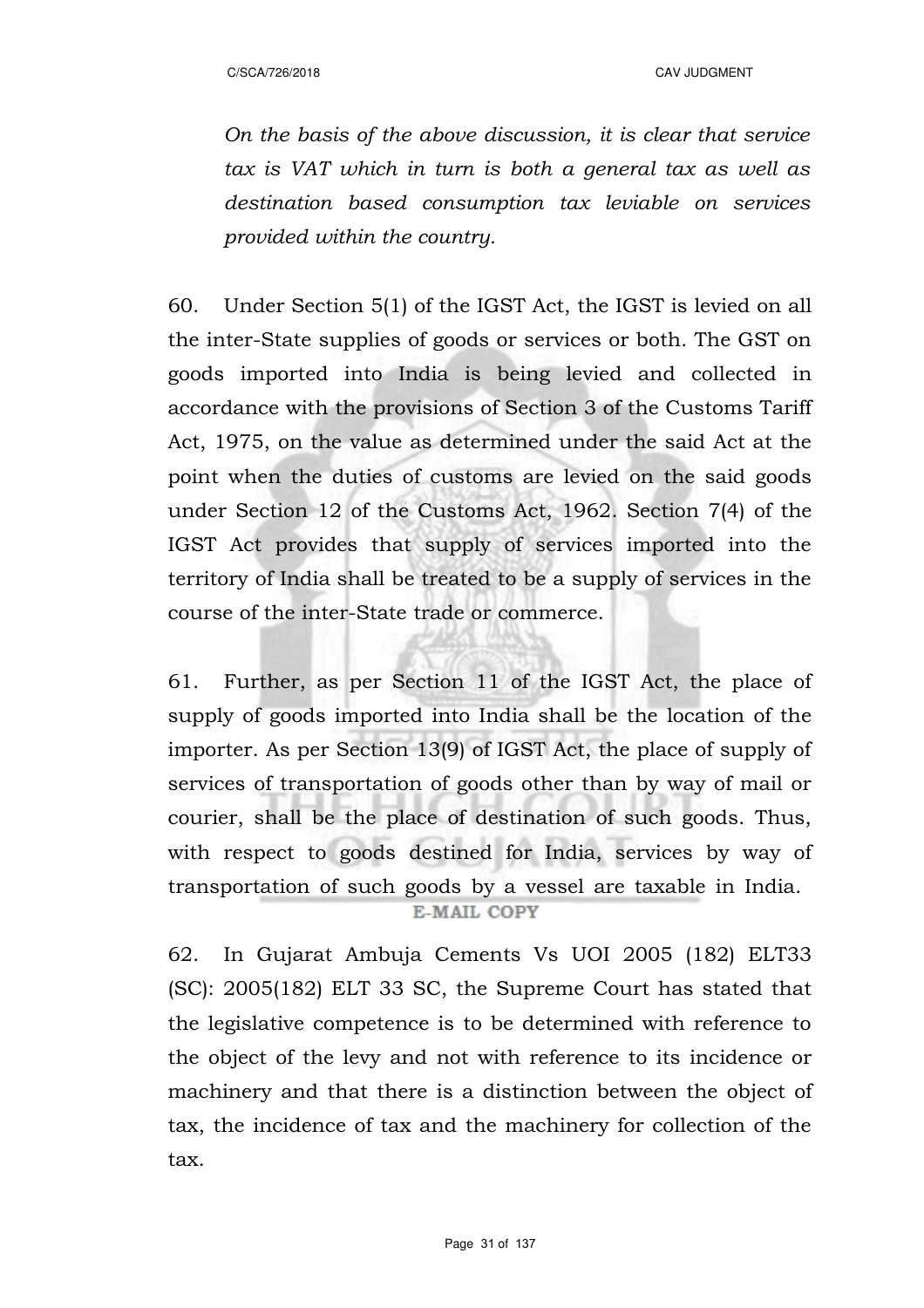C/SCA/726/2018 CAV JUDGMENT

63. In A.H. Wadia v. CIT [AIR 1949 PC 18], the Supreme Court stated that : 'In the case of a sovereign Legislature, the question of extra-territoriality of any enactment can never be raised in the municipal courts as a ground for challenging its validity.'

64. In GVK Industries Limited v. Income Tax Officer [(2011) 4 SCC 36], the Supreme Court examined the limitation of the Parliament in enacting the legislations with respect to the extraterritorial aspects that do not have any direct or indirect, tangible or intangible impact(s) on or effects in or consequences for :- (a) the territory of India, or any part of India; or (b) the interests of, welfare of, well-being of, or security of inhabitants of India, and Indians. It stated that the Parliament is indeed limited with respect to the extra-territorial aspects, however, in 'such extraterritorial aspects or causes, only when such extra-territorial aspects or causes have, or are expected to have, some impact on, or effect in, or consequences for : (a) the territory of India; or (b) the interest of, welfare of well-being of or security of inhabitants of India, and Indians', the Parliament may exercise its legislative powers with respect to the extra-territorial aspects or causes which may occur naturally or on account of some human agency and can 'seek to control, modulate, mitigate or transform the effects of such extra-territorial aspects or causes, or in appropriate cases, eliminate or engender such extra-territorial aspects or causes'.

*"125. It is important for us to state and hold here that the powers of Legislation of the Parliament with regard to all aspects or causes that are within the purview of its*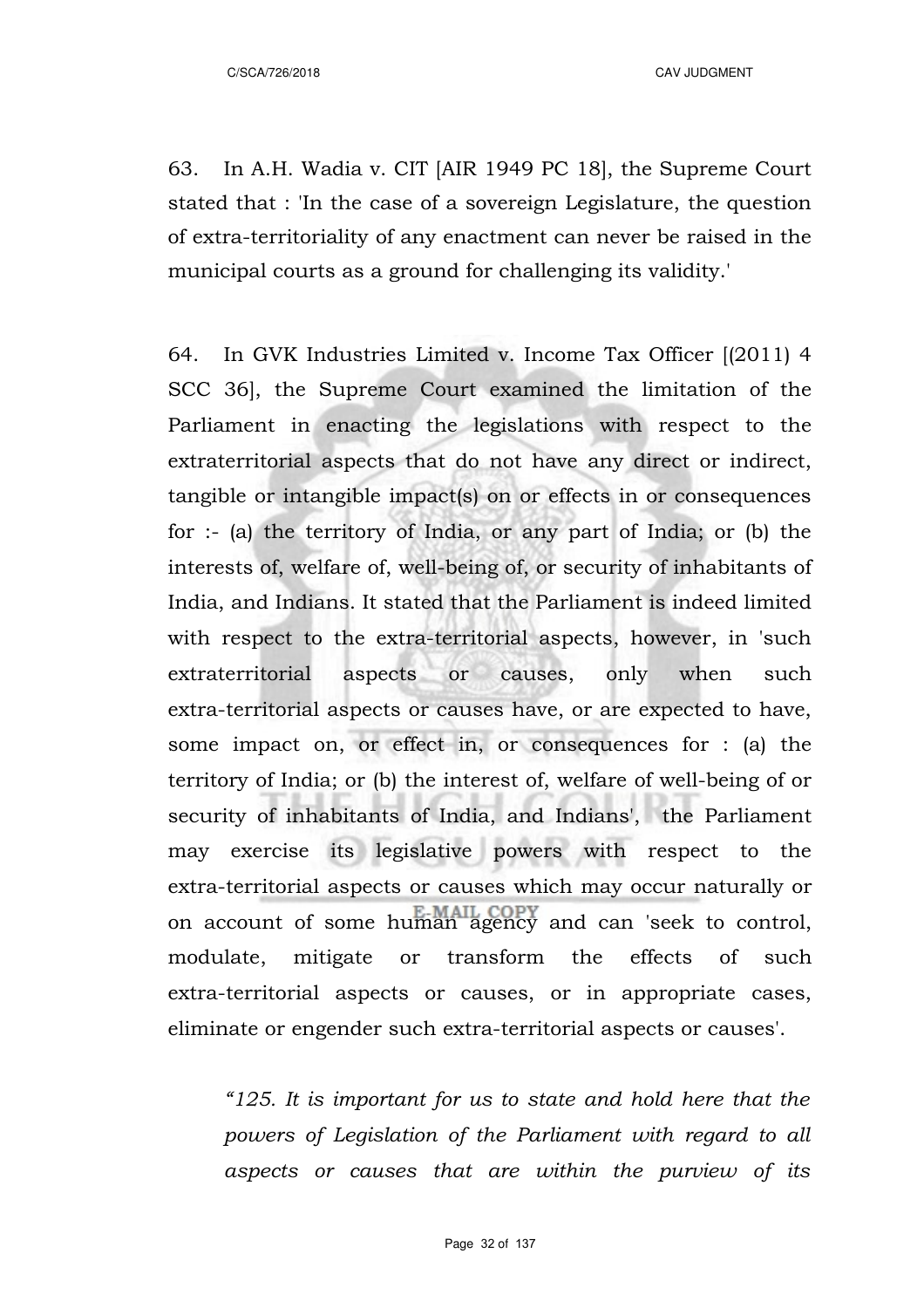*competence, including with respect to extra-territorial aspects or causes as delineated above and as specified by the Constitution, or implied by its essential role in the constitutional scheme, ought not to be subjected to some a-priori quantitative tests, such as "sufficiency" or "significance" or in any other manner requiring a pre-determined degree of strength, All that would be required would be that the connection to India be real or expected to be real and not illusory or fanciful.* 

*126. Whether a particular law enacted by the Parliament does show such a real connection, or expected real connection, between the extraterritorial aspect of cause and something in India or related to India and Indians, in terms of impact, effect or consequence, would be a mixed matter of facts and of law. Obviously, where the Parliament itself posits a degree of such relationship, beyond the constitutional requirement that it be real and not fanciful, then the courts would have to enforce such a requirement in the operation of the law as a matter of that law itself and not of the Constitution.* JIARAT

*127. (2) Does the Parliament have the powers to legislate 'for' any territory, other than the territory of India or any part of it ?*

*The answer to the above would be no. It is obvious that the Parliament is empowered to make laws with respect to aspects or causes that occur, arise or exist, or may be expected to do so, within the territory of India, and also with*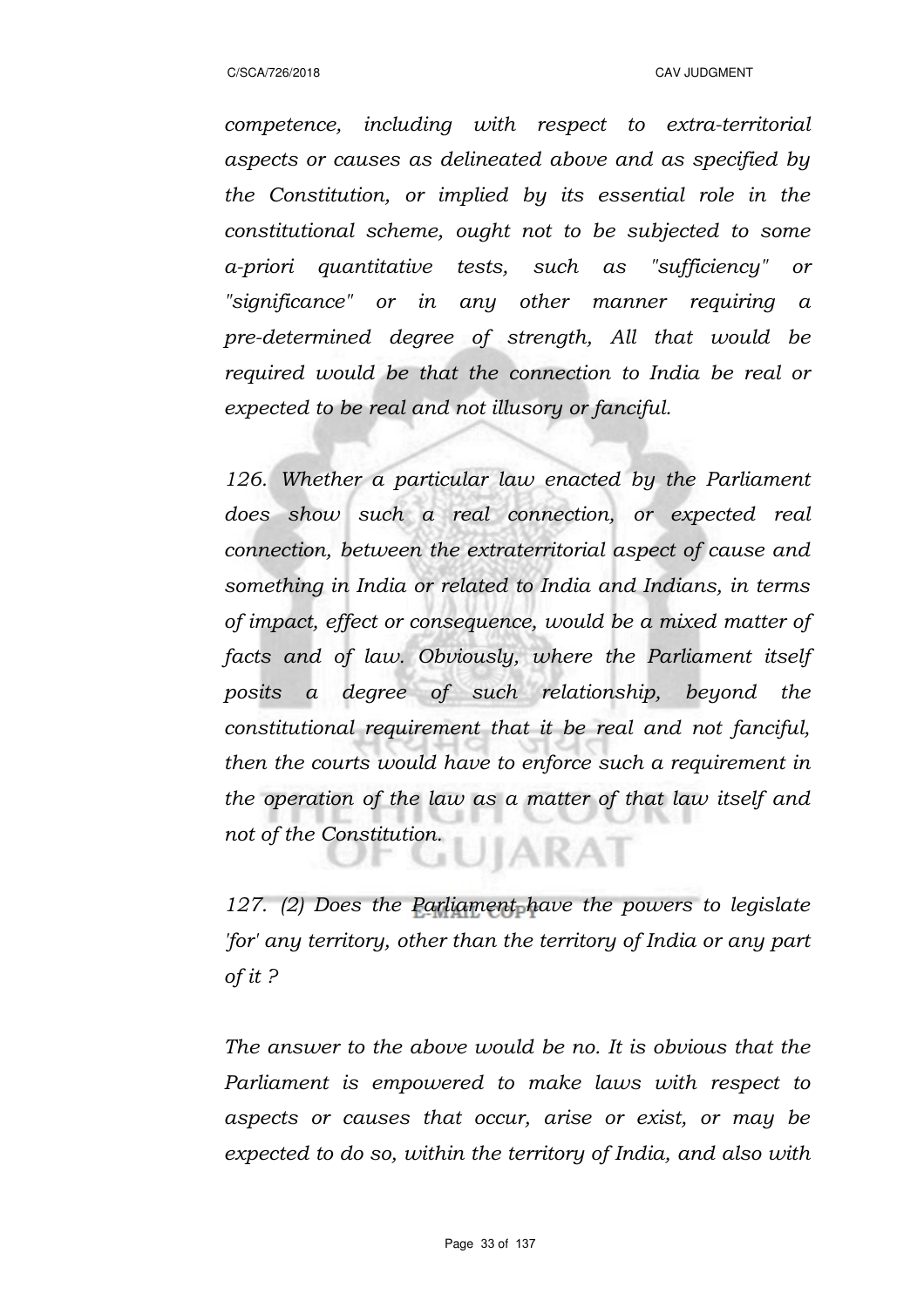*respect to the extra-territorial aspects or causes that have an impact on or nexus with India as explained above in the answer to Question 1 above. Such laws would fall within the meaning, purport and ambit of the grant of powers to the Parliament to make laws 'for the whole or any part of the territory of India', and they may not be invalidated on the ground that they may require extra-territorial operation. Any laws enacted by the Parliament with respect to the extra-territorial aspects or causes that have no impact on or nexus with India would be ultra vires, as answered in response to the Question 1 above, and would he laws made 'for' a foreign territory."*

65. It is submitted that the levy which is introduced by way of the impugned notifications on import freight service does not result in additional cost to the importer as the GST paid by the importer on the invert transportation of goods as well as on the import freight services is available to them as the ITC and are not adversely affected by this measure as it does not add to their cost. The impugned provision is aimed at collection of tax with minimum disruption. Since the importer of the goods is the beneficiary on whose behalf the impugned services are being taken by the foreign exporter from the foreign shipping line, both of which are outside the taxable territory of India, the tax on such services can be collected from the end-beneficiary or recipient of such services in accordance with Section 5(3) of the IGST Act, 2017.

66. The Supreme Court, in Gujarat Ambuja Cements Vs UOI 2005(182) ELT33 (SC) = 2005(182) BLT 33 SC, held that, 'the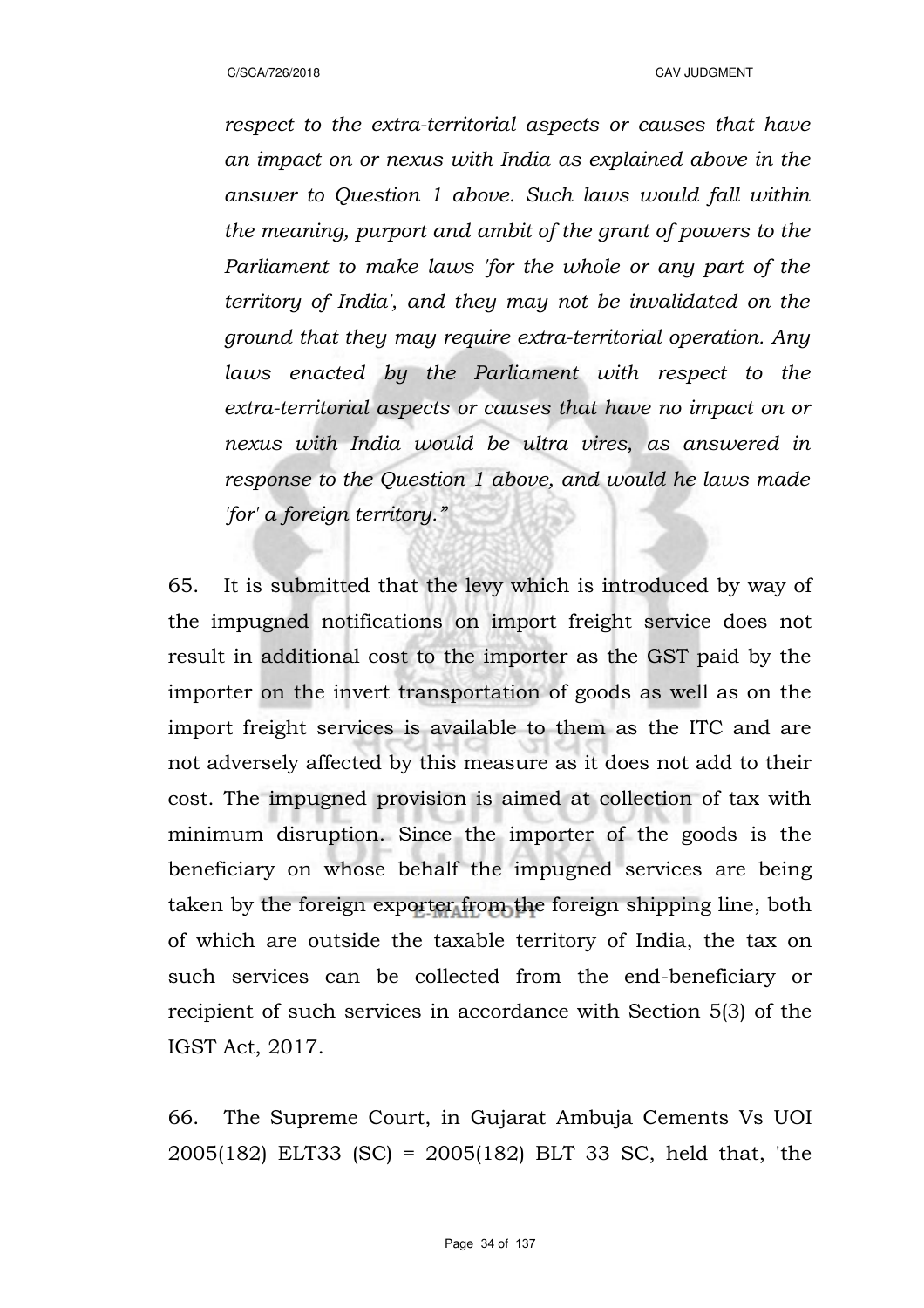point at which the collection of the tax is to be made is a question of legislative convenience and part of the machinery for realization and recovery of the tax. Subject to the legislative competence of the Taxing Authority, a duty can be imposed at the stage which the authority finds it to be convenient and the most effective at whatever stages it may be. The Central Government is, therefore, legally competent to evolve a suitable machinery for collection of the service tax subject to the maintenance of a rational connection between the tax and the person on whom it is imposed. It is outside the judicial ken to determine whether the Parliament should have a specified common mode for the recovery of the tax as a convenient administrative measure in respect of a particular class. That is ultimately a question of policy, which must be left to the legislative wisdom.'

67. There are two separate taxable events. The levy under the notification draws power from the charging section of the Act. In the present case, the levy on the transportation services received by the importer under the impugned notification draws power under Section 5 of the IGST Act, 2017, and that the levy on the import of goods is a separate taxable event, the levy of which is under Section 3(7) of the Customs Tariff Act, 1975.

68. Further, there is no violation of Article 14 or Article 19(1)(g) of the Constitution of India inasmuch as the importers are free to carry on their trade. This levy is on all importers and does not interfere with the right of the importers to practice any profession, or to carry on any occupation, trade or business.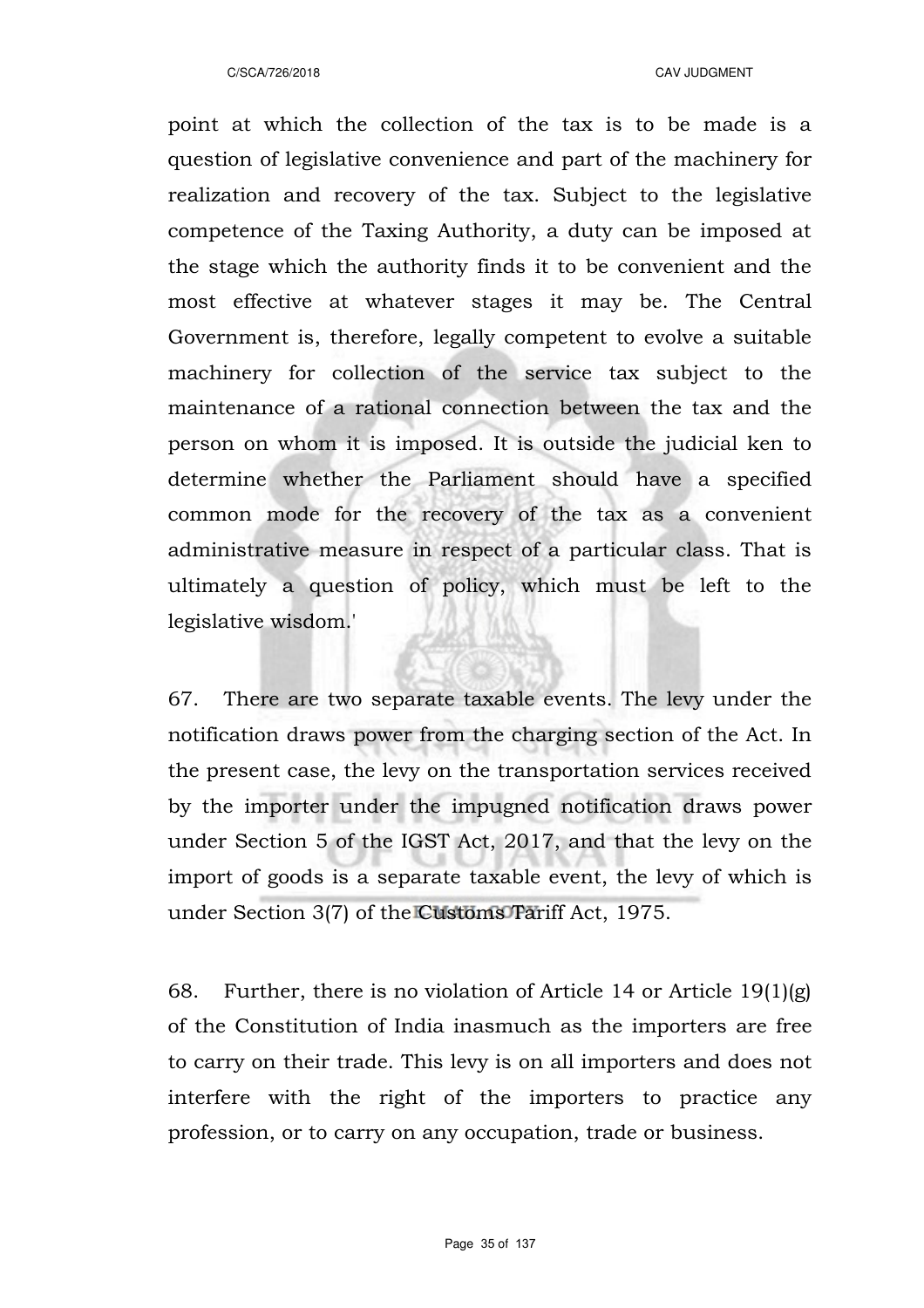69. It is submitted that the column no.4 of the said notification is only explanatory in nature and does not widen the definition of 'recipient'. In fact, column no. 4 only explains as to who can be said to be a recipient in respect of that particular service mentioned in column no. 2 mentioned in the category of supply of service. This explanation is given to ensure that a person who is liable to pay the tax may not shift the burden of paying the tax on the ground that he is not the one who is the recipient of the service and it is actually the end user for whom the goods are imported is the recipient of service. To clear this confusion, the explanation is given in column no. 4 which is strictly in accordance with and within the meaning of definition of 'recipient' as defined in Section 2(93) of the GST Act which reads as under:

*"Section 2(93): "recipient" of supply of goods or services or both means-*

*(a) where a consideration is payable for the supply of goods or services or both, the person who is liable to pay that consideration;*

JIARA

*(b) where no consideration is payable for the supply of goods, the person to whom the goods are delivered or made available, or to whom possession or use of the goods is given or made available; and*

*(c) where no consideration is payable for the supply of a service, the person to whom the service is rendered, and any reference to a person to whom a supply is made shall be construed as a reference to the recipient of the supply*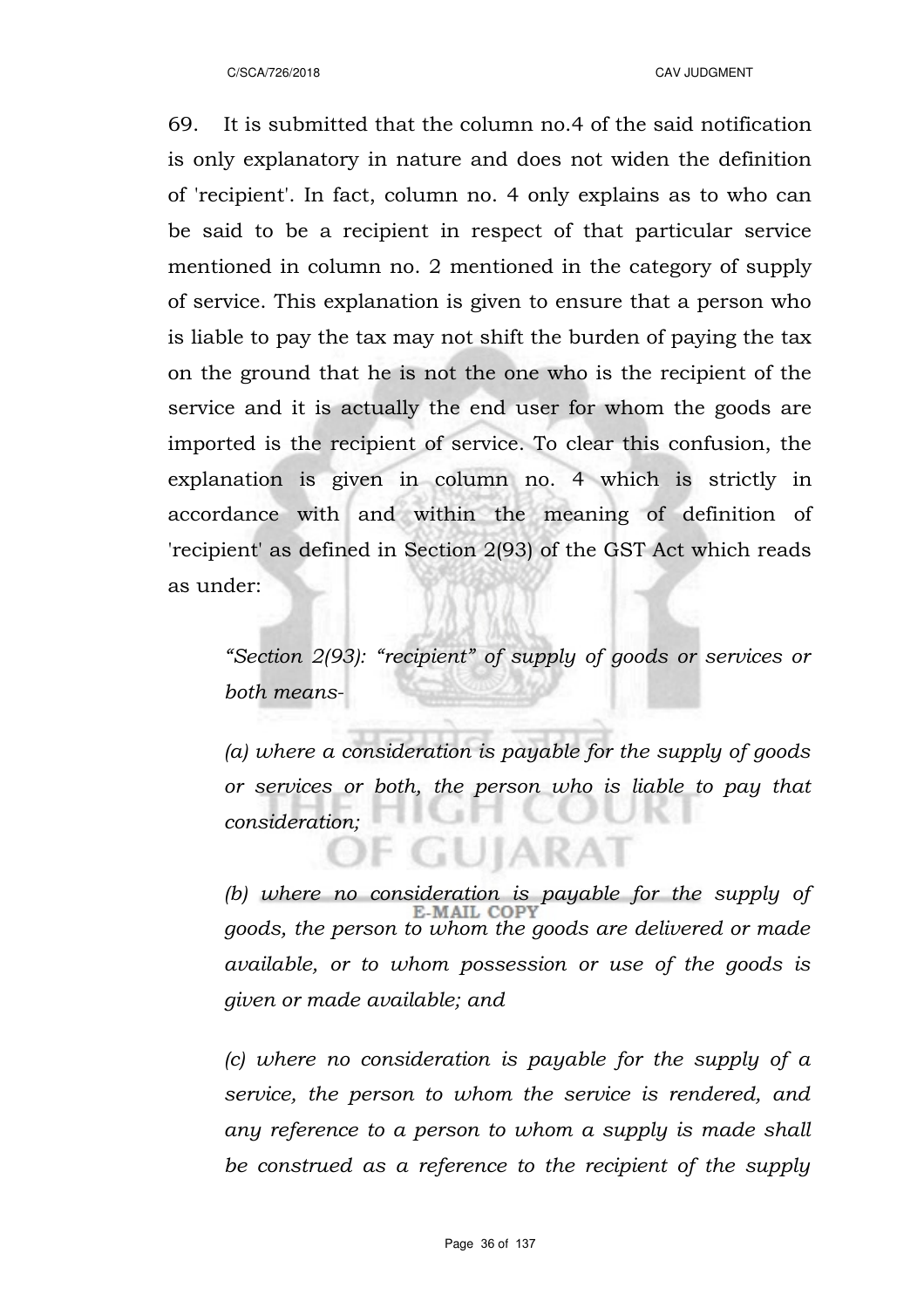*and shall include an agent acting as such on behalf of the recipient in relation to the goods or services or both supplied."* 

70. If the definition is read closely, after (c) in the later part of the definition, it is very categorically stated as under :

**"and any reference to a person to whom a supply is made shall be construed as a reference to the recipient of the supply and shall include an agent acting as such on behalf of the recipient in relation to the goods or services or both supplied;"**

71. The aforesaid portion of the definition indicates that the definition of the recipient is inclusive in nature and includes an agent acting on behalf of the recipient in relation to the goods or service or both, supplied. Now, in view of this, the definition of 'agent' can be seen as defined in Section 2(5) of the GST Act which is stated as under :

*"Section 2(5): "Agent" means a person, including a factor, broker, commission agent, arhatia, del credere agent, an auctioneer or any other mercantile agent, by whatever name called, who carries on the business of supply or receipt of goods or services or both on behalf of another."*

72. The definition of agent is also inclusive definition and carries a much wider meaning. It also says that an agent may be a person by whatever name called, who carries on business of supply or receipt of goods or services or both on behalf of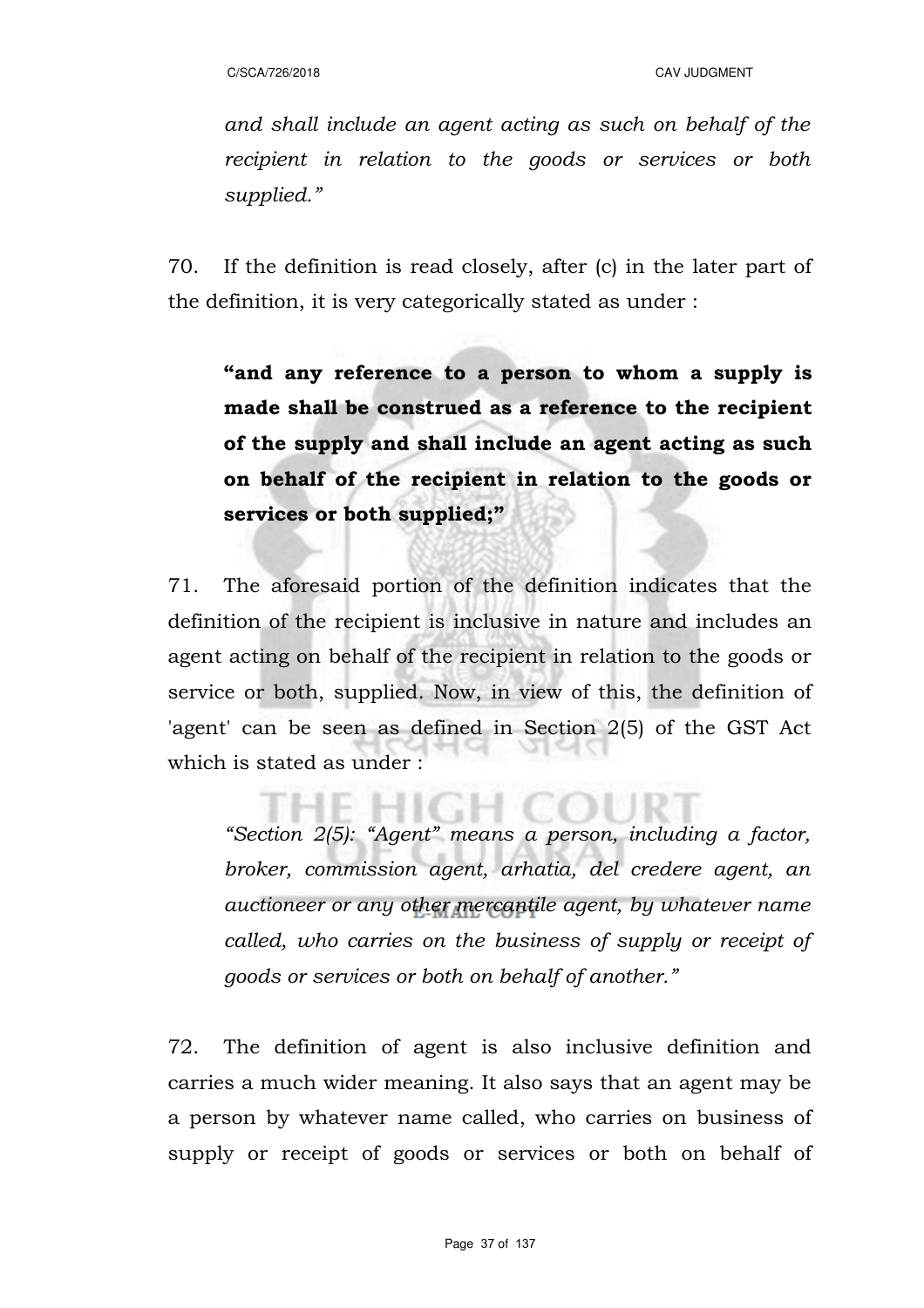another. Meaning thereby, that even an importer who receives services on behalf of another, also acts as the agent of the recipient and, therefore, as per the definition of the recipient even an agent is also a recipient. Therefore, if we read together Section 2(93) and Section 2(5) of the 'recipient' and 'agent', it can be understood that the definition of recipient has a much wider scope and meaning than what is projected before the Court and therefore, even the importer also falls within the definition of recipient and hence it cannot be said that the Notification No.10/2017 has an excessive delegation of powers and, therefore, is contrary to the powers conferred under the Act and hence ultra vires.

73. It is submitted that the term composite supply is defined in Section 2(30) of the GST Act as under :

*"Section 2(30): "Composite supply" means a supply made by a taxable person to a recipient consisting of two or more taxable supplies of goods or services or both, or any combination thereof, which are naturally bundled and supplied in conjunction with each other in the ordinary course of business, one of which is a principal supply.* 

#### **E-MAIL COPY**

*Illustration: Where goods are packed and transported with insurance, the supply of goods, packing materials, transport and insurance is a composite supply and supply of goods is a principal supply."*

74. The composite supply is defined in the GST Act. In Section 8, it is specifically mentioned as to how the tax liability on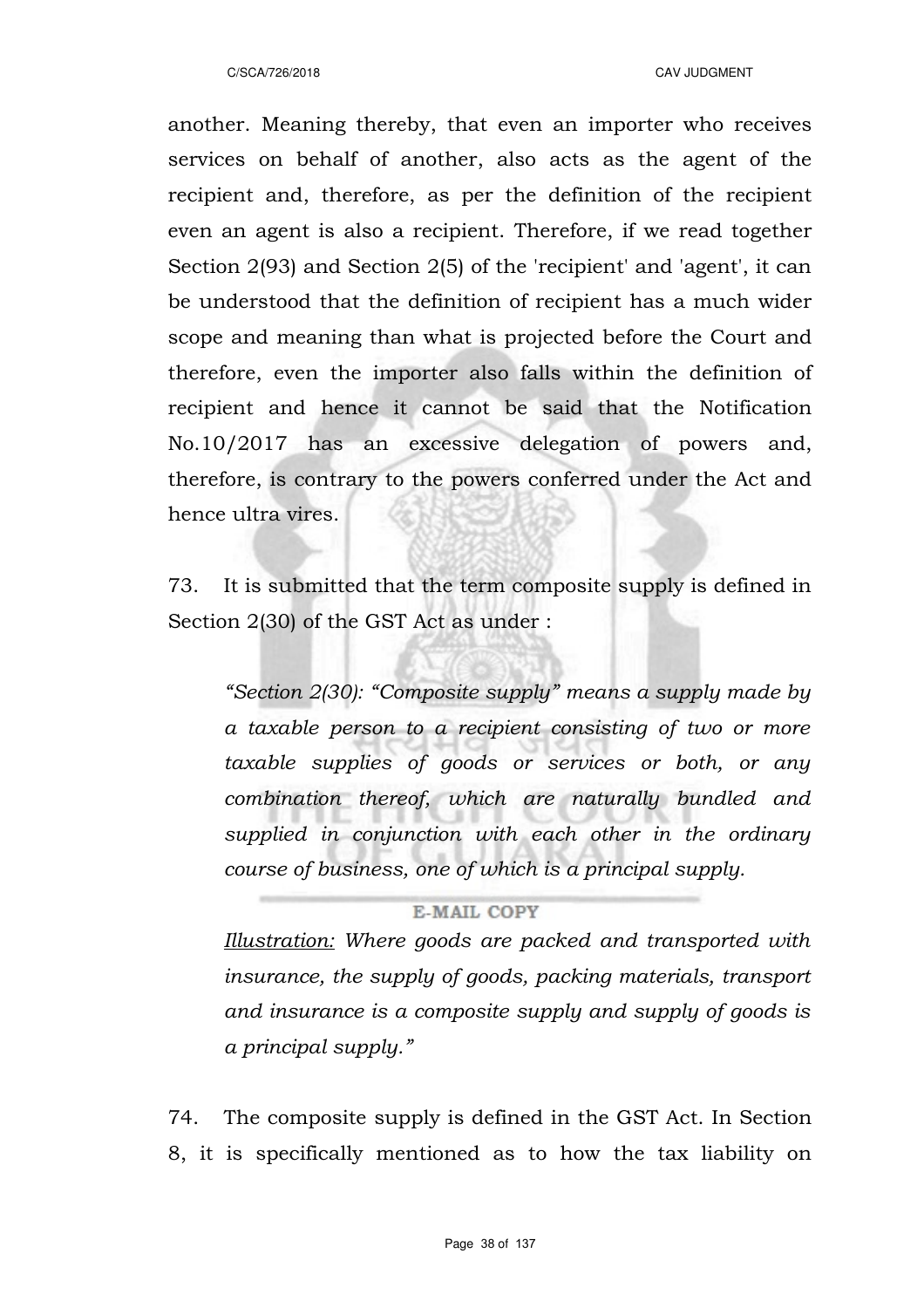composite and mix supplies are to be determined. Section 8 of the GST Act reads as under :

*"8. Tax liability of composite and mixed supplies - The tax liability on a composite or a mixed supply shall be determined in the following manner, namely:*

*(a) a composite supply comprising two or more supplies, one of which is a principal supply, shall be treated as a supply of such principal supply; and*

*(b) a mixed supply comprising two or more supplies shall be treated as a supply of that particular supply which attracts the highest rate of tax."*

75. Section 15 of the GST Act which is in respect of the value of taxable supply reads as under :

*"15. Value of taxable supply.- (1) The value of a supply of goods or services or both shall be the transaction value, which is the price actually paid or payable for the said supply of goods or services or both where the supplier and the recipient of the supply are not related and the price is the sole consideration for the supply.*

*(2) The value of supply shall include–––* 

*(a) any taxes, duties, cesses, fees and charges levied under any law for the time being in force other than this Act, the State Goods and Services Tax Act, the Union Territory Goods*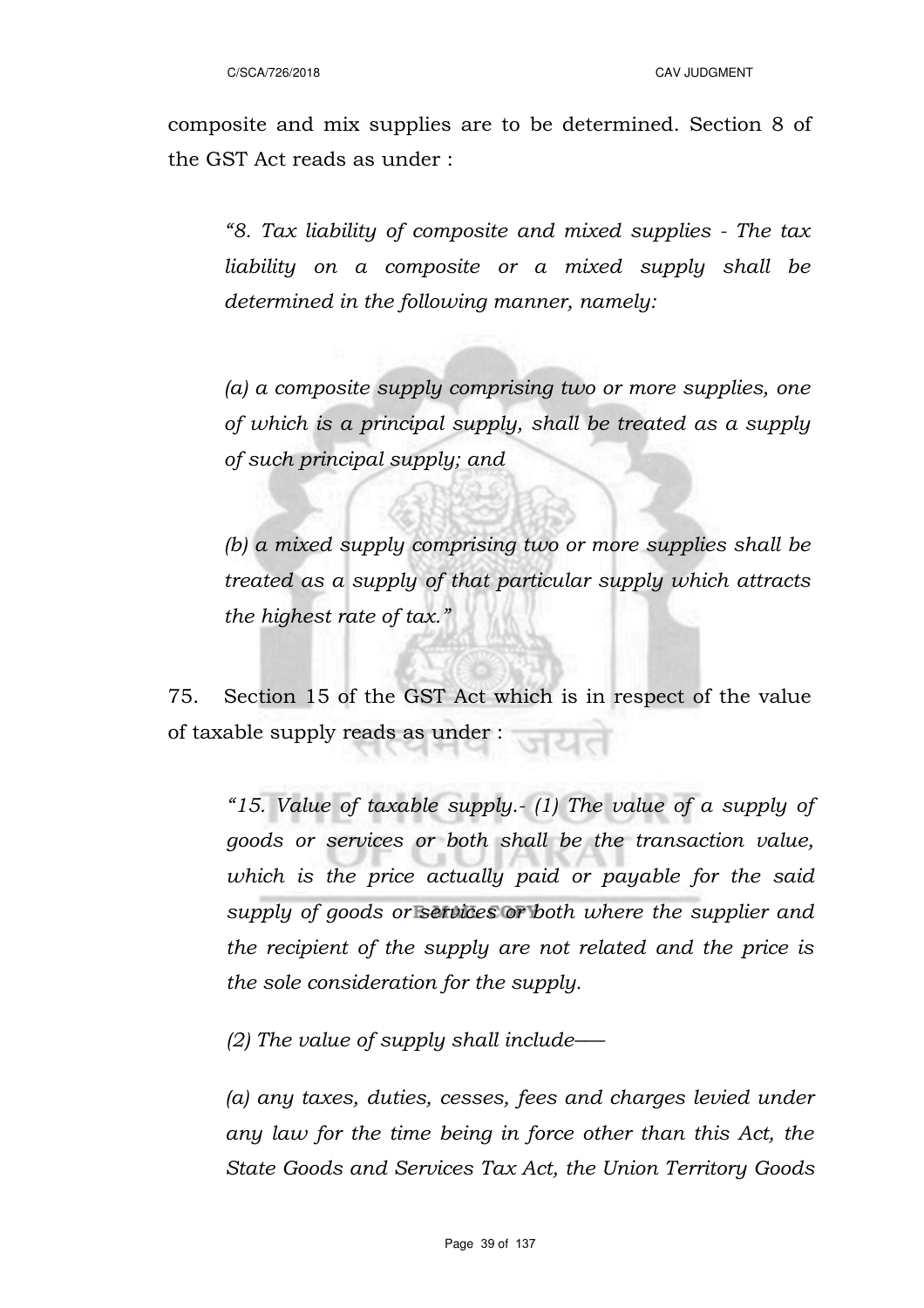*and Services Tax Act and the Goods and Services Tax (Compensation to States) Act, if charged separately by the supplier;* 

*(b) any amount that the supplier is liable to pay in relation to such supply but which has been incurred by the recipient of the supply and not included in the price actually paid or payable for the goods or services or both;* 

*(c) incidental expenses, including commission and packing, charged by the supplier to the recipient of a supply and any amount charged for anything done by the supplier in respect of the supply of goods or services or both at the time of, or before delivery of goods or supply of services;* 

*(d) interest or late fee or penalty for delayed payment of any consideration for any supply; and* 

*(e) subsidies directly linked to the price excluding subsidies provided by the Central Government and State Governments.*  **GUIARAT** 

*Explanation.–– For the purposes of this sub-section, the amount of subsidy shall be included in the value of supply of the supplier who receives the subsidy.*

*(3) The value of the supply shall not include any discount which is given––* 

*(a) before or at the time of the supply if such discount has*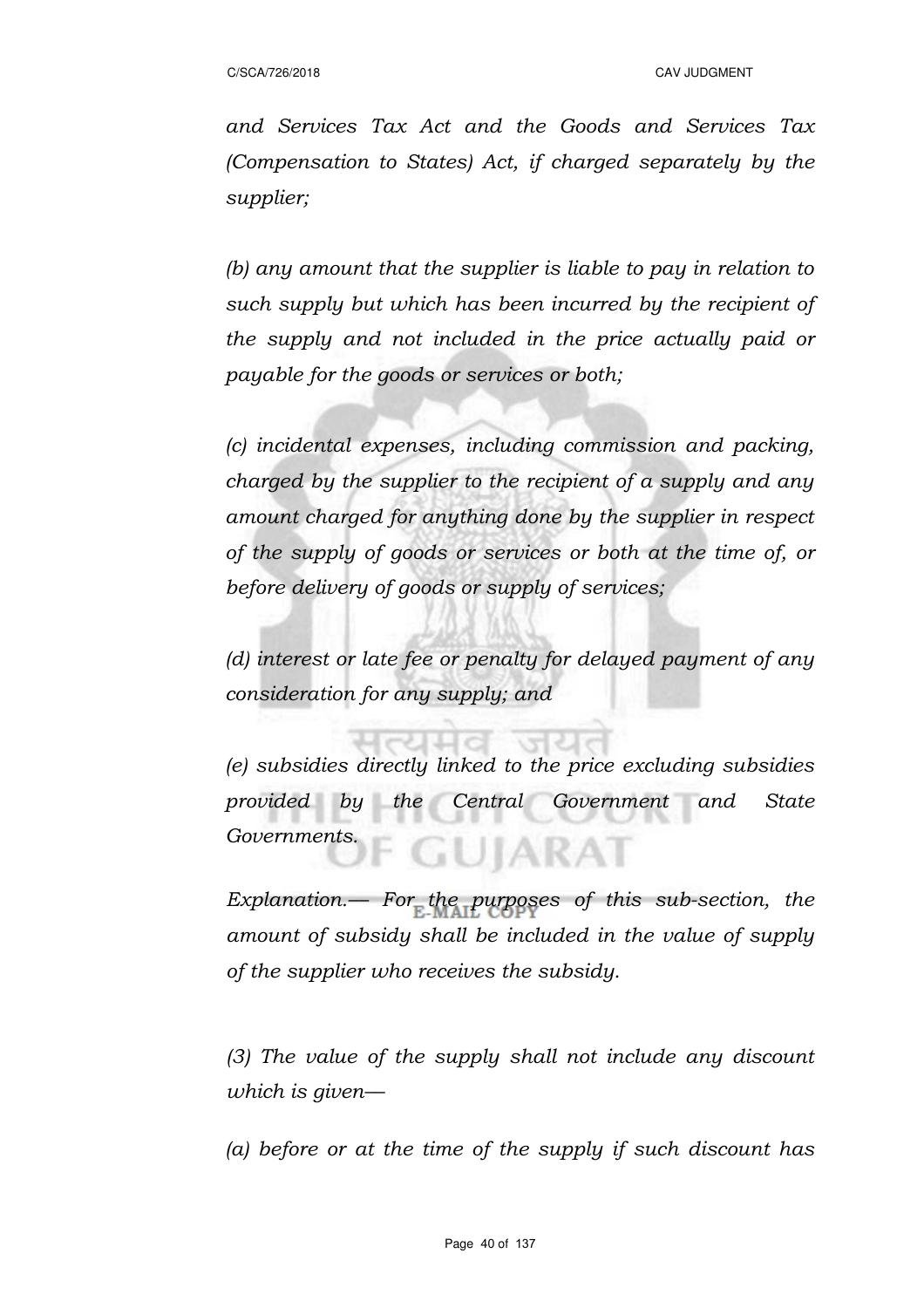*been duly recorded in the invoice issued in respect of such supply; and* 

*(b) after the supply has been effected, if—*

*(i) such discount is established in terms of an agreement entered into at or before the time of such supply and specifically linked to relevant invoices; and*

*(ii) input tax credit as is attributable to the discount on the basis of document issued by the supplier has been reversed by the recipient of the supply.* 

*(4) Where the value of the supply of goods or services or both cannot be determined under sub-section (1), the same shall be determined in such manner as may be prescribed.*

*(5) Notwithstanding anything contained in sub-section (1) or sub-section (4), the value of such supplies as may be notified by the Government on the recommendations of the Council shall be determined in such manner as may be prescribed.* 

**GUJAKA** 

*Explanation.— For the purposes of this Act,––* 

*(a) persons shall be deemed to be "related persons" if––*

*(i) such persons are officers or directors of one another's businesses;*

*(ii) such persons are legally recognised partners in business;*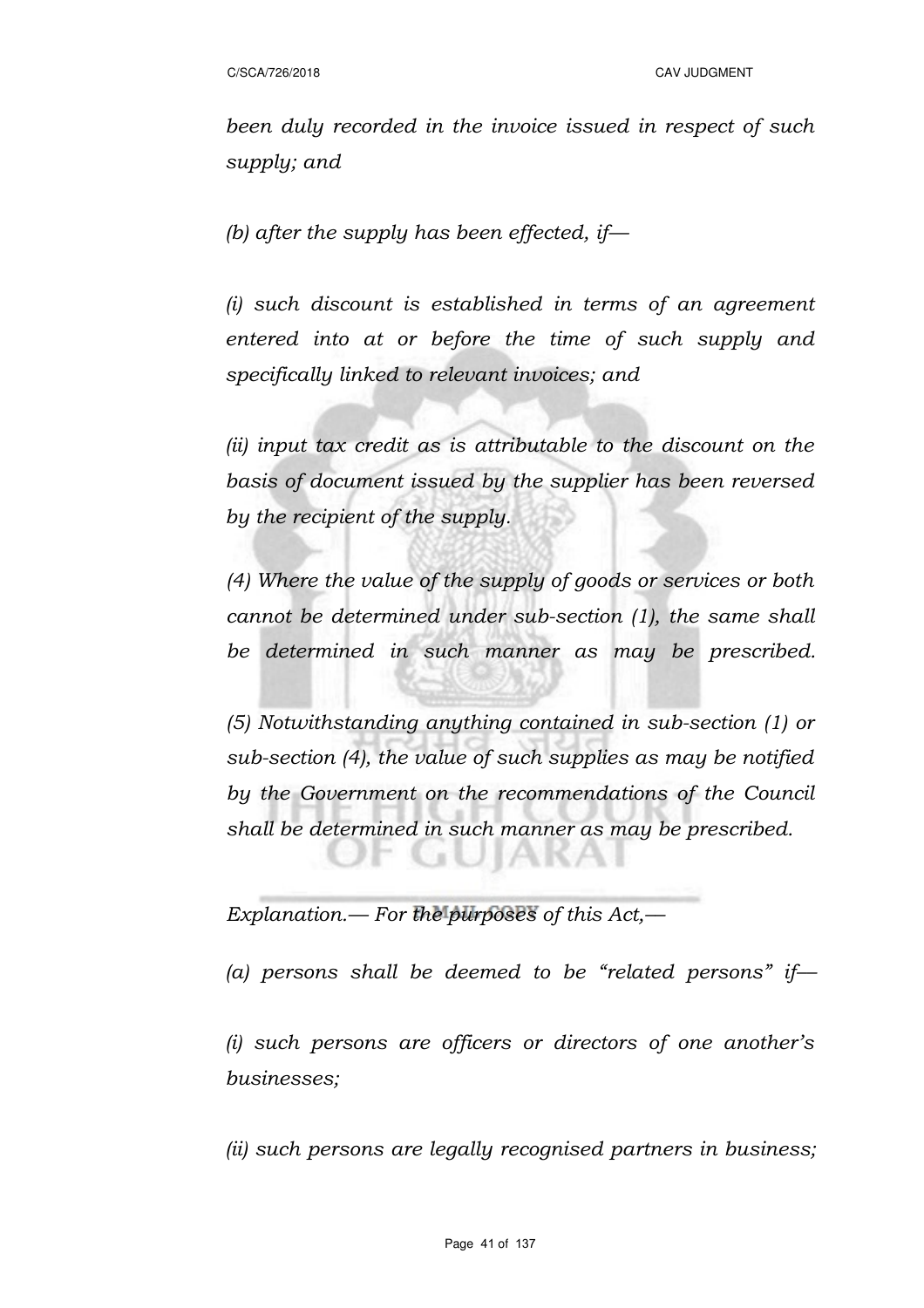*(iii) such persons are employer and employee;*

*(iv) any person directly or indirectly owns, controls or holds twenty-five per cent or more of the outstanding voting stock or shares of both of them;*

*(v) one of them directly or indirectly controls the other;*

*(vi) both of them are directly or indirectly controlled by a third person;*

*(vii) together they directly or indirectly control a third person; or*

*(viii) they are members of the same family;* 

*(b) the term "person" also includes legal persons;* 

*(c) persons who are associated in the business of one another in that one is the sole agent or sole distributor or sole concessionaire, howsoever described, of the other, shall be deemed to be related."*

#### **E-MAIL COPY**

76. It is submitted that if Sections 8 and 15 are read together, it suggests that, in case of a composite supply comprising of two or more supplies, one can be said to be the principal supply and shall be treated as supply of such principal supply, meaning thereby that if it is claimed that the supply is a principal supply, in that case, in the invoice, every services are required to be mentioned, and out of the services mentioned, one can be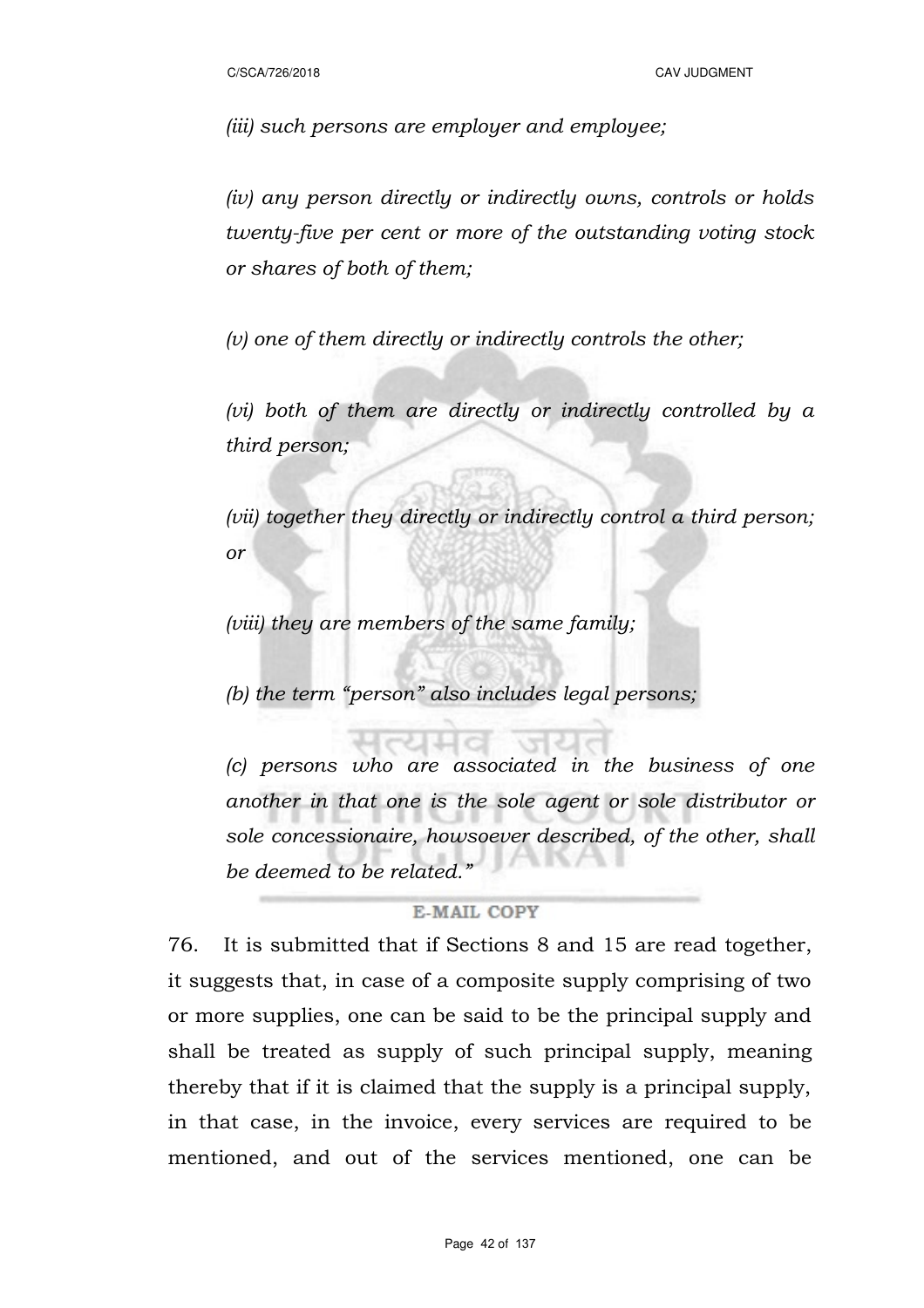determined as a principal supply and the entire supply shall be treated as supply of such principal supply. Meaning thereby, a supply can be said to be a principal supply only in case if in the invoice all the supplies are separately mentioned and one of the supplies is identified as principal supply and not otherwise. In case of CIF, it is only the total value of the cost, insurance and freight are stated in the invoices and therefore, it cannot fall within the definition of composite supply and therefore, the argument, that tax is charged on composite supply and hence it should not be charged again, cannot stand.

## FOB contracts

77. The importer has been made liable to pay the GST on the service in question in accordance with the provisions contained in Section 5, sub section (3) of the IGST Act, 2017, which provides that the Government may, on the recommendations of the Council, by notification, specify categories of supply of goods or services or both, the tax on which shall be paid on reverse charge basis by the recipient of such goods or services or both and all the provisions of this Act shall apply to such recipient as if he is the person liable to pay the tax in relation to the supply of such goods or services or both. The goods are transported from a place outside India upto the customs station in India for the importer and therefore, he is directly or indirectly the recipient of service. It is submitted that it cannot be said that the notification has been issued without the authority of law and is ultra vires the IGST Act.

78. Taxability of Ocean Freight under different situations is as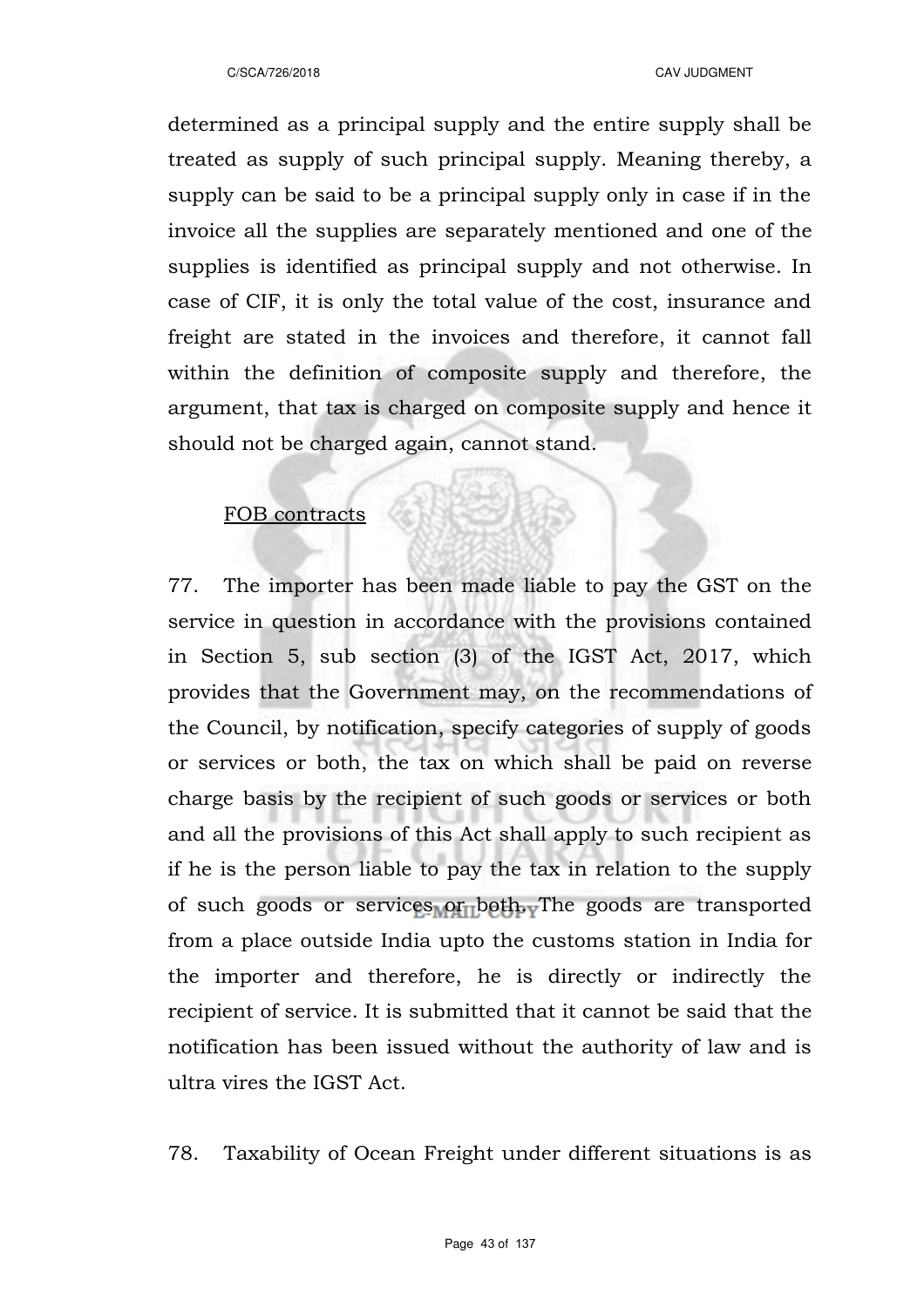#### under:

| Indian recipient taking services of |                     |                                                                                                                                                                                     |                                                                                                                                                                                       |  |  |  |
|-------------------------------------|---------------------|-------------------------------------------------------------------------------------------------------------------------------------------------------------------------------------|---------------------------------------------------------------------------------------------------------------------------------------------------------------------------------------|--|--|--|
| Service<br>availed                  | Shipping<br>Company | Legal Provision                                                                                                                                                                     | Implication                                                                                                                                                                           |  |  |  |
| Import                              | Indian              | The place of supply of<br>services by way of<br>transportation of<br>goods, including by<br>mail or courier to, - (b)<br>a registered person,                                       | The transaction is liable<br>for tax, and the tax<br>amount paid by the<br>importer can be claimed<br>back as input tax credit.                                                       |  |  |  |
| Export                              | Indian              | shall be the location of<br>such person [Section<br>12(8), IGST Act                                                                                                                 | The transaction is liable<br>for tax, and the exporter<br>can get refund of input<br>tax credit used for<br>export.                                                                   |  |  |  |
| Import                              | Foreign             | The place of supply of<br>services of<br>transportation of<br>goods, other than by<br>way of mail or courier,<br>shall be place of<br>destination of such<br>goods. [Section 13(9), | The transaction will be<br>liable for tax, as the<br>place of supply will be in<br>India. Tax will be paid<br>under reverse charge<br>and can be claimed back<br>as input tax credit. |  |  |  |
| Export                              | Foreign             | IGST Act]                                                                                                                                                                           | Since the place of supply<br>will be outside India,<br>transaction will not be<br>liable for tax                                                                                      |  |  |  |

#### **E-MAIL COPY**

79. Referring to the aforesaid table, it is pointed out that the service of transportation of goods is taxable both in case of imports as well as exports for the domestic shipping line and for import for the foreign shipping line. Since the exports by the domestic shipping line are already zero rated, the ITC will not be available to Indian shipping lines if the service of inward transportation of goods is not made taxable in India. The domestic shipping lines would be put to disadvantage against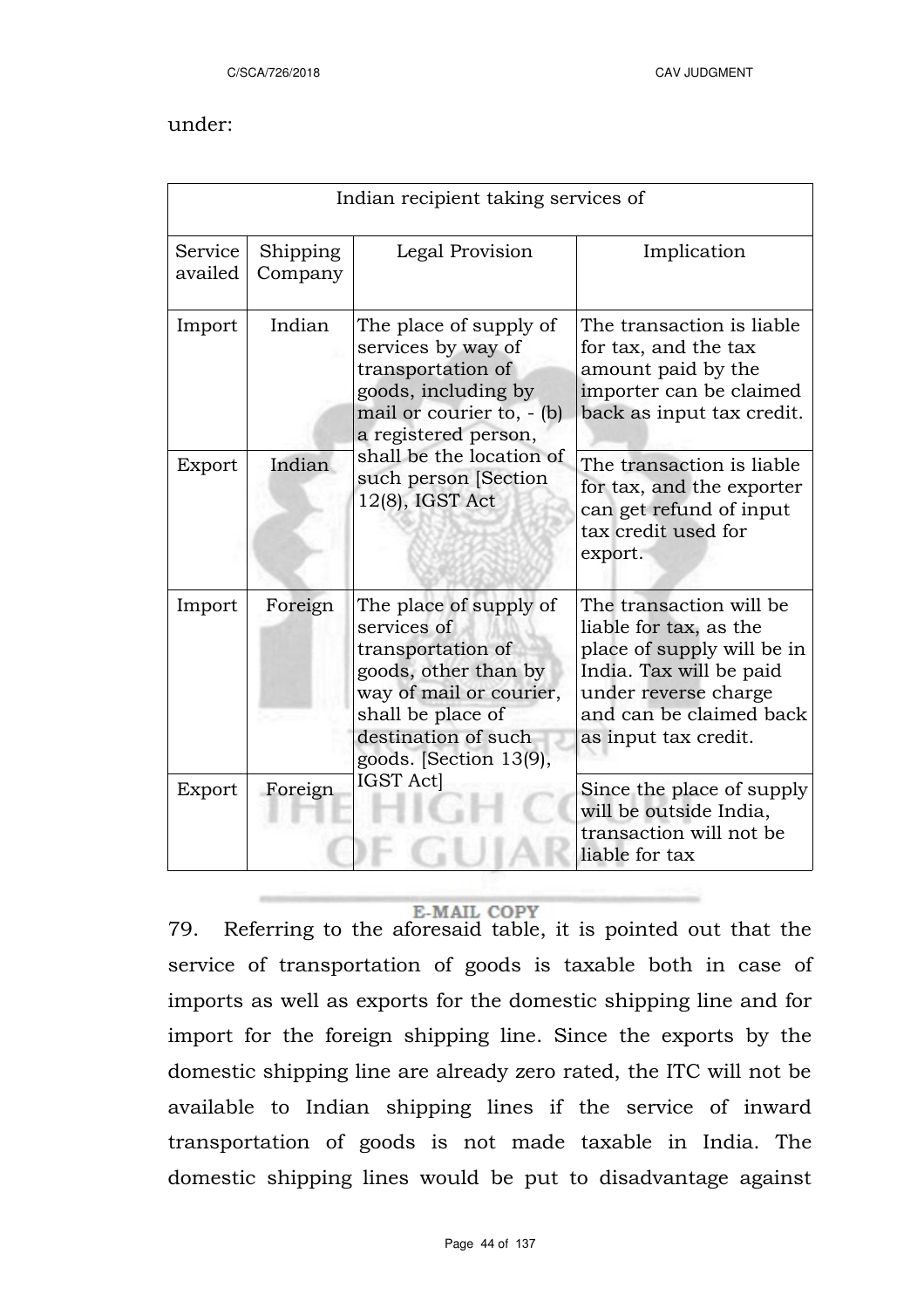the policy objective of 'Make in India'. Thus, there is rational nexus between the levy and its objective.

80. Section 3(7) of the Customs Tariff Act, 1975, provides for the levy of the IGST on the import of goods into India, on the value of the imported goods which shall be determined in accordance with Section 14 of the Customs Act, 1962. The term 'import of goods' [as per Section 2(10) of IGST Act] and 'imported goods' [as per Section 2(25) of the Customs Act] are overlapping. The term imported has been defined in Section 2(26) of the Customs Act as 'importer' in relation to any goods at any time between their importation and the time when they are cleared for home consumption, includes any owner, beneficial owner or any person holding himself out to be the importer'. Thus, after a high sea sale, the importer for the purposes of levy of customs duty shall be the beneficial owner or a person holding himself out to be the importer of the goods and shall be eligible for ITC for the IGST paid on the goods and on the transportation services in respect of the same.

81. Vide notification No. 10/2017 - Integrated Tax (Rate), the categories of supply of services for which the whole of the integrated tax shall be paid on the reverse charge basis by the recipient of such services has been notified. The services supplied by a person located in the non-taxable territory by way of transportation of goods by a vessel from a place outside India up to the customs station of clearance in India is taxable under the reverse charge and the person liable to pay tax is the recipient of service, i.e. importer, as defined in clause (26) of Section 2 of the Customs Act, 1962 (52 of 1962), located in the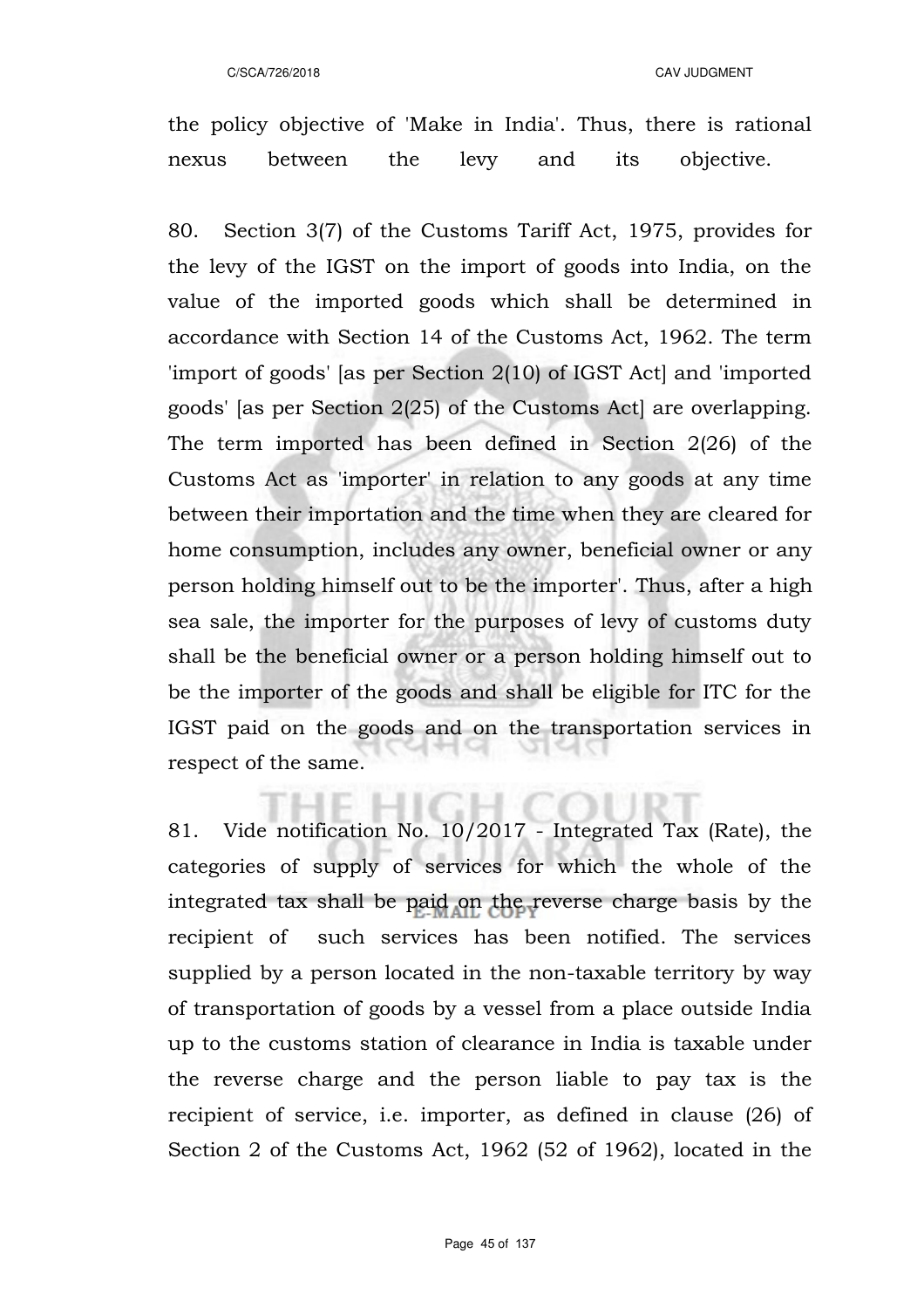C/SCA/726/2018 CAV JUDGMENT

### taxable territory.

82. The transportation of goods by a vessel service is not complete till the goods arrive at their destination. "High Sea Sales" is a terminology used in the common parlance for "sales in the course of import." In such cases, sale taking place by transfer of documents of title to goods before goods are cleared from customs, is a sale in the course of import. The service of transportation of goods by a vessel is not complete before the goods arrive at the port of discharge. Hence, a high sea sale win always occur before the completion of transportation service. The high sea sale buyer purchases the goods along with the service element involved in the transportation of goods.

83. It was pointed out that in the 18th GST Council Meeting held on 30.06.2017, it was decided to clarify by way of a circular that when goods sold on high sea sales basis are imported for the first time, the IGST would be levied at the time of importation and the value addition due to high sea sales shall be the part of the value on which the IGST is collected. Vide Circular No.33/2017-Cus dated 01.08.2017, it has been clarified that the 'High Sea Sales' is a common trade practice whereby the original importer sells the goods to a third person before the goods are entered for customs clearance. After the high sea sale of the goods, the customs declarations, i.e. Bill of Entry, etc., is filed by the person who buys the goods from the original importer during the said sale. In the past, the CBIC had issued various instructions regarding the high sea sales appropriating the contract price paid by the last high sea sales buyer into the customs valuation [see Circular No. 32/2004-Cus., dated 11.5.2004]. Further, in the Circular dated 01.08.2017, it has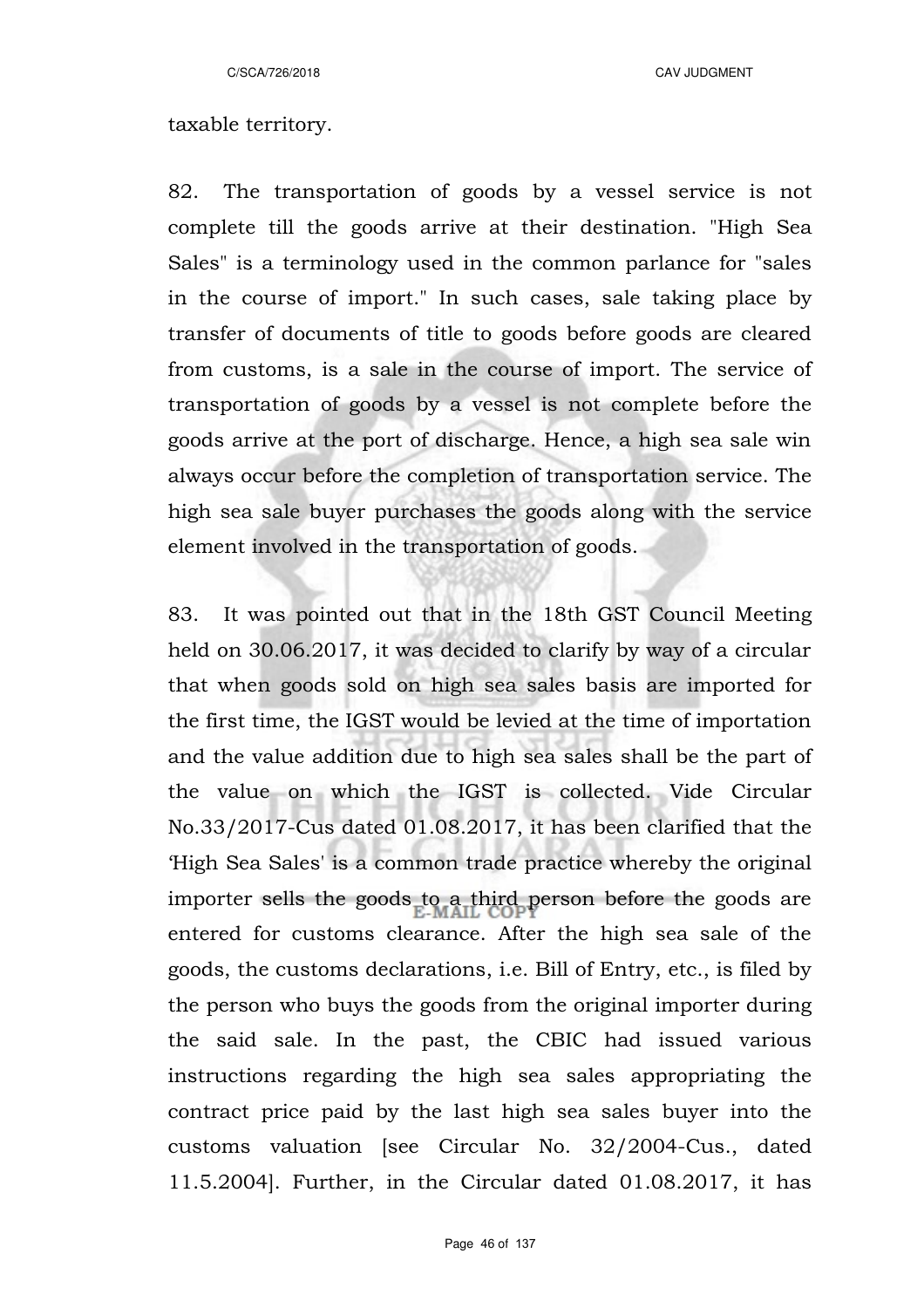been stated that 'The council has decided that the IGST on high sea sale(s) transactions of imported goods, whether one or multiple, shall be levied and collected only at the time of importation, i.e. when the import declarations are filed before the Customs authorities for the customs clearance purposes for the first time. Further, the value addition accruing in each such high sea sale shall form part of the value on which the IGST is collected at the time of clearance'. Therefore, from the above, it is amply clear that the buyer of the goods on high seas becomes the importer who is responsible for filing the bill of entry and is also the recipient of the service.

84. It is submitted that the supplier of the transportation service has not provided transportation service in piecemeal to the different buyers of goods and is a continuous service, the eventual recipient of the same being the 'importer' of such goods. Hence, the beneficial owner of the goods at the time of clearance of the goods, that is the importer, is the recipient of the entire transportation service. Therefore, he is the person liable to pay the GST on the entire transportation service and he can claim the ITC of the same. It is also pertinent to mention that the Notification No. 8/2017-IGST provides in para 4 that where the value of taxable service provided by a person located in a non-taxable territory to a person located in a non-taxable territory by way of transportation of goods by a vessel from a place outside India up to the customs station of clearance in India is not available with the person liable for paying the integrated tax, the same shall be deemed to be 10% of the CIF value (sum of cost, insurance and freight) of the imported goods.

On discrimination, Unreasonable classification, Hardship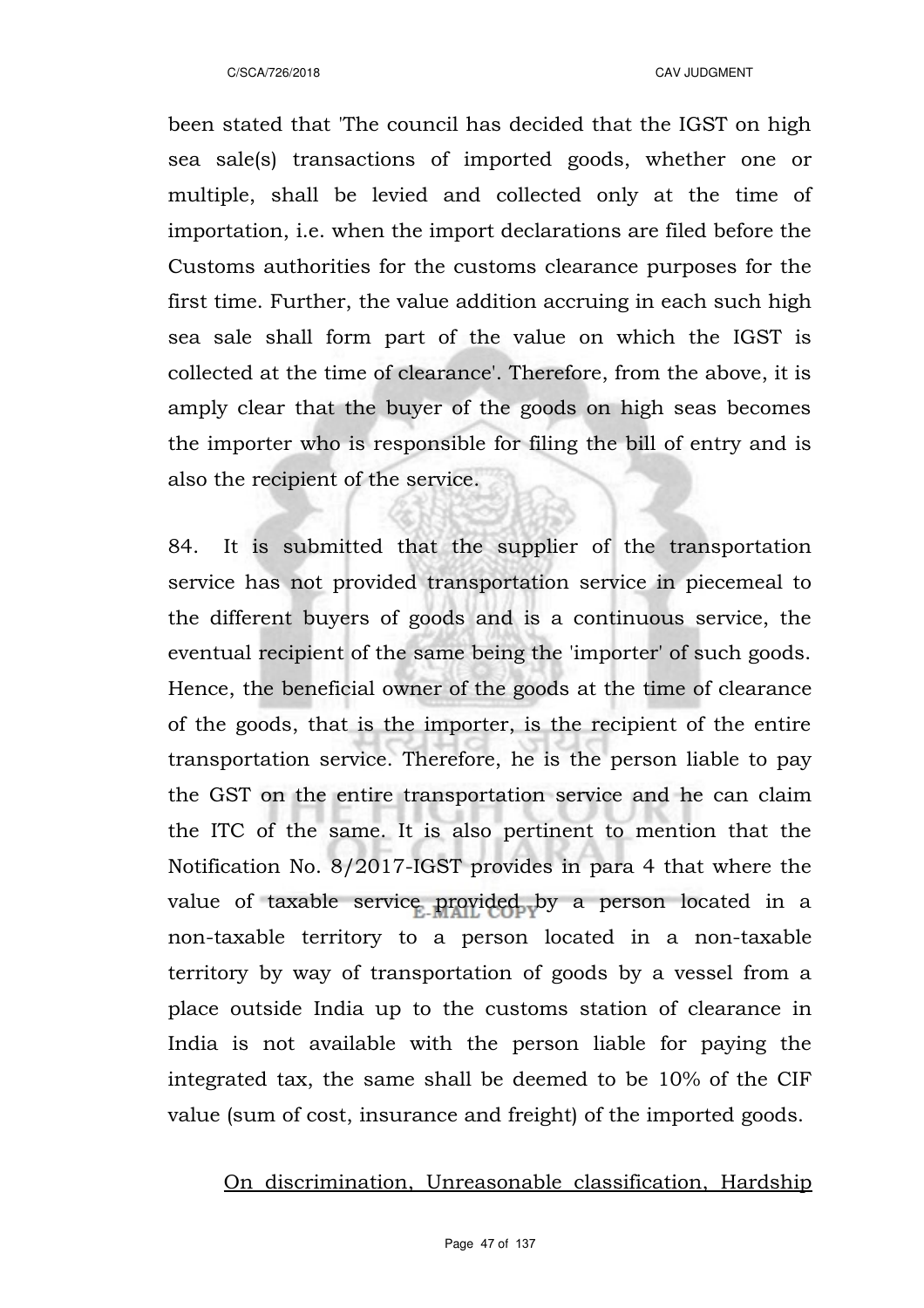#### & adverse effect on business

85. It is submitted that the powers of the Government in respect of a taxation statute are much wider and flexible so as to enable the Government to adjust its system of taxation in all proper and reasonable ways and hence it cannot be termed as discriminatory or unreasonable unless there is no nexus or unreasonable nexus between the classification and the object sought to be achieved. In the instant case, there is a clear nexus between the object and classification as stated herein above and hence the impugned notification cannot be said to be suffering from vise of discrimination or unreasonable classification.

86. Similarly, merely because of the imposition of the levy if the business become uneconomical or may cause any hardship, the same cannot be a ground for striking down the said levy.

87. Reliance has been placed on the decision of the Supreme Court in the case of Malwa Bus Service (Private) Ltd. and others v. State of Punjab and others, reported in 1983(3) SCC 237, wherein the Supreme Court in paras 21 and 22 observed as **JUJAKA** under :

**E-MAIL COPY**<br>*"21. The next submission urged on behalf of the petitioners is based on Article 14 of the Constitution. It is contended by the petitioners that the Act by levying Rs. 35,000/- as the annual tax on a motor vehicle used as a stage carriage but only Rs.1,500/- per year on a motor vehicle used as a goods carrier suffers from the vice of hostile discrimination and is, therefore, liable to be struck down. There is no dispute that even a fiscal legislation is subject to Art. 14 of the*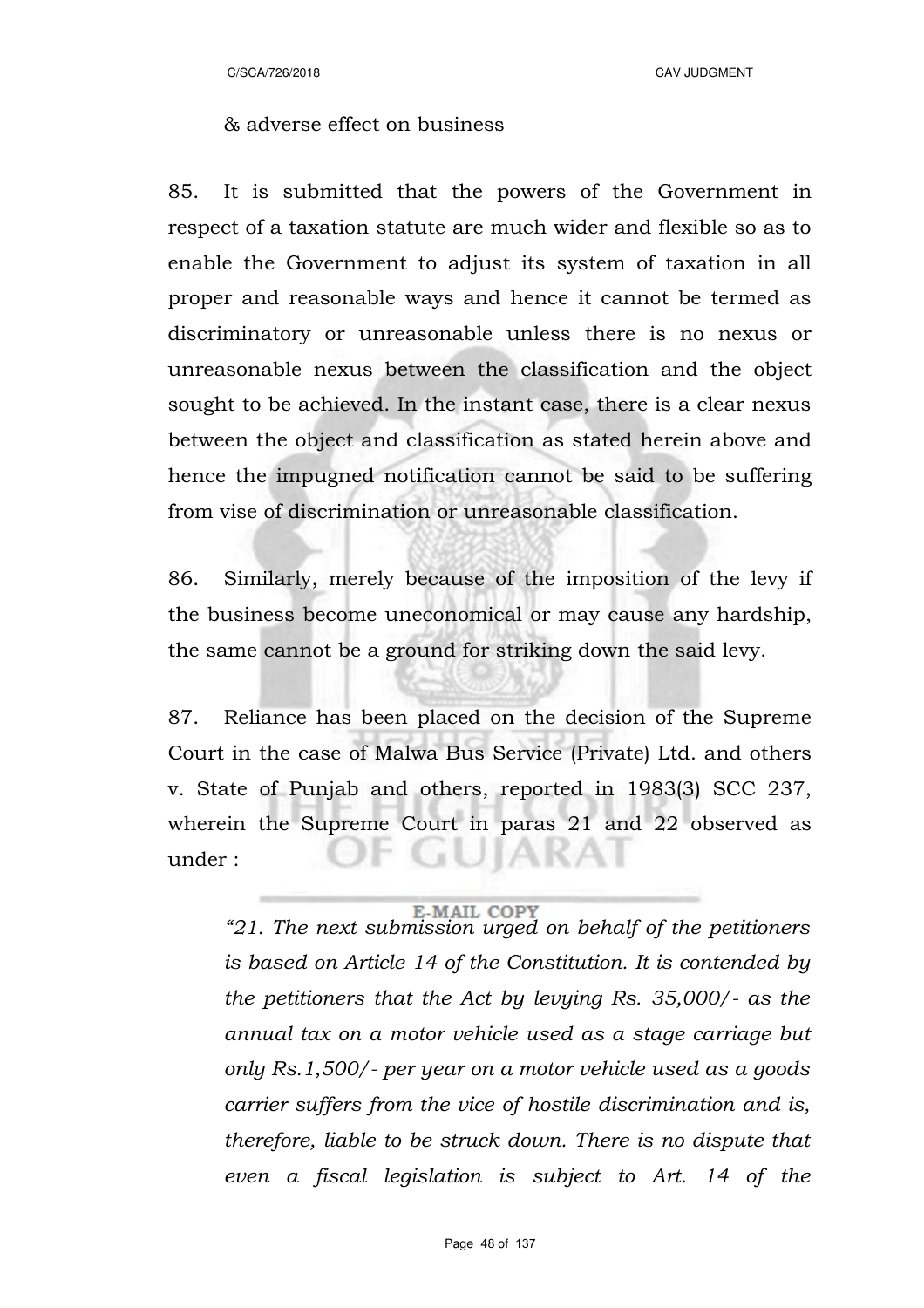*Constitution. But it is well settled that a legislature in order to tax some need not tax all. It can adopt a reasonable classification of persons and things in imposing tax liabilities. A law of taxation cannot be termed as being discriminatory because different rates of taxation are prescribed in respect of different items, provided it is possible to hold that the said items belong to distinct and separate groups and that there is a reasonable nexus between the classification and the object to be achieved by the imposition of different rates of taxation. The mere fact that a tax falls more heavily on certain goods or persons may not result in its invalidity. As observed by this Court in Khandige Sham Bhat v. The Agricultural Income-tax Officer, (1963) 3 SCR 809: (AIR 1963 SC 591), in respect of taxation laws, the power of legislature to classify goods, things or persons are necessarily wide and flexible so as to enable it to adjust its system of taxation in all proper and reasonable ways. The Courts lean more readily in favour of upholding the constitutionality of a taxing law in view of the complexities involved in the social and economic life of the community. It is one of the duties of a modern legislature to utilise the measures of taxation introduced by it for the purpose of achieving maximum social goods and one has to trust the wisdom of the legislature in this regard. Unless the fiscal law in question is manifestly discriminatory the Court should refrain from striking it down on the ground of discrimination. These are some of the broad principles laid down by this Court in several of its decisions and it is unnecessary to burden this judgment with citations. Applying these principles it is seen that stage carriages*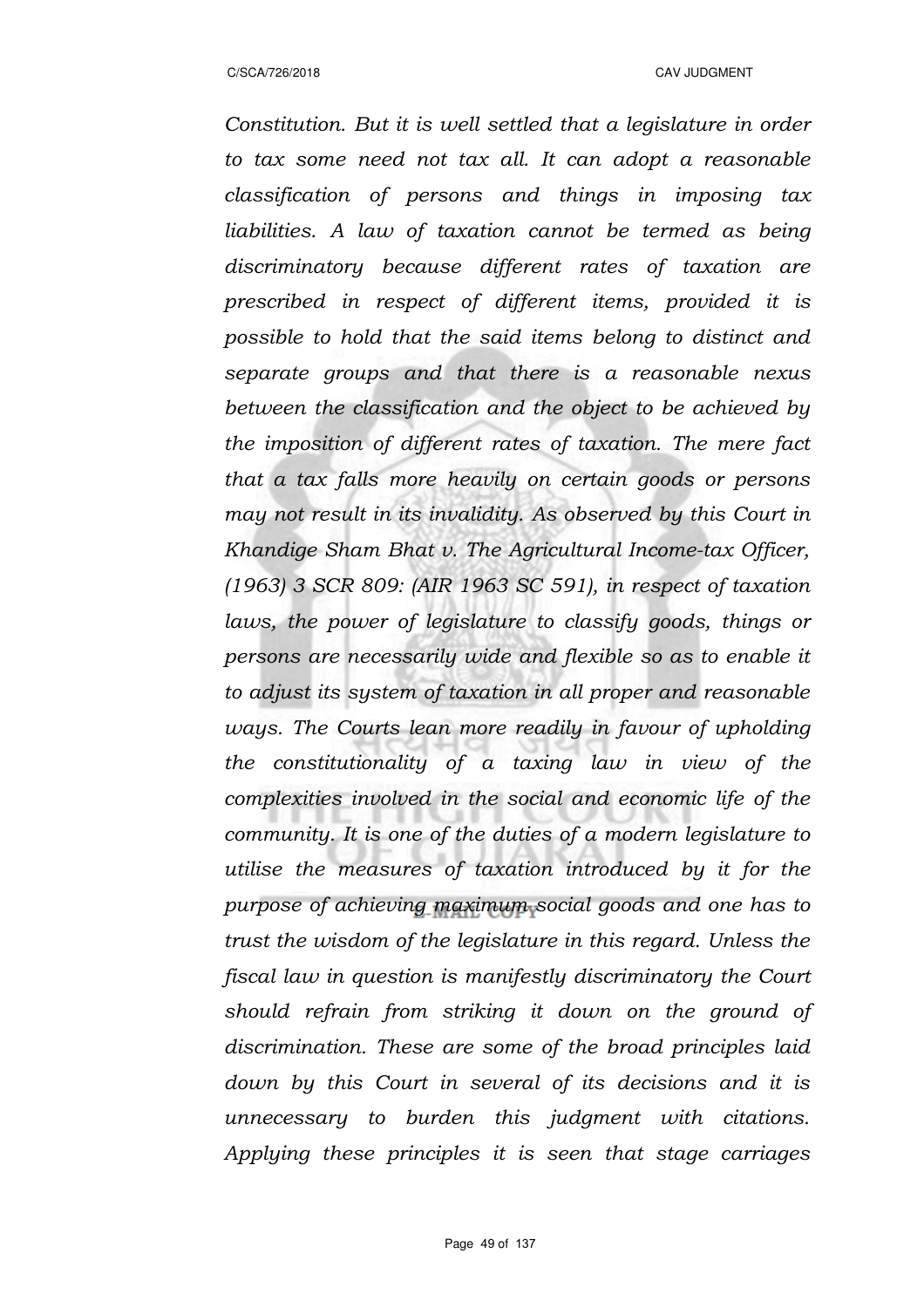*which travel on an average about 260 kilometres every day on a specified route or routes with an almost assured quantum of traffic which invariably is over crowded belong to a class distinct and separate from public carriers which carry goods on undefined routes. Moreover the public carriers may not be operating every day in the State. There are also other economic considerations which distinguish stage carriages and public carriers from each other. The amount of wear and tear caused to the roads by any class of motor vehicles may not always be a determining factor in classifying motor vehicles for purposes of taxation. The reasons given by this Court in G. K. Krishnan's case, (AIR 1975 SC 583) (supra), for upholding the classification made between stage carriages and contract carriages both of which are engaged in carrying passengers are not relevant to the case of a classification made between stage carriages which carry passengers and public carriers which transport goods. The petitioners have not placed before the Court sufficient material to hold that the impugned levy suffers from the vice of discrimination on the above ground.*

*22. It was lastly urged that the levy is almost confiscatory in character and the petitioners would have to close down their business as stage carriage operators. It is stated that the passenger fares were permitted to be raised by about 43 per cent just before the levy was increased in this case and it is even now open to the operators to move the State Government to increase the rates if they feel that there is a case for doing so. But on the facts and in the circumstances of the case, we feel that it is not possible to hold that the*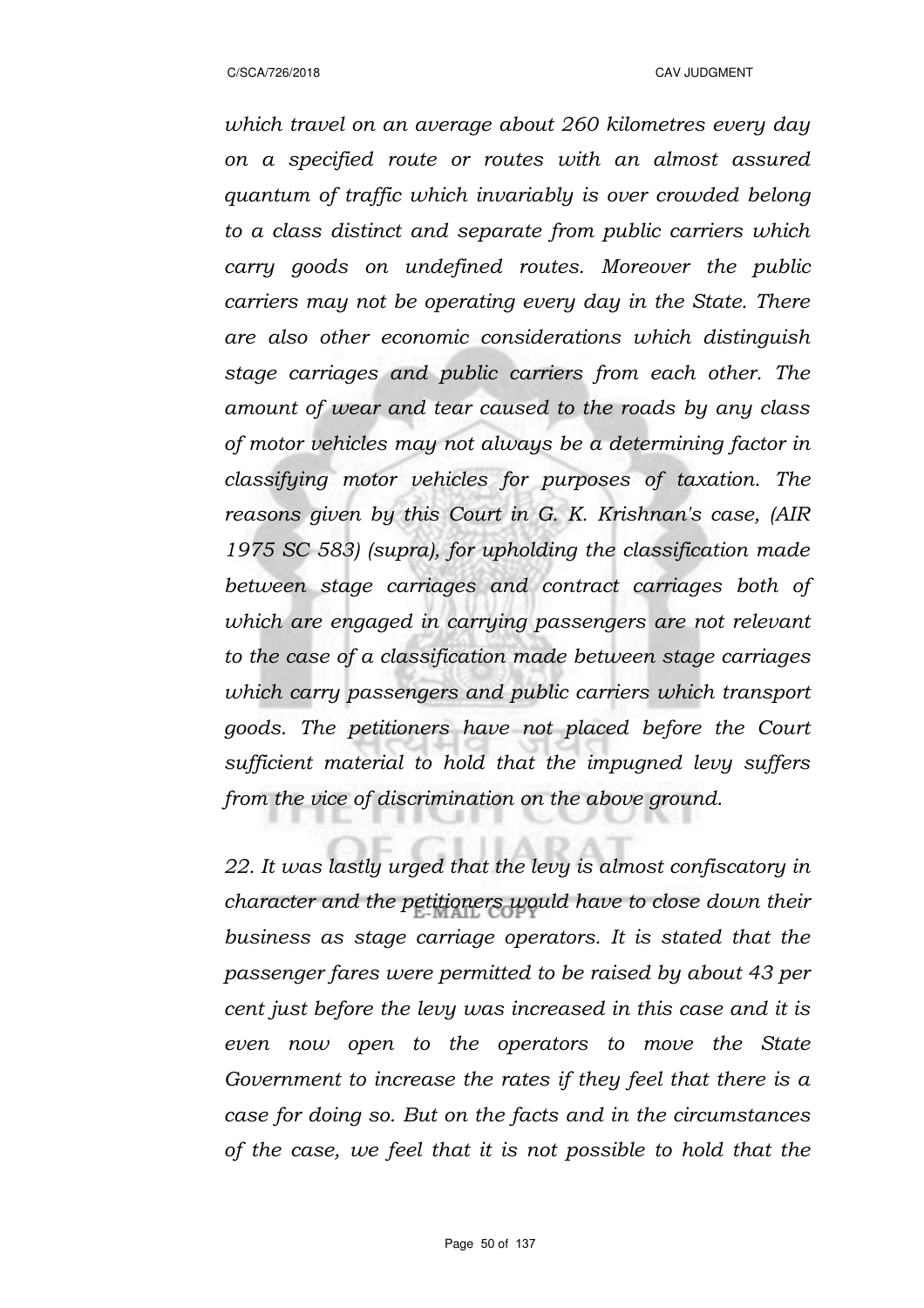*impugned levy imposes an unreasonable restriction on the freedom of the petitioners to carry on business. The considerations similar to those which weighed with this Court in upholding the Mustard Oil Price Control Order, 1977, in Prag Ice and Oil Mills v. Union of India, (1978) 3 SCR 293(AIR 1978 SC 1296), ought to be applied in this case also. Though patent injustice to the operators of stage carriages in fixing lower returns on the tickets issued to passengers should not be encouraged, a reasonable return on investment or a reasonable rate of profits can not be the sine qua non of the validity of the order of the Government fixing the maximum fares which the operators may collect from their passengers. It cannot also be said that merely because a business becomes uneconomical as a consequence of a new levy, the new levy would amount to an unreasonable restriction on the fundamental right to carry on the said business. It is however, open to the State Government to make any modifications in the fares if it feels that there is a need to do so. But the impugned levy cannot be struck down on the ground that the operation of stage carriages has become uneconomical after the introduction of the impugned levy. Moreover the material placed by the petitioners is not also sufficient to decide whether the business has really become uneconomical or not. We do not, therefore, find any merit in this ground also."*

88. The learned counsel appearing for the Union of India have also placed reliance on the following decisions :

(1) Gujarat Ambuja Cements Ltd. v. Union of India,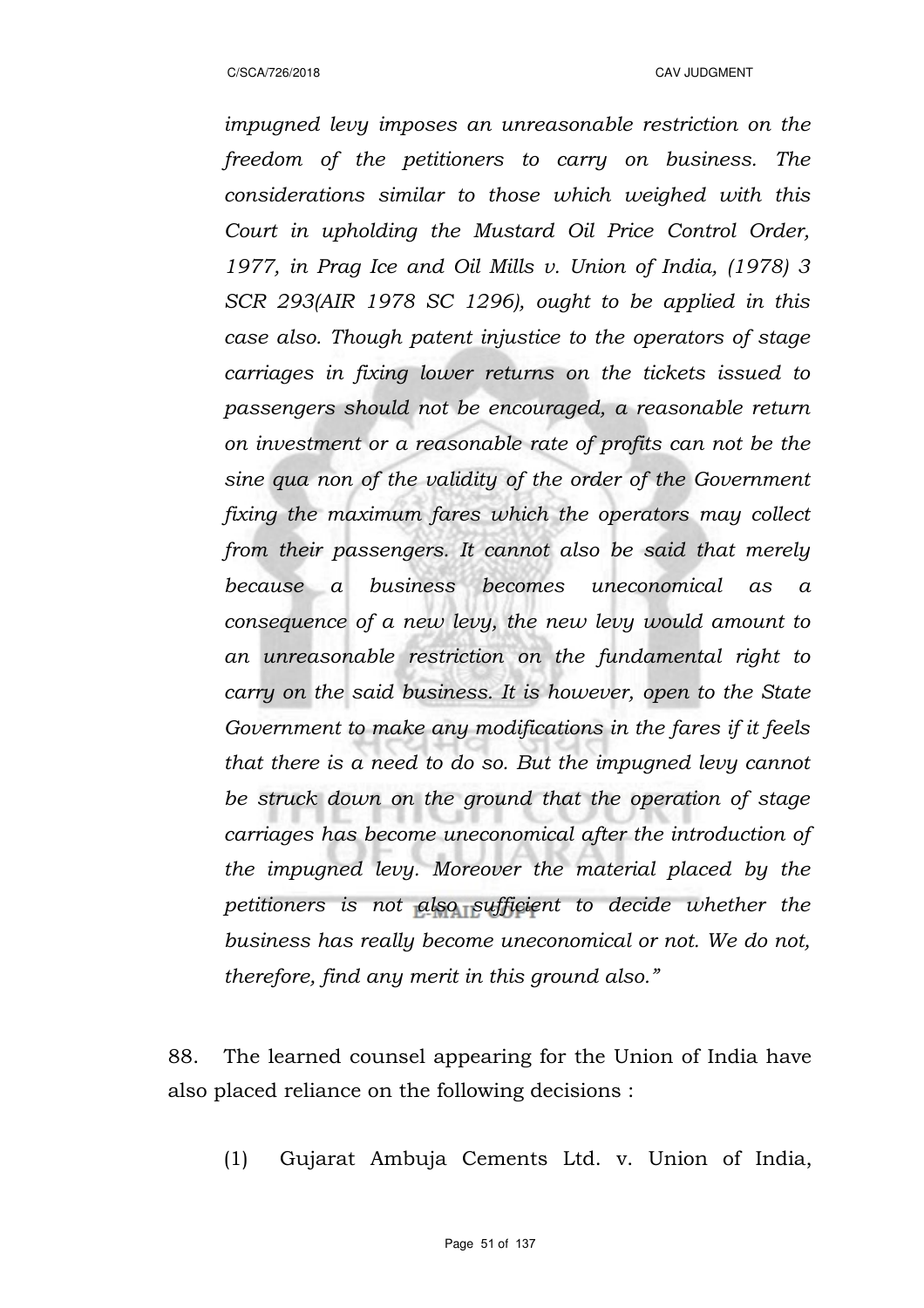C/SCA/726/2018 CAV JUDGMENT

2005(182) E.L.T. 33 (S.C.);

(2) All India Fedn. Of Tax Practitioners v. Union of India, 2007(7) S.T.R. 625 (S.C.);

(3) Malwa Bus Service (Private) Limited and others v. State of Punjab and others, (1983)3 SCC 237;

(4) State of Mysore and others v. M.L.Nagade and Gadag and others, (1983)3 SCC 253.

# SUMMATION OF THE SUBMISSIONS CANVASSED ON BEHALF OF THE WRIT-APPLICANTS :

89. Thus, the sum and substance of the submissions canvassed on behalf of the writ-applicants is that, in the CIF cases, the importer and the seller of the goods enter into an agreement for sale and purchase of goods at a negotiated and predetermined price. The purchaser/importer of the goods, in such cases, is not concerned with the manner and/or expenses incurred by the seller for arranging the delivery of the goods to the purchaser/importer and the entire responsibility of ensuring the safe delivery of the goods is on the seller. In such transactions, the purchaser/importer is alien to the terms of arrangement between the seller and the transporter (shipping line) and is even otherwise not concerned with the said arrangement. There are, therefore, two important elements in the CIF cases. First, that the purchaser/importer is only interested with purchase of the goods and is not concerned with the arrangement of transportation and insurance; and secondly, there is no decipherable component of transportation charges in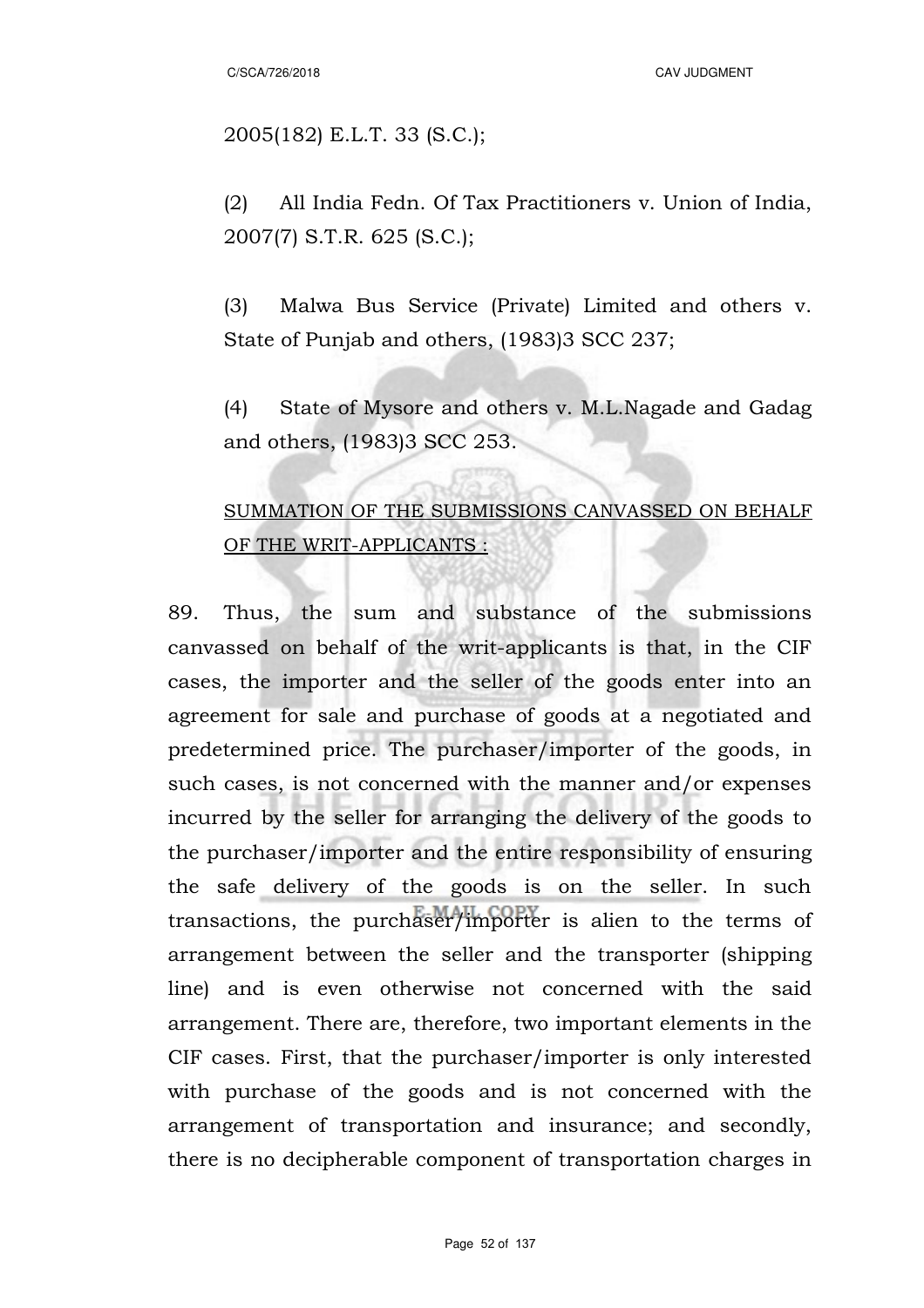the price negotiated between the purchaser/importer and the seller in the hands of the purchaser/importer. Thus, in such cases, the only transaction between the foreign seller and the purchaser/importer is of purchase of goods and there is no service element involved as regards the purchaser/importer. As an importer of the goods, the writ-applicant declares the entire CIF value for the purpose of customs Act and pays the appropriate amount towards the customs duty and the integrated tax. Reference was, thereafter, made to Section 2(102) of the CGST Act which defines the term 'services' to mean anything other than goods, money and security for which a separate consideration is charged. It is an admitted fact that there no separate consideration is charged. It is an admitted fact that there is no separate component paid by the purchaser/ importers for transportation of the goods and hence the demand of the department based on the premise that there was service rendered attracting the levy of the IGST is completely baseless and without merit. In support of the same, the writ-applicant further highlighted the provisions of the Customs Act and more specifically Section 14 of the Customs Act read with the Customs Valuation Rules to show that the value of the goods declared by the writ-applicant upon import of the goods is the CIF value and no separate value is declared for any transportation charges. The writ-applicants have discharged leviable customs duty and integrated goods and service tax on the import of the goods and there was no other amounts paid or payable by the writ-applicant.

90. Strong reliance has been placed upon Section 5 of the IGST Act which provides for levy and collection of the integrated tax on inter-state supply. Section 7 of the said Act, thereafter, provides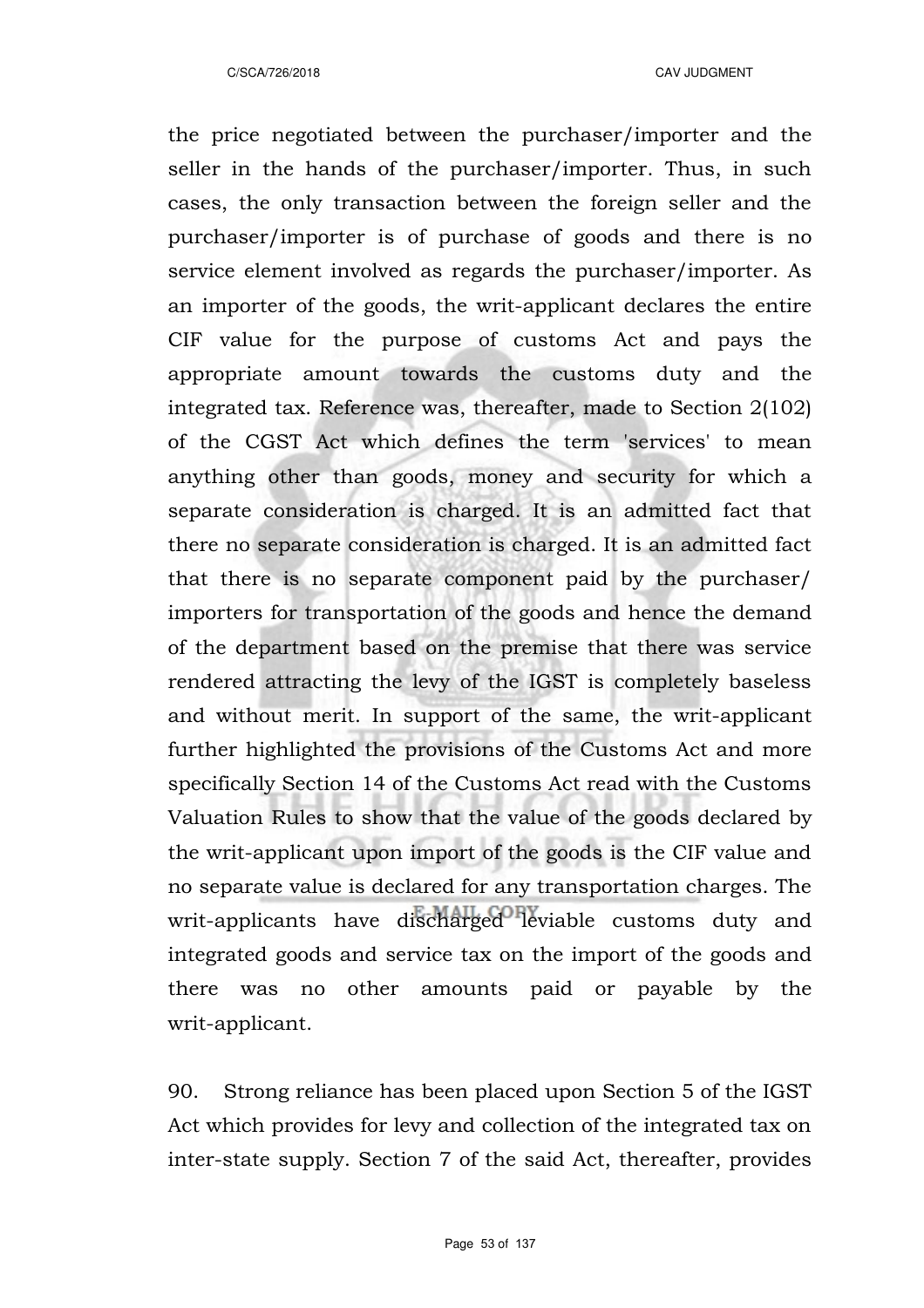for cases which are covered under the term 'inter-state supply'. Sub-section (4) to the said section provides that supply of services imported in the territory of India shall be treated to be the supply of services in the course of the inter-state trade or commerce, thereby implying that the IGST would be leviable on import of service.

91. Reference may, therefore, be made to Section 2(11) of the said Act which defines the term 'import of services' to mean supply of any service, where (i) the supplier of service is located outside India; (ii) the recipient of service is located in India and (iii) the place of supply of service is in India. Section 2(24) of the IGST Act further provides that the words and expression used and not defined in this Act but defined in the Central Goods and Services Tax Act shall have the same meaning as assigned to them in those Acts. Section 2(93) of the CGST Act defines the term 'recipient' of supply of goods or service or both to mean (a) where the consideration is payable for supply of goods or services or both, the person who is liable to pay the consideration; (b)... and (c) where no consideration is payable for supply of service to the person to whom the service is rendered. In the facts of the present case, the demand of the IGST is on the freight component provided by the shipping lines but to the foreign seller. The writ-applicants are not party to the agreement of transportation that may be executed between the foreign seller and the foreign shipping line, which may be on case to case basis, vessel basis or under an annual contract. Moreover, the consideration for such services is a matter exclusively between the foreign seller and the shipping line and it is the foreign seller who pays the consideration to the shipping line. In such circumstances, it is clear that there is no import of service and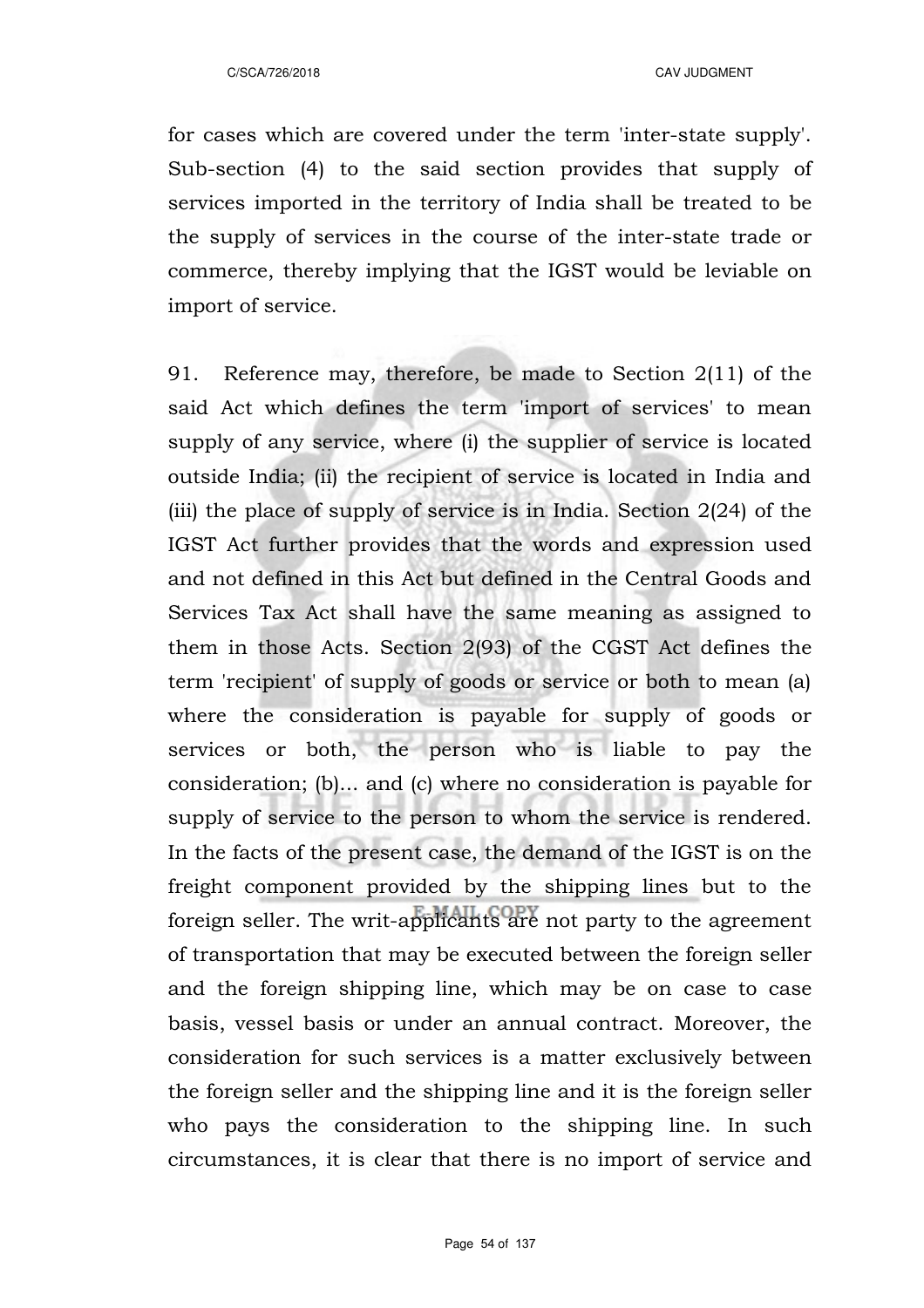the writ-applicant is not the service recipient to attract any IGST liability on the said component.

92. During the course of hearing of these matters, a query was raised by us as to the scope of the definition of 'recipient of service' provided under Section 2(93) of the CGST Act and a question was put to the learned counsel as to whether the beneficiary of service can be considered as a recipient of service. In reply, the reference was made to the definition of 'recipient' provided under Section 2(93) of the Act and it was highlighted that a person would step into the shoes of the recipient only when he is liable to pay consideration for such services. In the CIF cases, the purchaser/importer of goods does not have any contract or arrangement with the shipping line and therefore, the purchaser/importer can never be said to be the person who has paid the consideration for receipt of any services. Liability of payment of consideration, whether on single container basis, vessel basis or annual basis, is a matter of concern between the seller and the shipping line and it is the foreign seller who pays for the consideration and is de jure recipient of service. In support of the said submission, it was highlighted that the difference between the term 'pay' and 'bear' would have to be appreciated. As an ultimate recipient of the goods, the writ-applicant may have borne the expenses entailed for transportation of the goods in the cumulative price paid for the purchase of goods on CIF basis, but in no circumstances can it be said that the writ-applicant has paid the consideration for receipt of any service. Reference was then made to an identical domestic transaction where the domestic seller undertakes to supply the goods at the premises of the buyer at a predetermined price. It was pointed out that in such cases, the seller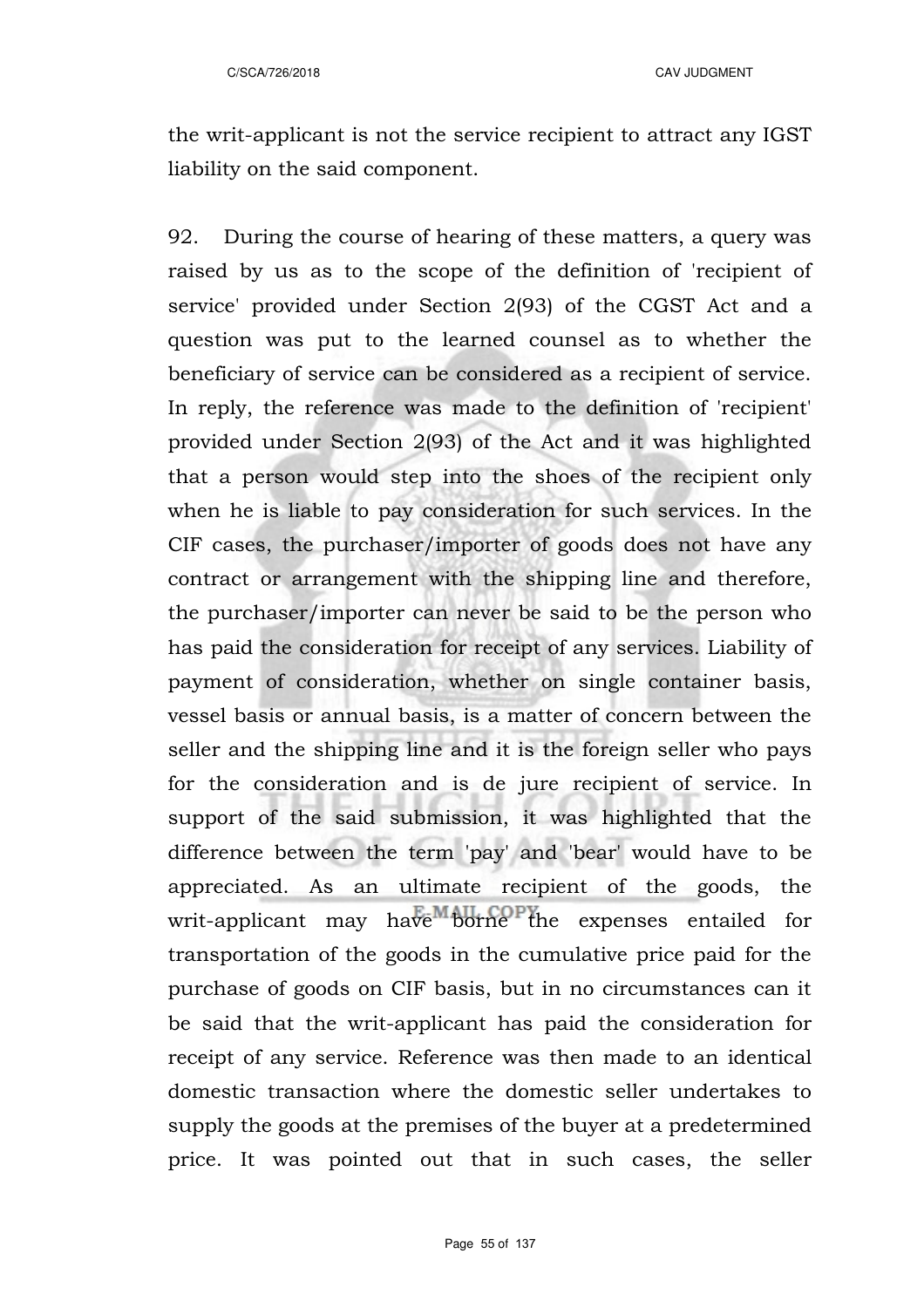undertakes to transport the goods and independently enters into an agreement with the transporter in this regard. It was pointed out that the case of import of service, goods transport services under the domestic regime is also under reverse charge mechanism where the tax is payable by the service recipient. In such cases, it is the understanding and stand of the department that the recipient of the service of transportation is the seller as he has paid the consideration. It was submitted that the term 'recipient' as defined under the Act does not differentiate between a domestic transaction and a foreign transaction and the interpretation of the same cannot be on different yardstick. To further highlight that the writ-applicants were not the recipient of any service, it was specifically submitted that in case the foreign supplier fails to pay the consideration for the services rendered by the shipping line, the shipping line would have no basis for taking any legal action against the purchaser of the goods for such non-payment by the supplier.

93. The writ-applicant further submitted that the levy of the IGST on the Ocean Freight arranged by the foreign seller through a foreign shipping line in a CIF case was a colourable exercise of delegated legislation and beyond the purview of the Act itself. Reference in this regard was made to Section 1 of the IGST Act read with Section 2(109) and Section 2(56) of the CGST Act to show that the provisions of the Act were applicable only to the territories of India. Reference was thereafter made to the fact that the contract for supply of service of transportation whether on case to case basis, vessel basis or annual basis was between the foreign seller and the foreign shipping line. It was submitted that once it is clear that the service transaction did not amount to import of service, as submitted herein above, it would be clear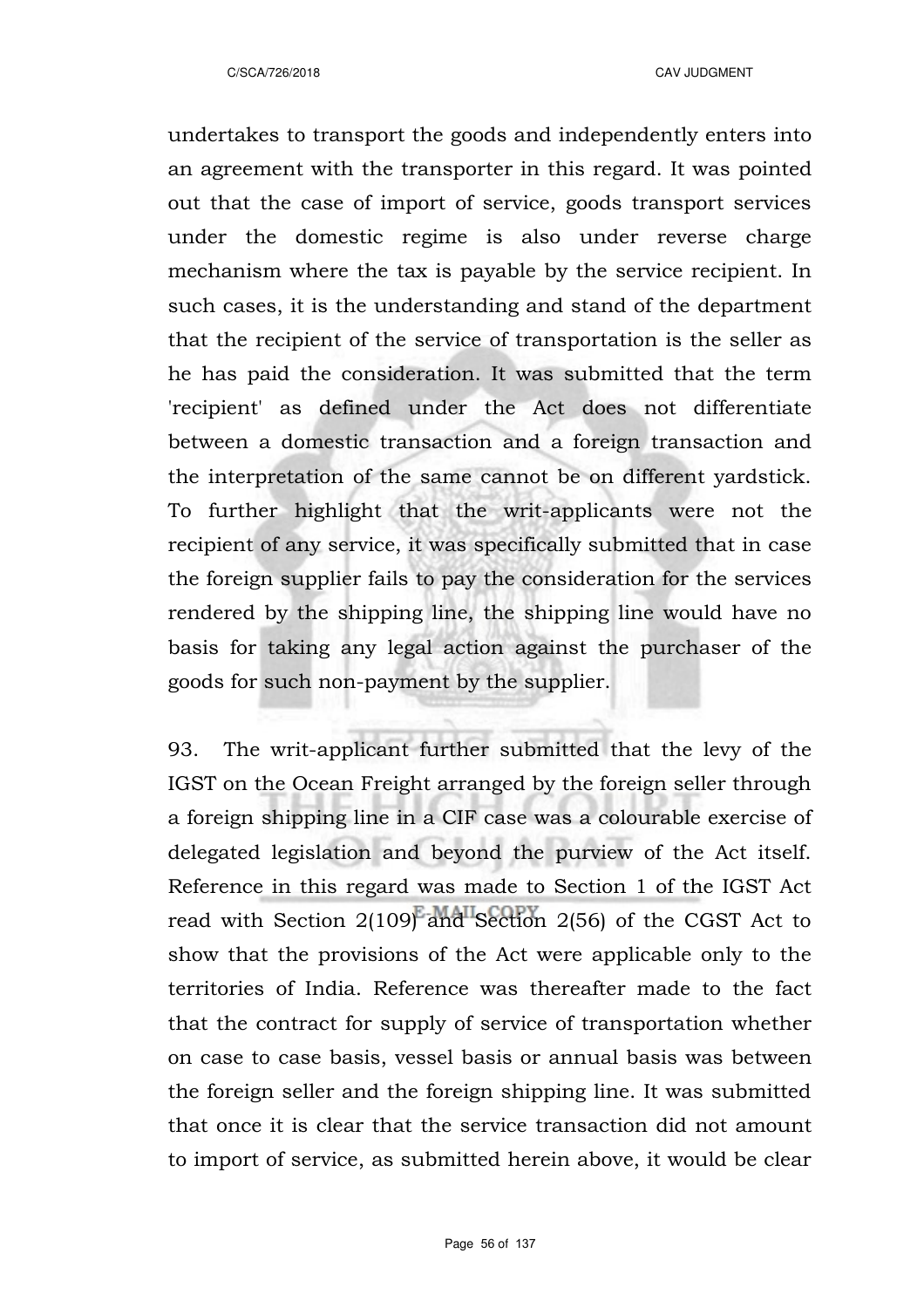that the service transaction was beyond the purview of the Act and no levy could be imposed on such foreign transaction.

94. A perusal of the Act shows that the liability to pay for supply of goods or services is on the supplier. Departure to the said rule is however, made in sub-section 3 of Section 5 which provides that the Government may, by notification, specify categories of supply of goods or services or both, the tax on which shall be paid on reverse charge basis by the recipient of such goods or services or both and all the provisions of this Act shall apply to such recipient as if he is the person liable for paying the tax in relation to the supply of such goods or services or both. In the present case, the writ-applicant is neither the supplier nor the recipient of the services and hence, levy sought to be imposed on the importer, a third party to the transaction of service of transportation, is clearly illegal and invalid.

95. In such circumstances, it was submitted that the levy of the IGST on Ocean Freight in CIF cases is without jurisdiction. It was further submitted that assuming that such levy was legal and valid, under no circumstances, the importer of the goods can be treated as recipient of services to demand the IGST from such importer.

#### **E-MAIL COPY**

## SUMMATION OF SUBMISSIONS CANVASSED ON BEHALF OF THE UNION OF INDIA :

96. The sum and substance of the submissions canvassed on behalf of the Union of India while defending the notifications are that it received many representations from the shipping lines stating that in view of the levy of service tax on the inward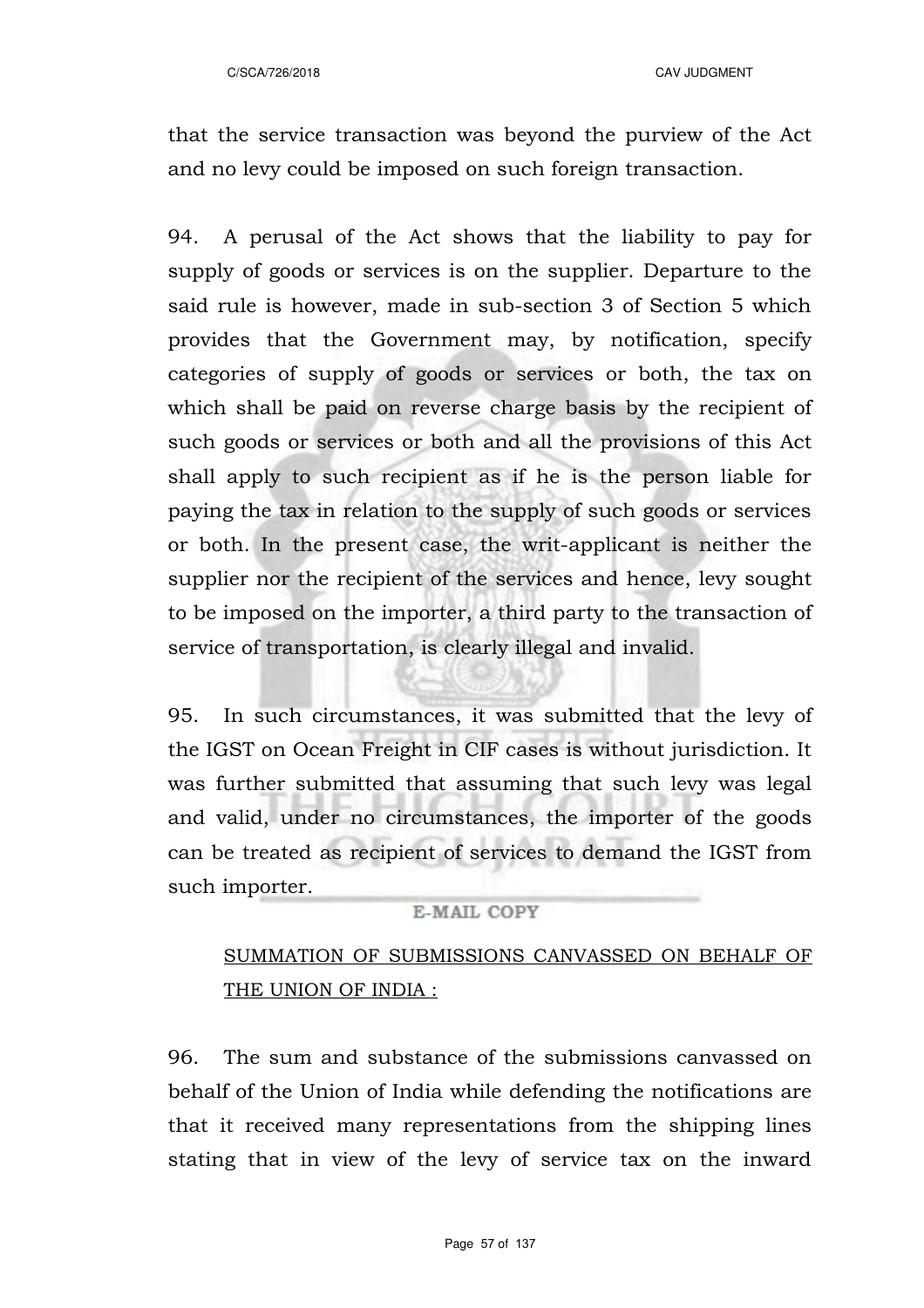transport, the FOB contracts were being converted to the CIF contracts and those were being entered into in a non-taxable territory (i.e. outside India). In order to see that the tax is suffered by both, i.e. the Indian Shipping Lines and the Foreign Shipping Lines on the inward transportation goods, the importers are sought to be made liable to pay tax on the service of inward transportation of import cargo, as it was not possible to collect it from the foreign shipping lines entering into a contract with a foreign supplier for transportation of goods to India.

97. It is the case of the Union of India that the notification is not arbitrary and is aimed at providing level playing field to the Indian Shipping Lines.

98. The sum and substance of the submissions canvassed on behalf of the Union of India is that the levy introduced by way of impugned notifications on the import freight service does not result in additional cost to the importer as the GST paid by the importer on the inward transportation of goods as well as on the import freight services is available to them as ITC.

· GUIARAI

#### **DISCUSSION** E-MAIL COPY

99. As we are examining altogether a new tax regime, we must look into the salient features of the GST. The salient features of the GST have been very exhaustively examined and discussed by the Kerala High Court in the case of Sheen Golden Jewels (India) Pvt. Ltd. vs. State Tax Officer, reported in (2019) 62 GSTR 207.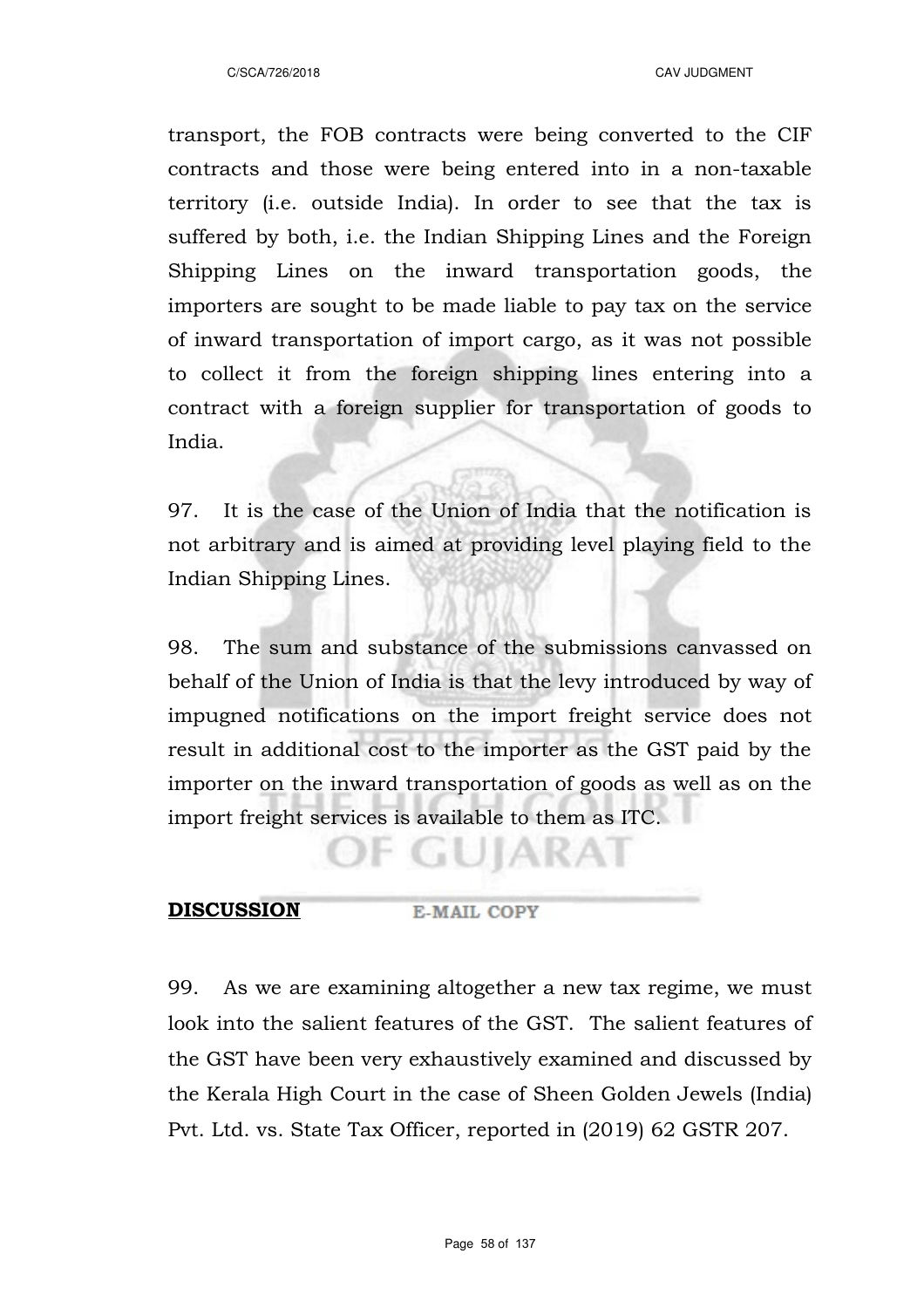#### **GST – Introduction:**

100. In a federal constitutional set up, coordination, rather than subordination, is the guiding spirit. The States and the Union as the constituents have demarcated spheres of legislation and governance. With clearly delineated legislative fields, neither can trespass upon the other's legislative territory-the residuary powers lying with the Union, though. The division of powers is zealously guarded in no other sphere than fiscal. Taxation as the backbone of a welfare nation, which India is; the legislative fields are as distinct, yet interconnected, as the spinal segments do.

101. That said,  $101<sup>st</sup>$  Constitutional Amendment is the epoch-making federal feat unparalleled in constitutional democracies-almost. It is, I may say, a constitutional *coup de grace* delivered against the fiscal confusion compounded by conflicting taxation regimes. This amendment, perhaps, marks the crest of cooperative federalism. It has created even a constitutional institution - GST Council.

F HIGH

COURT

102. As constitutional democracies have gained experience, Utopian vision of justice has given way to utilitarian view. Material comfort or upliftment has become the hallmark of good governance. So economic analysis of law substitutes the notion of simple justice with that of economic efficiency and wealth maximisation. True, nations like France successfully embraced GST regimes in the 1950s. Even federal polities like Canada replaced MST (Manufacturer's Sales Tax) with GST (Goods and Services Tax) in the 1980s. India joined the fiscal reform bandwagon a little late. Tentative it was to begin with, but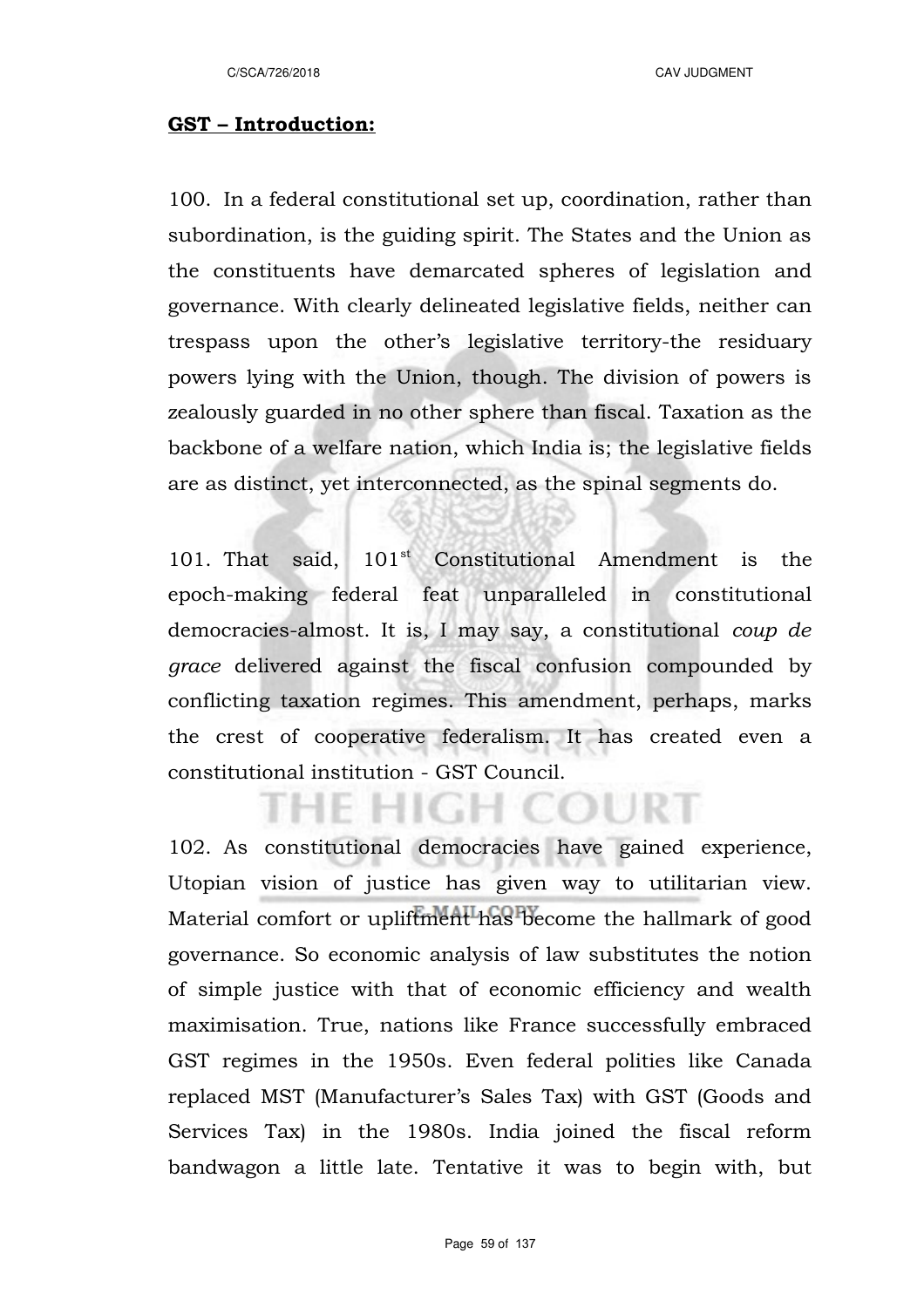C/SCA/726/2018 CAV JUDGMENT

determined it is in this new federal fiscal path.

103. To put the concept in perspective, GST is a single tax on the supply of goods and services, right from the manufacturer to the consumer. Credits of input taxes paid at each stage will be available in the later stage of value addition. This process makes GST a tax on value addition at each stage. The consumer will thus bear only the GST charged by the last dealer in the supply chain, with set-off benefits at all the previous stages.

104. In other words, the focus was shifted from taxable event to destination-based taxation. It avoids the evil of cascading taxation or tax on tax trouble. So goes the motto: One Nation-One Market-One Tax.

105. A nascent enactment in a nebulous field of taxation will have many teething troubles. GST is no exception. In its path to perfection, GST has much dust to settle-legislatively and judicially. These are the days of confusion and cacophony: many views, many interpretations, and many jurisprudential mumblings.

#### E-MAIL COPY

#### **GST: The Origins:**

106. Before its advent as a revolutionary indirect tax regime, Goods and Services Tax (GST) had been on the parliamentary anvil for more than a decade. Its need as a harmonised indirect tax, encompassing all goods and services was documented as early as in 2004. That year the Task Force on Implementation of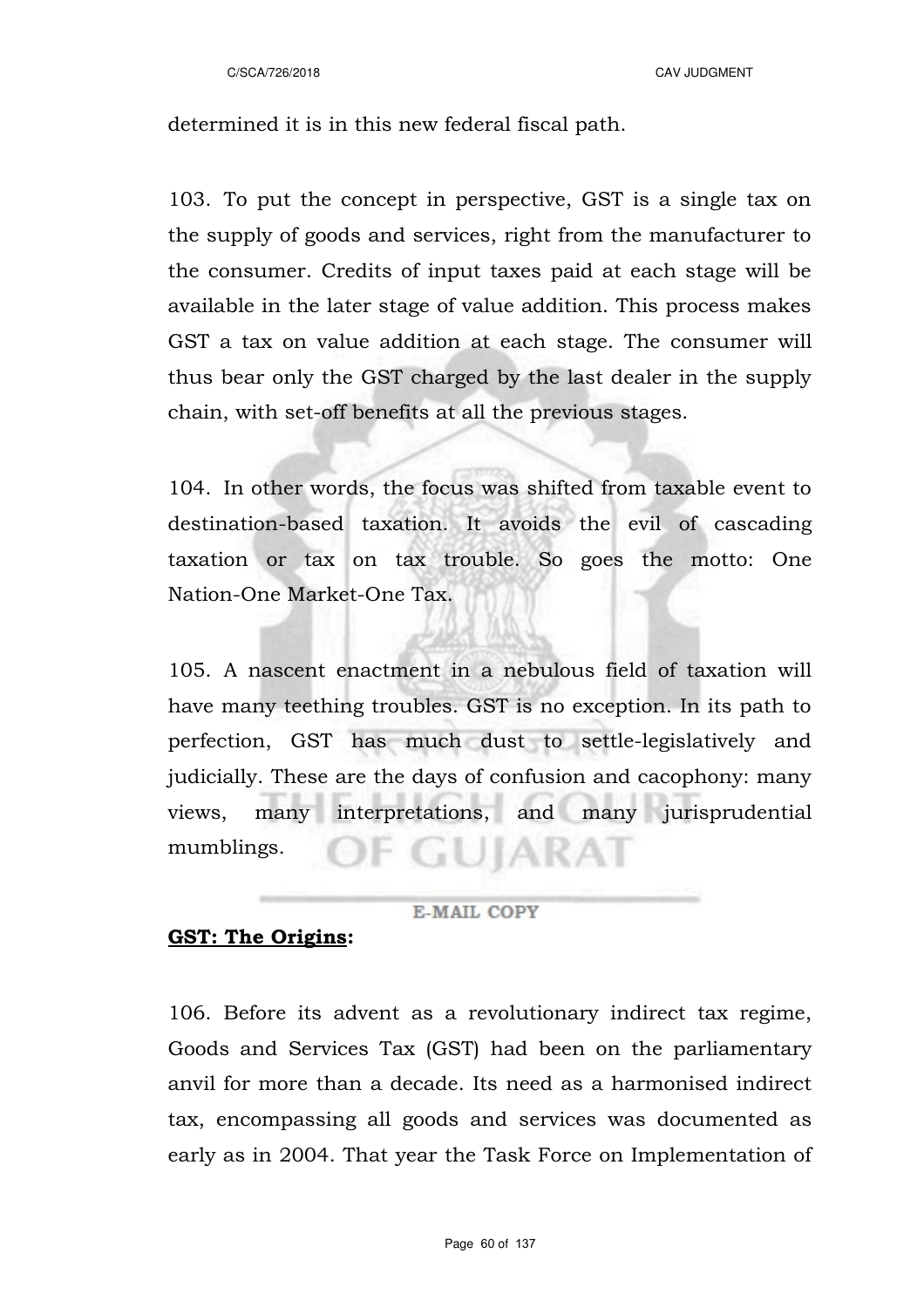the Fiscal Responsibility and Budget Management in its Report stressed the need. The first official announcement for a transition to GST, though, was made by the Government of India in 2006-07 (the Budget Speech). The Government's commitment stood reiterated in the Budget Speech of 2008-09, too. But the Government of India took the first step towards the transition to GST when it announced certain policy changes in the 2009-10 budget.

107. The next major landmark was the "First Discussion Paper on Goods and Services Tax in India" released by the Empowered Committee in November 2009. This was the first official document publicly delineating the contours of the proposed reform and nuances of the GST Model.

108. The First Discussion Paper, in fact, explained the rationale for a constitutional amendment to introduce GST. It noted that while the Centre is empowered to tax services and goods up to the production stage, the States have the power to tax sale of goods. The States do not have the powers to levy a tax on the supply of services while the Centre does not have the power to levy a tax on the sale. Thus, it suggested for a constitutional amendment that would contain a mechanism for a harmonious structure of GST that would not affect the federal fabric.

109. Then, with the deliberations between the Centre and States, aided by the Empowered Committee, the constitutional amendment process to usher in GST began. It resulted in the "Constitution (One Hundred and Fifteenth Amendment) Bill,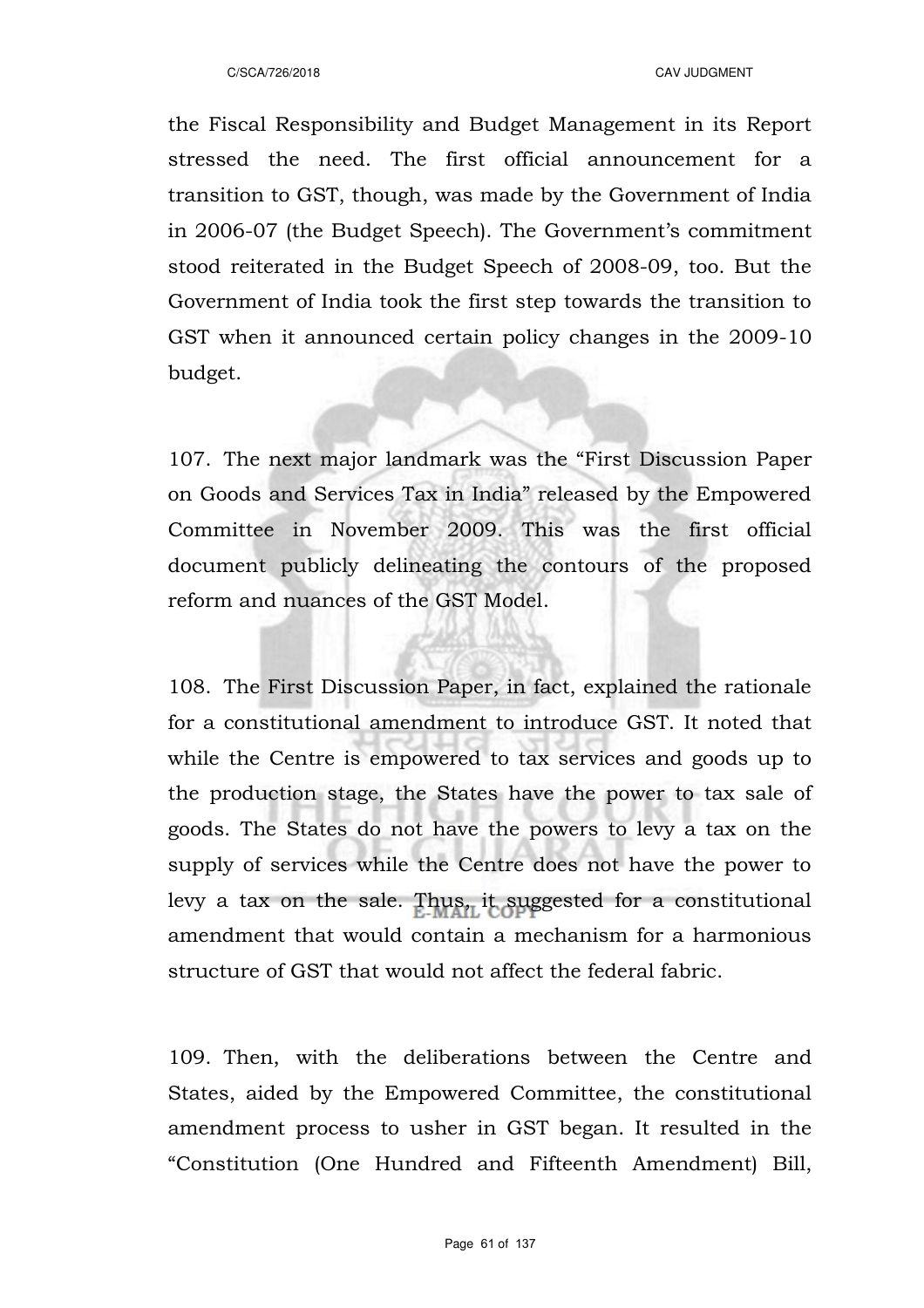2011" After that one got lapsed, came the 2014 Amendment Bill (as passed by Parliament). Passed on 8 September 2016, this Bill became "the Constitution (One Hundred and First Amendment) Act, 2016".

110. The GST Council, constituted in September 2016, is a constitutional institution comprising as its members the Finance Ministers of the Union and the States including Union Territories with Legislatures. It has the authority "to recommend to the Union and the States on various facets of GST, including Model GST laws, principles to determine the place of supply, levy of the tax, design of GST, dispute settlement, special provisions for a special category of States, and so forth".

111. Adopting the recommendation of the GST Council, Parliament has enacted these pieces of legislation:

(1) The Central Goods and Services Tax Act, 2017: it levies a tax on intra-State supplies of goods and services in all supplies within a State JIARAT

(2) the Integrated Goods and Goods and Services Tax Act, 2017: it levies a tax on inter-State supplies of goods and services;

(3) the Union Territory Goods and Services Tax Act, 2017: it levies a tax on intra-State supplies of goods and service.

112. Tarun Jain's Goods and Services Tax, already copiously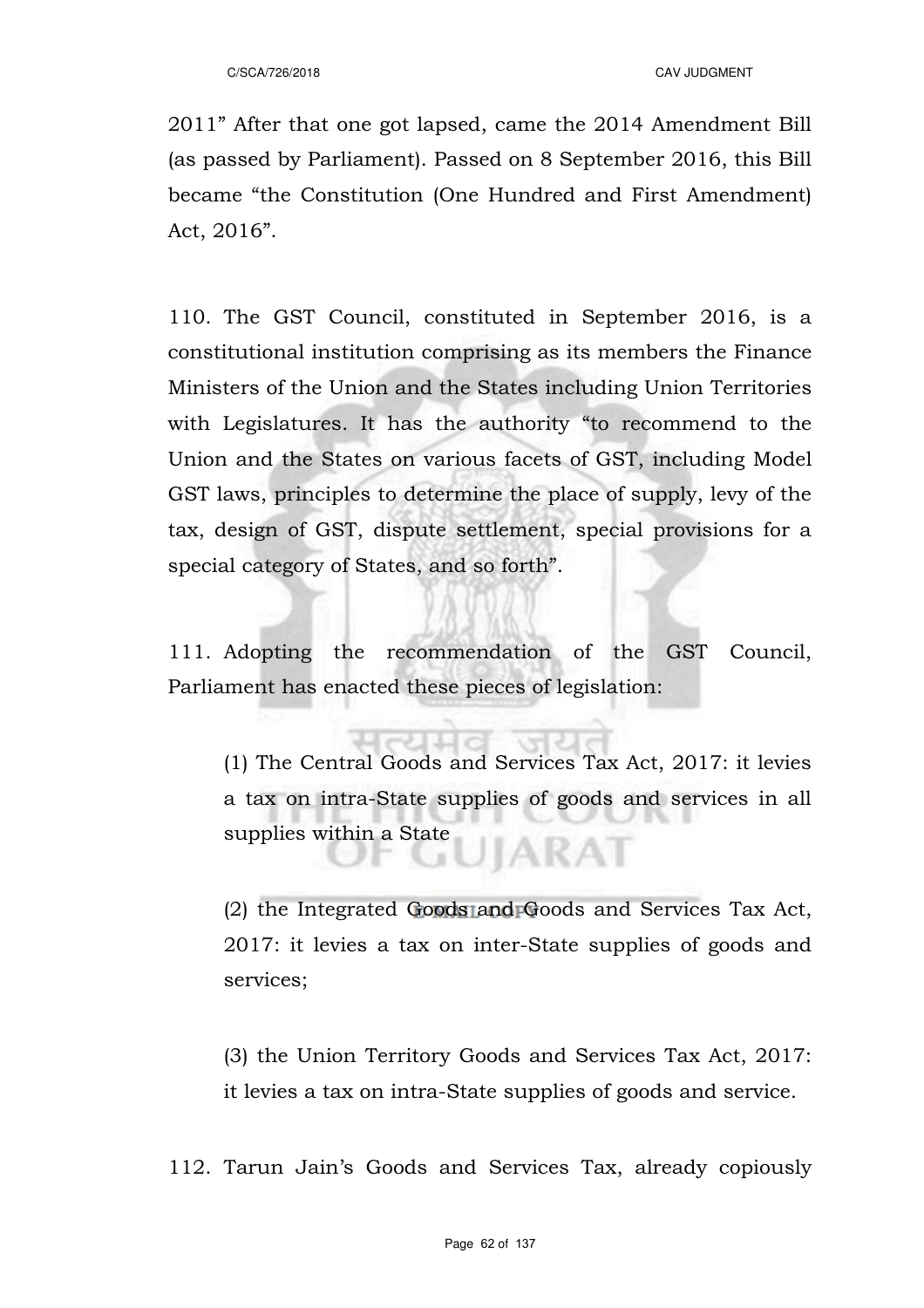quoted, observes that in the constitutional terms, the GST is unique because of these aspects of its design: (1) It provides for the concurrent exercise of taxing powers by the Centre and the States on the same subject-a unique and unprecedented measure. (2) Both the Centre and the States are to act in tandem based on the GST Council's recommendations.

### **Salient features of the GST:**

113. The salient features of GST are these:

(i) GST applies on supply of goods or services as against the present concept on the manufacture of goods, or on the sale of goods, or on the provision of services.

(ii) GST is based on the principle of destination-based consumption taxation as against the present principle of origin-based taxation.

(iii) It is a dual GST with the Centre and the States simultaneously levying a tax on a common base. GST to be levied by the Centre is called Central GST(CGST) and that to be levied by the States called State GST (SGST).

(iv) An Integrated GST (IGST) is levied on inter-state supply (including stock transfers) of goods or services. This shall be levied and collected by the Government of India, and such tax shall be apportioned between the Union and the States in the manner as may be provided by Parliament by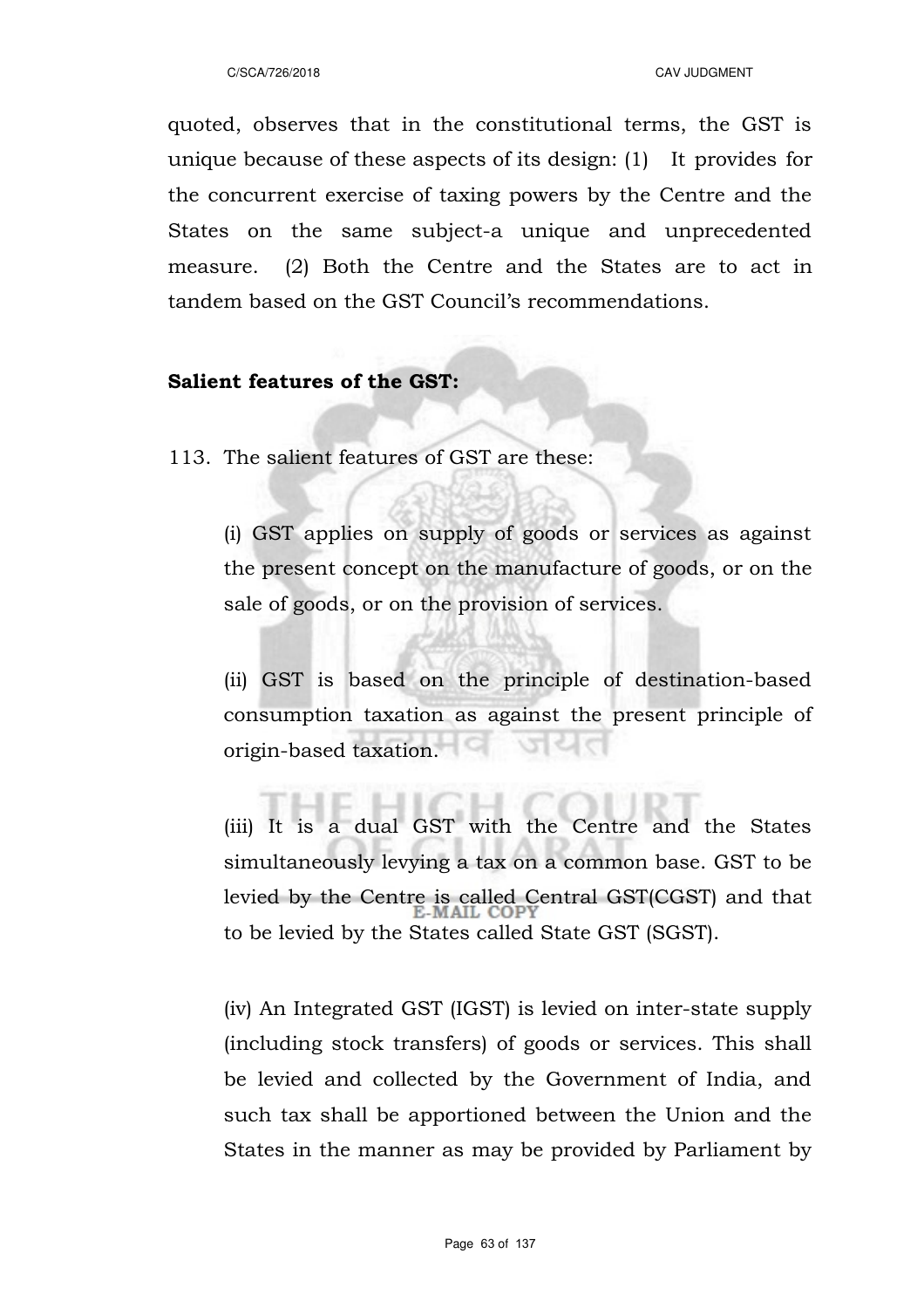Law on the recommendation of the GST Council.

(v) Import of goods or services is treated as inter-state supplies and is subject to IGST, besides the applicable customs duties.

(vi) CGST, SGST & IGST are levied at rates to be mutually agreed upon by the Centre and the States. The rates would be notified on the recommendation of the GST Council. To begin with, the GST Council has decided that GST would be levied at four rates viz. 5%, 12%, 18% and 28%. The schedule or list of items that would fall under each slab has been worked out. Besides these rates, a cess would be imposed on "demerit" goods to raise resources for compensating States as States may lose revenue owing to implementing GST.

(vii) GST will apply to all goods and services except Alcohol for human consumption.

**GH COURT** 

(viii) GST on five specified petroleum products (Crude, Petrol, Diesel, ATF & Natural Gas) be applicable from a date to be recommended by the GSTC.

(ix) Tobacco and tobacco products would be subject to GST. Besides, the Centre will have the power to levy Central Excise duty on these products.

(x) A common threshold exemption would apply to both CGST and SGST. Taxpayers with an annual turnover not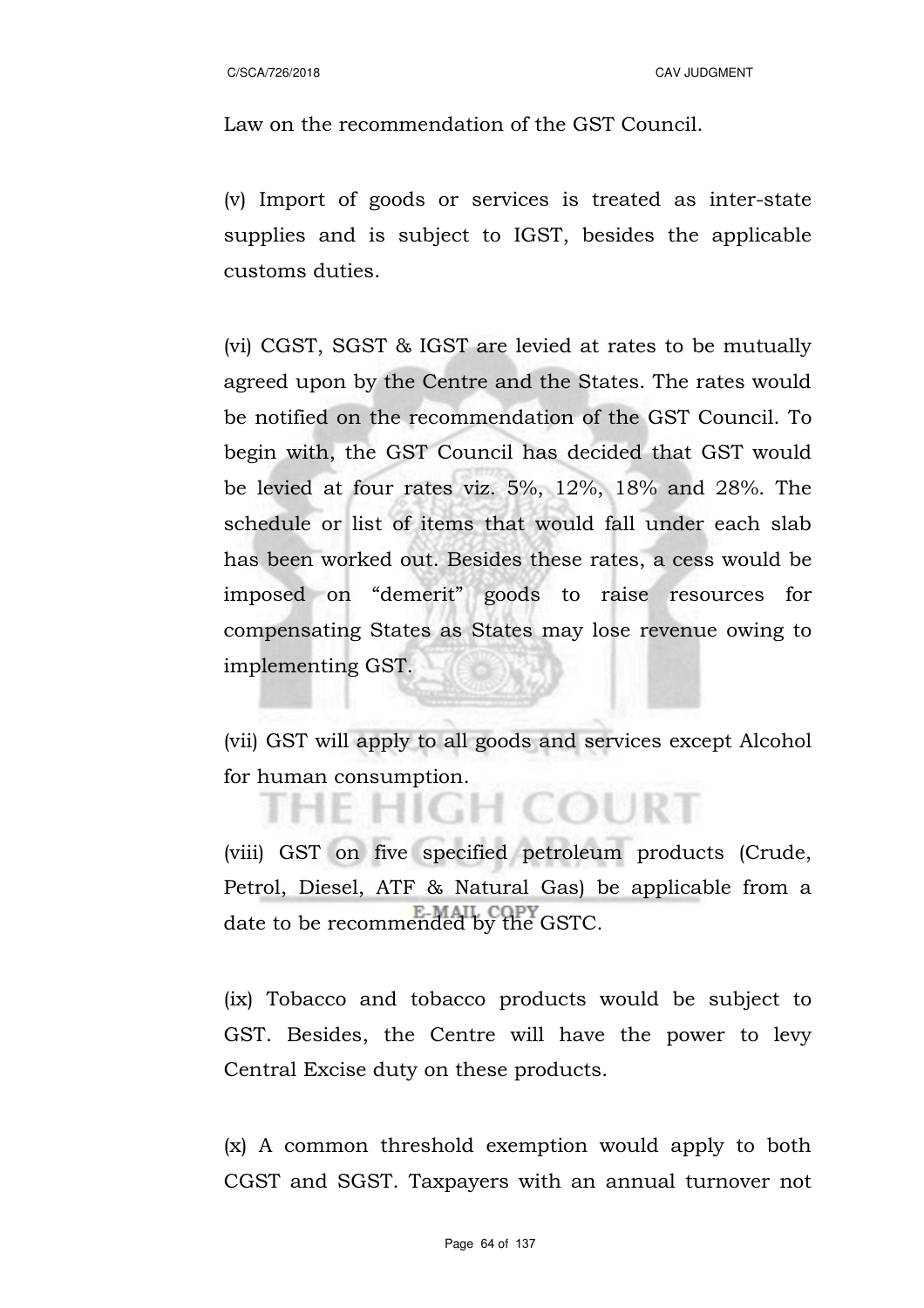exceeding Rs.20 lakh (Rs.10 Lakh for special category States) would be exempted from GST. For small taxpayers with an aggregate turnover in a financial year up to 50 lakhs, a composition scheme is available. Under the scheme, a taxpayer shall pay tax as a percentage of his turnover in a State during the year without the benefit of Input Tax Credit. This scheme will be optional.

(xi) The list of exempted goods and services would be kept to a minimum, and it would be harmonized for the Centre and the States and across States as far as possible.

(xii) Exports would be zero-rated supplies. Thus, goods or services that are exported would not suffer input taxes or taxes on finished products.

(xiii) The credit of CGST paid on inputs may be used only for paying CGST on the output, and the credit of SGST paid on inputs may be used only for paying SGST. Input Tax Credit (ITC) of CGST cannot be used for payment of SGST and vice versa. In other words, the two streams of Input Tax Credit (ITC) cannot be cross-utilised, except in specified circumstances of inter-state supplies for payment of IGST.

(xiv) Accounts would be settled periodically between the Centre and the States to ensure that the credit of SGST used for payment of IGST is transferred by the Exporting State to the Centre. Similarly, IGST used for payment of SGST would be transferred by the Centre to the Importing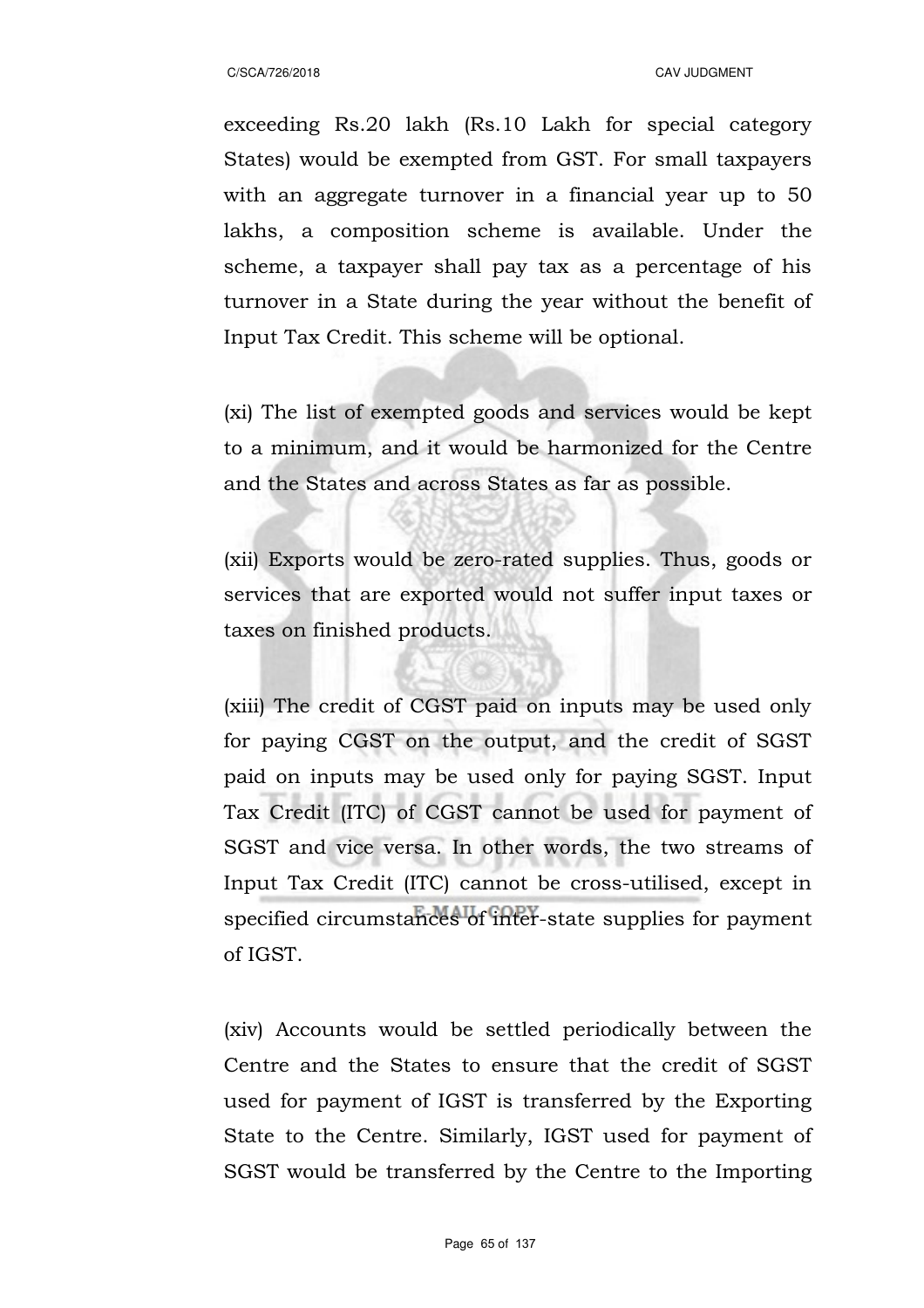State. Further, the SGST portion of IGST collected on B2C supplies would also be transferred by the Centre to the destination State. The transfer of funds would be carried out based on information contained in the returns filed by the taxpayers.

(xv) The laws, regulations, and procedures for levy and collection of CGST and SGST would be harmonized to the extent possible.

114. The GST replaces these taxes currently levied and collected by the Centre:

(a) Central Excise Duty,

(b) Duties of Excise (Medicinal and Toilet Preparations),

(c) Additional Duties of Excise (Goods of Special Importance),

(d) Additional Duties of Excise (Textiles and Textile Products), **E-MAIL COPY** 

(e) Additional Duties of Customs (commonly known as CVD),

(f) Special Additional Duty of Customs(SAD),

(g) Service Tax,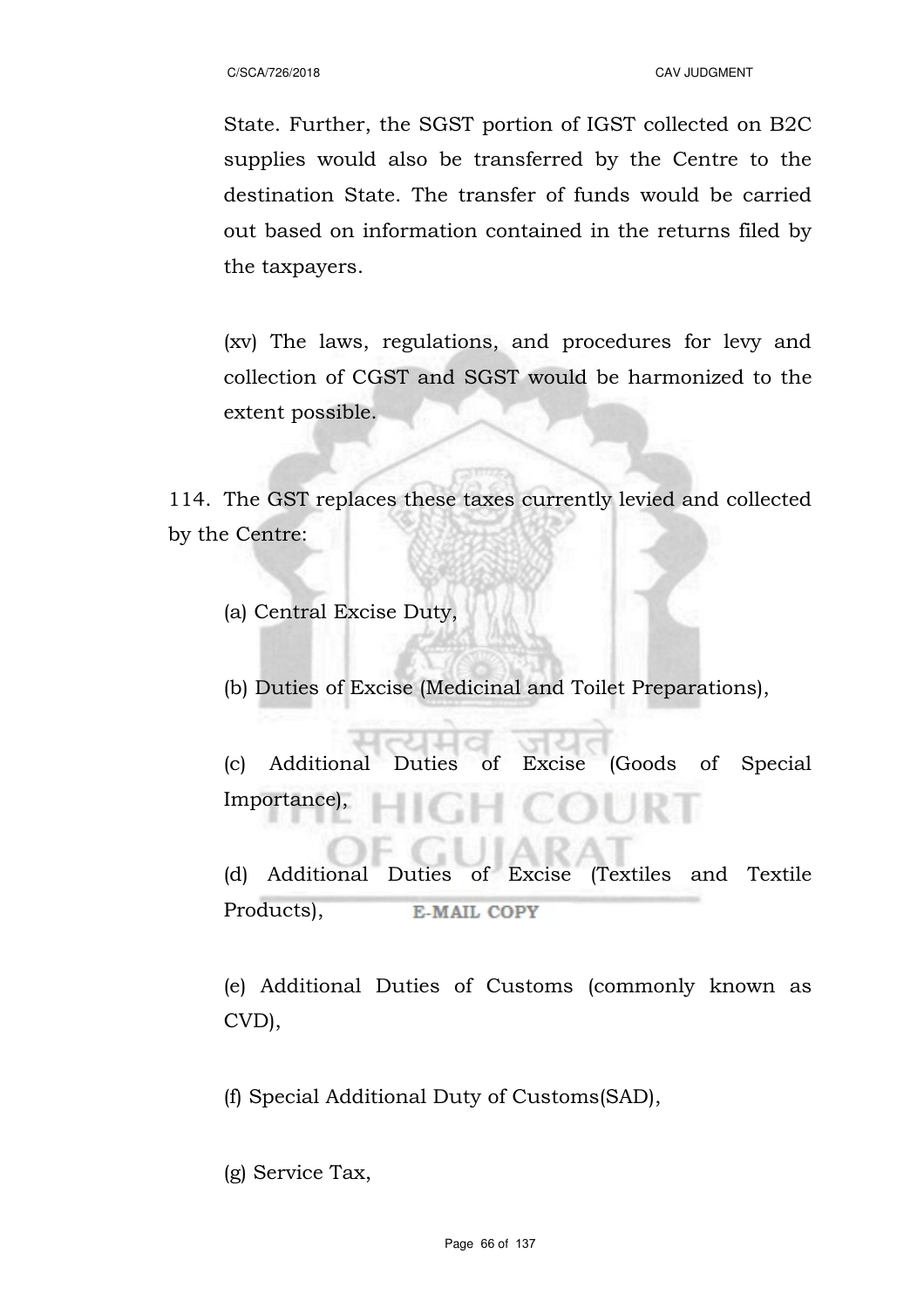(h) Cesses and surcharges, in so far as they relate to the supply of goods and services.

The State taxes that get subsumed within the GST are:

(a) State VAT,

(b) Central Sales Tax,

(c) Purchase Tax,

(d) Luxury Tax,

(e) Entry Tax (All forms),

(f) Entertainment Tax and Amusement Tax (except those levied by the local bodies),

(g) Tax on advertisements,

(h) Tax on lotteries, betting and gambling,

(i) State cesses and surcharges in so far as they relate to the supply of goods and services,

115. To have the whole GST system backed by a robust IT system, Parliament has set up the Goods and Services Tax Network (GSTN). It will provide front end services and will also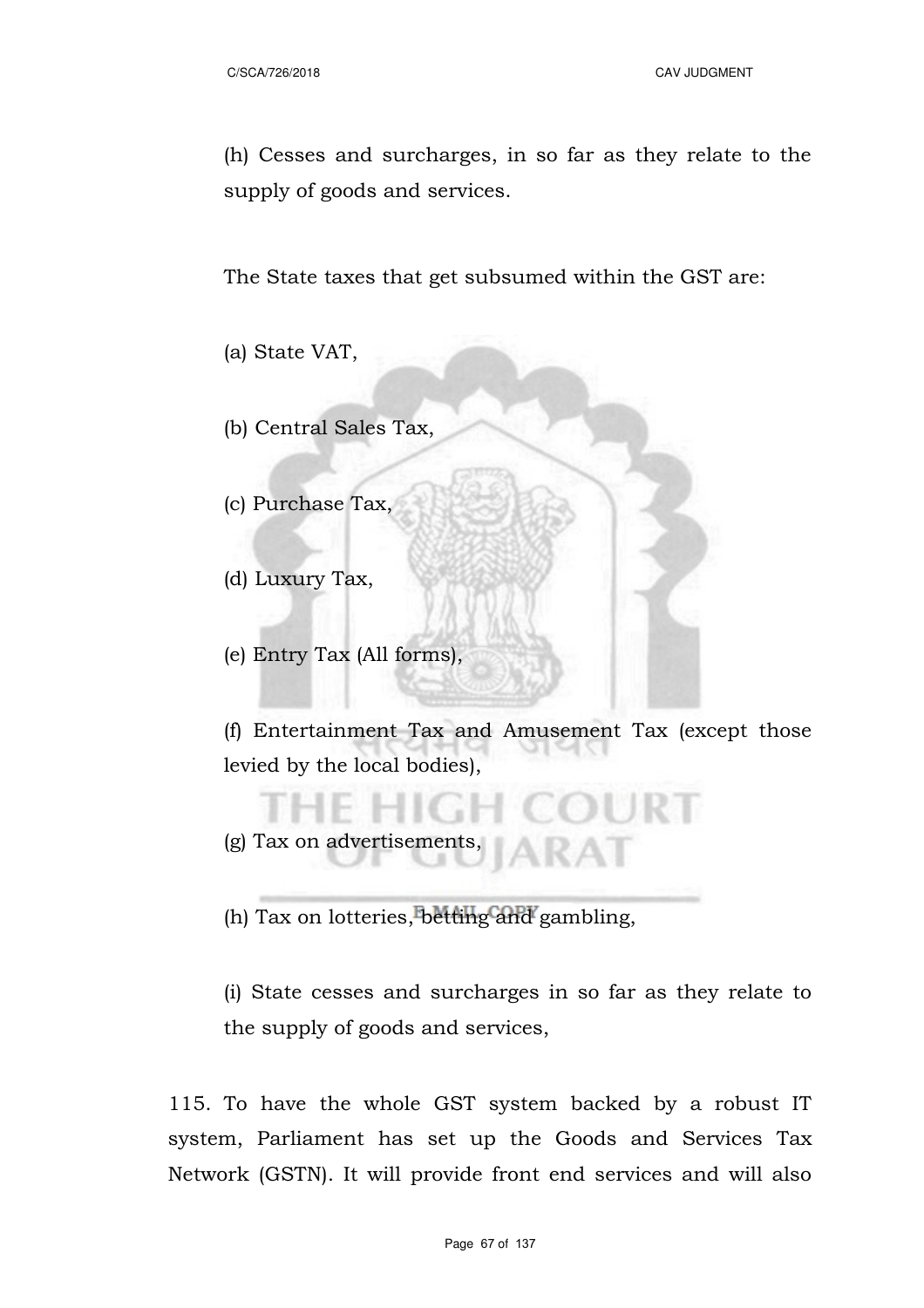develop back end IT modules for States who chose the same.

#### **Constitutional Amendment Act, An Overview:**

116. As we shall see, the CA Act inserts, repeals, and amends certain parts of the Constitution. Inserted are the Articles 246A, 269A, and 279A; repealed is the Article 268A; amended are Articles 248, 249, 250, 268, 269, 270, 271, 286, 366, and 279A. Besides that the Sixth and the Seventh Schedules, too, have been amended.

117. Article 246A, inserted through Section 2 of the Amendment Act, is a marvel of the federal fiscal mechanism. By this Article, the State Legislatures now have the power to make laws regarding GST tax imposed by the Union or by that State and to implement them in intra-state trade. The Centre, of course, continues to have exclusive power to make GST laws regarding inter-state trade. Both the Union and States in India now have simultaneous powers to make law on the goods and services.

118. Article 269A, inserted through Section 9 of the Act, deals with levy and collection of goods and services tax in the course of inter-State trade or commerce. That is, in case of inter-state trade, the amount collected by the Centre is to be apportioned between the Centre and the States as per the GST Council's recommendations. Under the GST, if the Centre collects the tax, it assigns State's share to the State concerned; on the other hand, if the State collects the tax, it assigns the Centre's share to the Centre. Those proceeds will not form a part of the Consolidated Fund of India, so it avoids having an Appropriation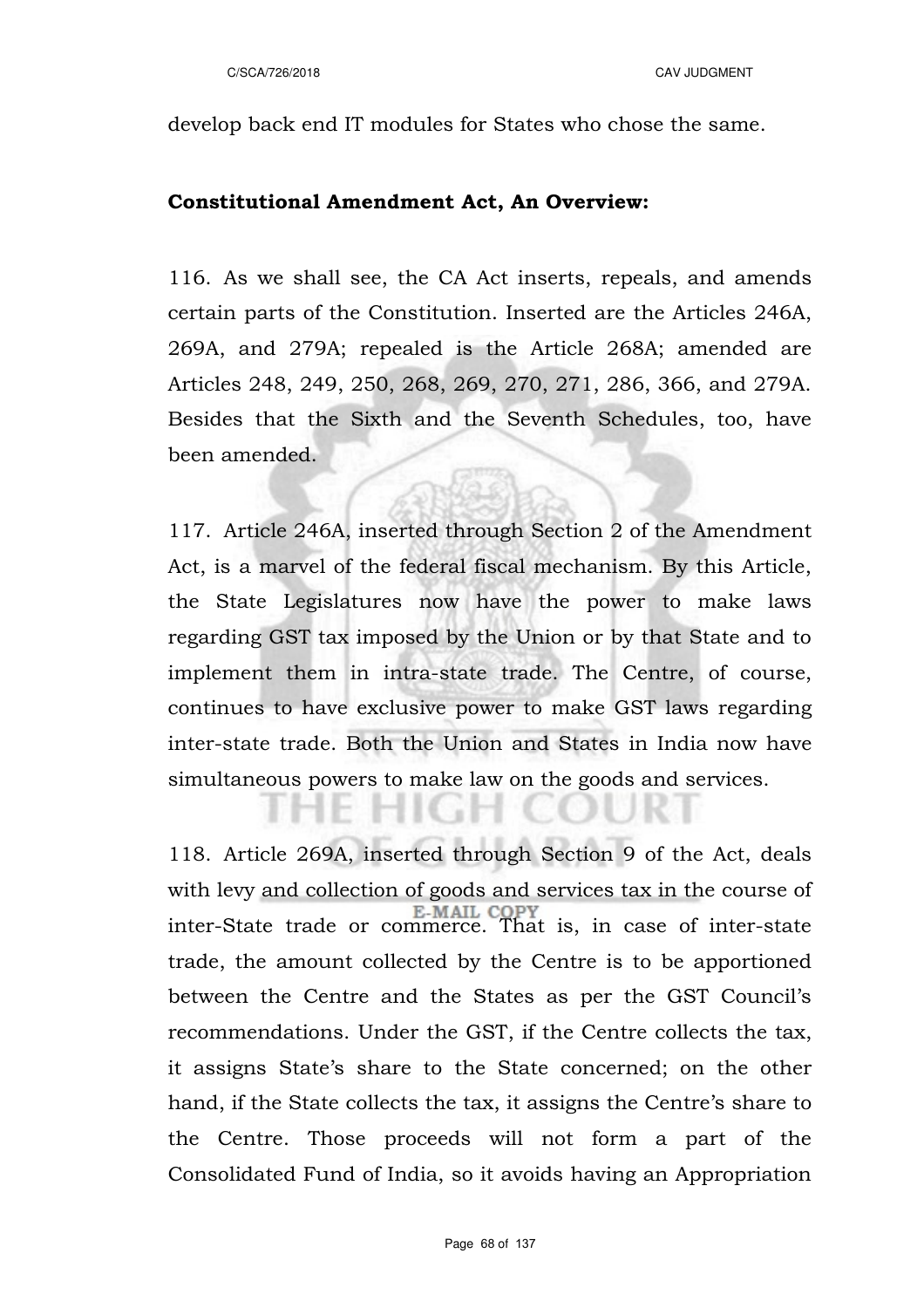Bill passed every time a deposit is made.

119. Article 279A provides for the constitution of a GST Council, besides prescribing its powers and positions. Earlier, Article 268A dealt with the service tax levied by Union and collected and appropriated by the Union and States. Now, this Article stands repealed. As to the amended constitutional provisions, Article 248 confers residuary legislative powers on Parliament. Now this provision is subject to Article 246A of the Constitution. Article 249, amended through Section 4 of the Act, now stands changed so that if Rajya Sabha approves the resolution with 2/3rd majority, Parliament will have powers to make necessary laws regarding GST, in the national interest. So has Article 250 been amended; Parliament will have powers to make laws on GST during the emergency period.

120. At a different plane are the other amendments. Article 268 has been amended so that excise duty on medicinal and toilet preparation are omitted from the State List and are subsumed in GST. And Article 269 would empower the Parliament to make GST related laws for inter-state trade or commerce. Article 270 now provides for collection and distribution of tax to be done according to Article 246A. Then, under Article 271, GST has been exempted from being part of the Consolidated Fund of India. The amended Article 286 includes the supply of goods and services under its ambit, rather than just sale or purchase of goods; Article 366 now includes the definitions of Goods and Service Tax, Services and State. And finally, Article 279A has also been brought under the ambit of Article 368.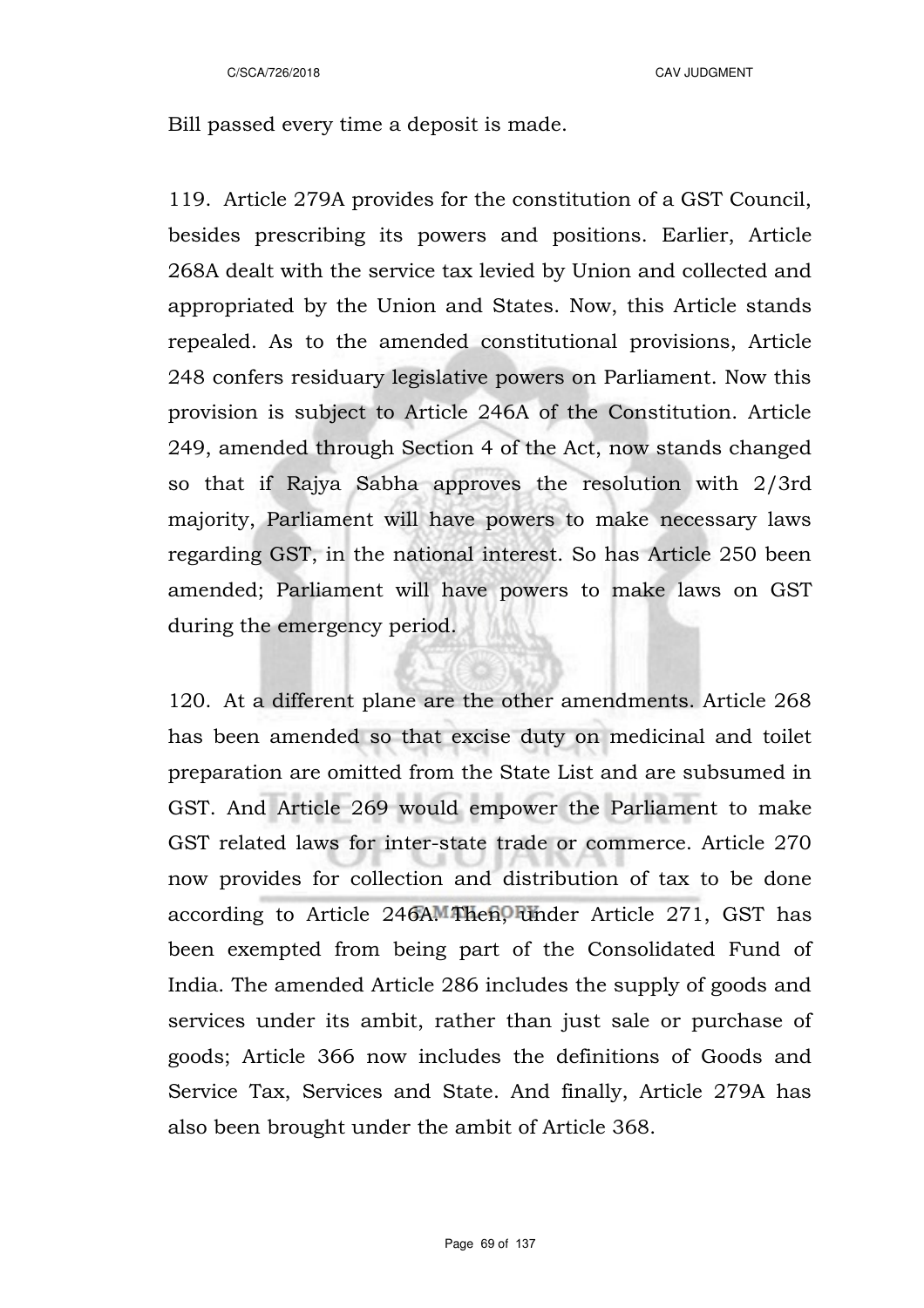121. As with the Schedules, the Sixth Schedule has been amended to give power to the District Councils to levy and collect taxes on entertainment and amusements. And the Seventh Schedule has also been amended. In the Union List, petroleum crude, high-speed diesel, motor spirit (petrol), natural gas, and aviation turbine fuel, tobacco and tobacco products have been removed from the ambit of GST and have been subjected to Union jurisdiction. Newspapers advertisements, and Service Tax have been brought under GST (entries 84, 92, 92C). Similarly, in the State List, petroleum crude, high-speed diesel, motor spirit (commonly known as petrol), natural gas, aviation turbine fuel, and alcoholic liquor for the human consumption have been included, unless the sale is in the course of inter-State or International trade and commerce. Entry tax and Advertisement taxes have been removed. Taxes on entertainment are only to be included to the extent of that imposed by local bodies. (entries 52, 54, 55, 62).

सत्यमेव जयत

122. To be explicit, in Article 366 of the Constitution, after clause (12), clause (12A) was inserted: "Goods and Services Tax" means any tax on supply of goods, or services or both except taxes on the supply of the alcoholic liquor for human consumption. After clause (26), clauses (26A) and (26B) were inserted: 'Services' means anything other than goods; 'State' with reference to Articles 246A, 268, 269, 269A and Article 279A includes a Union territory with Legislature.

123. Section 18 of the Amendment Act provides for compensation to States for loss of revenue because of the introduction of goods and services tax. Parliament shall, by law,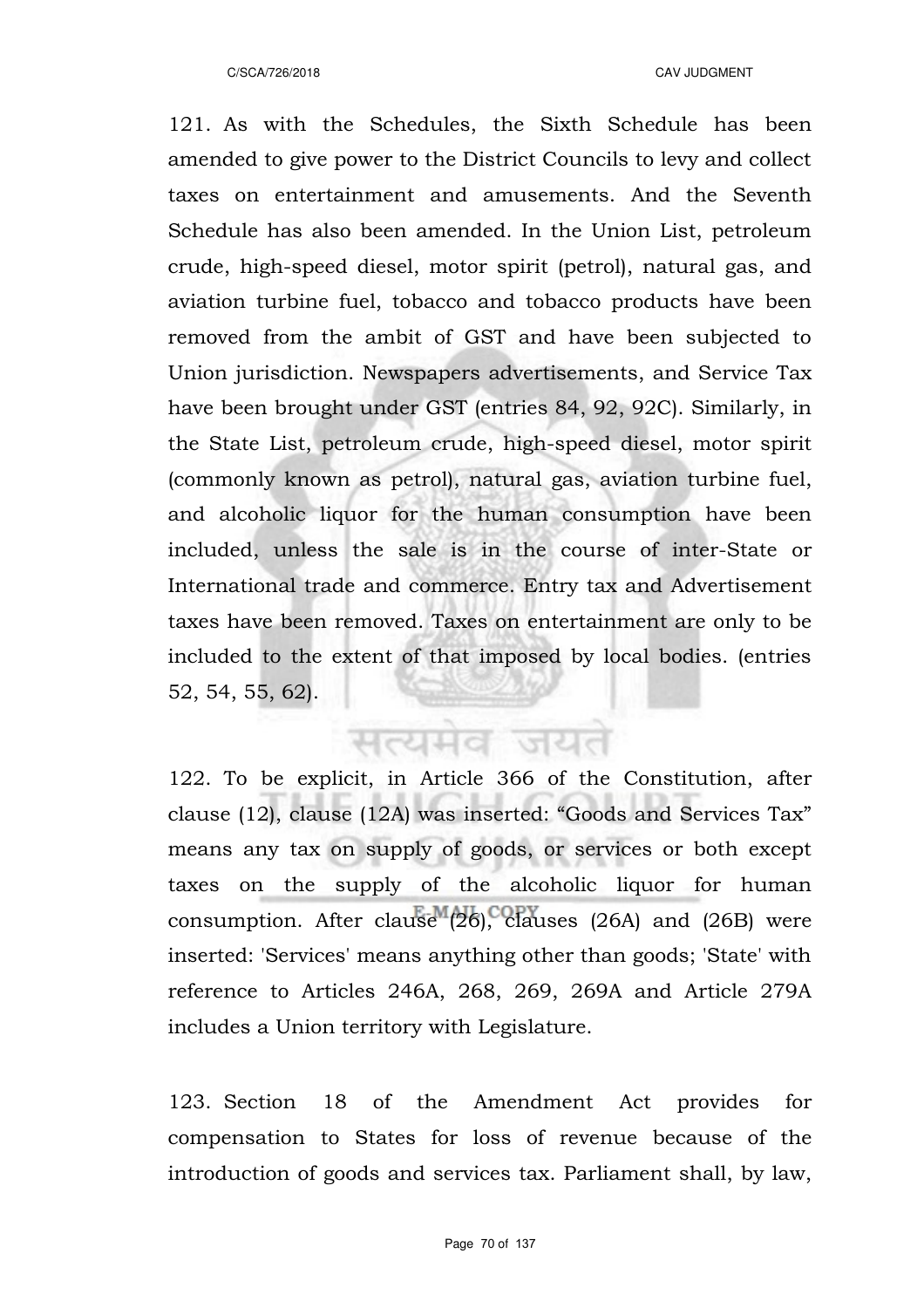on the recommendation of the GST Council, provide for compensation to the States for loss of revenue arising on account of implementation of the goods and services tax for five years.

124. The overarching provision for our discussion is Section 19 of the Amendment Act. It reads thus;

## **"***Section 19 – Transitional provisions:*

'디터디

*Notwithstanding anything in this Act, any provision of any law relating to tax on goods or services or on both in force in any State immediately before the commencement of this Act, which is inconsistent with the provisions of the Constitution as amended by this Act shall continue to be in force until amended or repealed by a competent Legislature or other competent authority or until expiration of one year from such commencement, whichever is earlier."* 

125. Until the Constitution suffered its 101<sup>st</sup> Amendment-that is, The Constitution (One Hundred & First Amendment) Act, 2016 - the Union and the State Governments have been collecting, as is relevant here, the indirect taxes under dearly demarcated legislative fields as shown in the Seventh Schedule. Then, there were 97 Entries in List-I, 66 in List-II, and 47 in List-III, not all those dealings with the Legislature's taxing power though. In List I, principal among the Entries concerning taxes are Articles 41, 42, 83, 84, 87 to 92, 92A, 92B, 92C, 97; and in List II are Entries 26, 45, 47 to 61 and 63.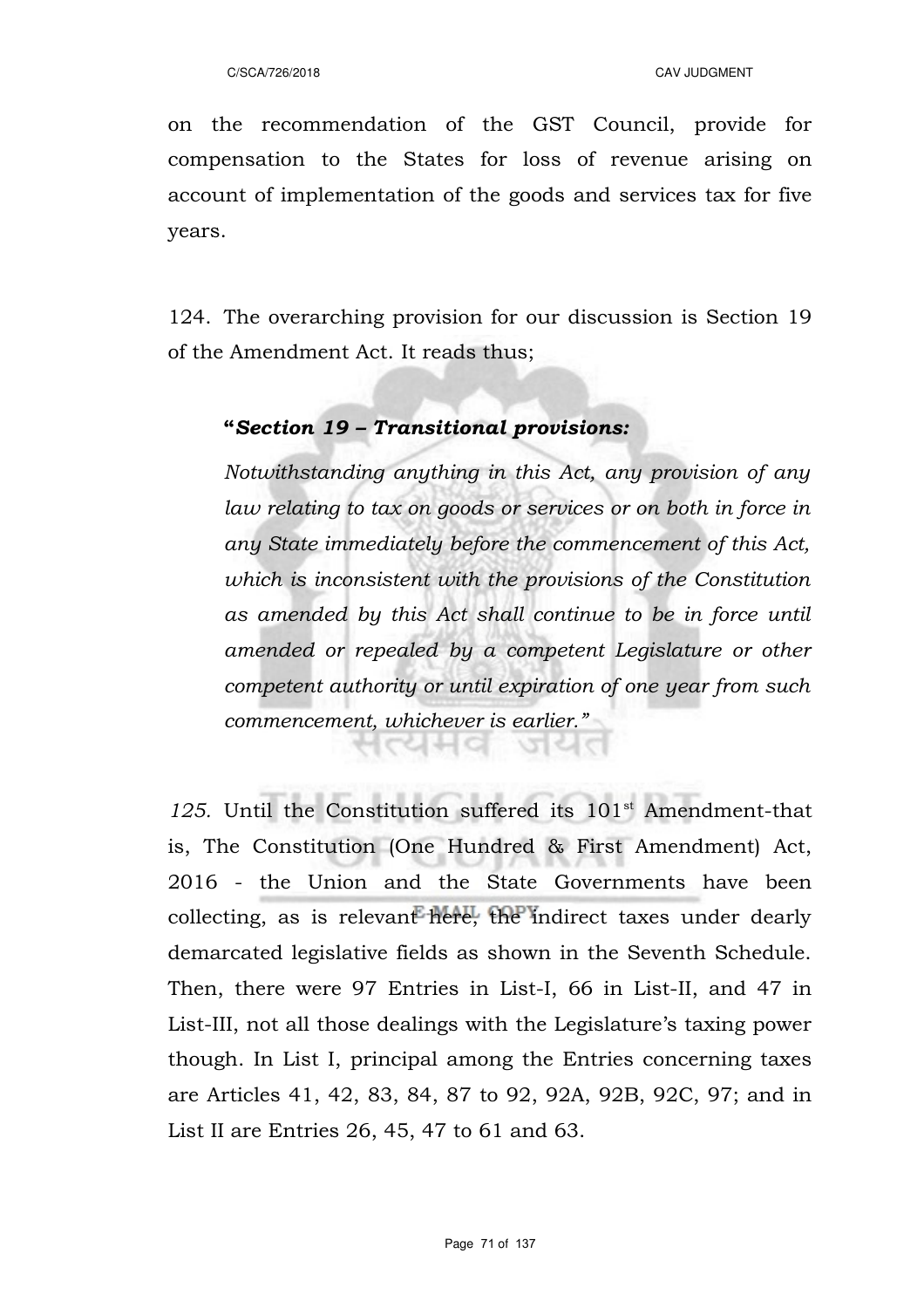126. The CA Act has brought drastic changes in the federal taxing powers of the State; it has introduced a couple of Articles, amended a few, and done away with a few more. At a glance we can appreciate the changes:

| <b>Before Amendment</b> |                                                                                                                                                                 | After<br>Amendment | Impact                                                                                                                                                                                                               |
|-------------------------|-----------------------------------------------------------------------------------------------------------------------------------------------------------------|--------------------|----------------------------------------------------------------------------------------------------------------------------------------------------------------------------------------------------------------------|
| 246A                    | Not existing                                                                                                                                                    | Introduced         | Special provision on goods<br>and services tax conferring<br>simultaneous<br>legislative<br>powers on both the Union<br>and the States.                                                                              |
| 248                     | Residuary power                                                                                                                                                 | Amended            | The<br>Union's residuary<br>legislative power<br>is<br>subjected to Article 246A.                                                                                                                                    |
| 249                     | Power of Parliament Amended<br>to legislate regarding<br>a matter in the State<br>List in the national<br>interest                                              |                    | the<br>It<br>gives power to<br>Parliament to enact any law<br>applicable to states on the<br>matters mentioned even in<br>list.<br>GST,<br>states<br>no<br>mentioned in States<br>list,<br>now explicitly mentioned. |
| 250                     | Power of Parliament Amended<br>to legislate regarding<br>any matter in the<br>if<br>State List<br>a<br>of<br>Proclamation<br>is<br>Emergency<br>in<br>operation | <b>E-MAIL COPY</b> | It has a similar impact as<br>does the amended Article<br>249.                                                                                                                                                       |
| 268                     | Duties levied by the Amended<br>Union but collected<br>and appropriated by<br>the States                                                                        |                    | Additional Duties of Excise<br>(Medicinal and<br>toilet<br>preparations)<br>Stand<br>subsumed into GST.                                                                                                              |
| 268A                    | Service tax levied by Omitted<br>Union and Collected<br>and appropriated by<br>the Union and the<br>States:                                                     |                    | Service<br>tax<br>has<br>been<br>GST.<br>subsumed<br>into<br><b>So</b><br>Entry No. 92C of List-I too<br>stands omitted.                                                                                             |
| 269                     | levied<br>Taxes                                                                                                                                                 | and Amended        | The<br>under<br>arrangement                                                                                                                                                                                          |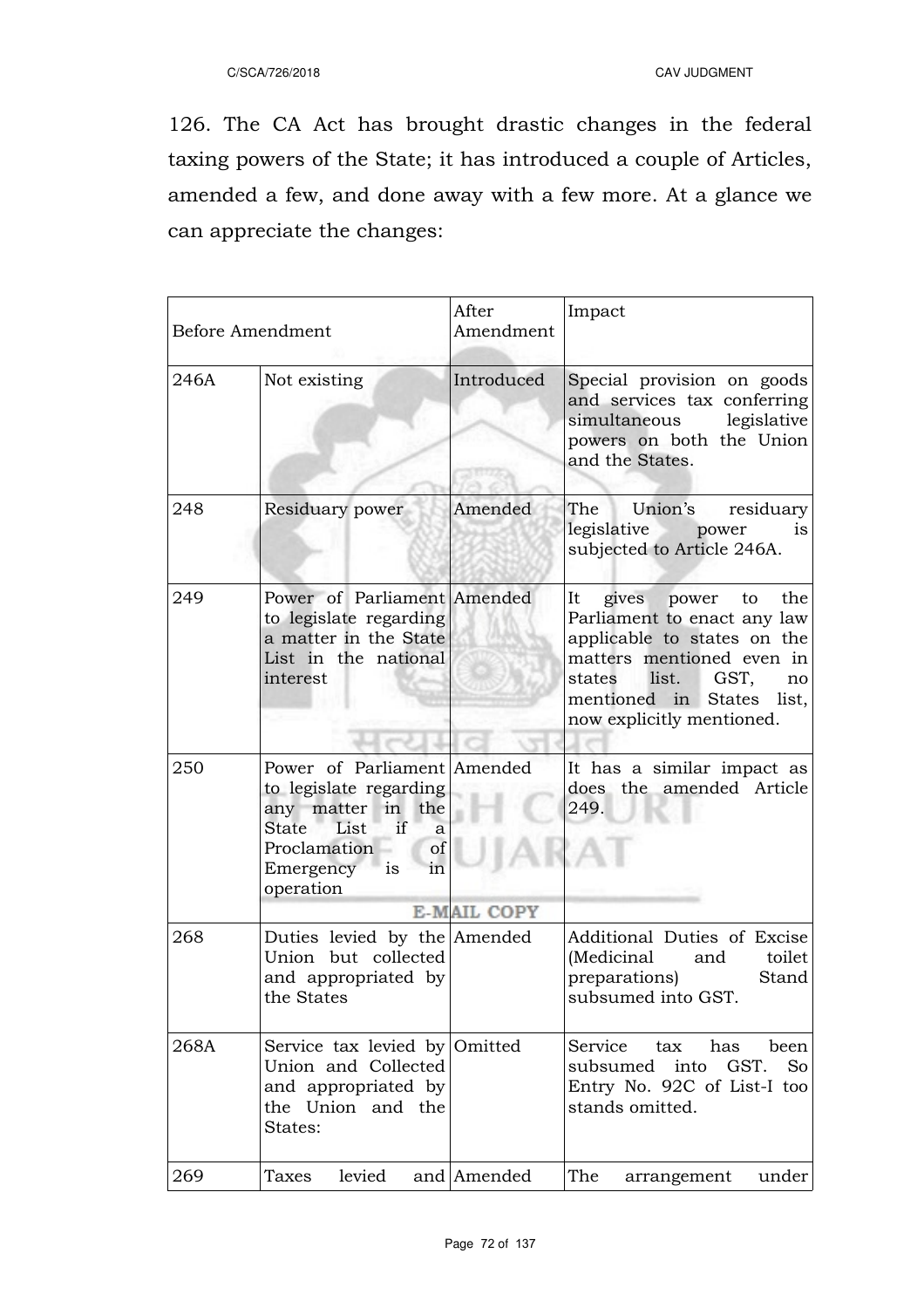|      | collected by the<br>Union but assigned<br>to the States                                 |             | Article 269 is subjected to<br>Article<br>269A,<br>a<br>new<br>provision.                                                                                                                                                                                                                                               |
|------|-----------------------------------------------------------------------------------------|-------------|-------------------------------------------------------------------------------------------------------------------------------------------------------------------------------------------------------------------------------------------------------------------------------------------------------------------------|
| 269A | Not existing                                                                            | Inserted    | Levy and collection of goods<br>and services tax during<br>trade<br>inter-State<br><sub>or</sub><br>commerce.                                                                                                                                                                                                           |
|      |                                                                                         |             | The power to levy and<br>collect<br>GST<br>during<br>inter-State trade<br>or<br>commerce is vested with the<br>Government of India. The<br>taxes so collected will be<br>apportioned between<br>the<br>Union & the States<br>in<br>manner prescribed.                                                                   |
| 270  | Taxes levied<br>distributed between<br>the Union and the<br>States.                     | and Amended | Now Article 268A an Entry<br>No. 92C of List-I stand<br>omitted; so service tax is<br>subsumed under GST. So in<br>Article 270, a reference to<br>Article 268A has<br>been<br>omitted,<br>and<br>new<br>a<br>reference to Article 269A for<br>levy of GST for Inter-state<br>transactions<br>has<br>been<br>introduced. |
| 271  | Surcharge on certain Amended<br>duties and taxes for<br>purposes of<br>the<br>Union     |             | Parliament's powers to levy<br>an additional surcharge on<br>Union taxes under Article<br>271 now stands amended:<br>Parliament can levy<br>no<br>additional<br>surcharge<br>on<br>GST.                                                                                                                                 |
|      | <b>E-MAIL COPY</b>                                                                      |             |                                                                                                                                                                                                                                                                                                                         |
| 279A | Not existing                                                                            | Inserted    | Provision for creating<br>the<br>Council,<br><b>GST</b><br>a<br>constitutional body.                                                                                                                                                                                                                                    |
| 286  | Restrictions on the Amended<br>imposition of tax on<br>the sale or purchase<br>of goods |             | First, the word "sales" is<br>replaced with "supply" and<br>the word "goods" is replaced<br>with "goods or services or<br>both".                                                                                                                                                                                        |
|      |                                                                                         |             | States cannot legislate<br>on<br>the<br>supply of goods<br>or                                                                                                                                                                                                                                                           |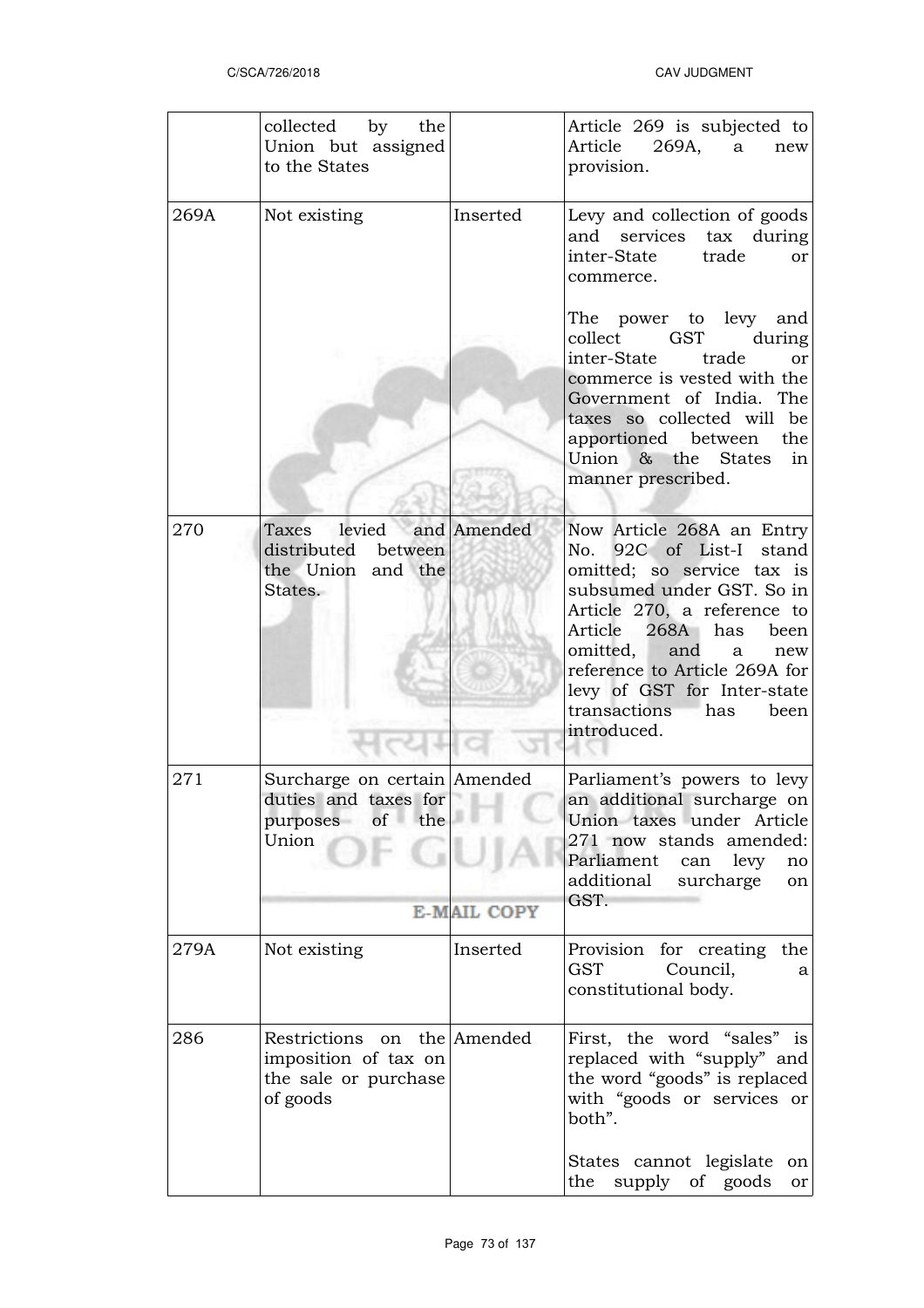|                                        |                                                                                                                                                                                                             |          | services if such supply is<br>outside their state or is in<br>the course of import<br>or<br>export.<br>Originally, States could not<br>levy and collect tax on<br>Inter-state<br>specific<br>transactions. With omitting<br>Clause<br>(3),<br>now<br>even<br>inter-state transactions of<br>that nature would attract<br>GST. |  |  |
|----------------------------------------|-------------------------------------------------------------------------------------------------------------------------------------------------------------------------------------------------------------|----------|-------------------------------------------------------------------------------------------------------------------------------------------------------------------------------------------------------------------------------------------------------------------------------------------------------------------------------|--|--|
| 366.                                   | Definition                                                                                                                                                                                                  | Inserted | The definitions have been<br>added to the Constitution:<br>(12A) Goods and Services<br>Tax; (26A) Services; and<br>$(26B)$ State.                                                                                                                                                                                             |  |  |
| 368                                    | Power of Parliament Amended<br>the<br>amend<br>to<br>Constitution<br>and<br>procedure therefore                                                                                                             |          | As regards provisions and<br>laws regarding GST Council,<br>Parliament has been vested<br>with the power to amend the<br>Constitution.                                                                                                                                                                                        |  |  |
| Sixth<br>Schedule                      | Provisions on the Amended<br>Administration<br>of<br>Tribal Areas in the<br>of Assam,<br>States<br>Meghalaya, Tripura,<br>and Mizoram<br>8. Powers to assess<br>collect<br>land<br>and<br>revenue and<br>to |          | It concerns powers to assess<br>collect land revenue<br>and<br>and to impose taxes in the<br>Tribal Areas of a few States.                                                                                                                                                                                                    |  |  |
|                                        | impose taxes.                                                                                                                                                                                               |          |                                                                                                                                                                                                                                                                                                                               |  |  |
| <b>E-MAIL COPY</b><br>Seventh Schedule |                                                                                                                                                                                                             |          |                                                                                                                                                                                                                                                                                                                               |  |  |
| List I:<br>Entry 84                    | Barring those Amended<br>excluded, the Union<br>could levy<br>excise<br>duty on<br>all other<br>goods,<br>including<br>tobacco,<br>manufactured<br>or                                                       |          | Now excise duty is levied<br>only on the enumerated<br>items:<br>(a) petroleum crude;                                                                                                                                                                                                                                         |  |  |
|                                        | produced in India.<br>excluded<br>The<br>ones                                                                                                                                                               |          | (b) high-speed diesel;<br>(c) motor spirit (commonly)                                                                                                                                                                                                                                                                         |  |  |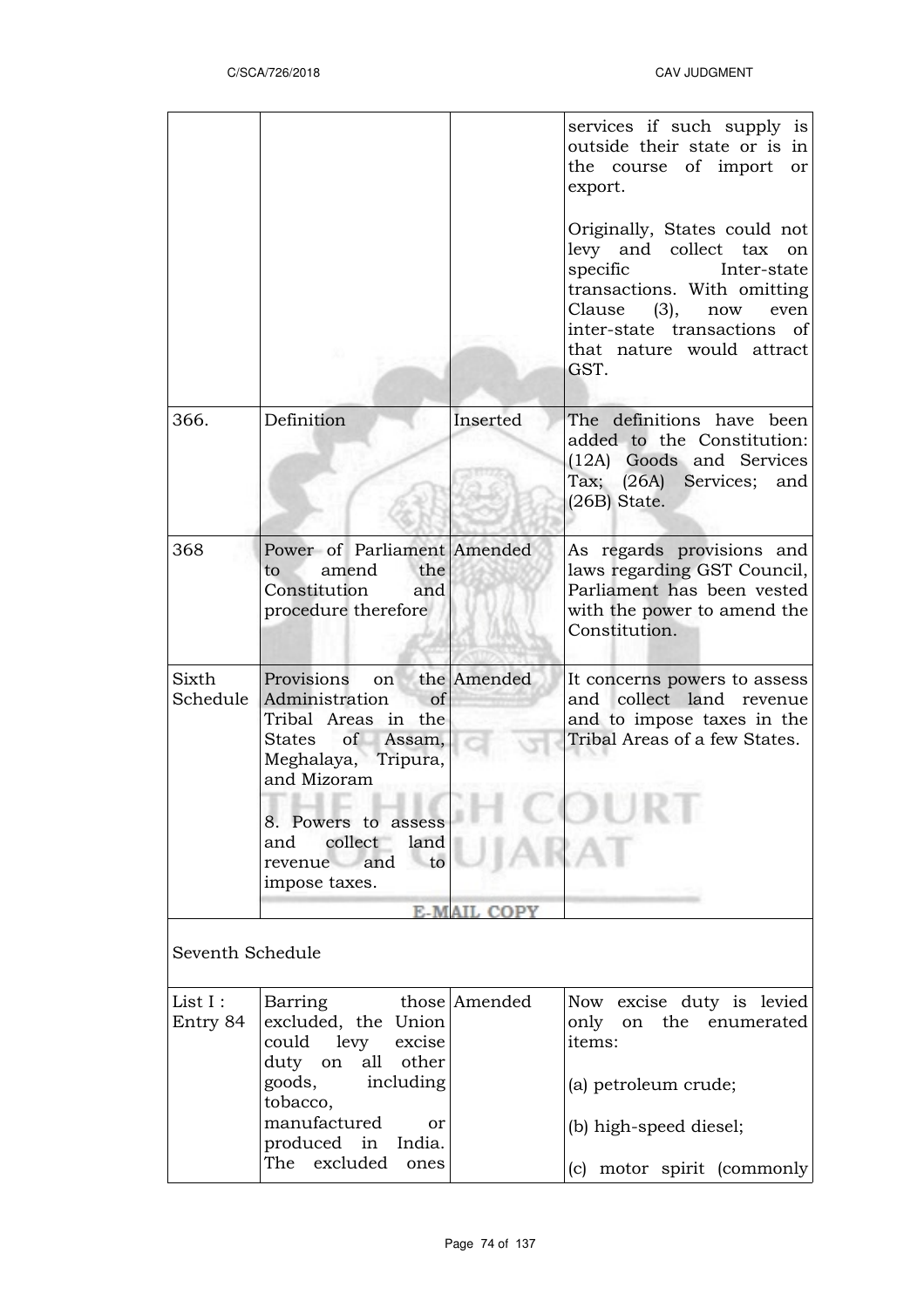|                  | are these:                                                                                                                                                                                                                                                             |            | known as petrol);                                                                                                                                                                                                                                                                                                                                                 |
|------------------|------------------------------------------------------------------------------------------------------------------------------------------------------------------------------------------------------------------------------------------------------------------------|------------|-------------------------------------------------------------------------------------------------------------------------------------------------------------------------------------------------------------------------------------------------------------------------------------------------------------------------------------------------------------------|
|                  | (a) alcoholic liquors<br>for<br>human<br>consumption;<br>(b) opium, Indian<br>hemp, and other<br>narcotic drugs and<br>narcotics,<br>but<br>including medicinal<br>and<br>toilet<br>preparations<br>containing alcohol or<br>any substance<br>in<br>sub-paragraph (b). |            | (d) natural gas;<br>(e) aviation turbine fuel; and<br>tobacco<br>tobacco<br>and<br>f)<br>products"                                                                                                                                                                                                                                                                |
| Entry 92         | Taxes on the sale or Omitted<br>purchase<br>of<br>newspapers and on<br>advertisements<br>published.                                                                                                                                                                    |            | Now, taxes on the sale or<br>purchase of newspapers and<br>advertisements<br>on<br>published therein have been<br>subsumed into GST.                                                                                                                                                                                                                              |
| Entry<br>92C     | Taxes on services                                                                                                                                                                                                                                                      | Omitted    | Service tax has also been<br>subsumed into GST.                                                                                                                                                                                                                                                                                                                   |
| List<br>Entry 52 | II Taxes on the Entry of Omitted<br>goods into a local<br>for<br>area<br>consumption, use or<br>sale therein.                                                                                                                                                          |            | Purchase tax, too, has been<br>subsumed into GST.                                                                                                                                                                                                                                                                                                                 |
| Entry 54         | Taxes on the sale or $ A$ mended<br>purchase of goods<br>than<br>other<br>newspapers, subject<br>to the provisions of<br>Entry 92A of List-MAIL COPY<br>(Entry 92A of List I<br>concern inter-State<br>trade or commerce.)                                             |            | Now the taxes are confined<br>to the sale of petroleum<br>crude, high speed diesel,<br>motor spirit (petrol), natural<br>gas, aviation turbine fuel,<br>and alcoholic<br>liquor<br>for<br>human consumption. But<br>excluded is the sale in the<br>course of inter-State trade<br>or commerce.<br>(Now the sale or purchase of<br>goods stands subsume by<br>GST) |
| Entry 55         | Taxes<br>advertisements other<br>than advertisements                                                                                                                                                                                                                   | on Omitted | advertisements<br>Taxes<br>on<br>other than advertisements<br>broadcast<br>radio<br>by<br>or                                                                                                                                                                                                                                                                      |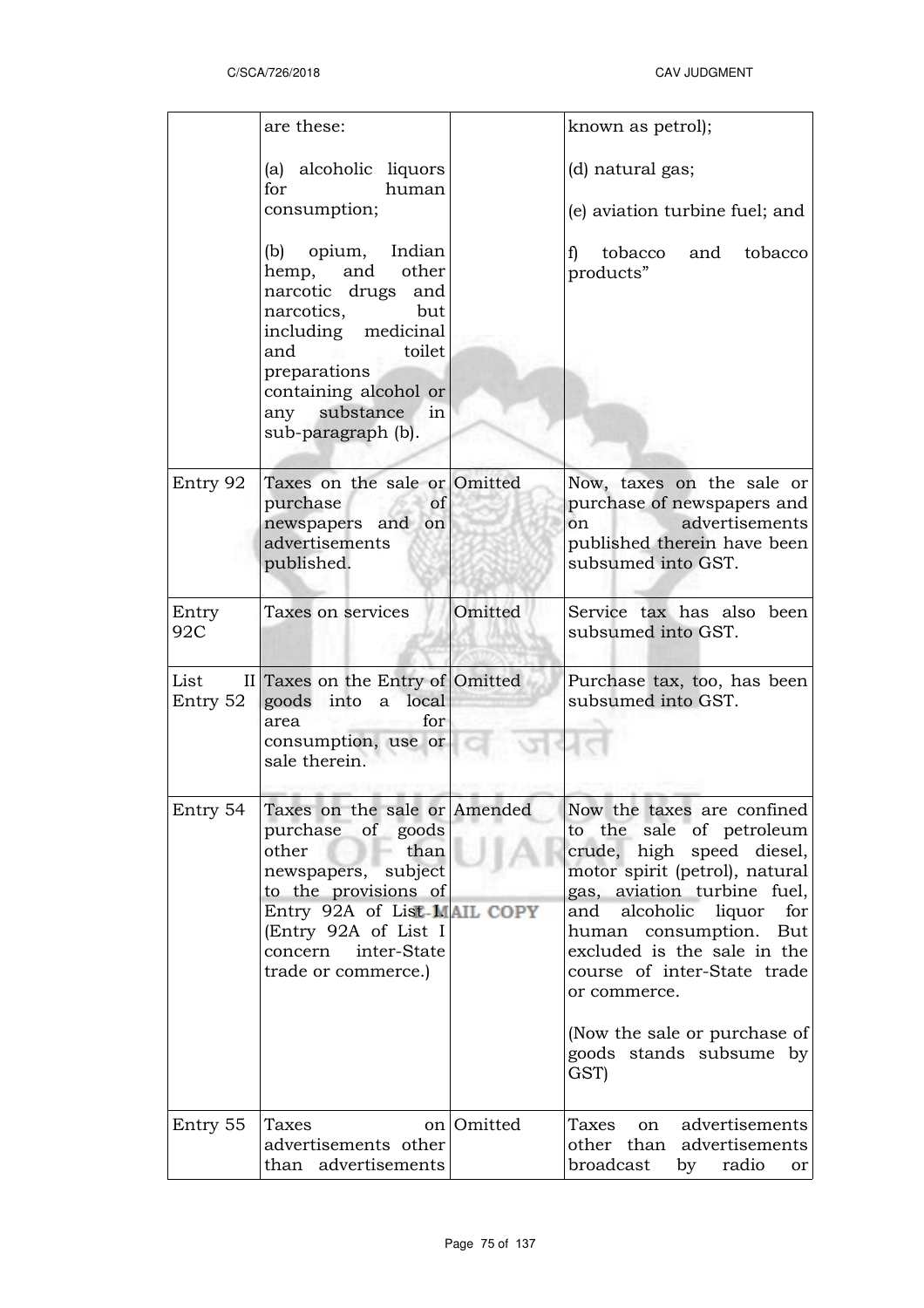|          | published in the<br>newspapers and<br>advertisements<br>broadcast by radio or<br>television.                       | television has also been<br>subsumed into GST.                                                                                                                                                                                                           |
|----------|--------------------------------------------------------------------------------------------------------------------|----------------------------------------------------------------------------------------------------------------------------------------------------------------------------------------------------------------------------------------------------------|
| Entry 62 | Taxes on luxuries, Amended<br>including taxes on<br>entertainments,<br>amusements,<br>betting,<br>and<br>gambling. | (a) Taxes on Luxury betting,<br>and gambling have been<br>subsumed into GST.<br>(b) Right to levy Tax on<br>entertainments<br>and<br>amusements has been<br>restricted to Panchayats,<br>municipalities, Regional<br>Councils, and District<br>Councils. |

## CONCEPT OF GST IN BRIEF :

127. The GST is a multi-tier tax where the ultimate burden of tax falls on the consumer of goods/services. It is called as the value added tax because at every stage, tax is being paid on the value addition. Under the GST scheme, a person liable to pay tax on his output, whether for the provision of service or sale of goods, is entitled to get the input tax credit (ITC) on the tax paid on its inputs, i.e. for the purchase of goods or services. Thus, ultimately tax is being paid on the value additions, which is being paid to the Government. In a situation, where the output tax exceeds the input tax, the person is entitled to refund for the difference or the same may be carried forward.

128. The definition of Goods and Services Tax (GST) has been given in clause (12A) of Article 366 to the Constitution of India, where it has been defined as "goods and services tax" means any tax on supply of goods, or services or both except taxes on the supply of the alcoholic liquor for human consumption.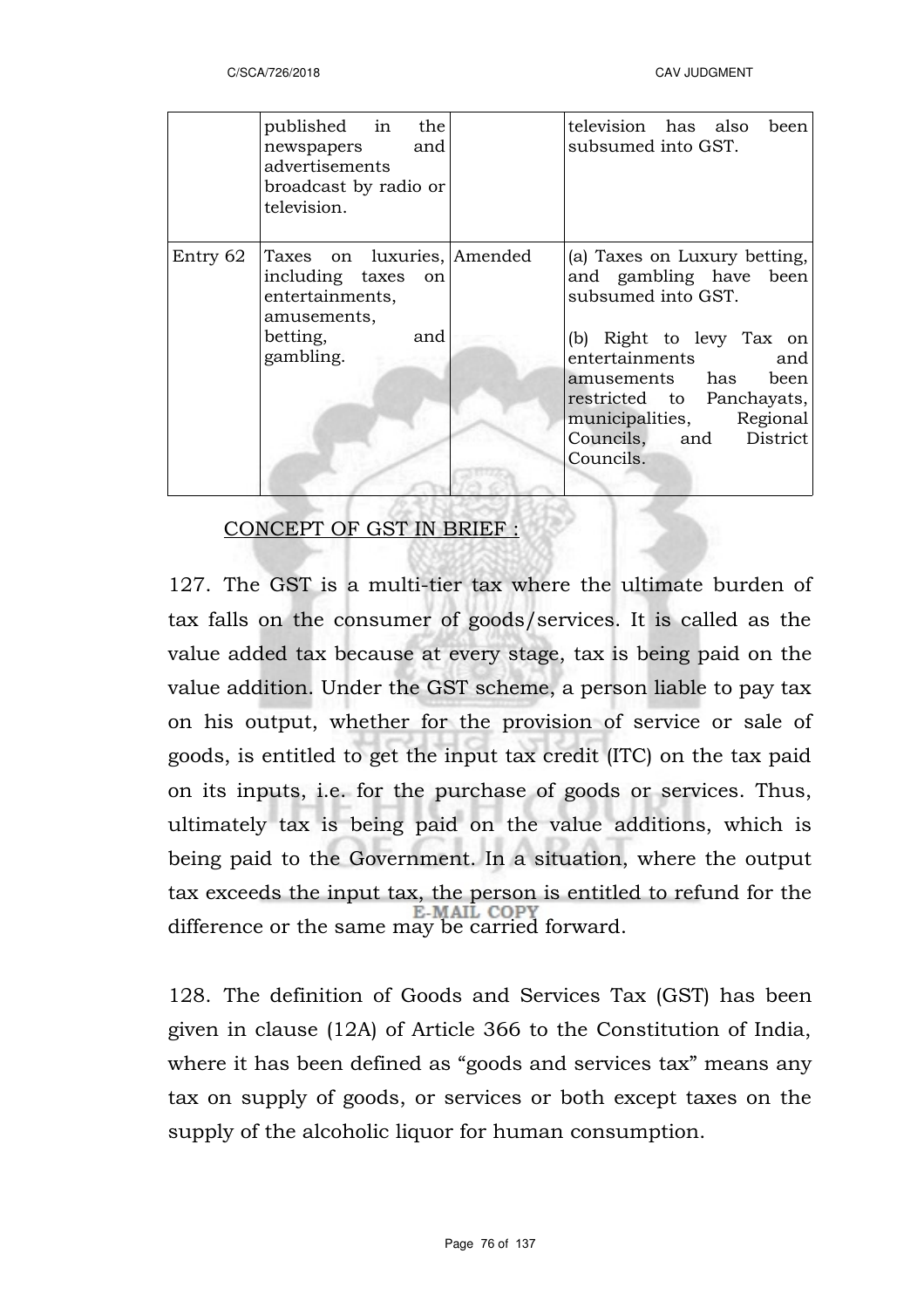129. In India, on the intra-state supply of goods and services, there shall be dual GST, with equal rate, i.e. Central GST (CGST) and State GST (SGST) but for the inter state supply of goods and services, there shall be integrated GST (IGST), which shall be at the rate which is a sum total of CGST and SGST rate.

130. The real headway to introduce the GST in India was made, when the Constitution (One Hundred and Twenty-Second Amendment) Bill, 2014 was introduced in the Parliament on 19<sup>th</sup> December 2014, which paved way to introduce the Goods and Service Tax in India. The said Bill was passed by the Parliament and enacted as the Constitution (One Hundred and First Amendment) Act, 2016, to levy the Goods and Services Tax and received the assent of the President of India on 8<sup>th</sup> September 2016. The Constitution has been amended to introduce the goods and services tax for conferring concurrent taxing powers on the Union as well as the States including the Union Territories with the Legislature to make laws for levying the Goods and Services Tax on every transaction of supply of goods or services or both. The Goods and Services Tax has replaced a number of indirect taxes being levied by the Union and the State Governments and is intended to remove the cascading effect of multiple taxes and provide for a common national market for the goods and services. The Central and State Goods and Services Tax is being levied on all the transactions involving the supply of goods and services, except on the supply of alcoholic liquor for human consumption those which are kept out of the purview of the goods and services tax. However, the GST on the supply of petroleum crude, high speed diesel, motor spirit (commonly known as petrol), natural gas and aviation turbine fuel shall be levied with effect from such date as may be notified by the

Page 77 of 137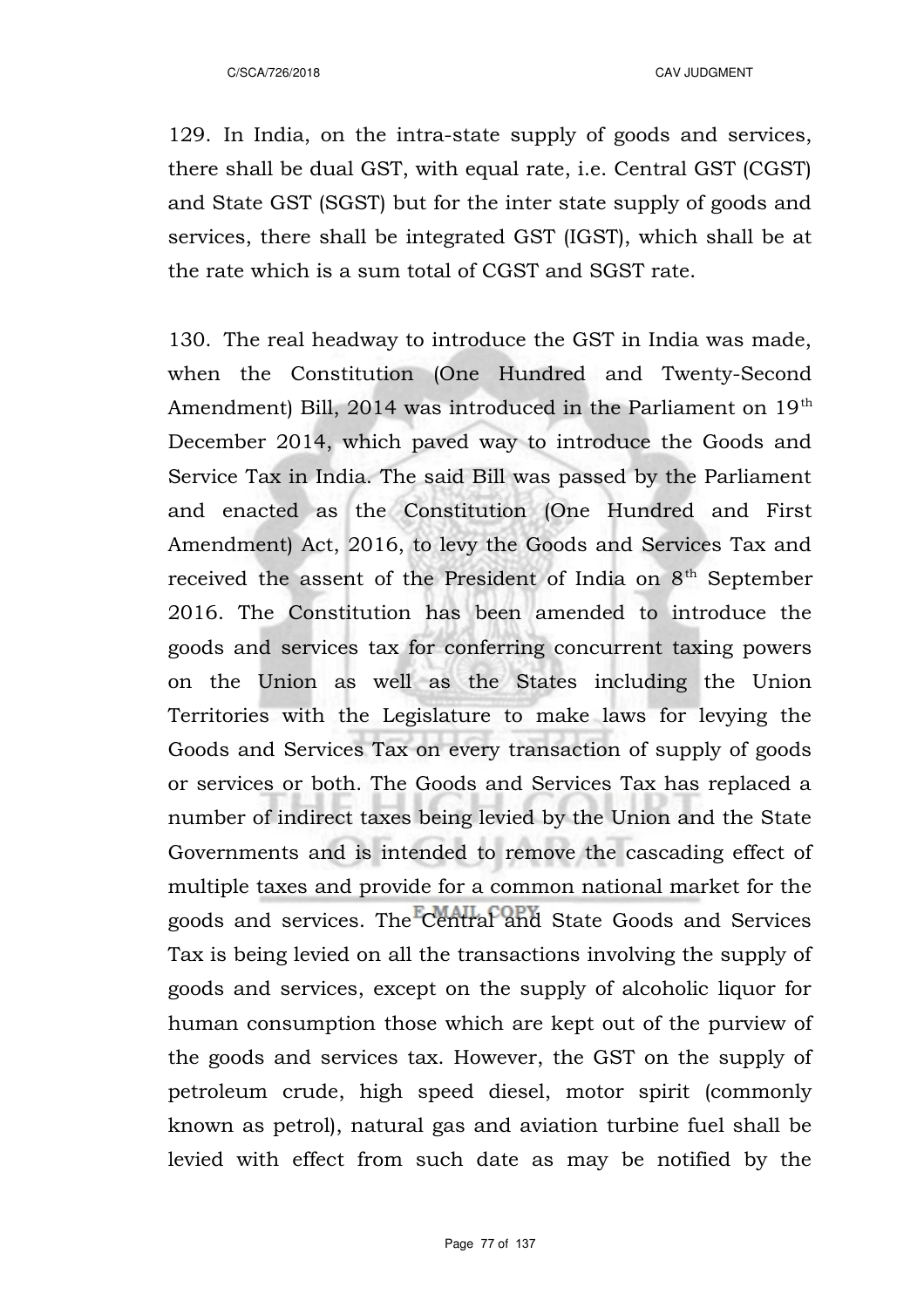Government on the recommendations of the Council and in the mean time the taxes on the same shall be governed by the pre-GST regime. The provision related to the GST Council (Article 279A) was made applicable w.e.f.  $12<sup>th</sup>$  September 2016 vide Notification No.S.O. 2915(E) dated  $10<sup>th</sup>$  September 2016, and the other provisions of such amendment to the Constitution were made applicable from  $16<sup>th</sup>$  September 2016 vide the Notification No.S.O. 2986(E) dated 16<sup>th</sup> September 2016. The Goods and Services Tax Council (GSTC) is a constitutional body constituted under Article 279A of the Constitution of India and plays a pivot role under the GST, which brings uniformity in the law as also a cooperative federalism.

131. The Constitution (One Hundred and First Amendment) Act, 2016, inter alia, provides for –

a. Subsuming of various central indirect taxes and levies such as Central Excise Duty, Additional Excise Duties, Excise Duty levied under the Medicinal and Toilet Preparations (Excise Duties) Act, 1955, Service Tax, Additional Customs Duty commonly known as Countervailing Duty, Special Additional Duty of Customs and Central Surcharges and Cesses so far as they relate to the supply of goods and services;

b. Subsuming of State Value Added Tax/Sales Tax, Entertainment Tax (other than the tax levied by the local bodies), Central Sales Tax (levied by the Centre and collected by the States), Octroi and Entry Tax, Purchase Tax, Luxury Tax, Taxes on lottery, betting and gambling; and State Cesses and Surcharges in so far as they relate to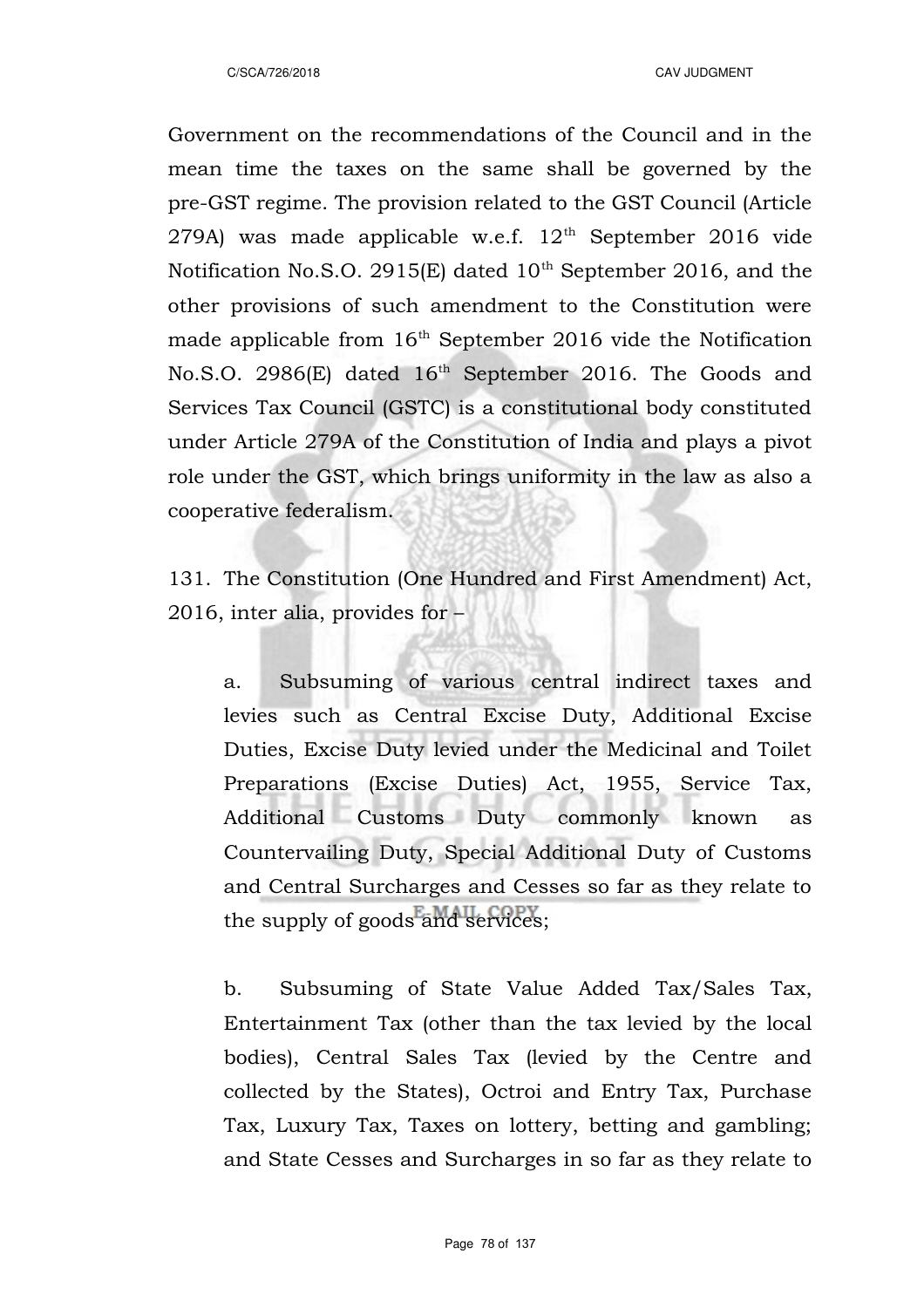C/SCA/726/2018 CAV JUDGMENT

supply of goods and services;

c. Dispensing with the concept of 'declared goods of special importance' under the Constitution;

d. Levy of Integrated Goods and Services Tax on inter-State transactions of goods and services;

e. Conferring concurrent power upon Parliament and the State Legislatures to make laws governing goods and services tax;

f. Coverage of all goods and services, except alcoholic liquor for human consumption, for the levy of Goods and Services Tax. In case of petroleum and petroleum products, it has been provided that these goods shall not be subject to the levy of Goods and Services Tax till a date notified on the recommendation of the Goods and Services Tax 전대되어 Council.

g. Compensation to the States for loss of revenue arising on account of implementation of the Goods and Services Tax for a period of five years;

### E-MAIL COPY

h. Creation of Goods and Services Tax Council to examine issues relating to Goods and Services Tax and make recommendations to the Union and the States on parameters like rates, exemption list and threshold limits. The Council shall function under the Chairmanship of the Union Finance Minister and will have the Union Minister of State in charge of Revenue or Finance as member, along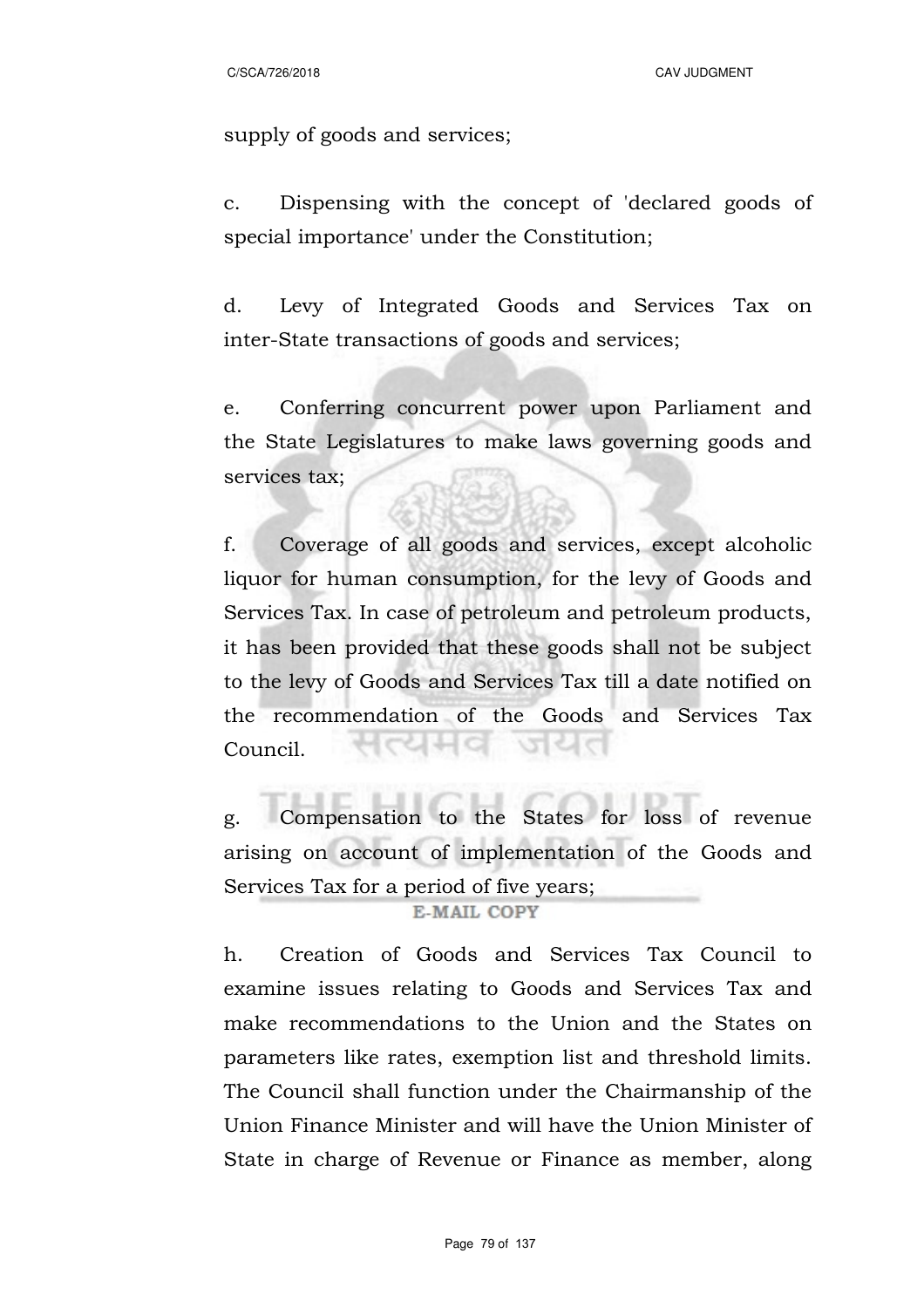with the Minister in-charge of Finance or Taxation or any other Minister nominated by each State Government. It is further provided that every decision of the Council shall be taken by a majority of not less than three-fourths of the weighted votes of the members present and voting.

# What has led to the present day problems in the implementation of the GST :

132. The GST is implemented by subsuming various indirect taxes. The difficulty which is being experienced today in proper implementation of the GST is because of the erroneous misconception of law, or rather, erroneous assumption on the part of the delegated legislation that service tax is an independent levy as it was prior to the GST and it go vivisect the transaction of supply to levy more taxes on certain components completely overlooking or forgetting the basic concept of composite supply introduced in the GST legislation and the very idea of levying the GST. Prima facie, it appears that while issuing the impugned notification, the delegated legislature had in mind the provision of the Finance Act, 1994, rather than keeping in mind the object of bringing the GST by making the Constitutional (101st) Amendment Act, 2016 to merge all taxes levied on the goods and services to one tax known as the GST.

133. It appears that despite having levied and collected the integrated tax under the IGST Act, 2017, on import of goods on the entire value which includes the Ocean Freight through the impugned notifications, once again the integrated tax is being levied under an erroneous misconception of law that separate tax can be levied on the services components (freight), which is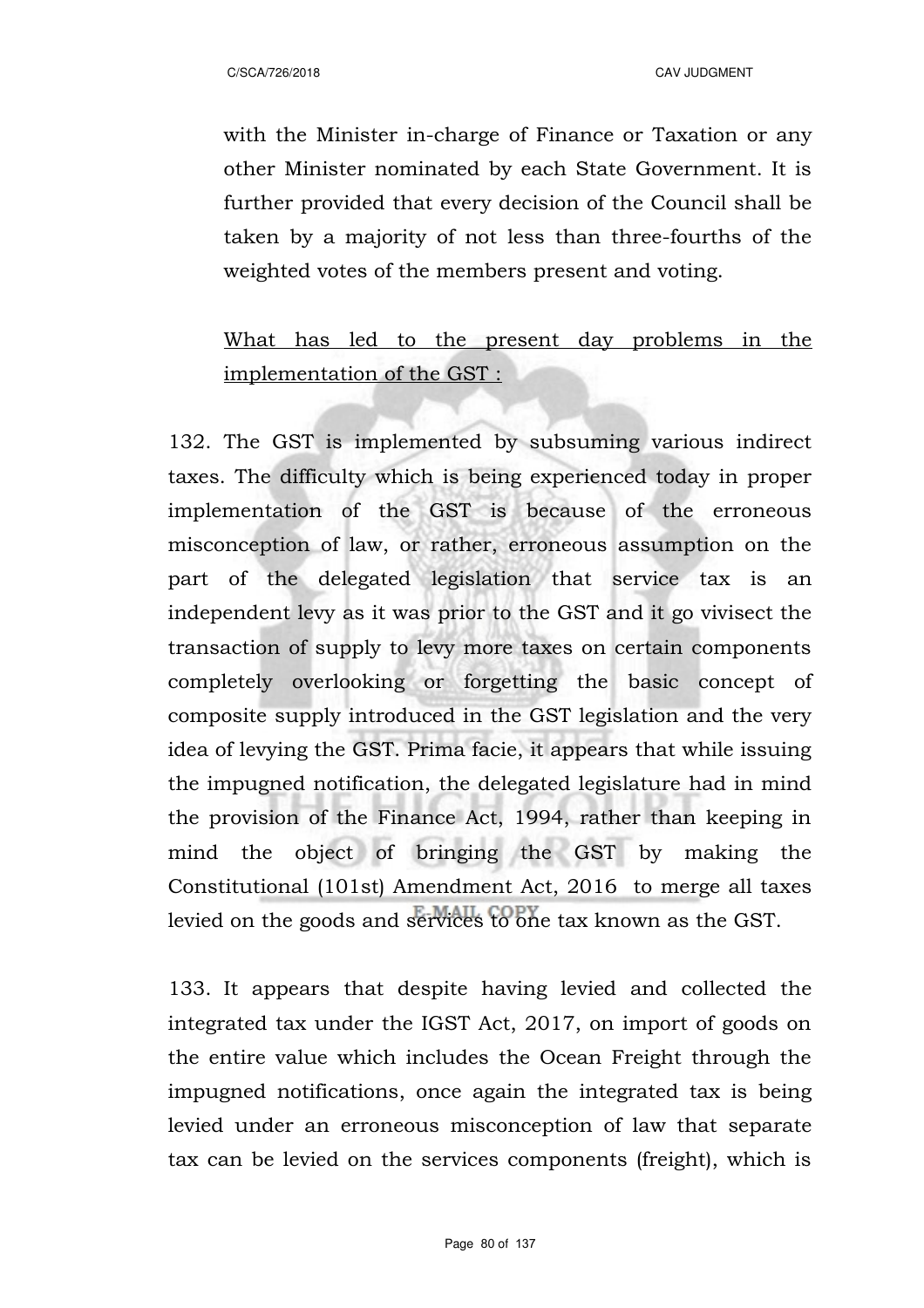otherwise impermissible under the scheme of the GST legislation made under the CA Act, 2016.

134. All the learned senior counsel are right in their submission that if such an erroneous impression is not corrected and if such a trend continues, then in future even the other components of supply of goods, such as, insurance, packaging, loading/ unloading, labour, etc. may also be artificially vivisected by the delegated legislation to once again levy the GST on the supply on which the tax is already collected.

### FINAL ANALYSIS :

135. We first deal with the vociferous submission canvassed on behalf of all the writ-applicants that Section 5(3) of the IGST Act provides for the collection of tax under the reverse charge basis only from the recipient of supply. The writ-applicants are not recipients of the ocean freight service. In such circumstances, the writ-applicants cannot be made liable to pay the integrated tax. е нісн се

136. Section 5 of the IGST Act is the charging section which provides for the levy and collection of the integrated tax on the inter-state supply. Sub-section (1) of Section 5 provides for the levy and collection of tax on all the inter-state supplies of goods or services or both (other than alcoholic liquor for human consumption) and that the tax shall be paid by the taxable person. Thus, sub-section (1) levies tax on the forward charge basis, i.e. from the supplier of goods or services.

137. Sub-section (2) of Section 5 provides that the tax on supply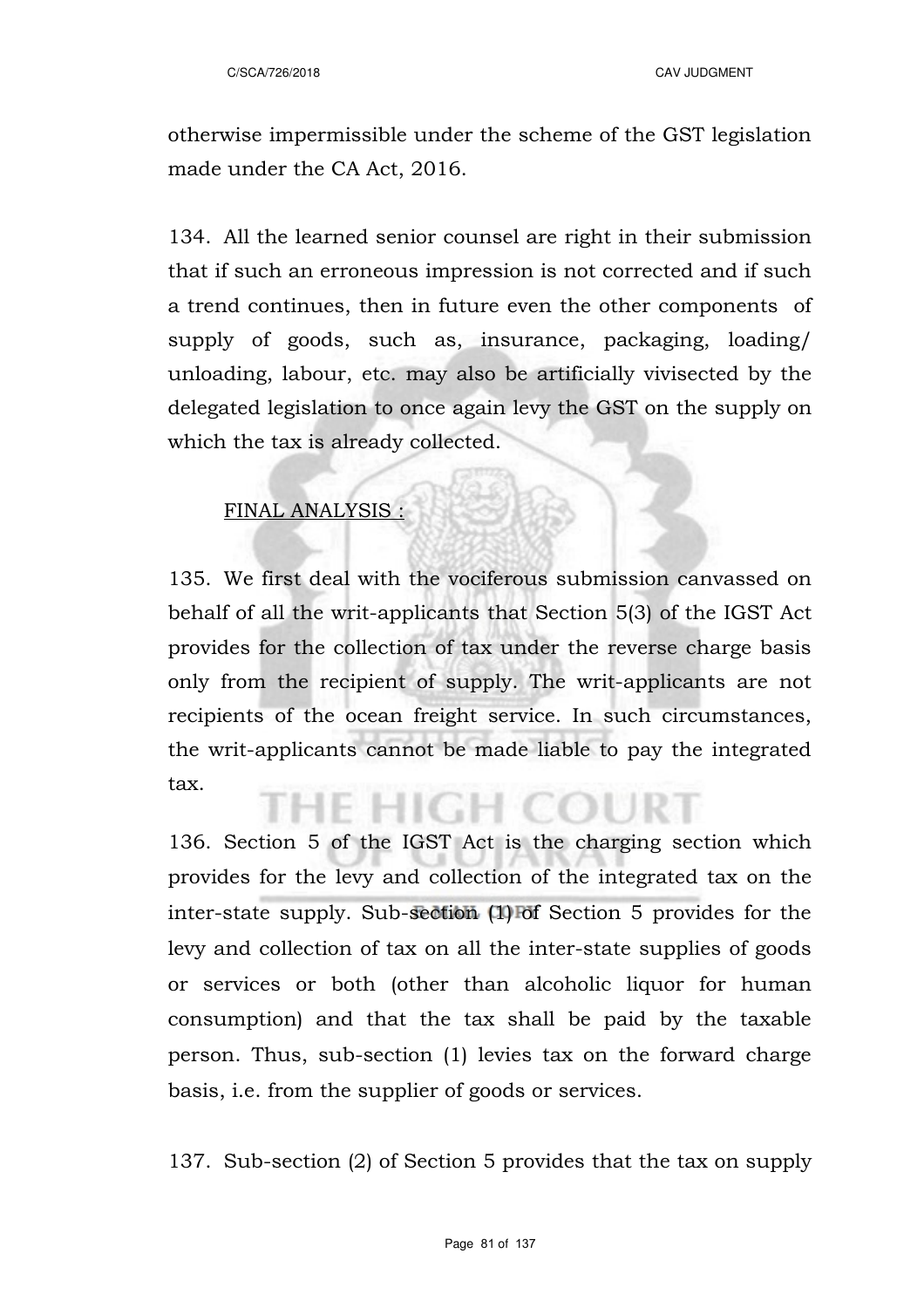of petroleum crude, high speed diesel, motor spirit, natural gas and aviation turbine fuel shall be levied with effect from such date as may be notified by the Government on the recommendations of the Council. In the litigation on hand, we are not concerned with sub-section (2) of Section 5.

138. Sub-section (3) of Section 5 of the IGST Act provides that in case of specified categories of supply, the tax shall be payable by the recipient of supply and all the provisions shall apply as if he is the person liable for paying the tax The relevant extract of sub-section (3) of Section 5 is as under:

*"(3) The Government may, on the recommendations of the Council, by notification, specify categories of supply of goods or services or both, the tax on which shall be made on reverse charge basis by the recipient of such goods or services or both and all the provisions of this Act shall apply to such recipient as if he is the person liable for paying the tax in relation to the supply of such goods or services or both."* **E HIGH COURT** 

139. Further, sub-section (4) of Section 5 provides for collection of tax, on certain specified supplies, under reverse charge basis from the recipient of supply, where the supplier is not registered under the Act. Sub-section (5) of Section 5 provides for collection of tax, on certain specified supplies, from electronic commerce operator. We are also not concerned with sub-sections (4) and (5) of Section 5 for the present purposes.

140. Thus, the scheme of the Act is that generally the tax shall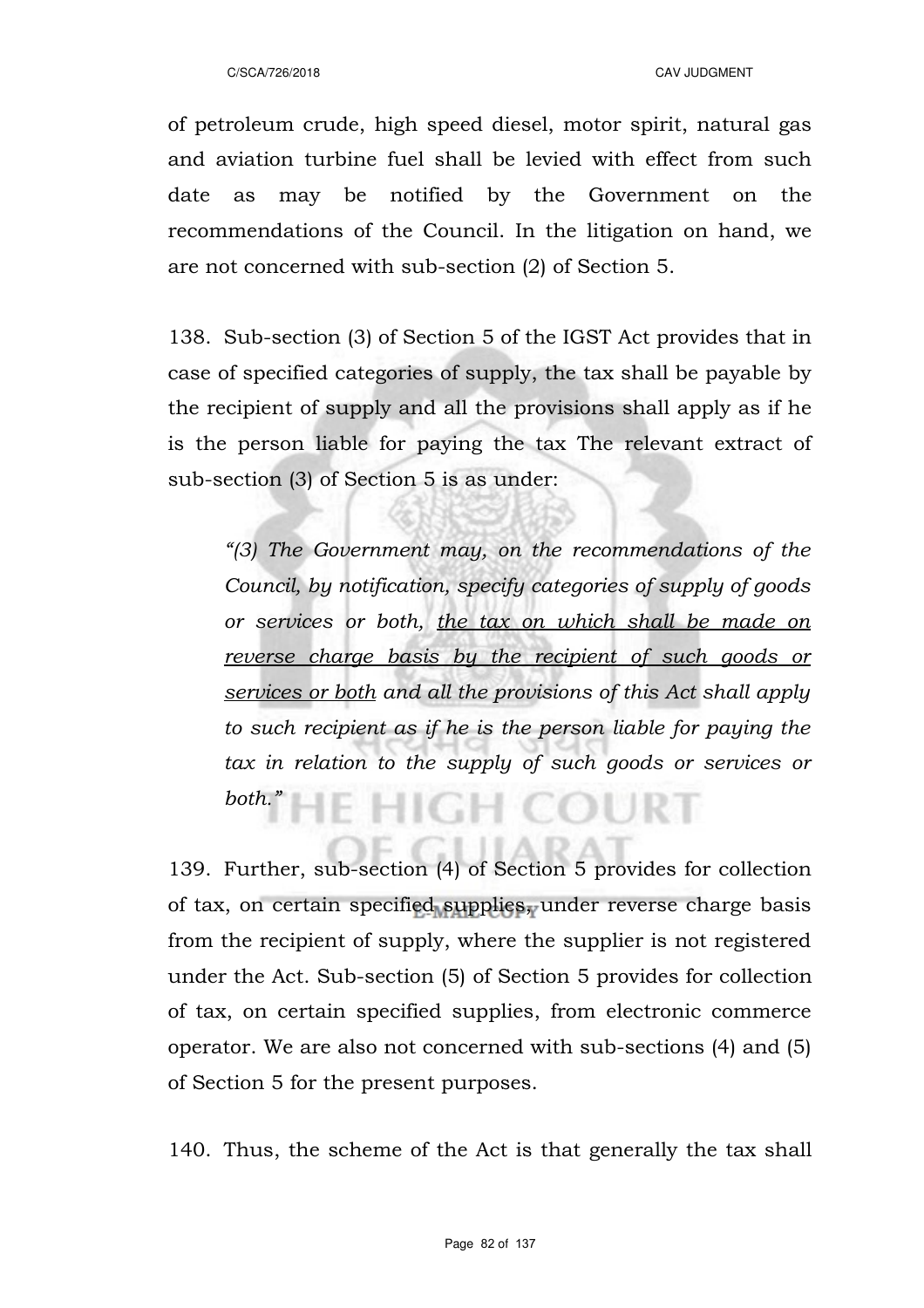be payable by the person who is making the supply of goods or services, i.e. supplier. However, in case of certain specified supplies, the recipient of supply can be made liable to pay tax. Thus, a meaningful reading of the charging section would entail that the person who is neither the supplier nor the recipient of the supply cannot be made liable to pay tax under the IGST Act (except for the provisions under sub-section (5) of Section 5 where the electronic commerce operator can be made liable to pay tax if the services are supplied through him).

141. The term 'recipient' is not defined in the IGST Act. However, sub-section (24) of Section 2 of the IGST Act states that the words and expression not defined in the IGST Act but defined in the Central Goods and Services Act, 2017 (CGST Act), the Union Territory Goods and Services Tax Act, 2017 and the Goods and Services Tax (Compensation to States) Act, 2017 shall have the same meaning as assigned to them in the said Acts.

142. Sub-section (93) of Section 2 of the CGST Act defines the term 'recipient' as under:

*"(93) 'recipient' of supply of goods or services or both, means*

*(a) where a consideration is payable for the supply of goods or services or both, the person who is liable to pay that consideration;*

*(b) where no consideration is payable for the supply of goods, the person to whom the goods are delivered or made available, or to whom possession or use of the goods is given or made available; and*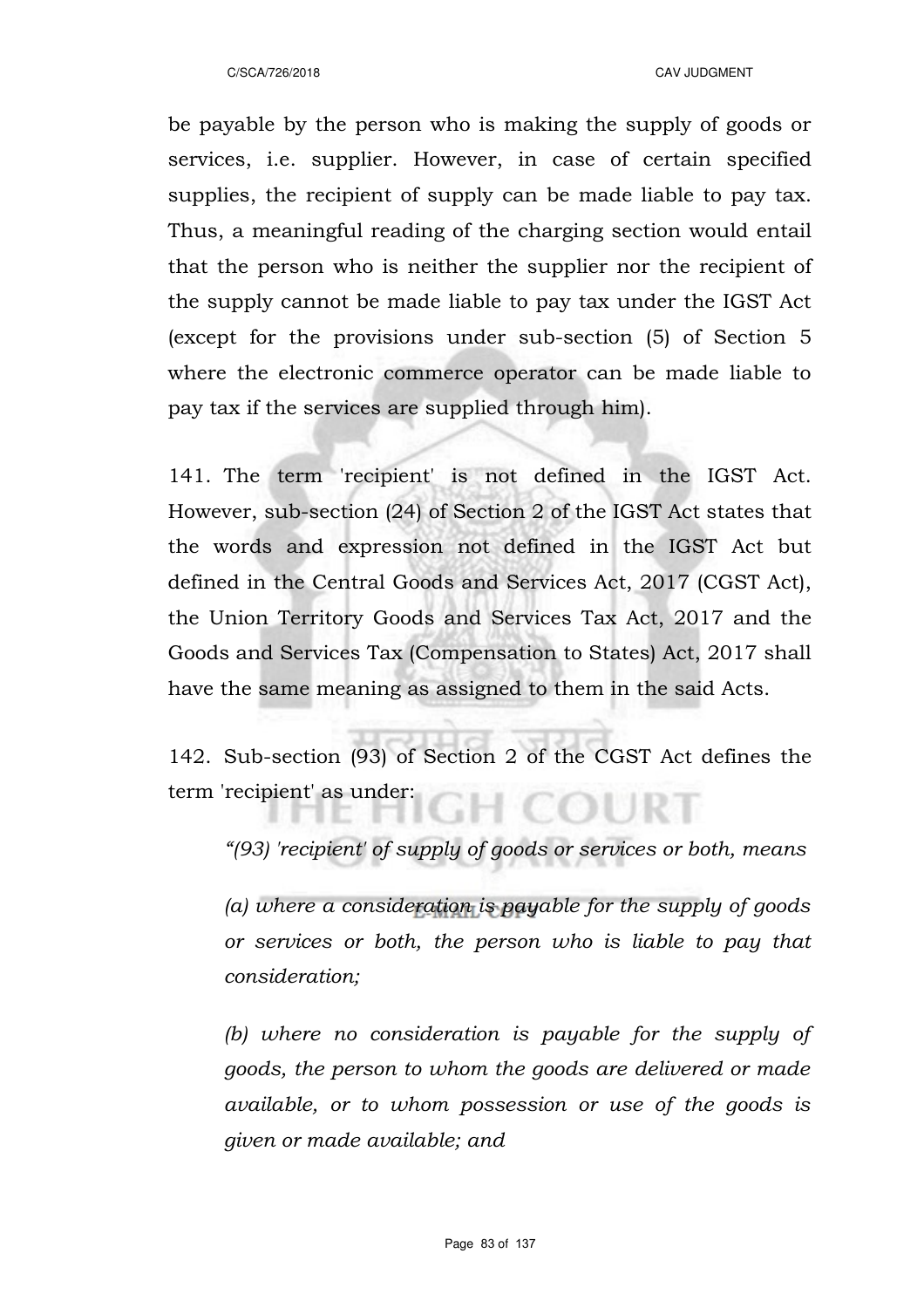*(c) where no consideration is payable for the supply of a service, the person to whom the service is rendered.*

*and any reference to a person to whom a supply is made shall be construed as a reference to the recipient of the supply and shall include an agent acting as such on behalf of the recipient in relation to the goods or services or both supplied."*

143. Thus, the term 'recipient is defined as a person liable to pay consideration, where the consideration is payable for the supply or the person to whom the services are rendered, where no consideration is payable for the supply of service.

144. In the present case, the writ-applicant is importing goods on the CIF basis, i.e. the contract is for supply of goods delivered at the Indian port. Thus, the transportation of goods in a vessel is the obligation of the foreign exporter. The foreign exporter enters into contract with the shipping line for availing the services of transportation of goods in a vessel. The obligation to pay consideration is also of the foreign exporter. The writ-applicant is not at all concerned with how the foreign exporter delivers the goods at the Indian port or whether the E-MAIL COPY consideration of the shipping line has been paid by the foreign exporter or not. Even in a case of non-payment of the consideration of the freight by the foreign exporter, the shipping line cannot recover the consideration from the writ-applicant.

145. Thus, the writ-applicant could be said to have neither availed the services of transportation of goods in a vessel nor he is liable to pay the consideration of such service. Hence, the

Page 84 of 137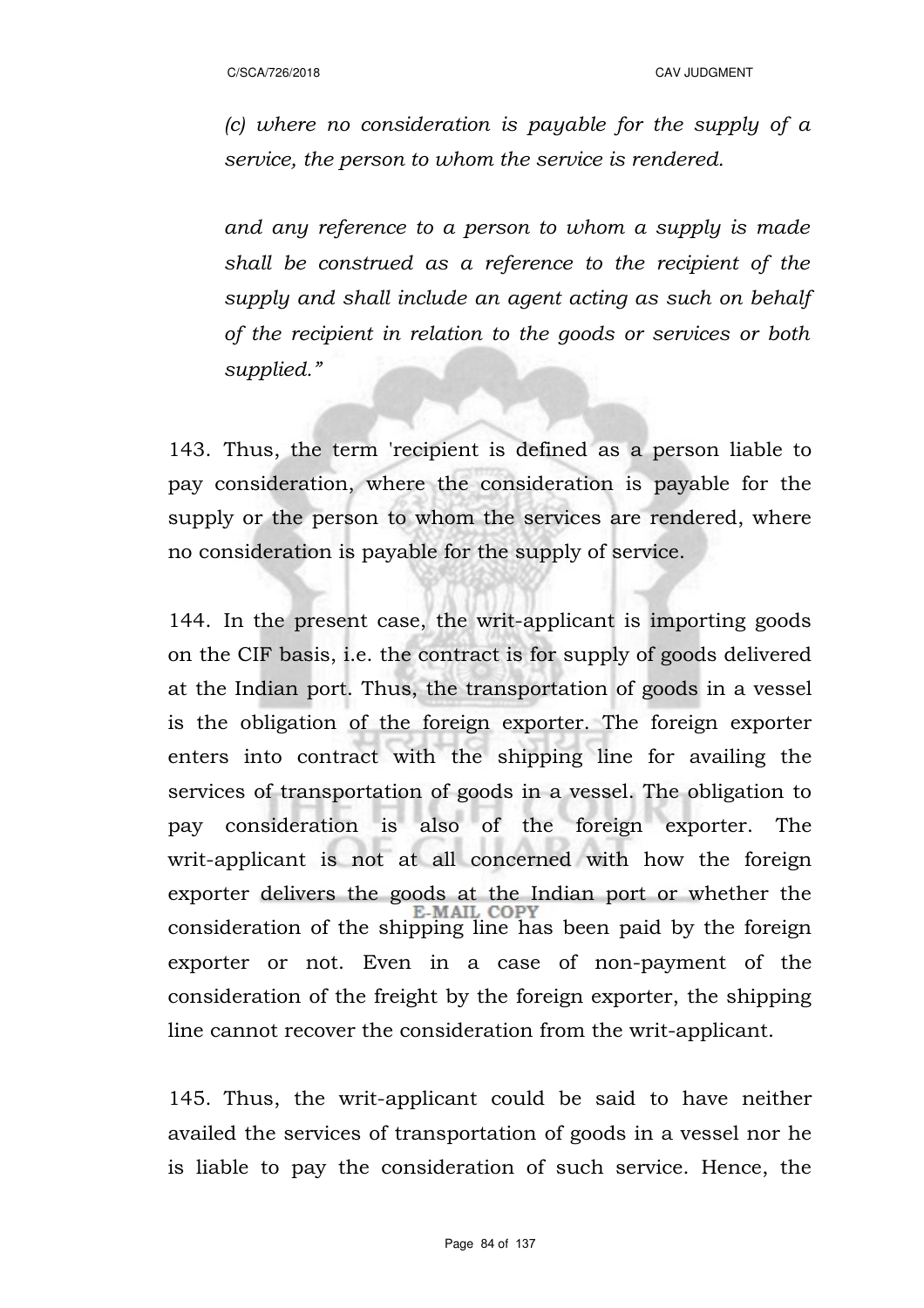writ-applicant is not the 'recipient' of the transportation of goods in a vessel service as per Section 2(93) of the CGST Act.

146. We are construing the provisions of taxing statute and that too the charging section of a taxing statute. It is a settled principle of construction of tax laws that there is no room for any intendment or presumption in tax statutes and one has to look only at the language used.

147. The principle of construction in tax statutes is that if the person sought to be taxed comes within the letter of the law he must be taxed. In a taxing Act one has to merely look at what is clearly said. There is no room for any intendment. There is no equity about a tax. There is no presumption as to tax. Nothing is to be read in, nothing is to be implied. One can only look fairly at the language used.

148. In our opinion, the writ-applicant cannot be made liable to pay tax on some supposed theory that the importer is directly or indirectly recipient of the service. The term 'recipient' has to be read in the sense in which it has been defined under the Act. There is no room for any interference or logic in the tax laws.

149. If the definition of the term recipient' is overlooked or ignored, then the writ-applicant would become the recipient of all the goods which goes into the manufacture/production of goods and all the services which have been availed by the foreign exporter for such purposes. Such reasoning which leads to harsh and arbitrary result has to be avoided, particularly when the term has been expressly defined by the legislature. Thus, the writ-applicant cannot be said to be the recipient of the supply of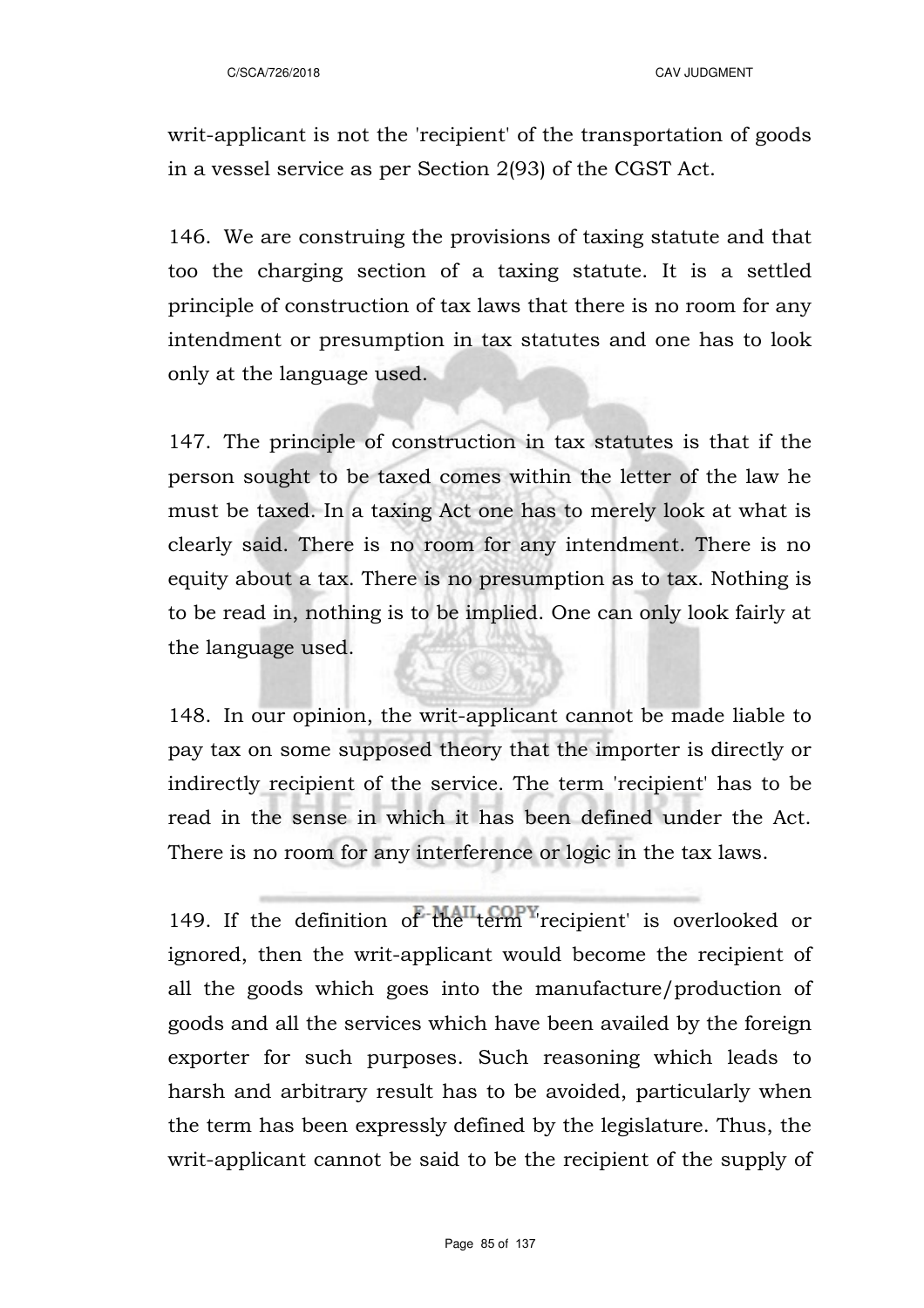the ocean freight service and no tax can be collected from the writ-applicant.

150. The Notification No.8/2017 – Integrated Tax (Rate) and Notification No.10/2017 – Integrated Tax (Rate) both dated 28.6.2017, makes the importer of the goods as the person liable to pay the integrated tax on the supply of service by a person located in the non-taxable territory to a person located in a non-taxable territory by way of transportation of goods by vessel from a place outside India to a place in India. The impugned notifications have been issued in exercise of the powers conferred by Section 5(3) of the IGST Act. The said section provides power to the Government to specify the categories of supply on which the tax shall be paid by the recipient of the supply. The section does not further provide that the Government may also specify the other person (other than the recipient of supply) liable to pay tax. Under Section 5(3), the person liable to pay can only be the recipient of supply.

151. It is a settled principle of law that if a delegated legislation goes beyond the power conferred by the statute, such delegated legislation has to be declared ultra vires. The delegated legislation derives power from the parent statute and not without it. The delegated legislation is to supplant the statute and not to supplement it.

 $1$ catio al

152. In the aforesaid view of the matter, the impugned notifications levying tax on supply of service of transportation of goods by a person in a non-taxable territory to a person in a non-taxable territory from a place outside India upto the customs station of clearance in India and making the petitioner,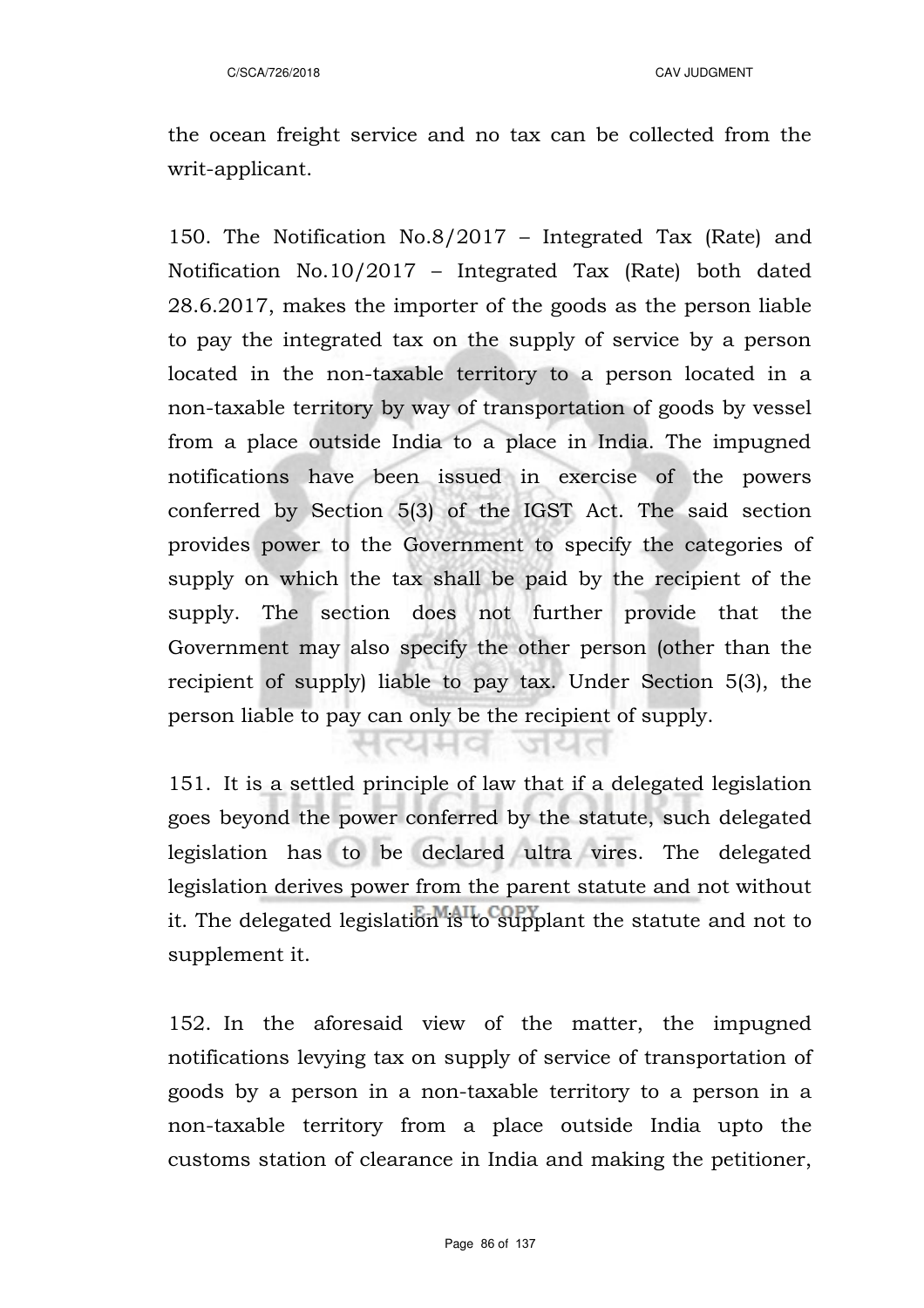i.e. the importer, liable for paying such tax, are ultra vires the provisions of the IGST Act.

153. The supply of service of transportation of goods by a person in a non-taxable territory to another person in a non-taxable territory from a place outside India upto the customs station of clerance in India, is neither an inter-state supply nor an intra-state supply. Thus, no tax can be levied and collected from the writ-applicant.

154. We now proceed to deal with the second part of the submission canvassed on behalf of the writ-applicants that the supply of service of transportation of goods by a person in a non-taxable territory to another person in a non-taxable territory from a place outside India upto the customs station of clearance in India is neither inter-state supply nor an intra-state supply. In such circumstances, no tax can be levied and collected from the writ-applicants.

155. As stated above, Section 5 of the IGST Act is the charging section and it levies tax on all the inter-state supplies of goods or services or both. Section 7 of the IGST Act defines what is an inter-state supply. The said section is extracted as under :

E-MAIL COPY

*"7. Inter-State supply.-*

*(1) Subject to the provisions of section 10, supply of goods, where the location of the supplier and the place of supply are in––* 

*(a) two different States;*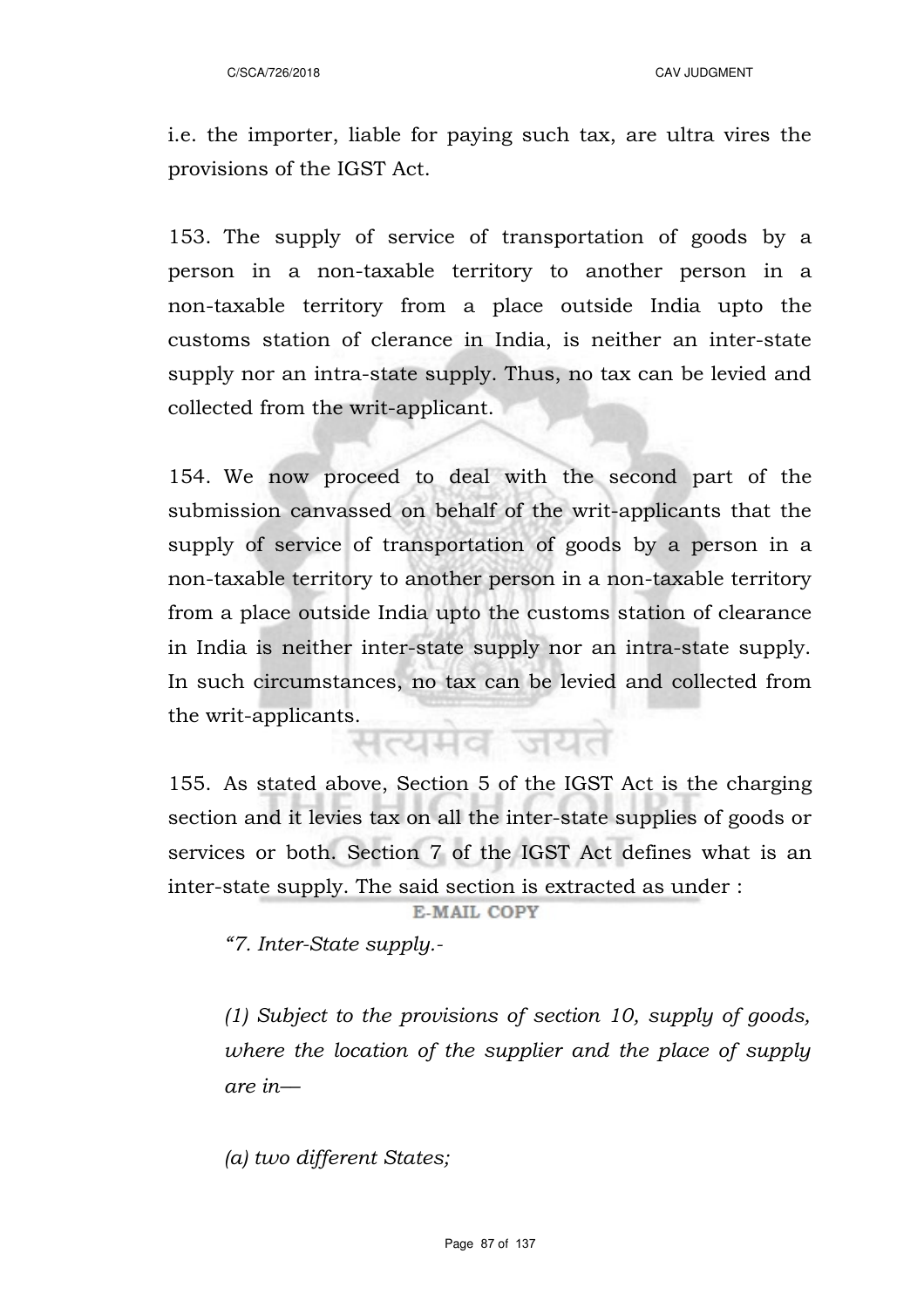*(b) two different Union territories; or* 

*(c) a State and a Union territory,* 

*shall be treated as a supply of goods in the course of inter-State trade or commerce.* 

*(2) Supply of goods imported into the territory of India, till they cross the customs frontiers of India, shall be treated to be a supply of goods in the course of inter-State trade or commerce.* 

*(3) Subject to the provisions of section 12, supply of services, where the location of the supplier and the place of supply are in––* 

*(a) two different States;* 

*(b) two different Union territories; or* 

*(c) a State and a Union territory,* 

**E-MAIL COPY** 

*shall be treated as a supply of services in the course of inter-State trade or commerce.* 

*(4) Supply of services imported into the territory of India shall be treated to be a supply of services in the course of inter-State trade or commerce.*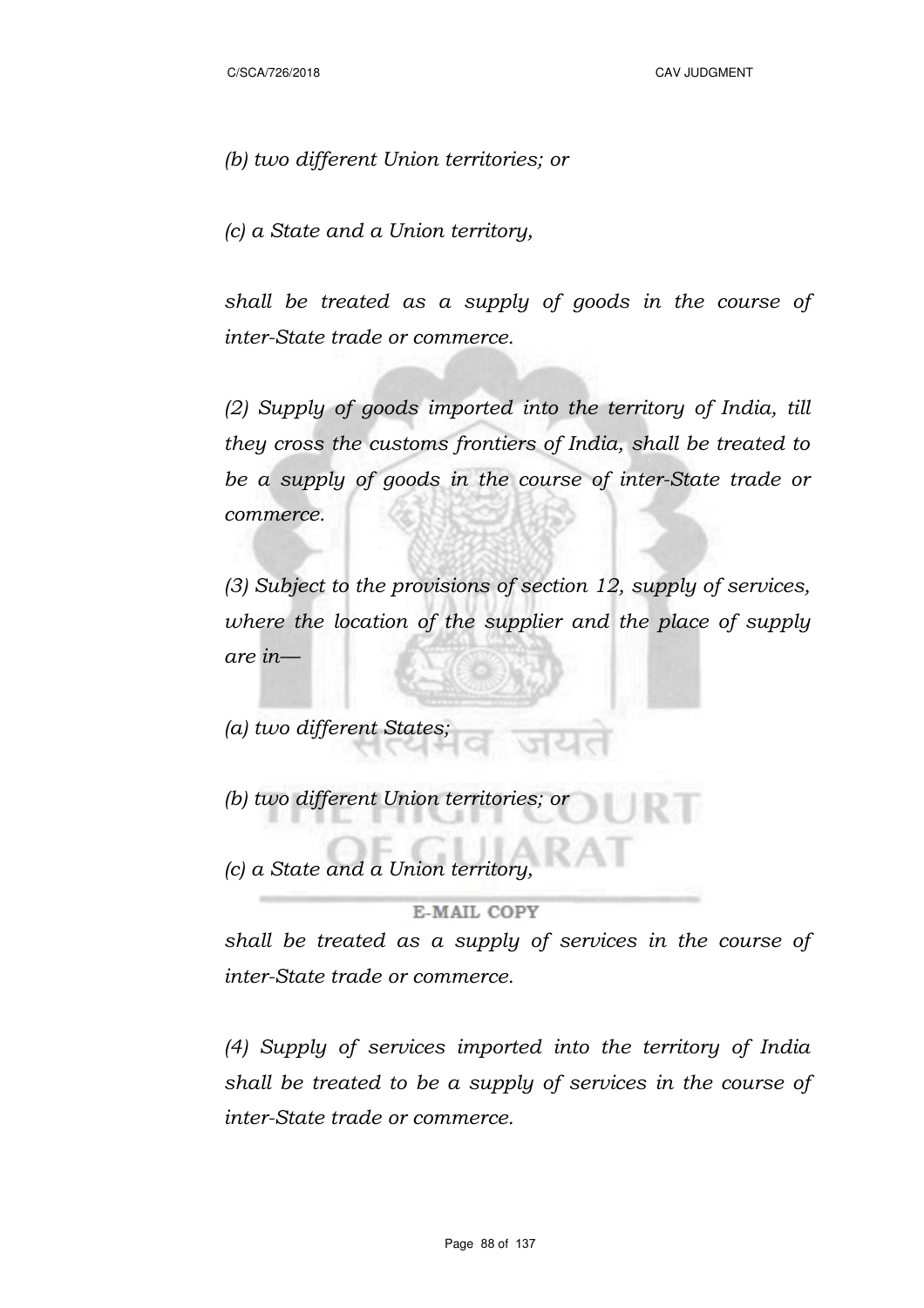*(5) Supply of goods or services or both,––* 

*(a) when the supplier is located in India and the place of supply is outside India;* 

*(b) to or by a Special Economic Zone developer or a Special Economic Zone unit; or* 

*(c) in the taxable territory, not being an intra-State supply and not covered elsewhere in this section,* 

*shall be treated to be a supply of goods or services or both in the course of inter-State trade or commerce. "*

156. Section 8 of the IGST Act provides for what is an intra-state supply. The relevant extract of Section 8 is reproduced hereunder for ready reference :

*"8. (1) Subject to the provisions of section 10, supply of goods where the location of the supplier and the place of supply of goods are in the same State or same Union territory shall be treated as intra-State supply:* 

*Provided that the following supply of goods shall not be treated as intra-State supply, namely:––* 

*(i) supply of goods to or by a Special Economic Zone developer or a Special Economic Zone unit;* 

*(ii) goods imported into the territory of India till they cross the customs frontiers of India; or*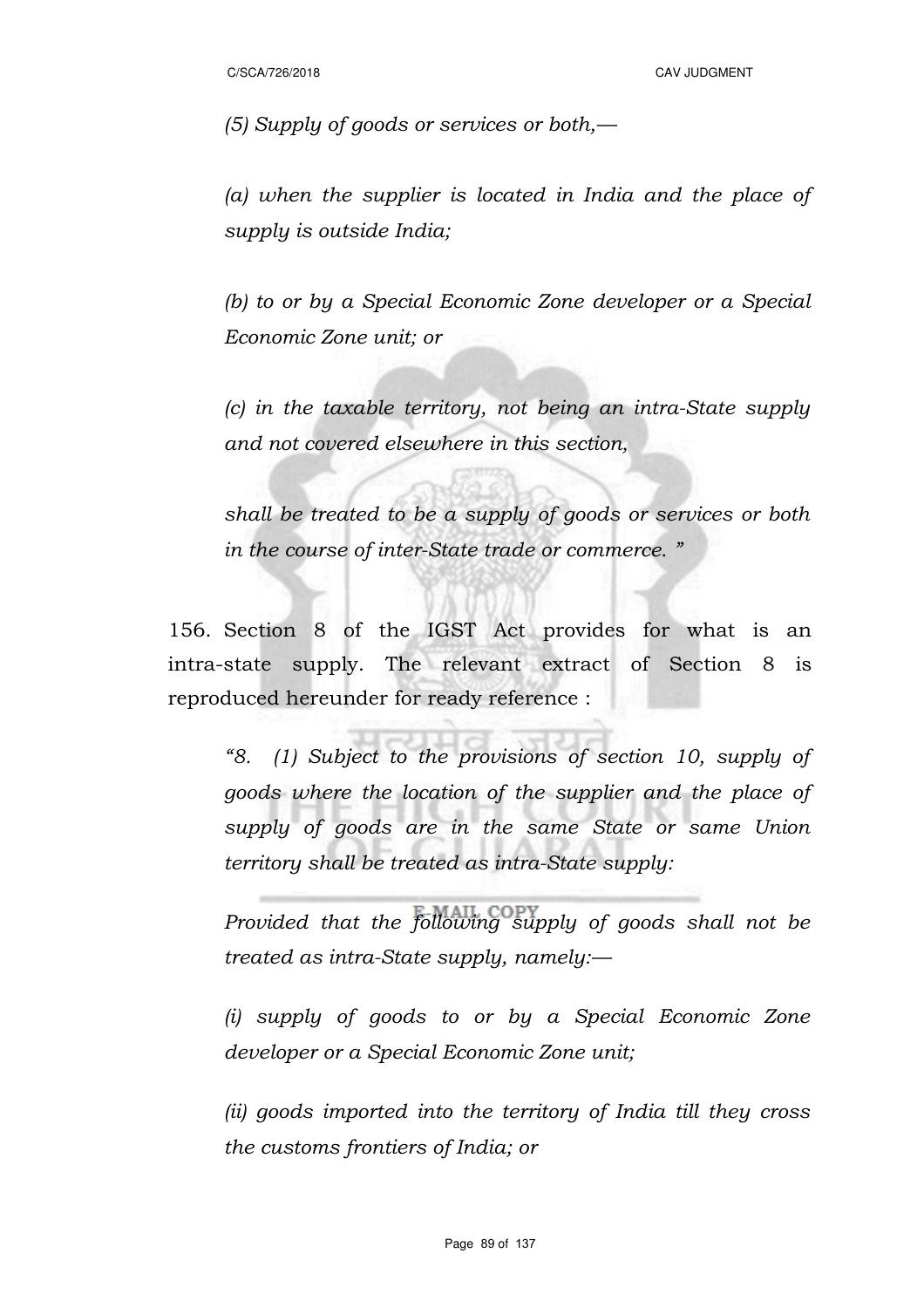*(iii) supplies made to a tourist referred to in section 15.* 

*(2) Subject to the provisions of section 12, supply of services where the location of the supplier and the place of supply of services are in the same State or same Union territory shall be treated as intra-State supply:* 

*Provided that the intra-State supply of services shall not include supply of services to or by a Special Economic Zone developer or a Special Economic Zone unit. "*

157. At the outset, sub-section (1) of Section 8 states when a supply of goods is an intra-state supply and sub-section (2) of Section 8 states when a supply of services is an intra-state supply. Both sub-sections apply only where the location of the supplier and the place of supply are in the same State or Union Territory. Here, the State or the Union Territory means a State or Union Territory in India. Thus, for Section 8 to apply, both the location of the supplier and the place of supply should be in India. In the present case, the location of the supplier, i.e. the foreign shipping line is outside India. Thus, the impugned transaction is not an intra-state supply under Section 8 of the IGST Act.

### E-MAIL COPY

158. The third submission canvassed on behalf of the writ-applicants is that sub-sections (1), (2) and (3) of Section 7 are not applicable to the cases on hand.

159. Now, Section 7 provides for what is an inter-state supply. Sub-sections (1) and (2) of section 7 deal with the supply of goods and are not relevant for the present purpose. Sub-section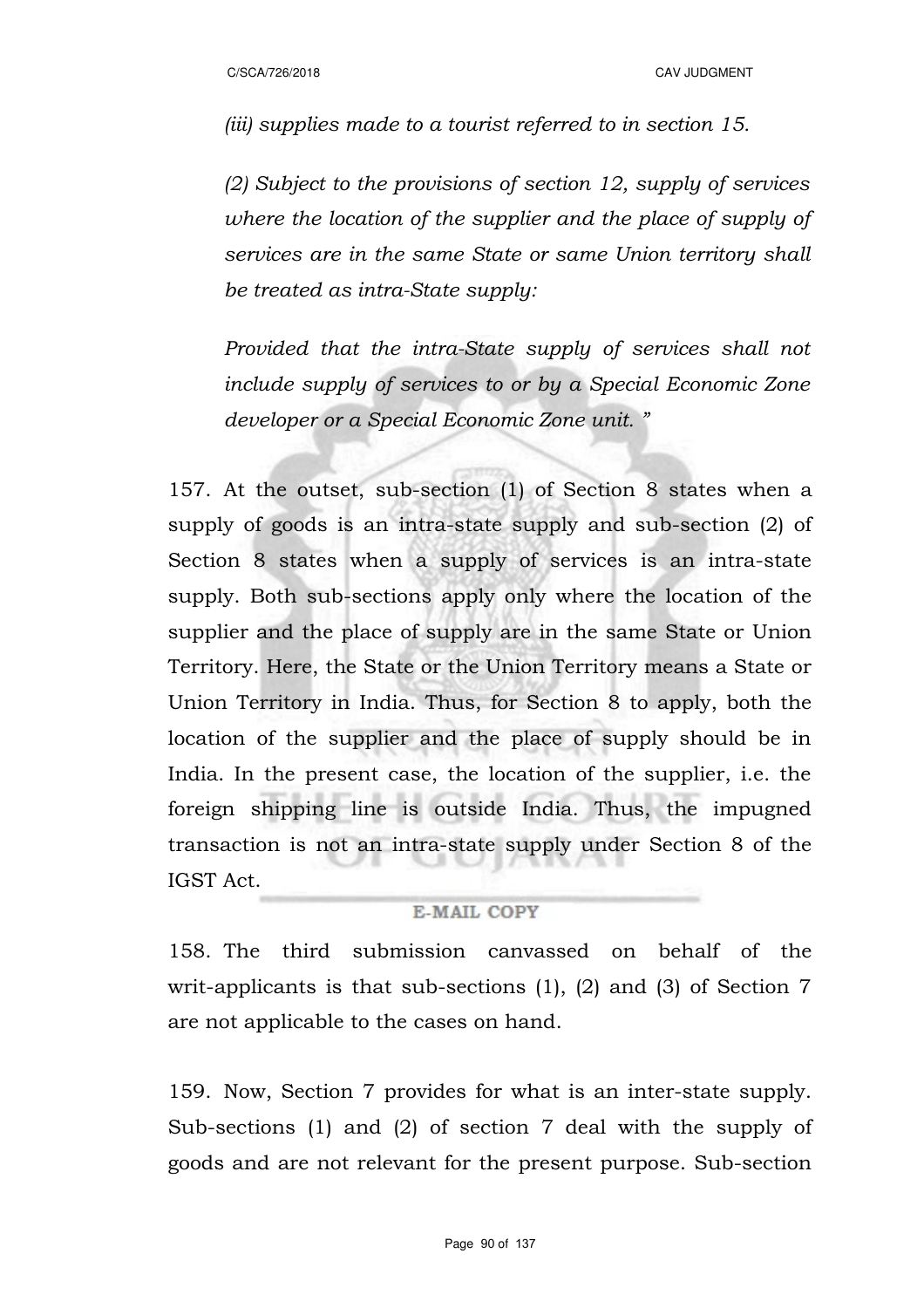(3) provides that where the location of the supplier and the place of supply are in two different States or two different Union Territories or in a State and a Union Territory, the supply shall be treated as an inter-state supply. Thus, the provisions of sub-section (3) only applies when both the supplier and the place of supply are in India (i.e. either in a State or Union Territory). Further, sub-section (3) is subject to the provisions of Section 12 of the IGST Act which applies only when both the supplier of service and the recipient of service are in India. In the present case, the location of the supplier, i.e. the shipping line, is outside India. Thus, sub-section (3) will also not apply in the present case.

160. The fourth submission canvassed on behalf of the writ-applicants is that sub-section (4) of Section 7 of the Act is not applicable to the cases on hand.

161. Sub-section 4 of Section 7 is not applicable in the present case. Sub-section (4) of Section 7 provides that the supply of services imported into the territory of India shall be treated as inter-state supply. Sub-section (11) of Section 2 of the IGST Act defines the term 'import of services'. The relevant extract of the said section is reproduced as under:<br>E-MAIL COPY

*"2(11) 'import of services' means the supply of any service, where(i) the supplier of service is located outside India; (ii) the recipient of service Is located in India; and (iii) the place of supply of service is in India;"*

162. Thus, the import of services means the supply of service where the supplier of service is located outside India, the recipient of services is located in India; and the place of supply of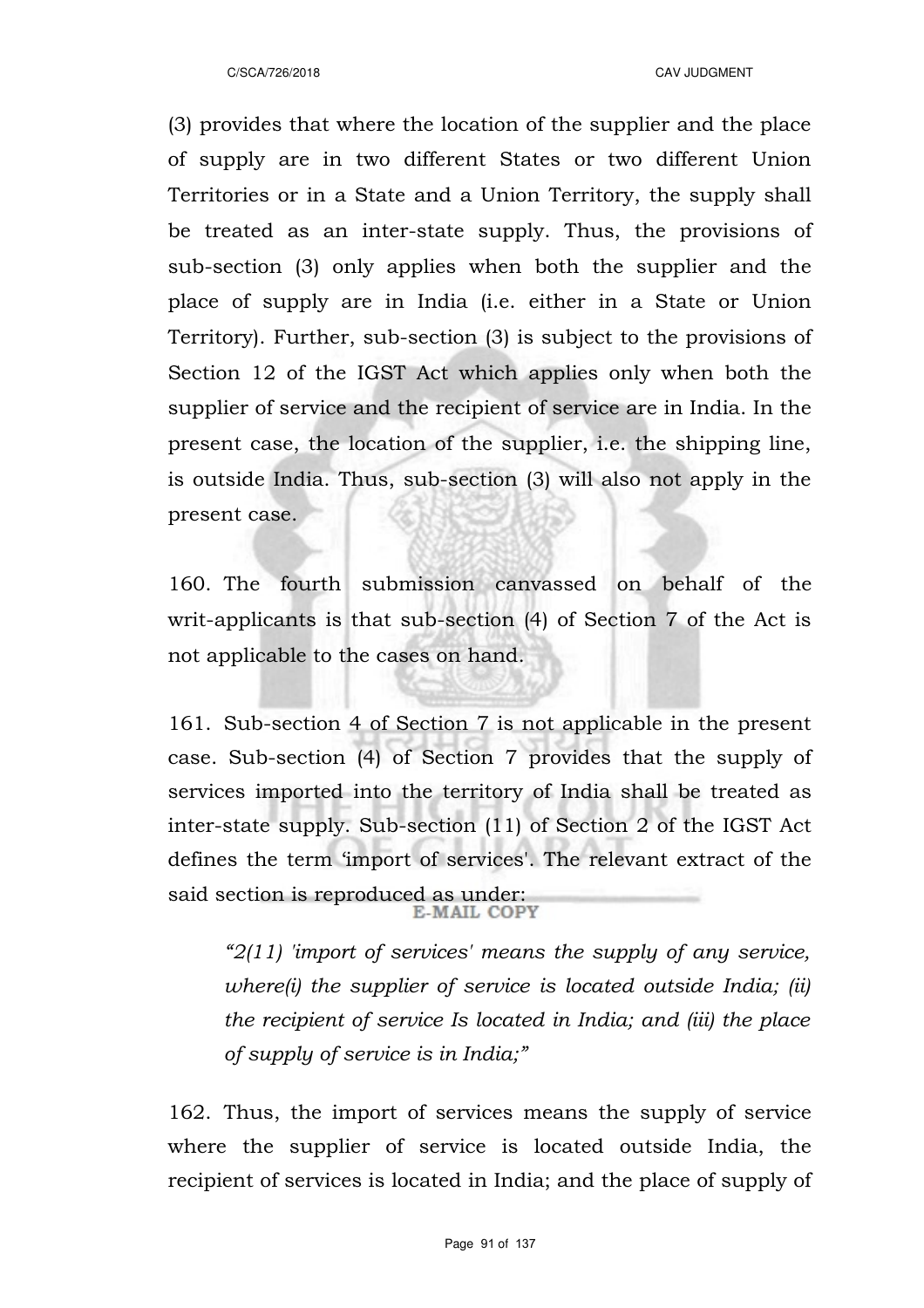### service is in India.

163. In the present case, the location of the recipient of the service, i.e. the foreign exporter, is not in India but outside India. Thus, the provisions of sub-section (4) of Section 7 are also not applicable in the present case.

164. The fifth submission canvassed on behalf of the writ-applicants is that sub-section (5) of Section 7 of the Act is not applicable to the cases on hand.

165. There are three clauses in sub-section (5) of Section 7. Clause (a) applies in case where the supplier is located in India and the place of supply is outside India. In the present case, the supplier of service, i.e. the shipping line, is located outside India. Thus, the present case is not covered within the ambit of clause (a). Clause (b) is also not applicable in the present case as it only applies to supplies made to or by a Special Economic Zone developer or a Special Economic Zone unit.

166. Now, clause (c) provides that the 'supply of goods or services or both in the taxable territory', not being an intra-state supply and not covered elsewhere in Section 7, shall be treated as inter-state supply. The phrase 'supply of goods at services or both in the taxable territory' is nowhere defined in the Act.

167. At the outset, the phrase 'supply of goods or services or both in the taxable territory' cannot be equated with 'place of supply' in India. If the intention of the legislature was to cover all the supplies where the 'place of supply' is in India within the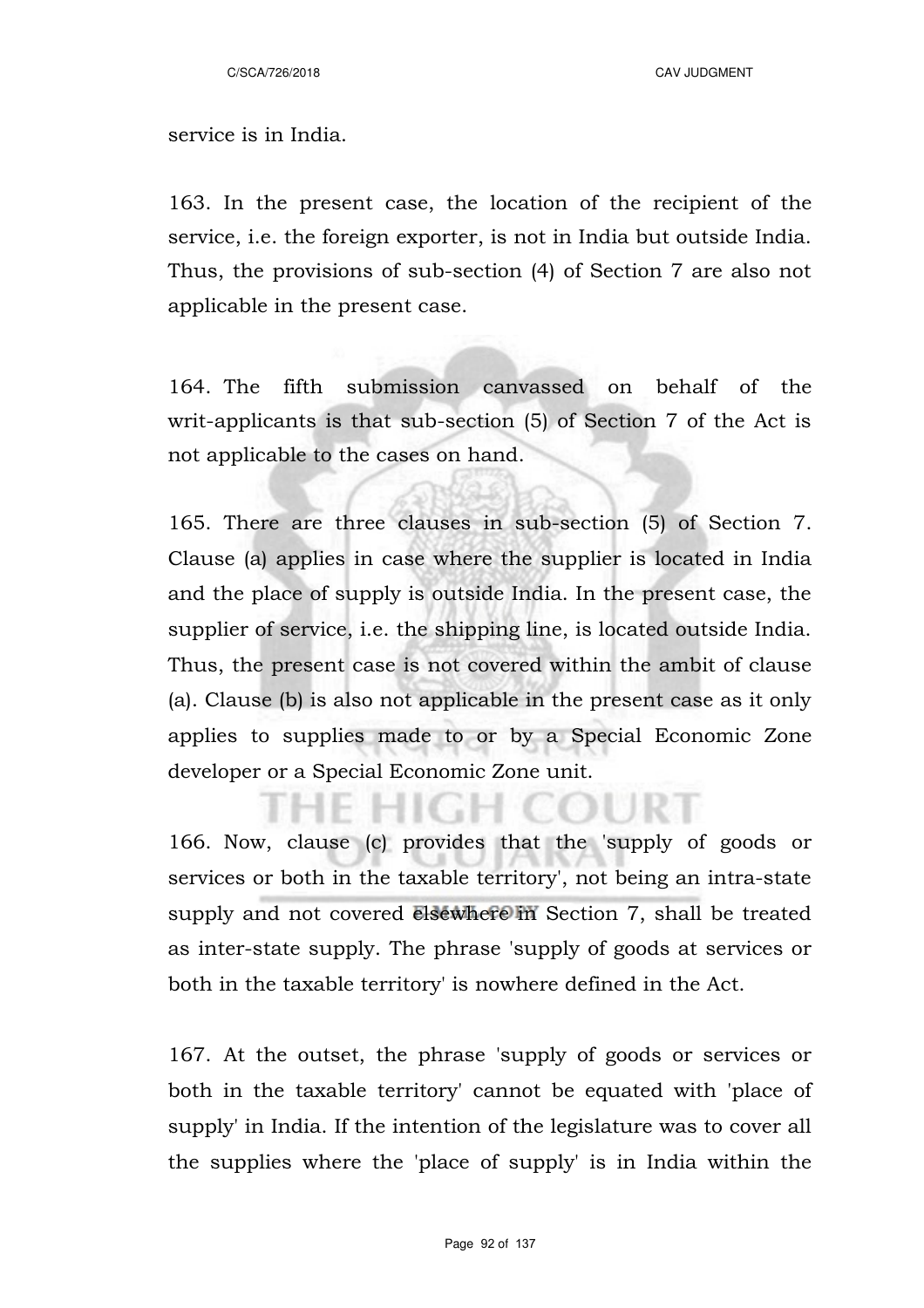ambit of the IGST Act by virtue of clause (c) of sub-section (5) of Section 7, nothing prevented the legislature from expressing its intention in clear words as used elsewhere in Section 7 and Section 8. Further, it is submitted that the provisions relating to the 'place of supply' under Sections 10 to 13 of the IGST Act does not determine where the supply takes place in its ordinary sense. They are artificial provisions enacted for fixing the situs of supply to determine the nature of supply as inter-state or intra-state and has to be used only where provided by the Act, i.e. under Sections 7(1), 7(2), 7(5)(a) and Section 8. The said provisions cannot be applied to Section 7(5)(c) of the IGST Act.

168. In any case, there is no provision for determining the place of supply where both the location of the supplier and the location of the recipient is outside India. Sections 12 and 13 of the IGST Act provide for determination of the place of supply in case of supply of services. Section 12 applies for determining the place of supply of services where the location of the supplier of services and the location of the recipient of services is in India. Section 12 applies for determining the place of supply of services where the location of the supplier of service or the location of the recipient of service is outside India. The relevant extract of Sections 12 and 13 are reproduced as under:

*"12(1) The provisions of this section shall apply to determine the place of supply of services where the location of supplier of services and the location of the recipient of services is in India."* 

*"13(1) The provisions of this section shall apply to determine*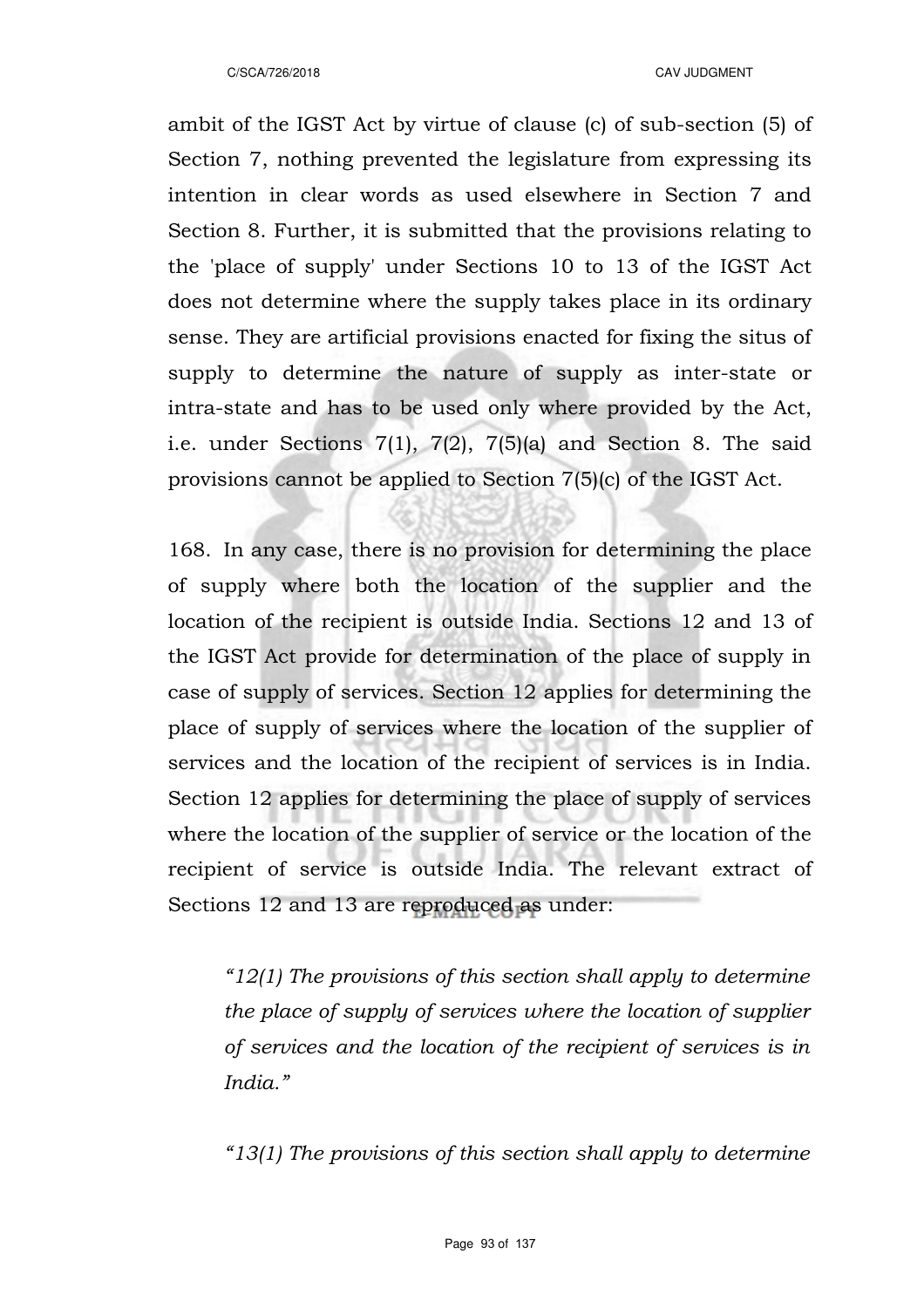*the place of supply of services where the location of the supplier of services or the location of the recipient of services is outside India."*

169. Sections 7 and 8 of the IGST Act determine whether a supply is an inter-state supply or an intra-state supply and the 'place of supply' is an element which has to be considered for such determination. As stated above, sub-sections (1) and (2) of Section 7 and sub-section (1) of Section 8 deals with the supply of goods. Sub-section (3) of Section 7 and sub-section (2) of Section 8 deals with the supply of service and they are subject to the provisions of Section 12 of the IGST Act.

170. Now, the only provisions which deal with the supply of services and are not subject to Section 12 of the IGST Act are sub-sections (4) and (5) of the IGST Act. Thus, the place of supply for the said sub-sections will have to be determined in accordance with the provisions of Section 13 of the IGST Act.

171. Sub-section (4) of Section 7 deals with the supply of services imported into the territory of India. The phrase 'import of service' has been defined under Section 2(10) of the IGST Act as the supply of any service, where  $_{TV}$ 

(i) The supplier of service is located outside India,

(ii) The recipient of service is located in India;

(iii) The place of supply of service is in India.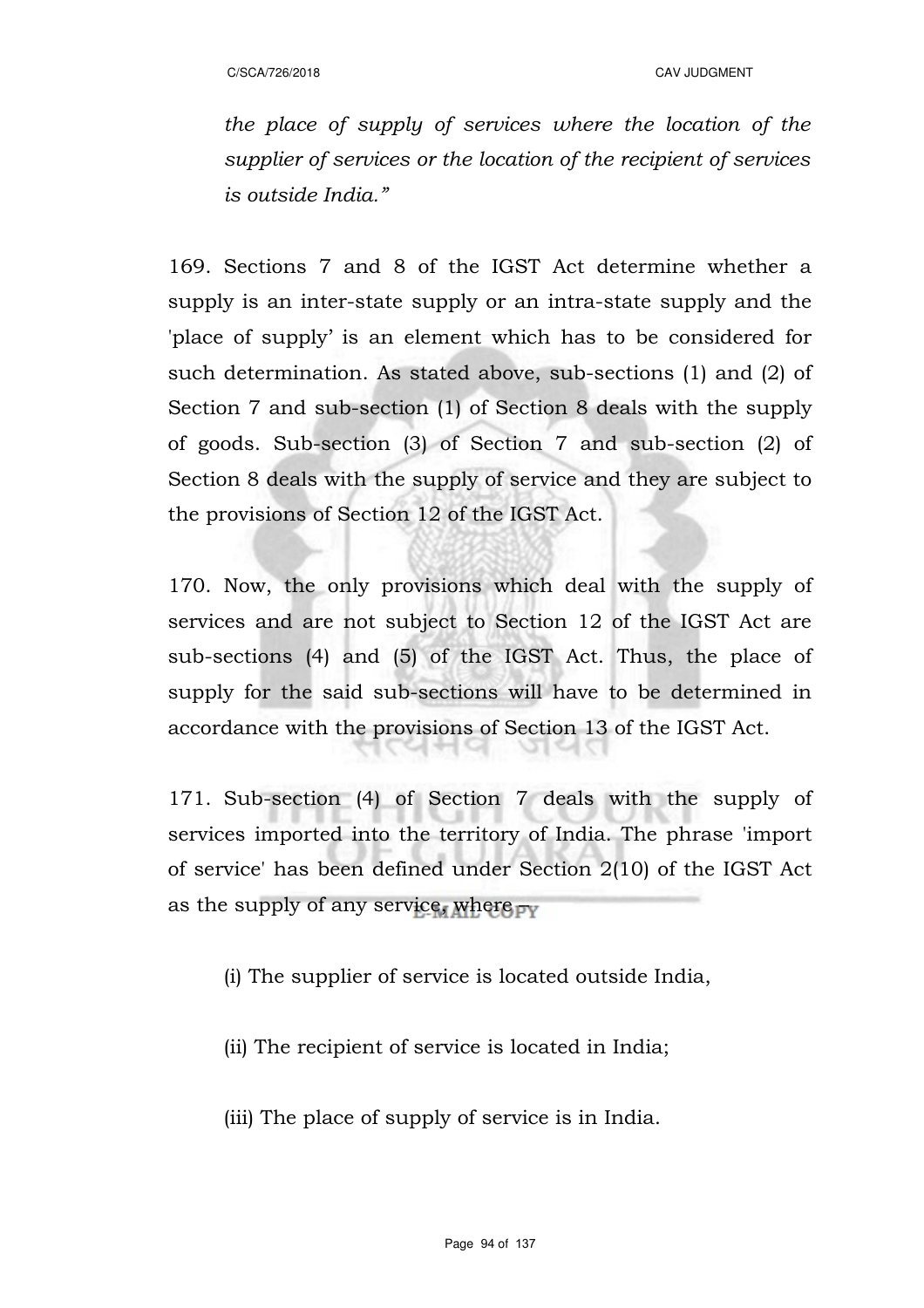172. The term 'place of supply' is used in clause (a) of sub-section (5) of Section 7 of the IGST Act. As per the said clause, when the supplier is located in India and the place of supply is outside India, such supply is an inter-state supply. This is to enable exports of goods and service so that they can be made zero-rated, i.e. practically no tax on outward supply and refund of taxes paid at input stage. Section 2(6) of the IGST Act defines the term 'export of service' and the following conditions are required to be fulfilled inter alia for a supply of service to be an export of service:

- (i) The supplier of service is located in India;
- (ii) The recipient of service is located outside India;
- (iii) The place of supply of service is outside India.

173. As seen above, Section 13 is applicable to sub-sections (4) and (5) of Section 7, where either the supplier of service or the recipient of service has to be in India. If both the supplier and the recipient are outside India, Section 13 does not apply.

### **E-MAIL COPY**

174. Hence, the scheme of the IGST Act only contemplates transactions of intra-state supply, inter-state supply and exports & imports.

175. It is submitted that the phrase 'supply of goods or services or both in the taxable territory' under Section 7(5)(c) of the IGST Act has been enacted to cover the transactions of tax evasion.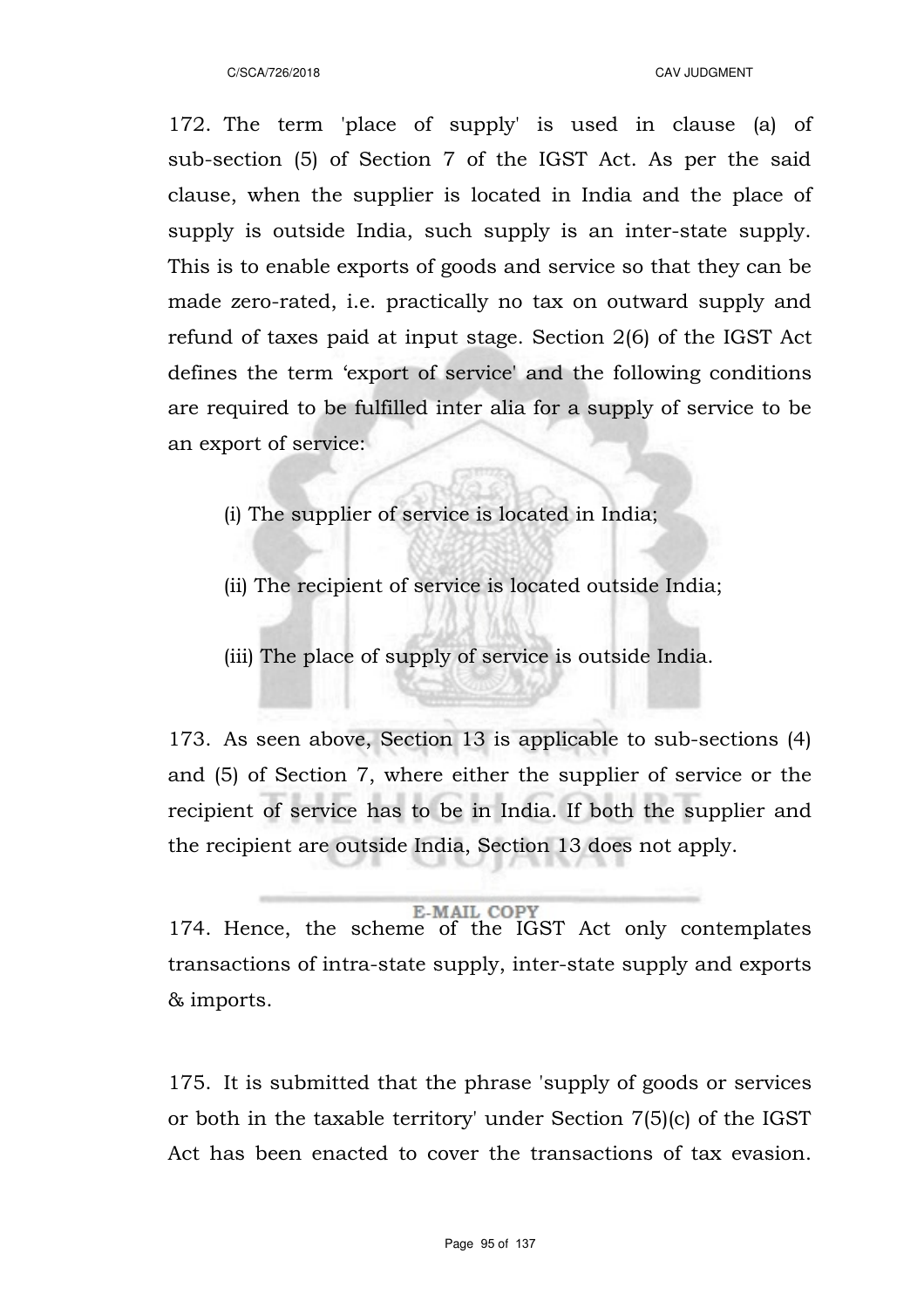Thus, in a case where the factum of supply has been proved, either by way of inquiry, investigation or audit, but it is not possible to ascertain whether the supply is an inter-state supply or intra-state supply, the law enacts a deeming fiction and treats such supply as an inter-state supply. It is a residual category and it cannot be so broadly construed to cover a substantial transaction, as in the present case, which is not expressly covered by the rest of the provisions of Section 7.

176. Hence, the phrase 'supply of goods or services or both in the taxable territory' shall mean a supply, all the aspects, or majority of the aspects, of which takes place in the taxable territory and which cannot be covered under the rest of the provisions of Section 7 or Section 8 of the IGST Act. Where none of the aspects of supply or only a minuscule part of supply takes place in India, such supply cannot be said to be in the taxable territory.

सत्यमव जयत

177. In the present case, the entire transaction takes place outside the taxable territory, i.e. outside India. The supplier is located outside India, the recipient of the supply is located outside India, the contract for the supply has been entered into outside India, the payment for the supply has been made outside India, the goods have been handed over to the supplier outside India and the transportation, for the most part, takes place outside India. The mere fact that the transportation of goods terminates in India, will not make such supply of transportation of goods as taking place in India.

178. A supply where both the supplier and the recipient are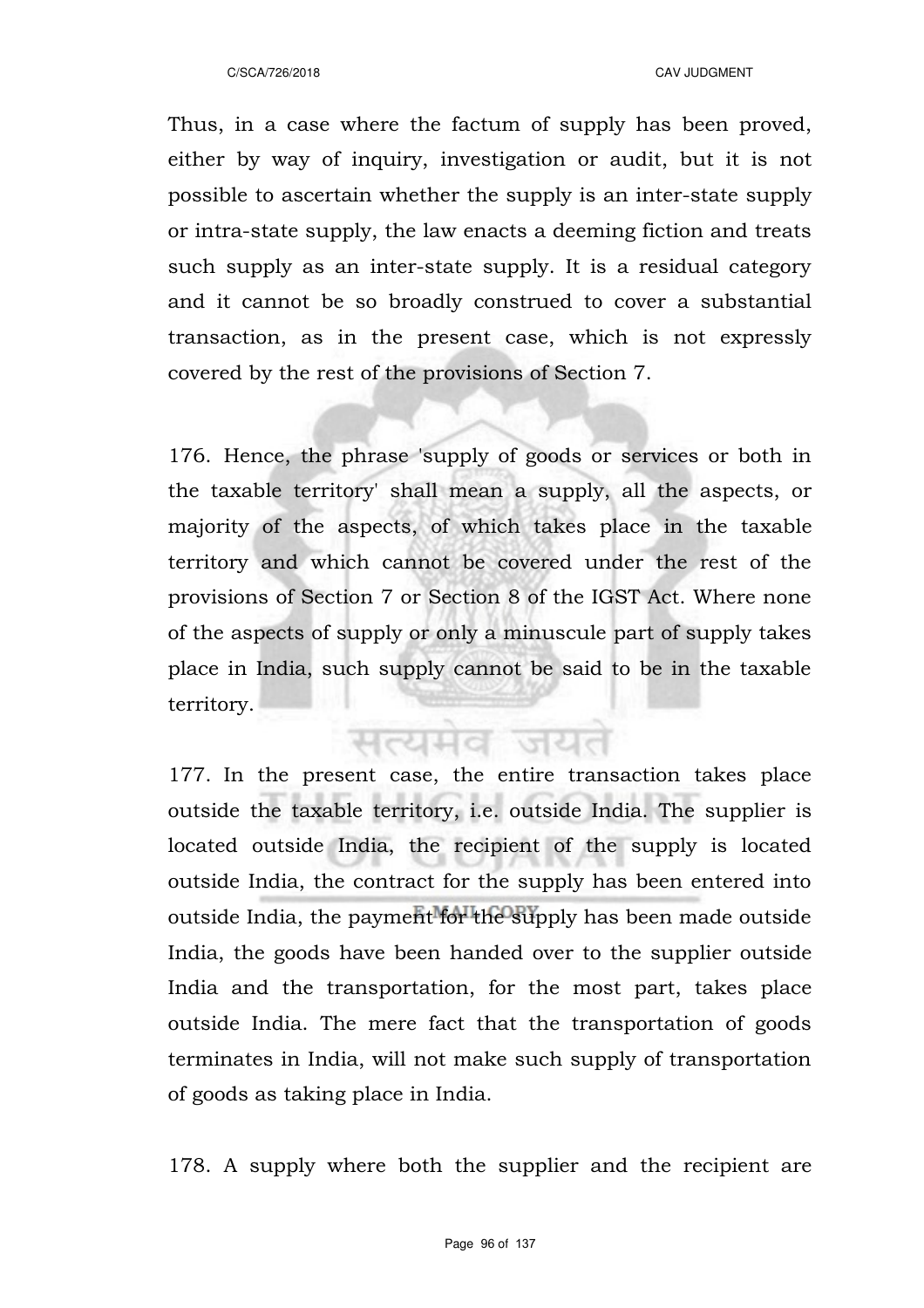outside India can be made leviable to tax only under Section 7(5)c) of the IGST Act provided that the supply is in the taxable territory. Thus, the provision may cover the cases such as a foreign tour operator conducting a tour in India for a foreign tourist.

179. In this case, even if both the supplier and the recipient are outside India and the supply is in India, the same can be levied to tax.

180. The tax, even in such cases, can be collected only from the supplier or the recipient of supply under the IGST Act. It is administratively difficult to collect the tax from a person located outside India and as such cases would be minimum, the Government has granted exemption to such supplies. However, the exemption entry provides that the 'services by way of transportation of goods by a vessel from a place outside India up to the customs station of clearance in India received by persons specified in the entry' will not be covered by the exemption.

181. It is submitted that the said exception has been carved out under mis-belief that the ocean freight services would be otherwise taxable. It is submitted that the supply of ocean freight service is not covered either by Section 7 (inter-state supply) or Section 8 (intra-state supply) of the IGST and thus not leviable to tax. Hence, since the supply is not leviable to tax under the Act, the granting of exemption from payment of tax does not arise.

182. Thus, the impugned notifications are liable to be struck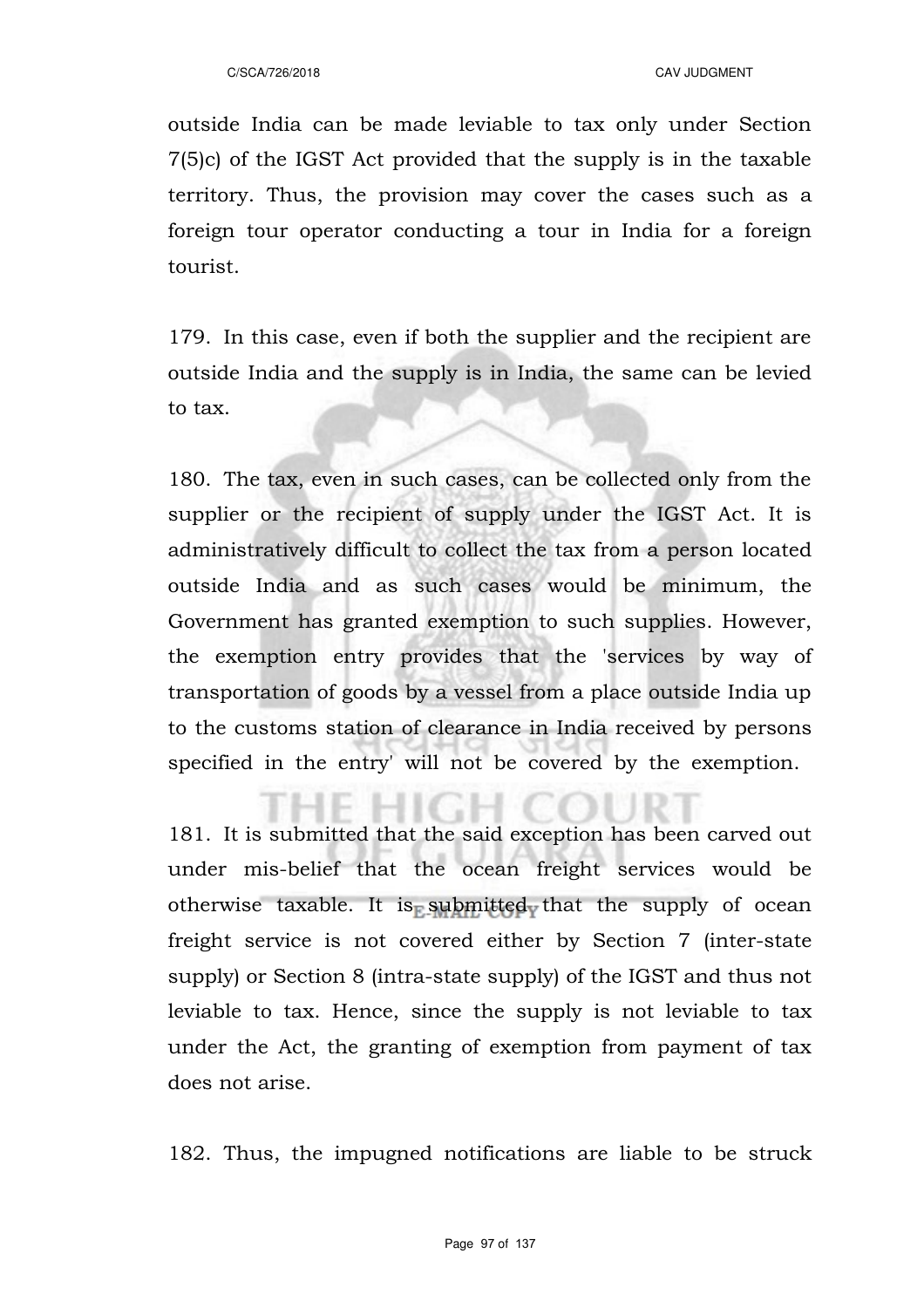C/SCA/726/2018 CAV JUDGMENT

down as ultra vires the IGST Act.

183. The sixth submission we need to deal is that the scheme of the IGST does not contemplate levy and collection of tax from a person who is neither the supplier nor the recipient of supply.

184. Apart from the above submission that the supply of services by a person located in a non-taxable territory to a person located in a non-taxable territory is neither an inter-state supply nor an intra-state supply and thus not covered by the charging section, the writ-applicant further submits as under :

That there is no provision for determining the time of supply of the ocean freight service. The time of supply of services is determined in accordance with Section 20 of the IGST Act read with Sections 12 and 13 of the CGST Act. Section 12 of the CGST Act deals with the time of supply of goods. Section 13 of the CGST Act deals with the time of supply of services.

185. Sub-section (1) of Section 13 of the CGST Act states that the liability to pay tax on services shall arise at the time of supply, as determined in accordance with the provisions of this section. Sub-section (2) of Section 13 provides for determination of time of supply when the tax is payable under forward charge basis by the supplier of service.

186. Sub-section (3) of Section 13 of the IGST Act deals with the time of supply of service on which tax is payable under reverse charge basis. The clauses under the section applies only to the person who is the actual recipient of the supply. A person who is

Page 98 of 137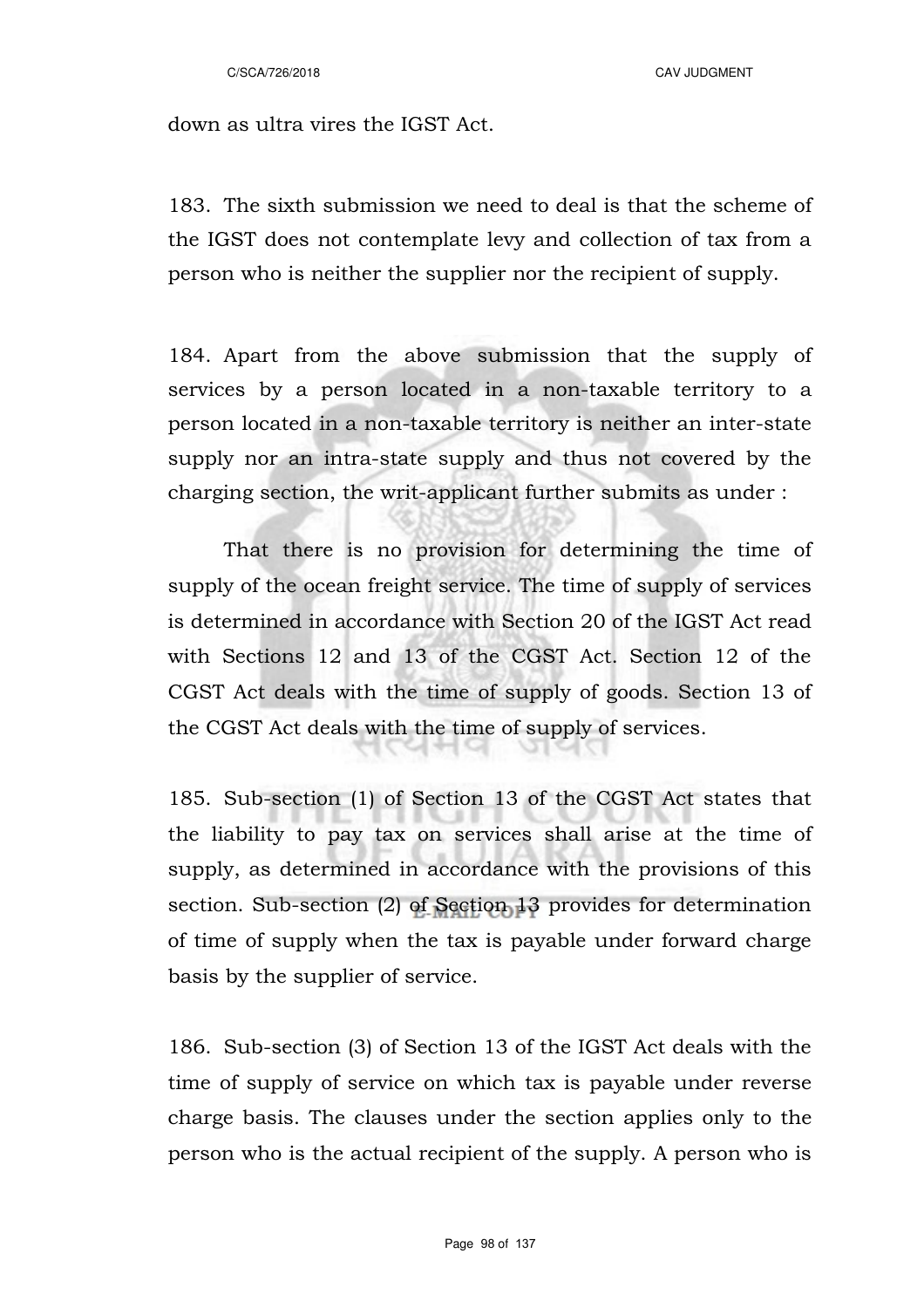not the recipient of supply cannot determine the time of supply under the provisions of Section 13(3) of the CGST Act. The relevant extract of the said section is as under:

*"(3) In case of supplies in respect of which tax is paid or liable to be paid on reverse charge basis, the time of supply shall be the earlier of the following dates, namely:––*

*(a) the date of payment as entered in the books of account of the recipient or the date on which the payment is debited in his bank account, whichever is earlier; or*

*(b) the date immediately following sixty days from the date of issue of invoice or any other document, by whatever name called, in lieu thereof by the supplier:*

*Provided that where it is not possible to determine the time of supply under clause (a) or clause (b), the time of supply shall be the date of entry in the books of account of the recipient of supply:*

### **E-MAIL COPY**

*Provided further that in case of supply by associated enterprises, where the supplier of service is located outside India, the time of supply shall be the date of entry in the books of account of the recipient of supply or the date of payment, whichever is earlier."*

187. Thus, the time of supply of services in case where the tax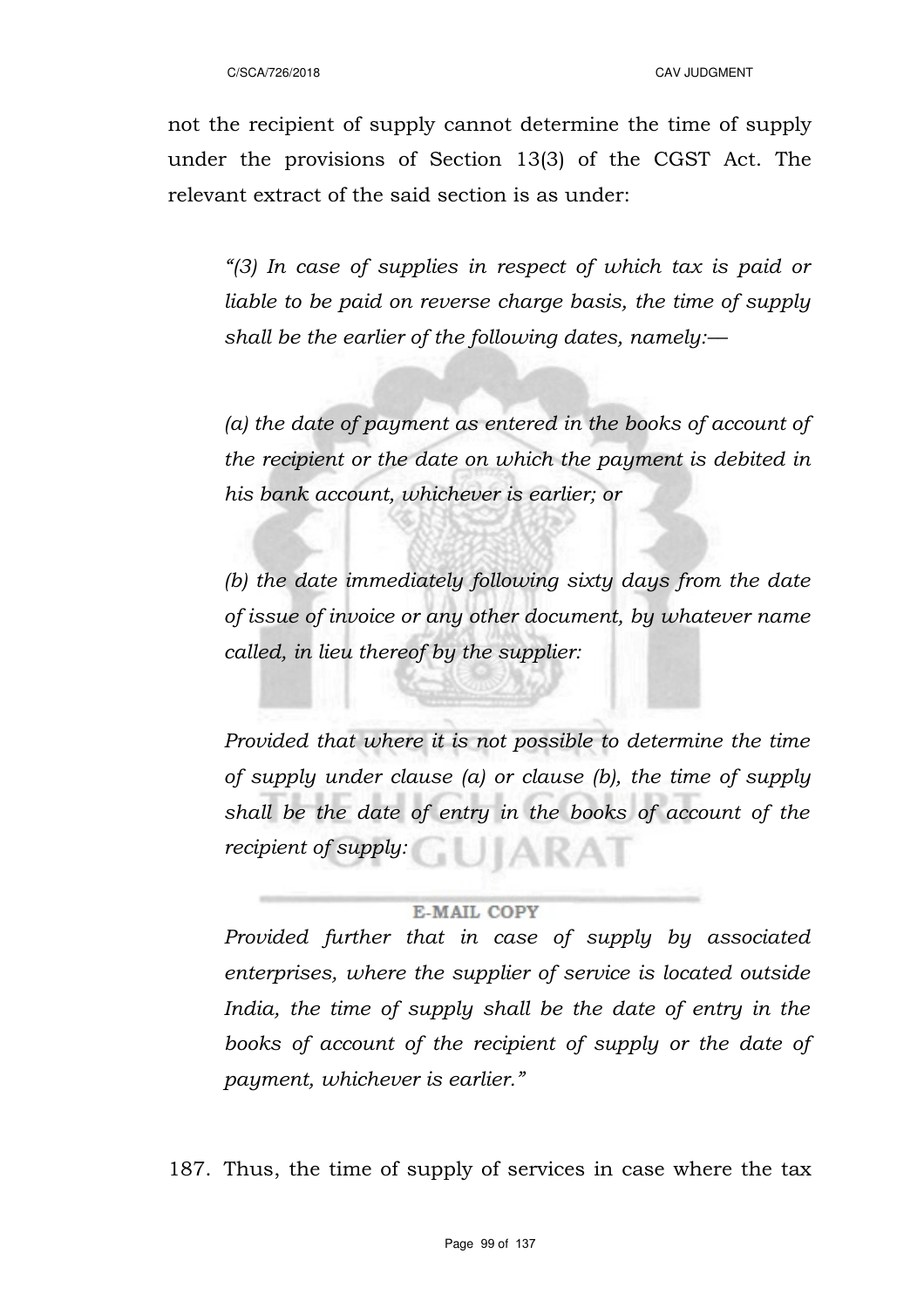is payable under the reverse charge basis is the earliest of the date of payment entered in the books of accounts of the recipient or the date of debit in the bank account or sixty days from the date of issue of invoice by the supplier. Thus, a person other than a recipient of supply cannot determine the time of supply as per the provisions of Section 13(3) of the IGST Act.

188. The seventh submission canvassed on behalf of the writ-applicant is that the value of the ocean freight service cannot be determined by the importer of goods.

189. Section 15 of the CGST Act provides for the determination of the value of supply. Sub-section (1) of Section 15 reads as under :

*"15(1) The value of a supply of goods or services or both shall be the transaction value, which is the price actually paid or payable for the said supply of goods or services or both where the supplier and the recipient of the supply are not related and the price is the sole consideration for the supply."* **IF GUJARAT** 

190. Thus, the value of supply is the price actually paid or payable for the said supply and where the supplier and the recipient of the supply are not related and the price is the sole consideration for the supply.

191. Thus, a person other than the supplier or the recipient of the supply will not be able to determine the value of supply as such person will not be knowing the price actually paid or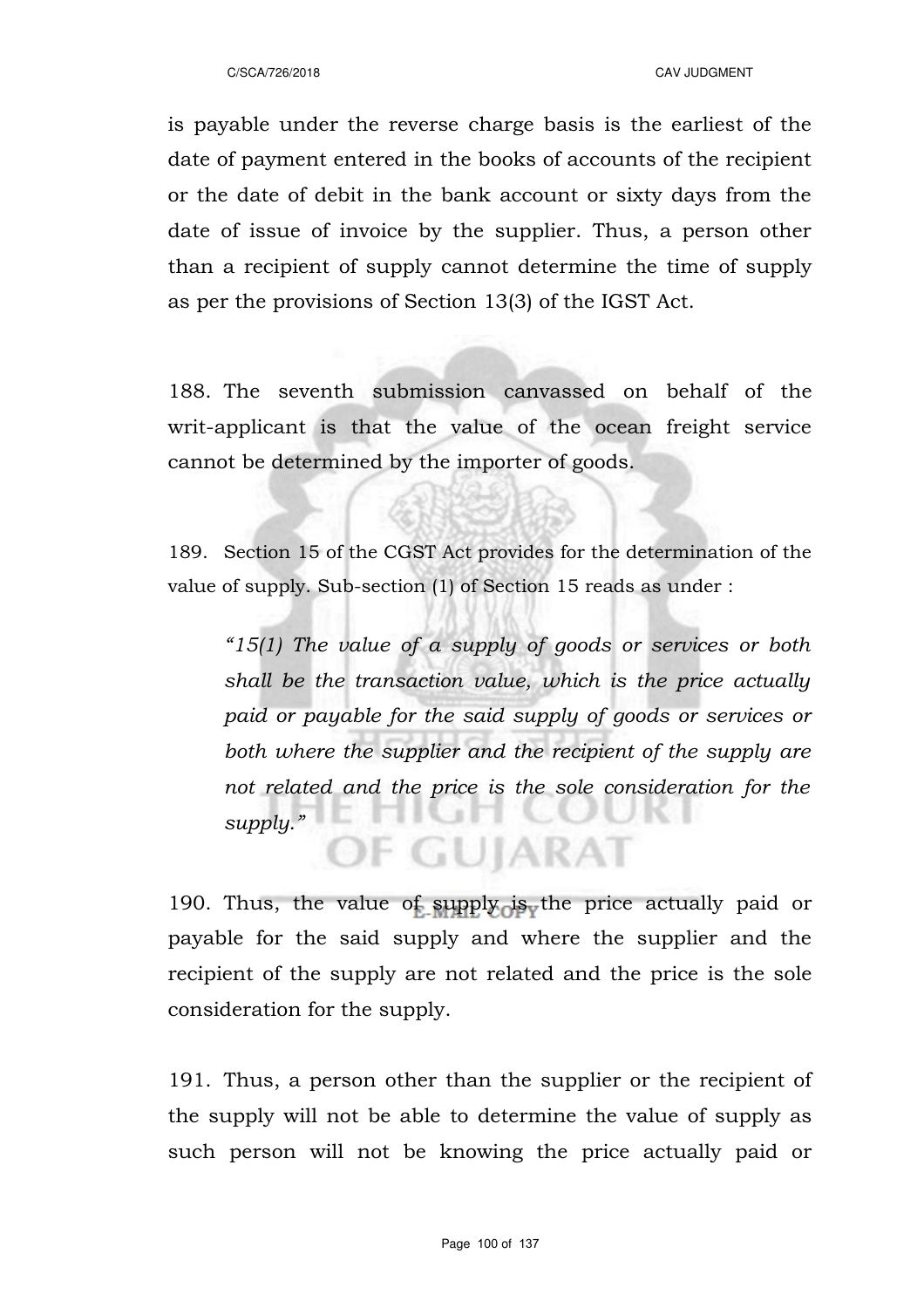payable for the supply.

192. The eight submission canvassed on behalf of the writ-applicant is that the input tax credit can only be availed by the recipient of the supply.

193. Section 16 of the CGST Act provides for taking of Input Tax Credit. Sub-section (1) of Section 16 of the CGST Act reads as under :

*"16(1) Every registered person shall, subject to such conditions and restrictions as may be prescribed and in the manner specified in section 49, be entitled to take credit of input tax charged on any supply of goods or services or both to him which are used or intended to be used in the course or furtherance of his business and the said amount shall be credited to the electronic credit ledger of such person."*

194. Thus, Section 16 of the CGST Act provides that every registered person shall be entitled to take input tax credit on any supply of goods or services or both to him, which are used or intended to be used in the course or furtherance of business.

195. Section 2(93) of the CGST Act defines the term 'recipient' and states that any preference to a person to whom the supply is made shall be construed as a reference to the recipient of supply. The relevant extract of the said section is as under :

F GUIARAI

*"2(93) 'recipient' of supply of goods or services or both, means –*

*…*

*and any reference to a person to whom a supply is made*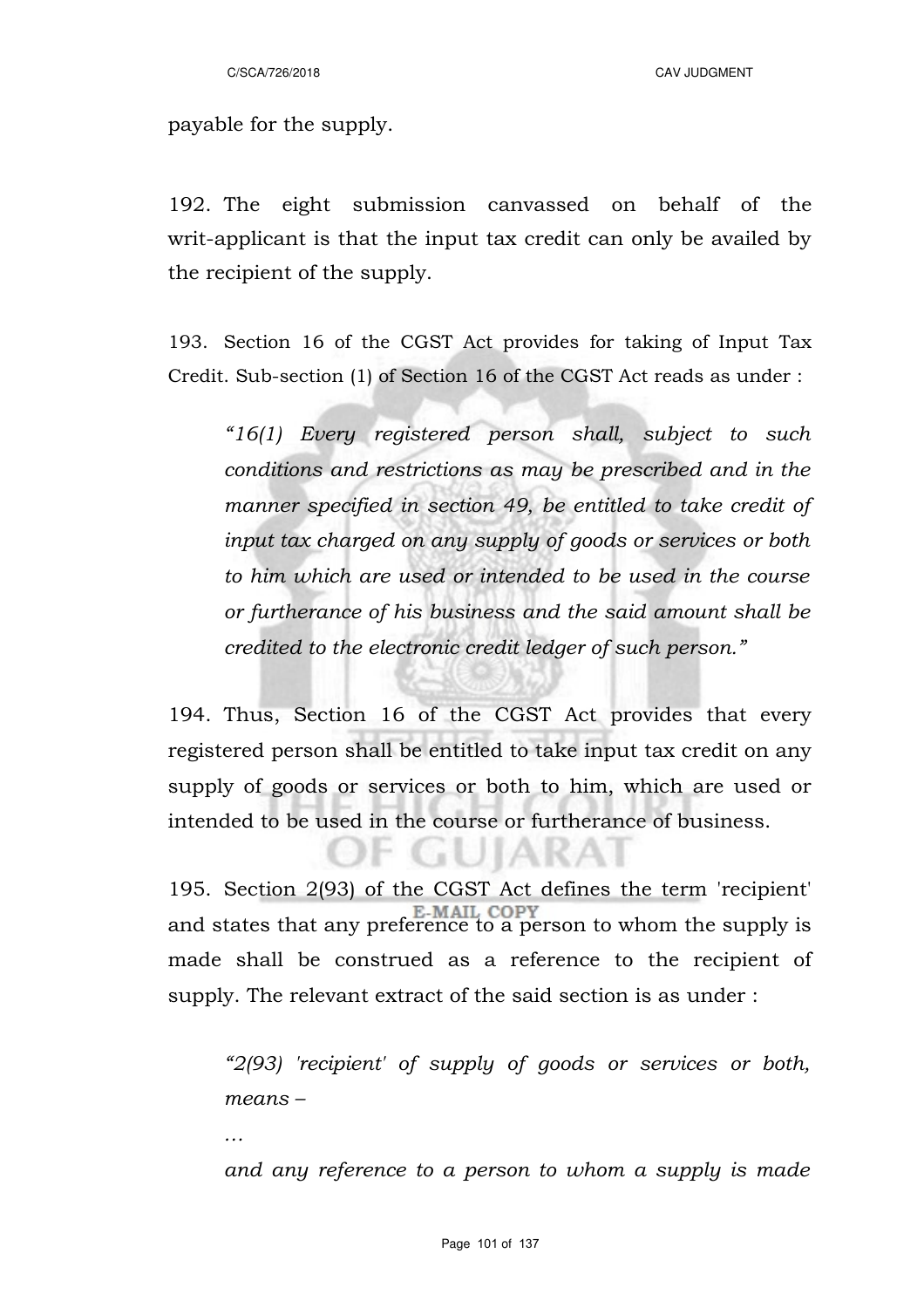*shall be construed as a reference to the recipient of the supply and shall include an agent acting as such on behalf of the recipient in relation to the goods or services or both supplied;"*

196. Thus, when Section 16(1) states that a person to whom supply is made shall be entitled to take input tax credit, the same shall be construed as a reference to the recipient of supply. Thus, the input tax credit on the supply can be availed only by the recipient of supply.

197. In the case of ocean freight services, the importer of goods is not the recipient of supply of ocean freight services and may not be able to avail the input tax credit, which is sought to be recovered under the impugned notifications. Thus, the impugned notifications are not in conformity with the object of laws relating to the Goods and Services Tax, i.e. credit shall be available at each stage and the burden of tax shall only be on the customer.

198. The ninth submission we need to deal with is that the provisions relating to the filing of returns apply only to the outward and inward supplies.<sub>II. COPV</sub>

199. The provisions relating to the filing of returns apply only to the inward and outward supplies made by a registered person. Section 2(67) of the CGST Act defines the term 'inward supply' as 'inward supply in relation to a person, shall mean recipient of goods or services or both whether by purchase, acquisition or any other means with or without consideration'. Section 2(83) of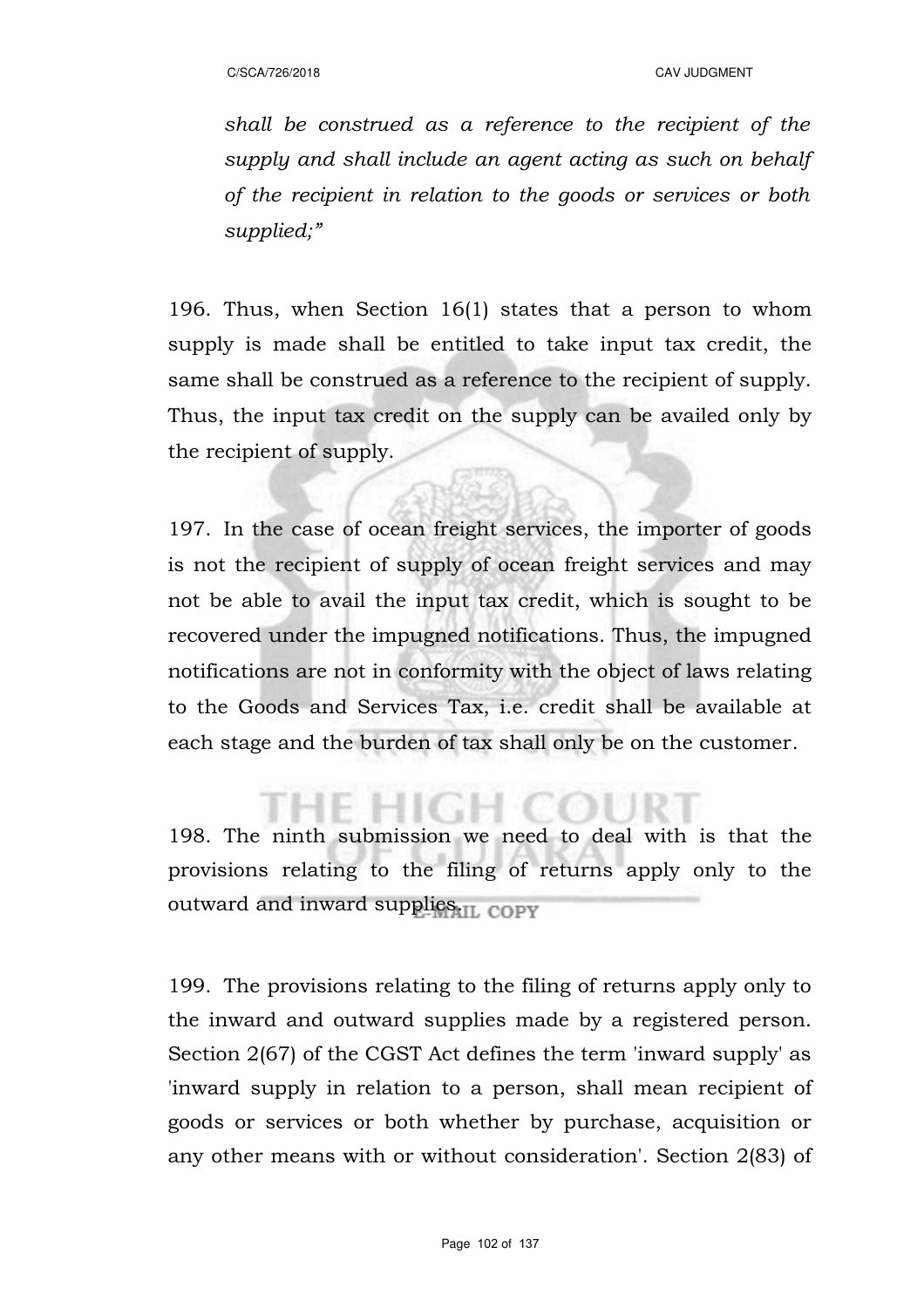the CGST Act defines the term 'outward supply' as 'outward supply in relation to a taxable person means supply of goods or services or both, whether by sale, transfer, barter, exchange, license, rental, lease or disposal or any other mode, made or agreed to be made by such person in the course or furtherance of business'. The supply in the present case is neither an inward supply nor an outward supply for the writ-applicant.

200. Thus, even the provisions relating to the returns apply where either the person is a supplier or a recipient of the supply. If the person is neither a supplier nor a recipient of supply, such provisions do not apply.

201. In view of the above, it is submitted that the scheme of the Goods and Services Tax is that it is a transaction/contract based on value added tax. The tax is levied on each transaction and the tax paid at early stage is available as credit. Hence, it is a tax on consumption and not on business. It is a contract based levy which depends on the contract between the supplier and the recipient. Thus, where the tax is sought to be levied and collected by a person other than the supplier or the supplier of service, distortions and contingency which the Act does not covers, are bound to occur MAIL COPY

202. Hence, it is humbly submitted that the transaction of supply of services by a person located in a non-taxable territory to another person located in a non-taxable territory by way of transportation of goods by a vessel from a place outside India upto the customs station of clearance in India is not leviable to the Goods and Services Tax.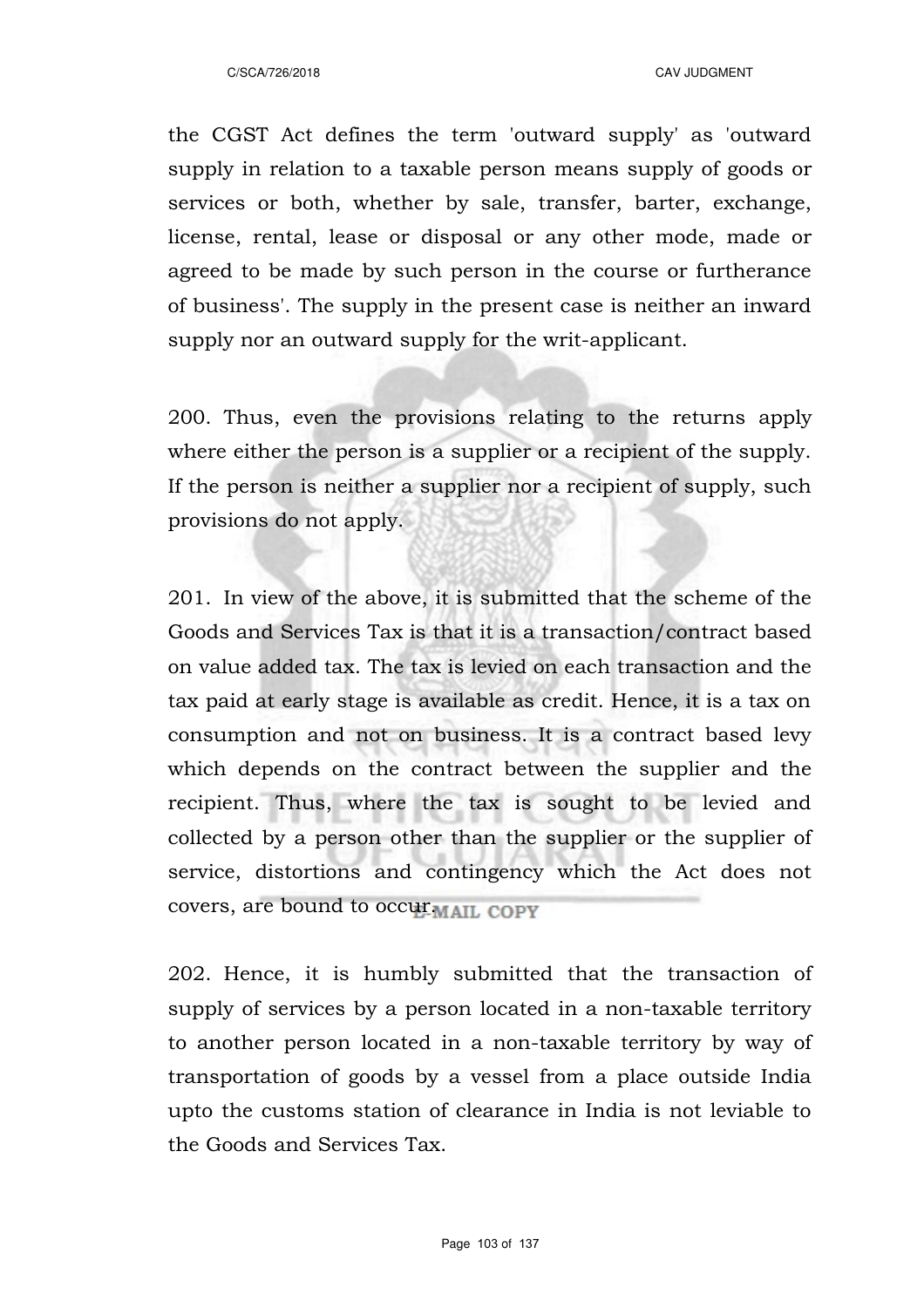203. The next submission we need to deal is that the impugned notifications are contrary to the provisions of Article 265 of the Constitution of India.

204. Article 265 of the Constitution provides that: "No tax shall be levied or collected except by authority of law." Thus, both the levy and collection of tax shall be provided by a statute enacted by a competent legislature. A delegated legislation, i.e. a rule, regulation or notification, cannot provide for levy or collection of tax which is not authorized by the parent statute.

205. In a fiscal matter it is not proper to hold that even in the absence of express provision, a delegated authority can impose tax or fee. Such power of imposition of tax and/or fee by a delegated authority must be very specific and there is no scope of implied authority for imposition of such tax or fee. The delegated authority must act strictly within the parameters of the authority delegated to it under the Act and it will not be proper to bring the theory of implied intent or the concept of incidental and ancillary power in the matter of exercise of fiscal power.

206. Thus, the impugned notification levying the tax on supply of ocean freight service and making the import of goods as the person liable for paying the tax are also unconstitutional as there is no statutory sanction for levy and collection of such tax.

OF GUIARAT

207. The next submission we need to deal with is that the IGST is leviable on a transaction treated as an import of goods under the IGST Act read with the Customs Tariff Act, 1975. Once the freight has already suffered the IGST as a part of the value of the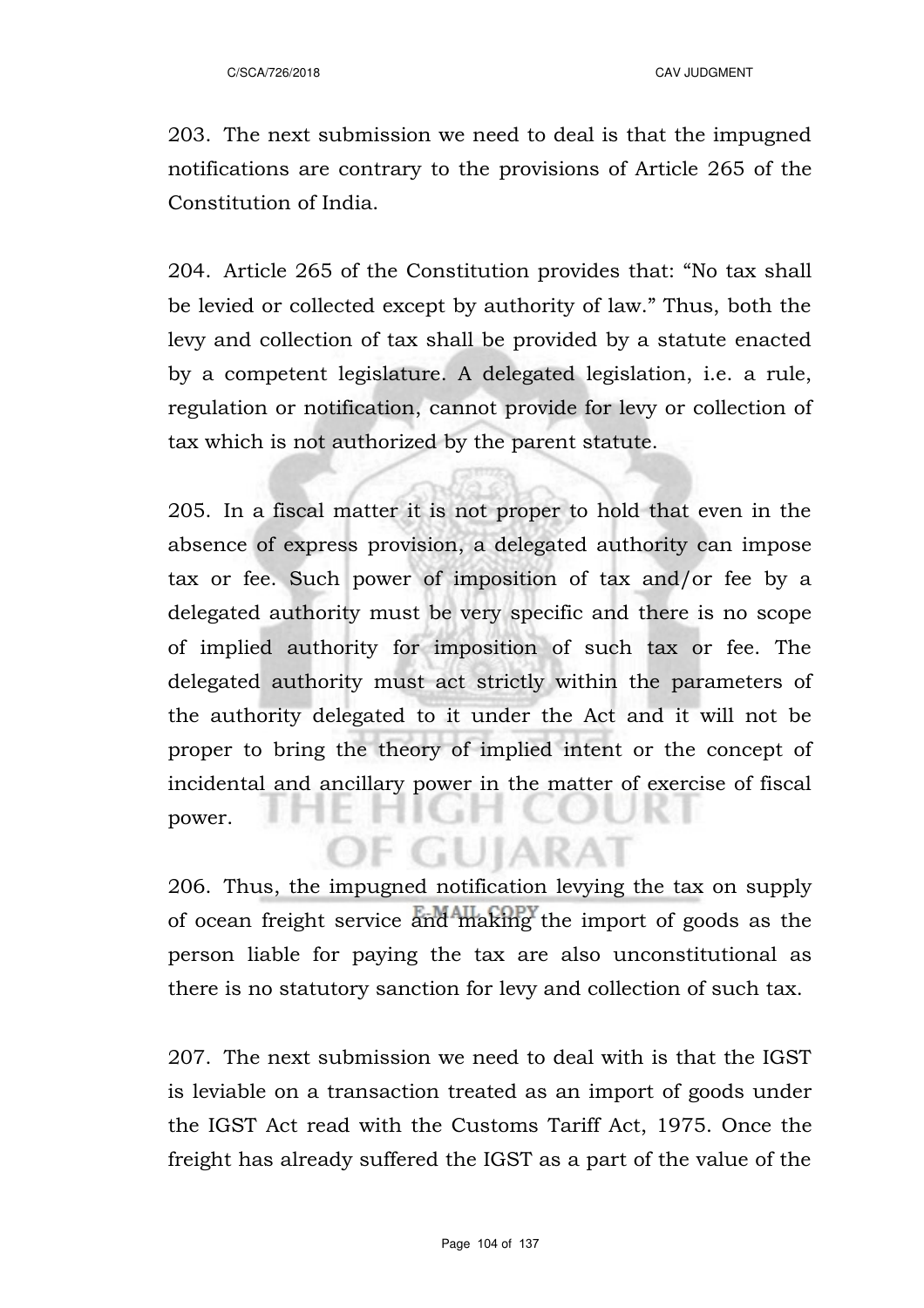goods being imported, the dual levy of the IGST cannot be imposed on the same freight amount by treating it as supply of service.

208. Section 5 of the IGST Act provides for levy and collection of integrated tax on inter-state supply of goods or services or both. The proviso to sub-section (1) of Section 5 provides that the integrated tax on goods imported into India shall be levied and collected in accordance with the provisions of Section 3 of the Customs Tariff Act, 1975, on the value as determined under the said Act at the point when the duties of customs are levied on the said goods under Section 12 of the Customs Act, 1962. The relevant portion of Section 5 of the IGST Act is extracted as under :

*"5(1) Subject to the provisions of sub-section (2), there shall be levied a tax called the integrated goods and services tax on all inter-State supplies of goods or services or both; except on the supply of alcoholic liquor for human consumption, on the value determined under section 15 of the Central Goods and Services Tax Act and at such rates, not exceeding forty per cent., as may be notified by the Government on the recommendations of the Council and collected in such manner as may be prescribed and shall be paid by the taxable person:*

*Provided that the integrated tax on goods imported into India shall be levied and collected in accordance with the provisions of section 3 of the Customs Tariff Act, 1975 on the value as determined under the said Act at the point*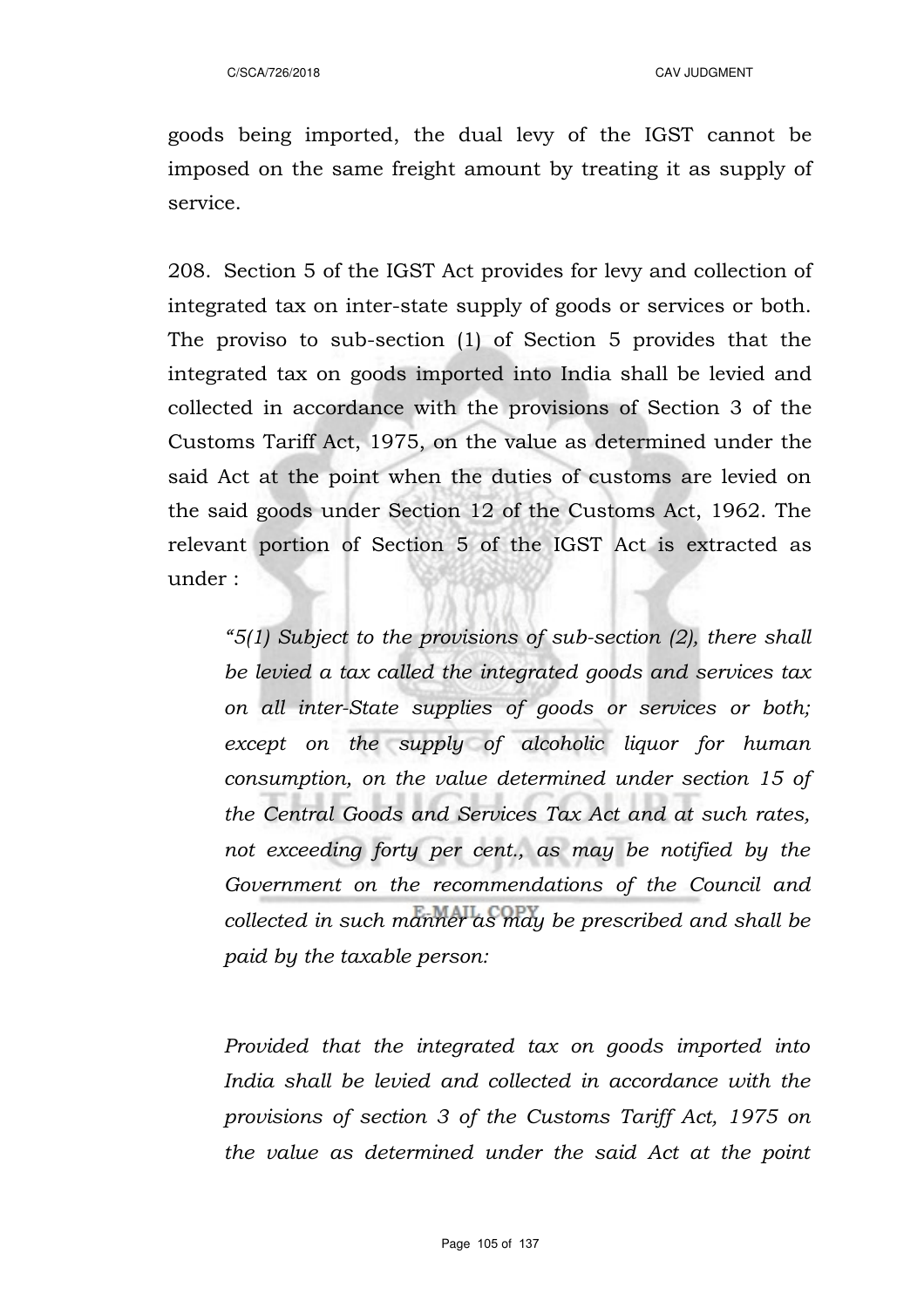*when duties of customs are levied on the said goods under section 12 of the Customs Act, 1962."*

209. Sub-section (7) of Section 3 of the Customs Tariff Act, 1975 reads as under :

*"(7) Any article which is imported into India shall, in addition, be liable to integrated tax at such rate, not exceeding forty per cent. as is leviable under section 5 of the Integrated Goods and Services Tax Act, 2017 on a like article on its supply in India, on the value of the imported article as determined under sub-section (8) or sub-section (8A), as the case may be."*

210. Thus, the goods imported into India are subjected to the integrated tax under Section 5(1) of the IGST Act read with Section 3(7) of the Customs Tariff Act, 1975.

जयत

리뉘어

211. The writ-applicant imports the goods on CIF basis and thus the amount charged by the foreign exporter includes the freight amount till the place of customs clearance in India. The writ-applicant discharges the basic customs duty on the value of<br>E-MAIL COPY goods under Section 12 of the Customs Act, 1962. In addition, the writ-applicant also discharges the IGST on such value under Section 5 of the IGST Act read with Section 3(7) of the Customs Tariff Act, 1972.

212. The impugned Notification No.8/2017 - Integrated Tax (Rate) read with Notification No.10/2017 - Integrated Tax (Rate) both dated 28.06.2017 seek to levy and collect the integrated tax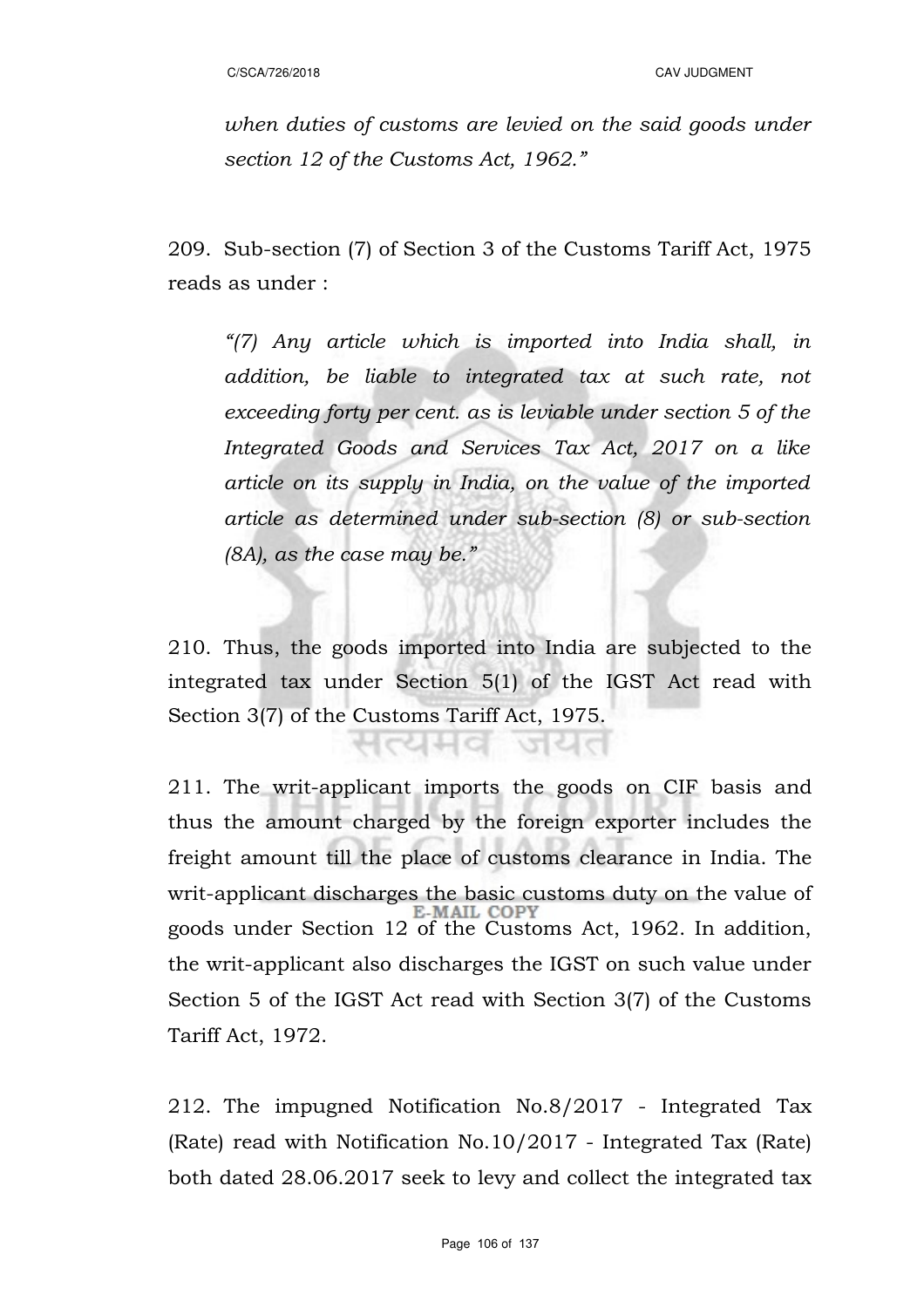again on the amount of freight as a supply of service by deeming the importer in India as the recipient of supply of transportation service.

213. It is a fundamental principle of construction of tax statutes that if the words of the Act on one construction results into double taxation of the same transaction, that result will be avoided by adopting another construction which may reasonably be open. Further, double taxation, by way of delegated legislation, when the statute does not expressly provide, is not permissible.

214. In the case of United Shippers Ltd. v. CCE, 2015(37) STR 1043(T), the Tribunal held that there can be no levy of service tax on barge charges and the handling charges which is part of the import transaction into India and form an integral part of the transaction value on which the customs duty is leviable. The judgment of the Tribunal has been affirmed by the Supreme Court in the case of CCE v. United Shippers, 2015(39) STR J369 (SC).

215. Thus, having paid the IGST on the amount of freight which  $E_M$  and  $E_M$ is included in the value of the imported goods, the impugned notifications levying tax again as a supply of service, without any express sanction by the statute, are illegal and liable to be struck down.

OF GUJARAT

216. It was also argued that the purpose/object for which the tax is levied will not validate an ultra vires or unconstitutional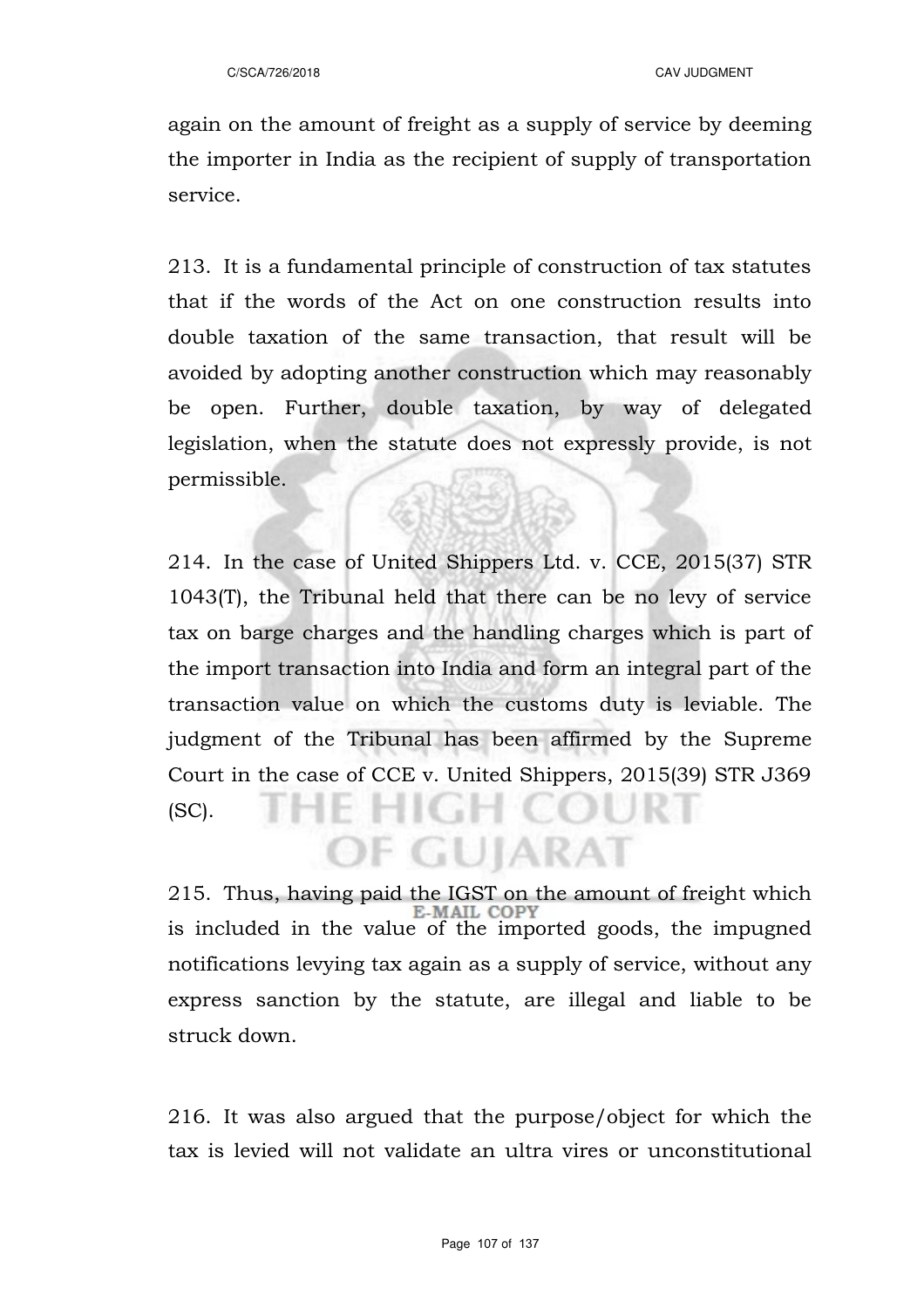tax.

217. Prior to 01.06.2016, the services of transportation of goods in a vessel from a place outside India up to the customs station of clearance in India were exempted from service tax. As a result, the Indian Shipping Lines were unable to avail the input tax credit of tax paid on the goods and services and such tax formed part of their transportation cost. To provide them the level playing field, service tax was imposed on the service of inward transportation of goods to enable the Indian Shipping Lines to avail the input tax credit. Further, the services of the outward transportation of goods were treated as export of service and thus the credit of the excise and service tax was available. It is further stated that subsequently, many FOB contracts were being converted into CIF contracts. In order that the tax is suffered by both, the foreign shipping line and the Indian shipping line, the services of the inward transportation of goods provided by a person in a non-taxable territory to a person in a non-taxable territory were made liable to service tax.

History of taxation of international transportation service prior to Finance Act, 2016.

### **E-MAIL COPY**

218. Chapter V of the Finance Act, 1994, for the first time, introduced taxation of services in India. Till 1.7.2012, the service tax was levied on selected categories of services. Thus, the services which were specifically included within the tax ambit, were only taxable. Section 65(105) of the Finance Act, 1994, defined the term 'taxable services'. Clause (zzzzl) was introduced in Section 65(105) w.e.f. 1.9.2009 which provided levy of service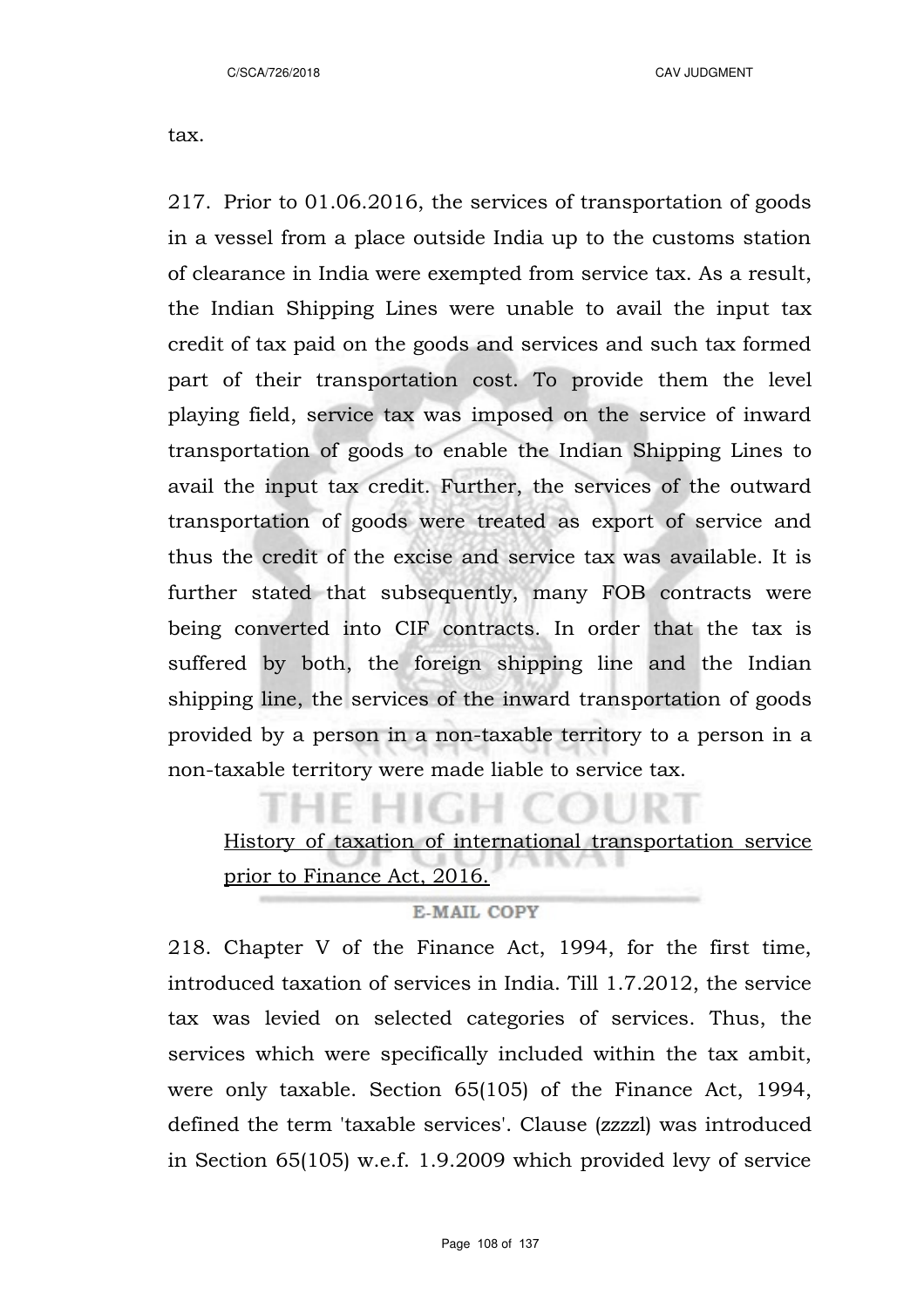tax on the service of transportation of coastal goods, transportation of goods through national waterways and through inland waterways. The relevant extract of the said section is as under :

*"65(105) 'taxable service' means any service provided or to be provided, -*

*(zzzzl) to any person, by any other person, in relation to transport of –*

*(i) coastal goods;*

*(ii) goods through national waterway; or*

*(iii) goods through inland water.*

*Explanation.- For the purposes of this sub-clause, –*

*(a) 'coastal goods' has the meaning assigned to it in clause (7) of Section 2 of the Customs Act, 1962;*

*(b) 'national waterway' has the meaning assigned to it in clause (h) of section 2 of the Inland Waterways Authority of India Act, 1985;*

*(c) 'inland water' has the meaning assigned to it in clause (b) of Section 2 of the Inland Vessels Act, 1917;*

219. Thus, only the service of transportation of coastal goods or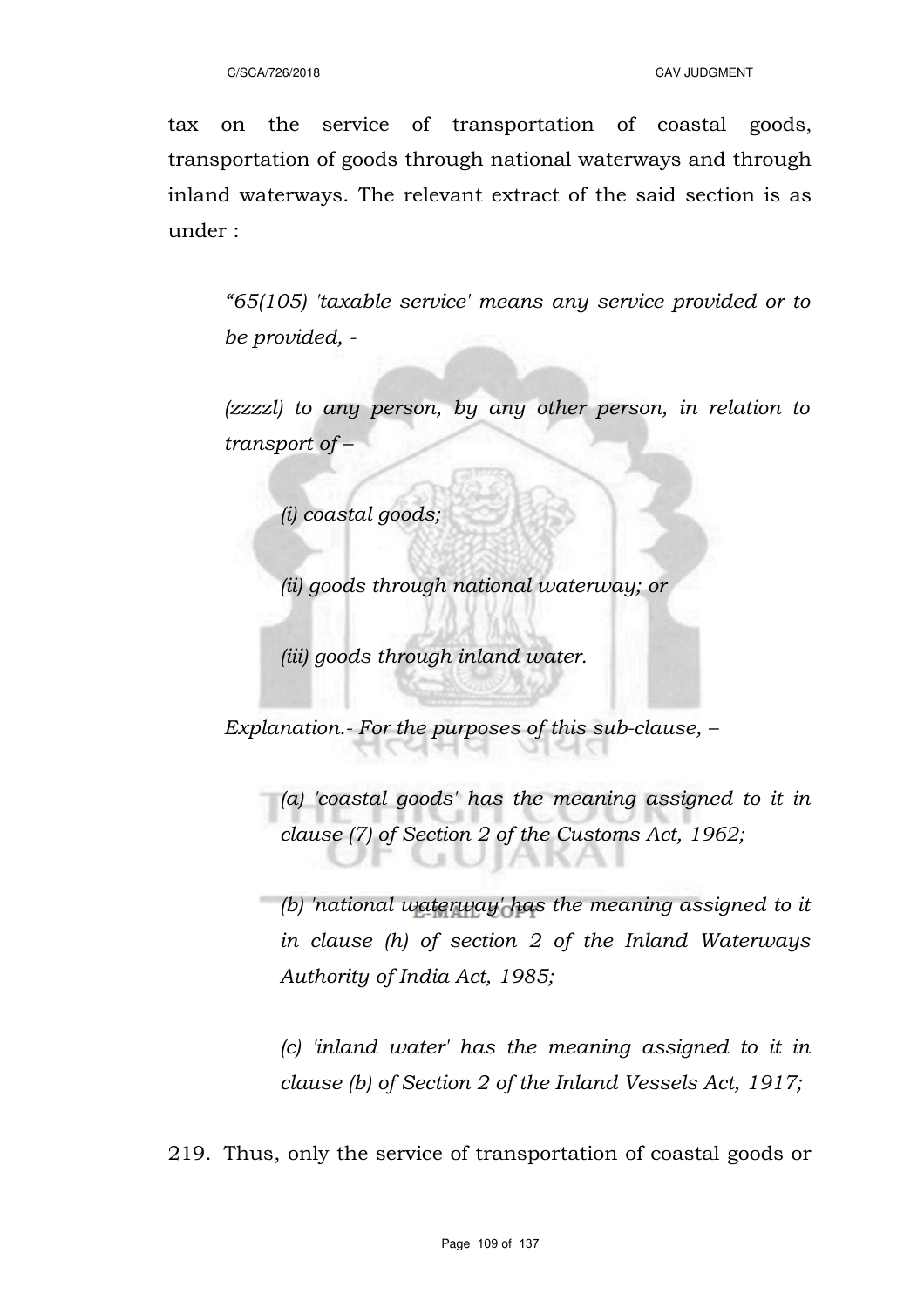*…*

through national waterways or inland waterways was made taxable. The service of international transportation was not leviable to service tax.

220. With effect from 1.7.2012, the negative list regime was introduced for levy of service tax and all services were made taxable except those provided under the negative list of service. Section 66D of the Finance Act, 1994, provided such negative list of services. The relevant extract of clause (p) of Section 66D (before its amendment by the Finance Act, 2016) is reproduced hereunder for ready reference:

*"66D. The negative list shall comprise of the following services, namely:*

*(p) services by way of transportation of goods--*

*ii) by an aircraft or a vessel from a place outside India up to the customs station of clearance;"*

221. Thus, the service of inward international transportation was put under the negative list and thus it was not leviable to service tax. The place of provision of transportation of goods (other than by way of mail or courier) is the place of destination of goods as per Rule 10 of the Place of Provision of Service Rules, 2012. Thus, even though the place of such service was in India, the same was expressly made not leviable to tax by including a specific entry in the negative list.

222. Further, the service of the outward international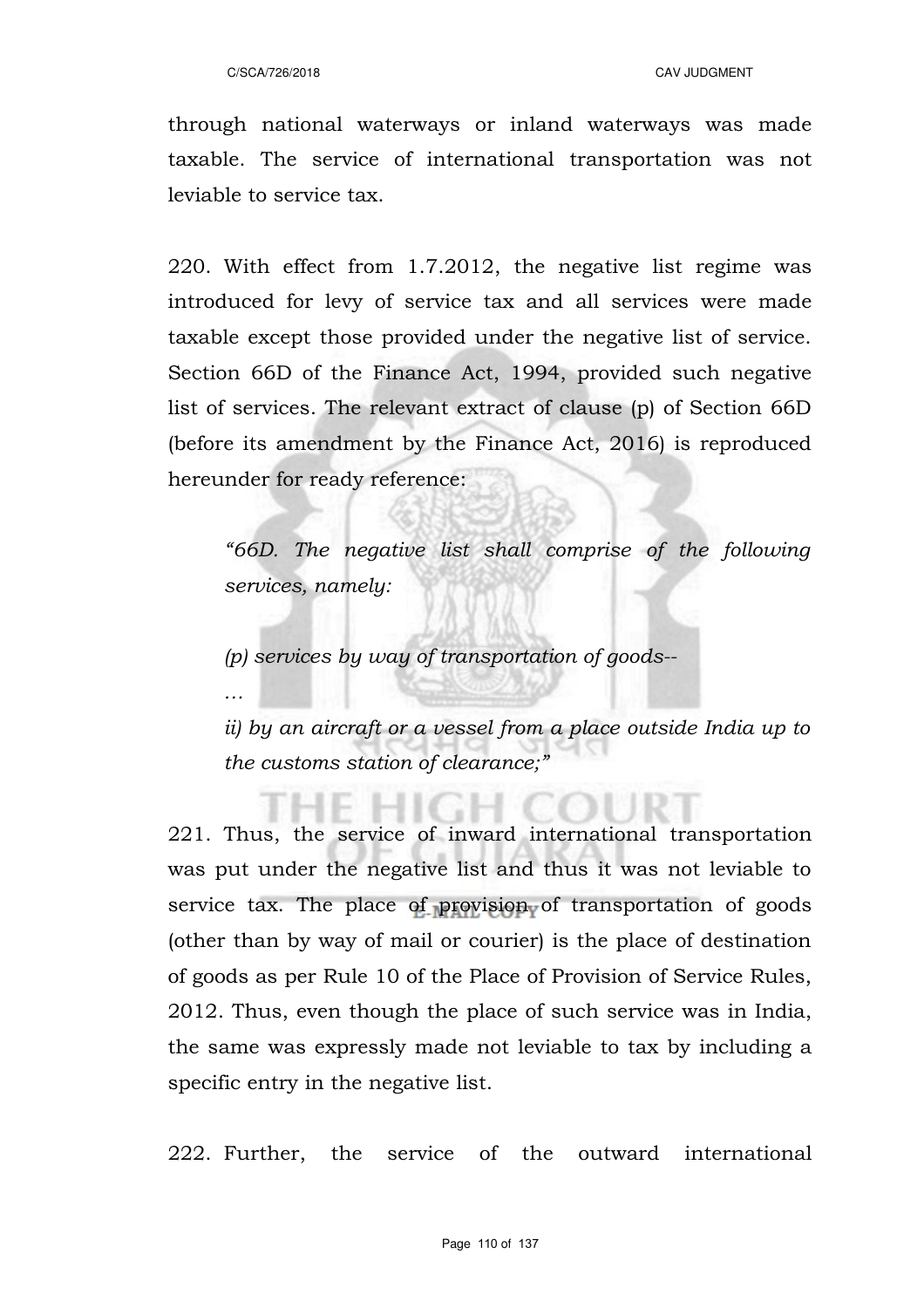transportation of goods was not leviable to service tax as the destination of goods was outside India and thus the place of provision of such service was outside India.

# Rationale for not levying service tax on ocean freight services

223. The rationale behind not levying the tax on service of the inward international transportation is that the value of the imported goods for the purpose of payment of customs duties includes the amount of freight paid on their inward transportation. The tax on such transportation service, instead of being collected from the supplier of service is collected from the importer of goods by including the same in the value of imported goods.

224. Even international, the service of international transportation both relating to imports and exports is GST-free (i.e. no tax is payable on the outward supply and the tax paid on the inward supplies can be claimed as refund). The tax is collected from the importer of goods by including it in the value of imported goods. The relevant extract from the Australian GST Handbook (2017-18) by Ian Murray-Jones at page 418 and 419 is as under:

*"[21 571] Transport of goods--*

*The table in s 38-355(1) of the GST Act specifies the circumstances in which the provision of transport and related supplies are GST-free: see [21 550].*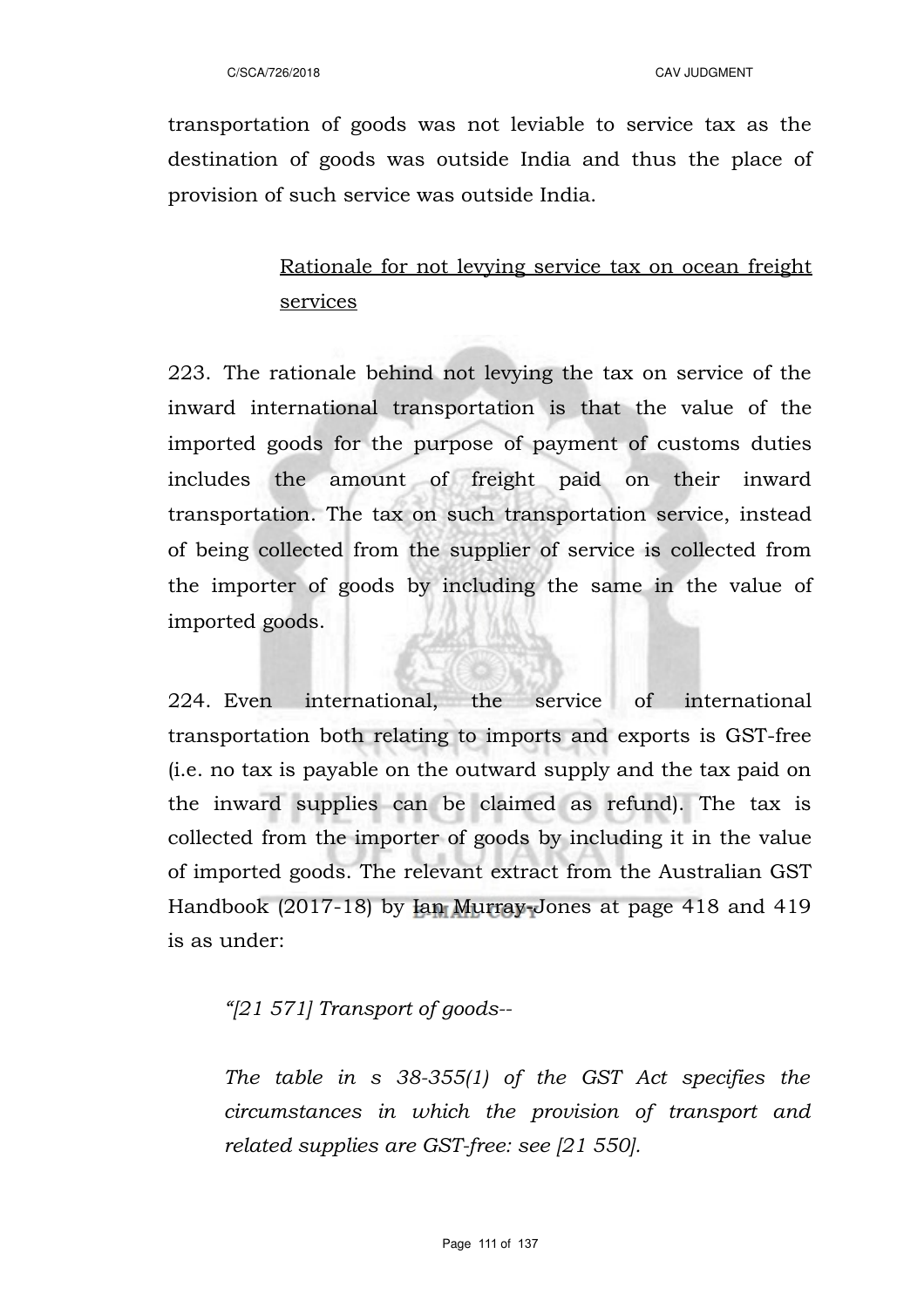*The transportation of goods both to and from Australia is GST-free under item 5 of the table. In other words, this concession applies to both import and exports of goods.*

*...*

*Importers incur GST liability on transport costs--*

*Note, however, that the cost of the international transport of imported goods is subject to GST in the hands of an importer through s 13-20(2)(b)(i): see [9 015]. In other words, the international transport provisions in item 5 (and item 5A) operate in conjunction with value of taxable importation rules in s.13-20(2)(b). The exemption in item 5 ensures that the same amount is not taxed twice, i.e. once in the hands of the supplier and then again by the importer. It means that the liability on the Australian leg of the international transport of imported goods is shifted from the transport service suppliers to the importer of goods. From a policy point of view, it is easier to recover a GST liability from an importer rather than the supplier of the transport, who may not have a presence in Australia."*

225. In the United Kingdom, the Value Added Tax Act, 1994 provides that the services of transportation relating to the import and export is zero-rated (i.e. no tax is payable on the outward supply and the tax paid on the inward supplies can be claimed as refund). The relevant extract from VAT Notice 744B - Freight transport and associated services is as under:

*"5.3 VAT liability of import, export and non-EU freight*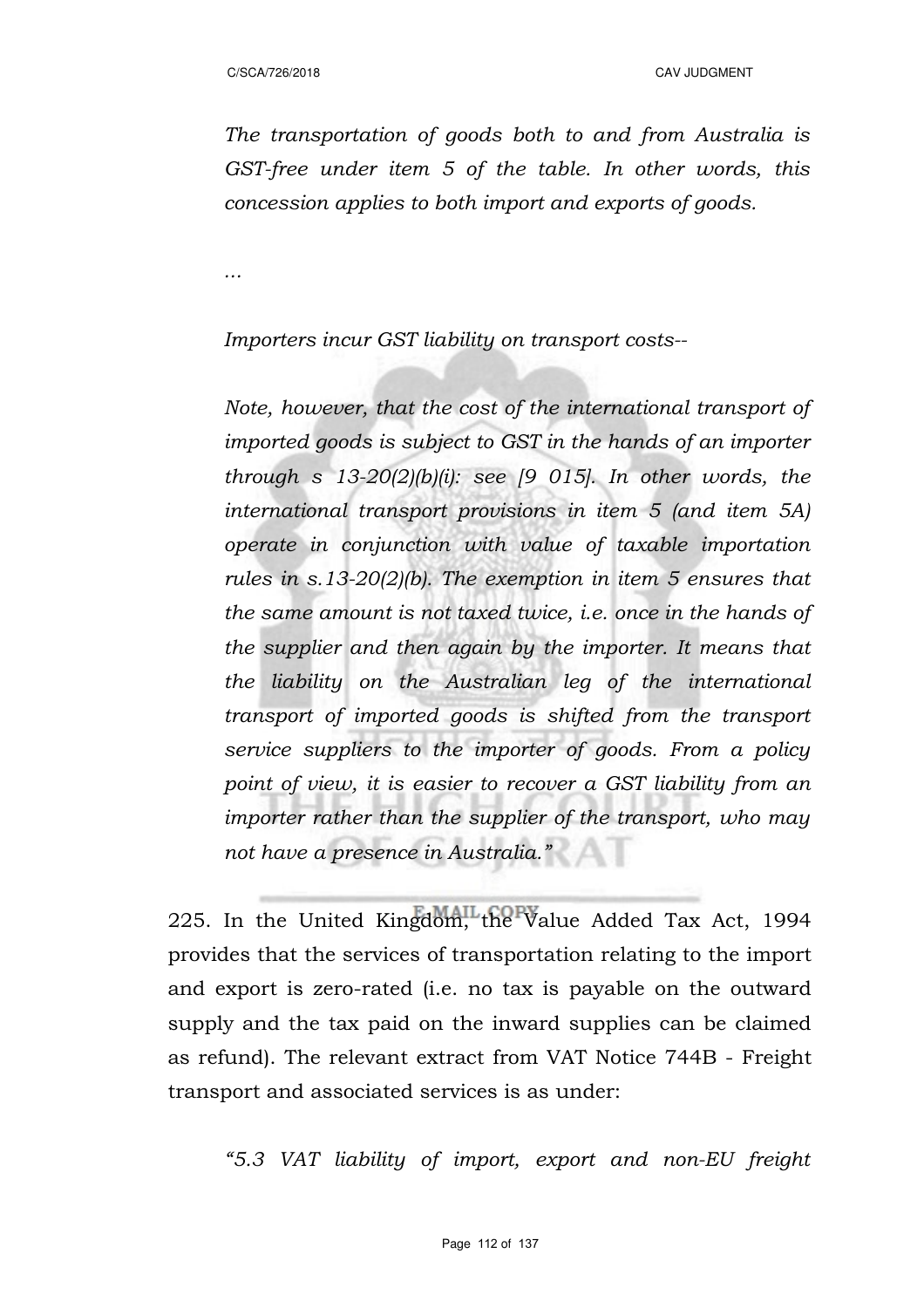*transport Where the place of supply is the UK, zero rating applies to:* 

*the supply of transport of goods from a place within to a place outside the EU and vice versa."*

226. Thus, the services of transportation relating to export and import are governed by the international considerations and all countries treat the same as zero-rated or GST-free.

Amendment vide Finance Act, 2016 and thereafter.

227. Vide Finance Act, 2016, the sub-clause (ii) of clause (p) of Section 66D of the Finance Act, 1994, which provided that the service of transportation of goods from a place outside India upto the customs station of clearance is not leviable to service tax, was omitted.

228. Notification No.9/2016-ST dated 1.3.2016 effective from 1.4.2016 was issued, which inserted entry no.53 in the Mega Exemption Notification No.25/2012-ST dated 20.6.2012 as IF GUIARAT below :

*"53. Services by way of transportation of goods by an aircraft from a place outside India upto the customs station of clearance in India."*

229. The effect of the above amendment was that the service of transportation of goods in a vessel from a place outside India upto customs station of clearance in India became taxable whereas the same services by an aircraft were made exempted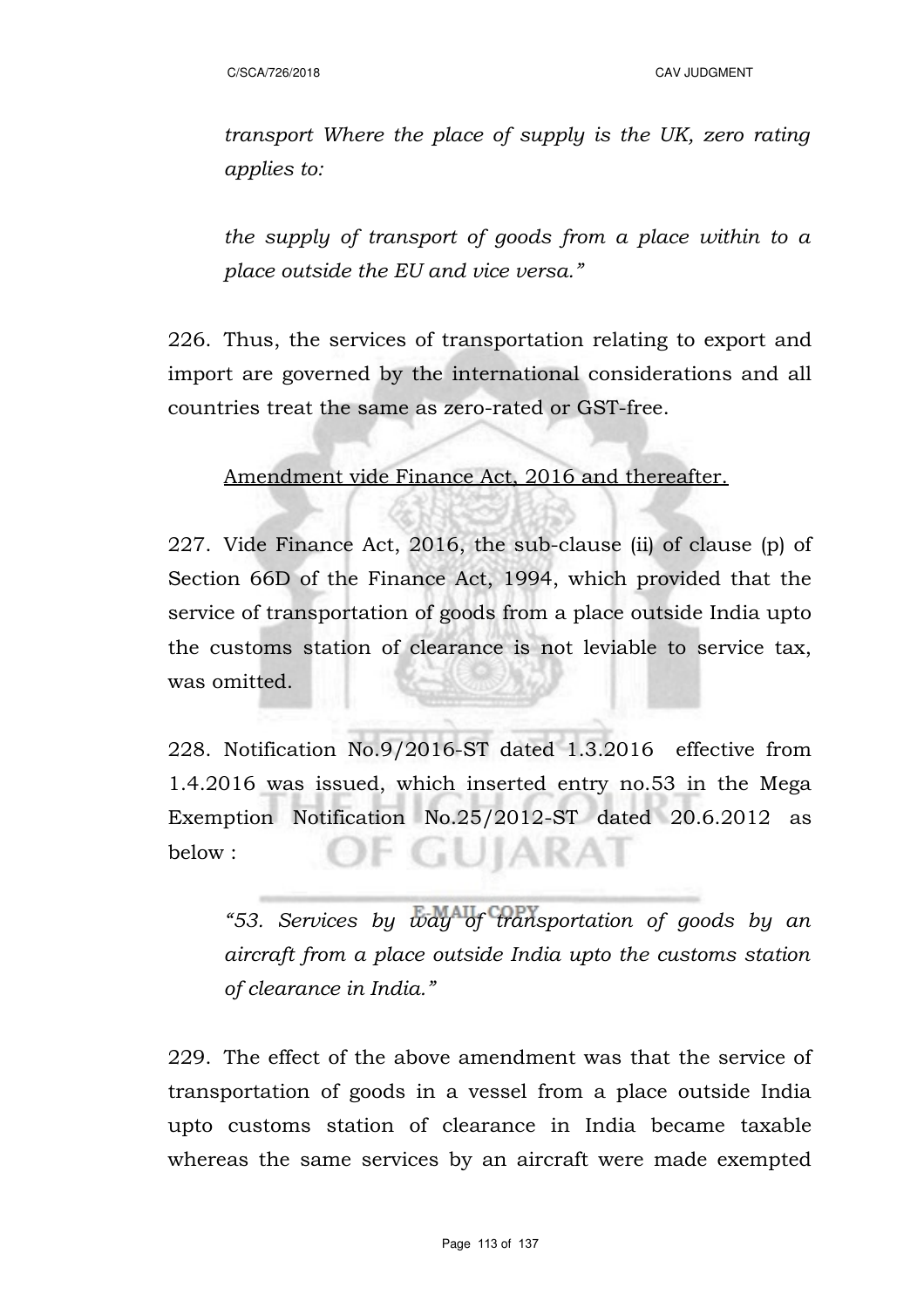C/SCA/726/2018 CAV JUDGMENT

from payment of tax.

*…*

*…*

230. The amendments were made with the objective that the Indian Shipping Lines which were hitherto not eligible to avail credit of taxes paid on the input side as the services provided by them were not leviable to service, became eligible to avail the credit and pass on the same to the consumer.

231. However, by such an amendment, the Indian Shipping Lines were placed at a disadvantageous position than the Foreign Shipping Lines who were exempted from paying the service tax vide entry no.34 of the Notification No.25/2012-ST dated 20.6.2012. The relevant extract of the said entry is reproduced hereunder :

*"34. Services received from a provider of service located in a non-taxable territory by –*

*(c) a person located in a non-taxable territory;"*

सत्यमंव जयत

232. Thus, to bring both the Indian Shipping Lines and the Foreign Shipping Lines at par, the services provided by the Foreign Shipping Lines were also made leviable to service tax by inserting the following proviso in clause (c) of entry no.34 of the Notification No.25/2012-ST dated 20.6.2012:

*"Provided that the exemption shall not apply to –*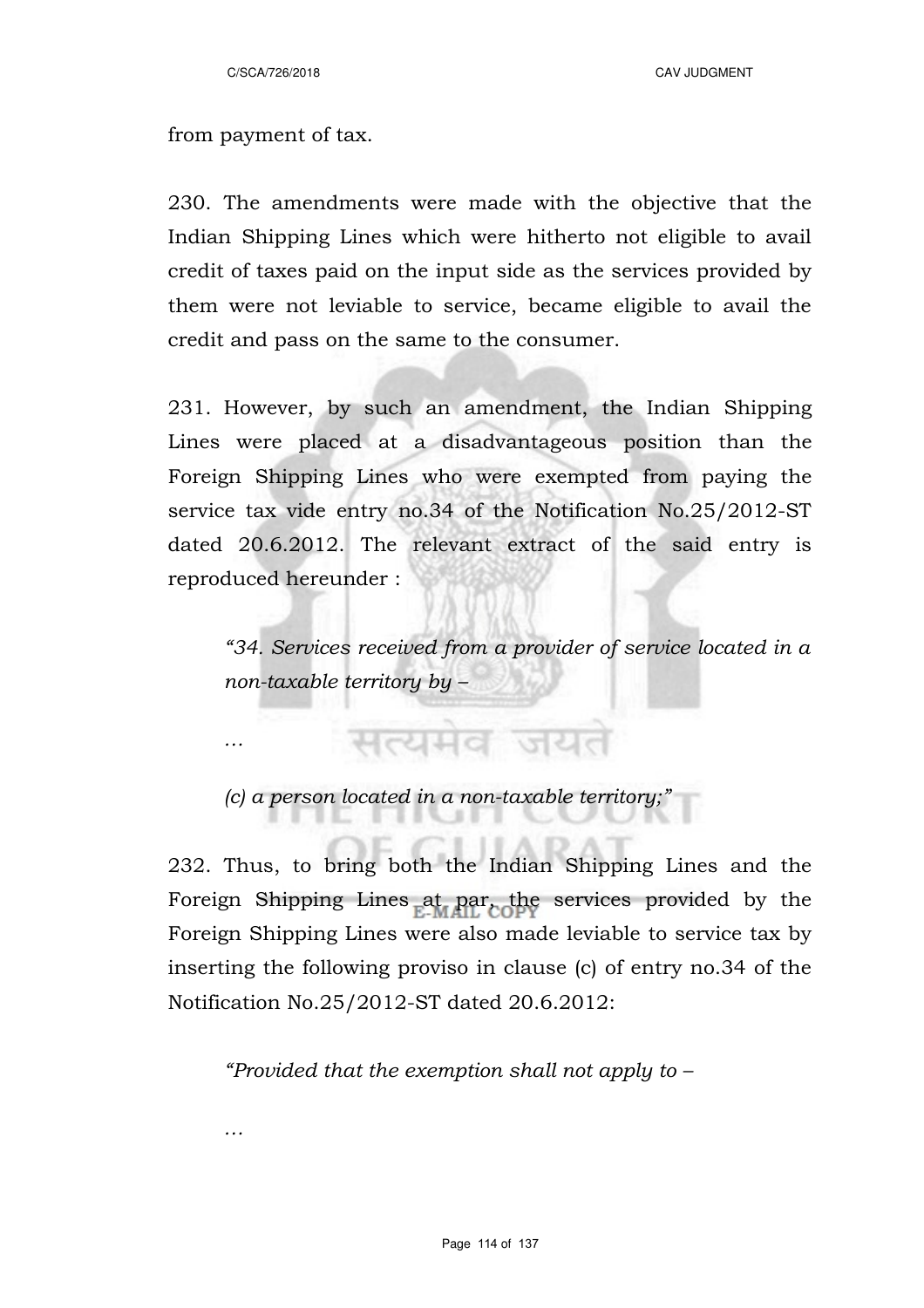*(ii) services by way of transportation of goods by a vessel from a place outside India upto the customs station of clearance in India;"*

233. Further, the person in India who complies with Sections 29, 30 or 38 read with Section 148 of the Customs Act, 1962 (52 of 1962) with respect to such goods, was notified as the person liable to pay the service tax vide Notification No.2/2017 and 3/2017–ST both dated 12.1.2017.

234. However, as the above-mentioned person would not be able to pass on the credit, the importer of the goods was made the person liable to pay tax vide Notification No.15/2017-ST and 16/2017-ST both dated 13.4.2017 w.e.f. 23.4.2017. Further, vide Notification No.14/2017-ST dated 13.4.2017, the point of taxation was provided and vide Notification No.16/2017-ST dated 13.4.2017, an alternative mechanism for paying the service tax at the rate of 1.4% of the CIF (Cost, Insurance and Freight) value of the goods.

235. Further, vide Notification No.10/2017-C.E. (N.T.) dated 13.4.2017 effective from 23.4.2017, the importer of the goods has been allowed to avail the Cenvat Credit on the basis of the challan of payment of service tax by the said importer.

**HIGH COURT** 

Power to levy tax on the ocean freight service by the sub-ordinate legislation under the erstwhile service tax regime and under the present GST regime.

236. Under the erstwhile service tax regime, Section 66B of the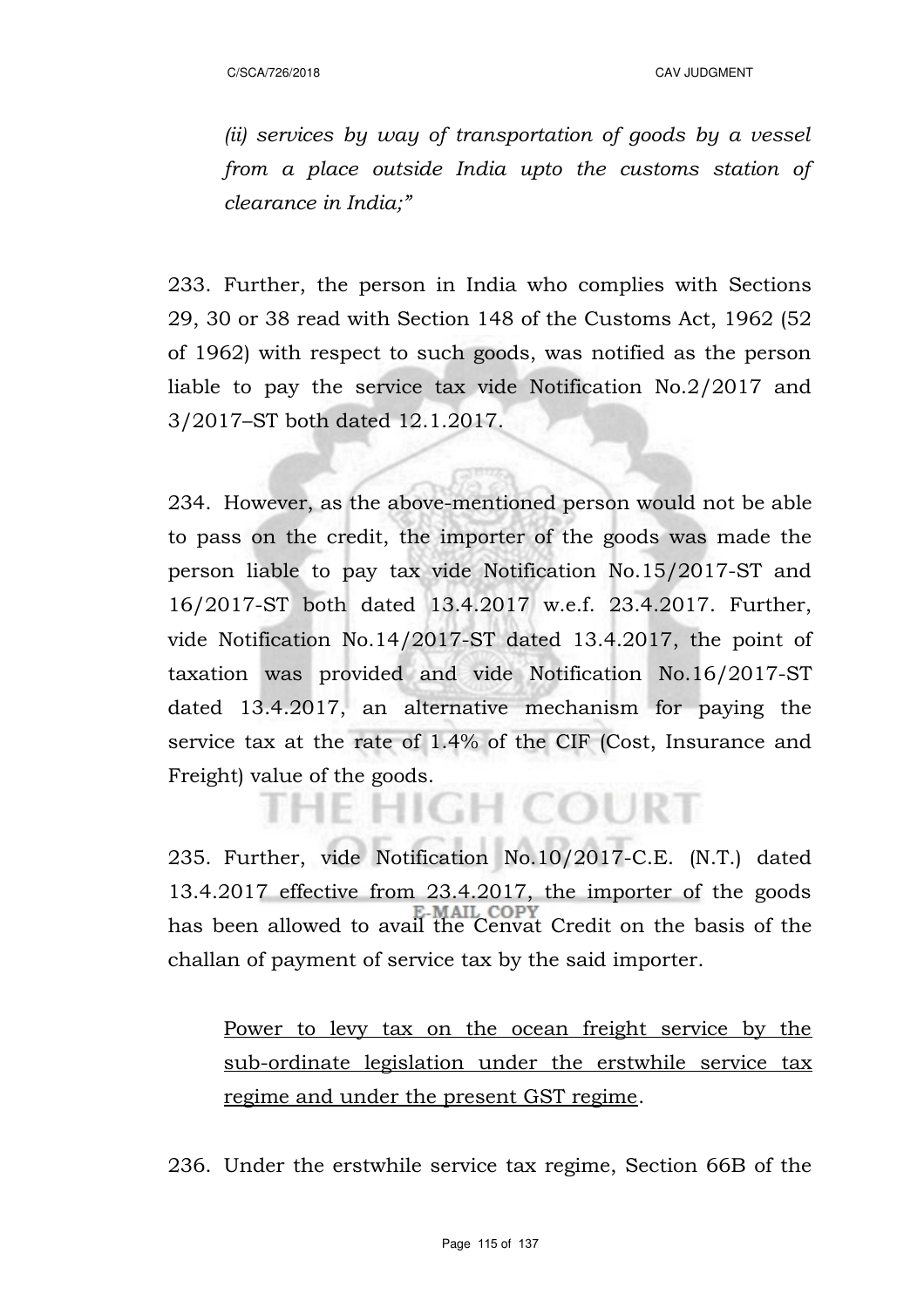Finance Act, 1994 was the charging section which levied the tax on the value of all the services, other than those specified in the negative list, provided or agreed to be provided in the taxable territory by one person to another. Section 68 provided for collection of tax. Sub-section (1) of Section 68 provided that every person providing taxable service shall pay the service tax. Further, sub-section (2) of Section 68 provided that, in respect of such taxable services as may be notified by the Central Government, the service tax shall be payable by such person and in such manner as may be prescribed. The relevant extract of Section 68 is as under :

*"68. Payment of service tax.--*

*(1) Every person providing taxable service to any person shall pay service tax at the rate specified in section 66 in such manner and within such period as may be prescribed.* 

*(2) Notwithstanding anything contained in sub-section (1), in respect of such taxable services as may be notified by the Central Government in the Official Gazette, the service tax thereon shall be paid by such person and in such manner as may be prescribed at the rate specified in section 66 and all the provisions of this Chapter shall apply to such person as if he is the person liable for paying the service tax in relation to such service :* 

*Provided that the Central Government may notify the service and the extent of service tax which shall be payable by such person and the provisions of this Chapter shall apply to such person to the extent so specified and the remaining*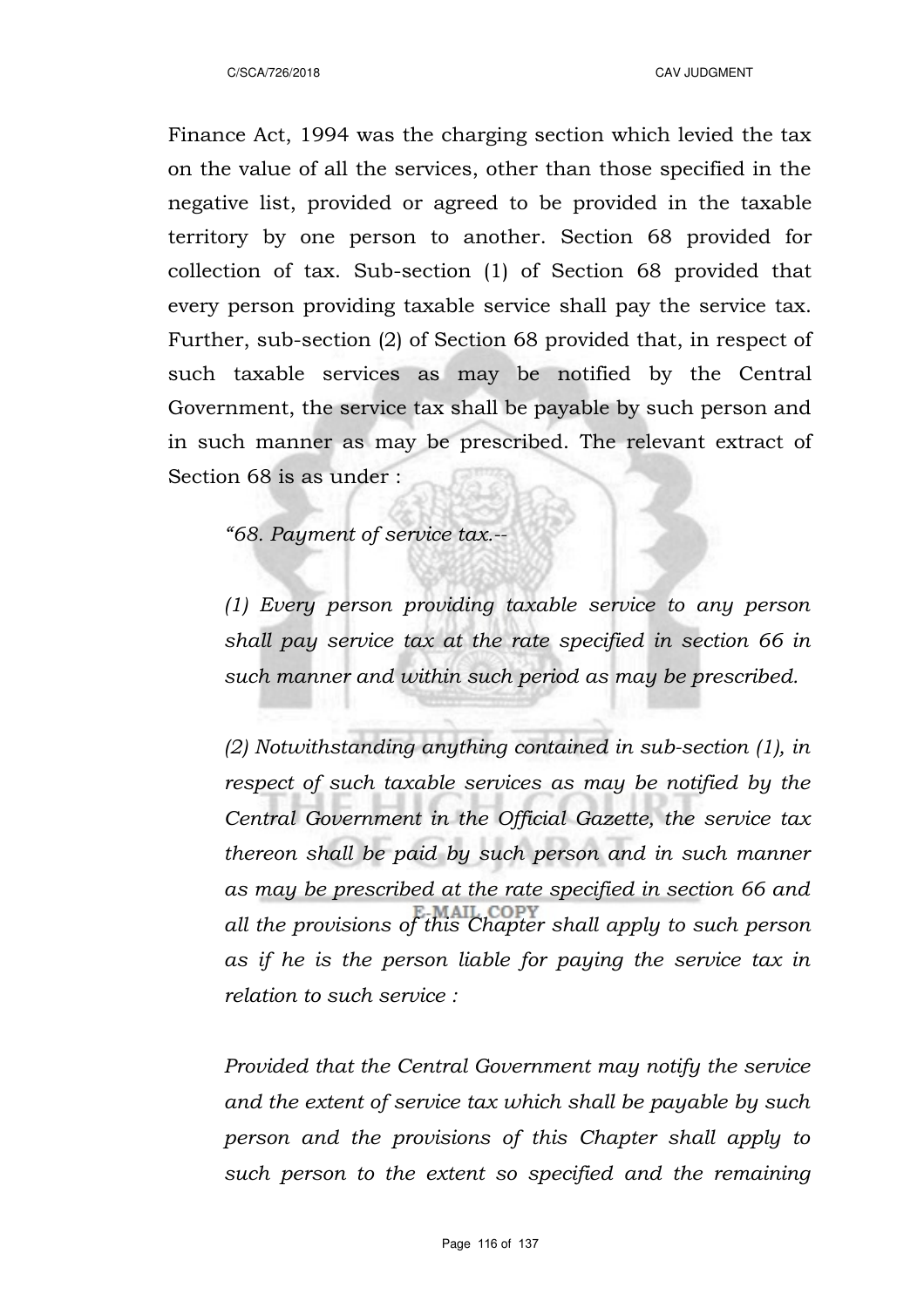# *part of the service tax shall be paid by the service provider. "*

237. Section 663 of the Finance Act, 1994, levied the service tax on the value of all services (other than those specified in the negative list). Further, Section 68(2) of the Finance Act, 1994, provided the power to the Central Government to specify the categories of services and also the person by whom the service tax shall be paid.

238. Under the IGST Act, the integrated tax is leviable only on inter-state supplies made or agreed to be made. As stated above, the supply of services provided by a person in a non-taxable territory to a person in a non-taxable territory by way of transportation of goods in a vessel from a place outside India to the place of customs station of clearance in India is not an inter-state supply as per the provisions of Section 7 of the IGST Act.

239. Further, as per Section 5(3) of the IGST Act, the Government is only authorized to specify the categories of supply on which the tax is to paid by the recipient of the supply under the reverse charge basis. The Government cannot further specify the person liable to pay tax as other than the recipient of the supply.

240. There is no doubt that in the taxing legislation, the legislature deserves the greater latitude and the greater play in joints. This principle, however, cannot be extended so as to validate a levy by a subordinate legislation which has no sanction of law, however, laudable may have been the object to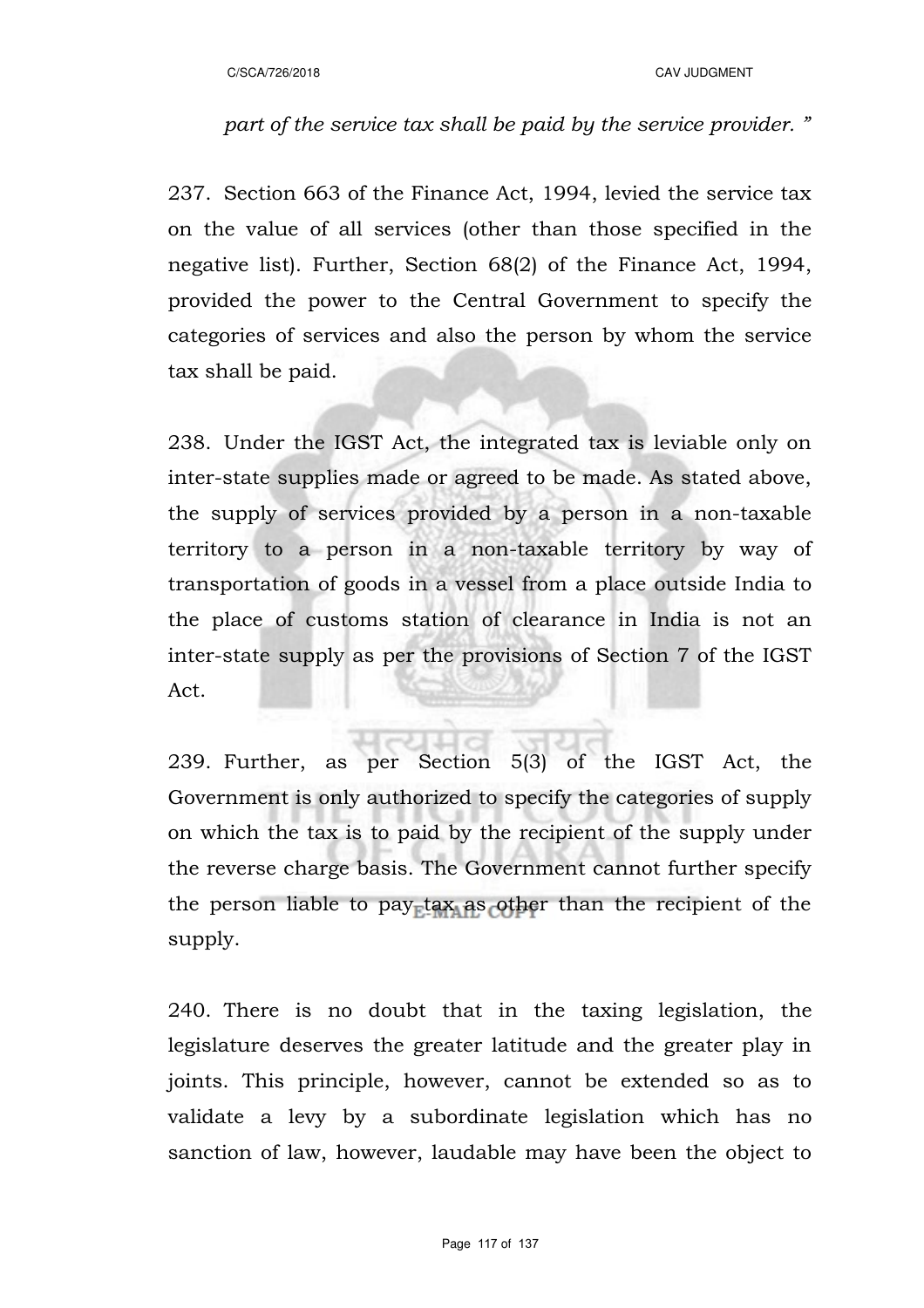C/SCA/726/2018 CAV JUDGMENT

# introduce it.

241. The legislature, while enacting the IGST Act, was aware of the wide provisions under the Finance Act, 1994, which provide the Government the power to collect tax under the reverse charge basis only from the recipient of the service but from any other person as may be prescribed. However, while enacting the IGST Act, the legislature consciously curtailed the power of the Government to collect tax under the reverse charge basis from any person and restricted it only to the recipient of the supply.

242. If the intention of the Government was to allow the credit of the taxes paid on the goods and services used for providing the supply of the inward transportation, the same could have been made a zero-rated supply. A zero-rated supply is provided under Section 16 of the IGST Act, wherein it is provided that zero-rated supply can be made either without the payment of tax or with payment of tax along with an option to claim refund of tax later. Further, the person making the zero-rated supply will be eligible to avail the input tax credit and claim refund if the same remains unutilized. The same approach has been adopted even internationally.

# **E-MAIL COPY**

243. Alternatively, such services could have been exempted from payment of tax and simultaneously excluded from the value of exempt supply for the purpose of determining reversal of the input tax credit. The said mechanism has been provided in case of services by way of transportation of goods by a vessel from the customs station of clearance in India to a place outside India (exempted from payment of tax till 30.09.2019 vide Notification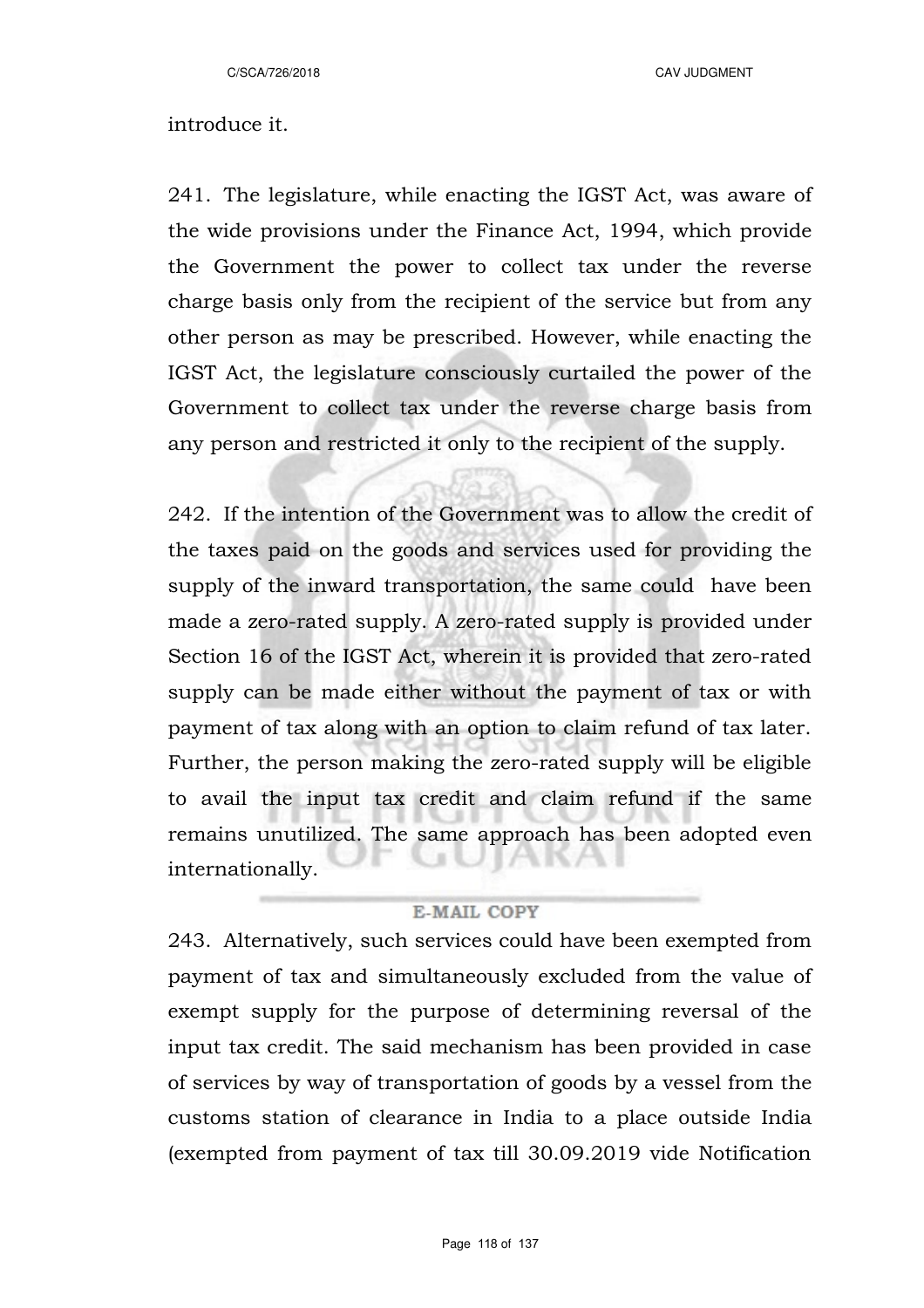No.9/2017 - Integrated Tax (Rate) dated 28.06.2017). Simultaneously, the said service has been excluded from the aggregate value of exempt supply for the purpose of reversal of input tax credit under Rule 42 and 43 of the Central Goods and Services Tax Rules, 2017 (CGST Rules) via Explanation to Rule 43(2) of the CGST Rules.

244. Further, prior to 1.2.2019, before the amendment of the IGST Act, the supply of services to a person in Nepal and Bhutan for which the payment was received in Indian rupees was not an export of service. Thus, to bring the said supply of service at par with the export of service, the Government granted exemption from payment of tax on supply of service (vide Notification No.9/2017-Integrated Tax (Rate) dated 28.6.2017 as amended vide Notification No.42/2017-Integrated Tax (Rate) dated 27.2.2017) and simultaneously provided that no reversal will be required to be done under Rule 42 and 43 of the CGST for such exempted supply of services to a person in Nepal and Bhutan.

245. We shall now proceed to look into the three decisions of the Supreme Court upon which strong reliance has been placed by the respondents.

### **E-MAIL COPY**

246. In the case of Gujarat Ambuja Cements Limited and another v. Union of India and another, (2005)4 SCC 214, the Supreme Court has observed as under :

*"23. The next question is whether the levy of service tax on carriage of goods by transport operators was legislatively competent. Laghu Udhyog Bharati did not consider the*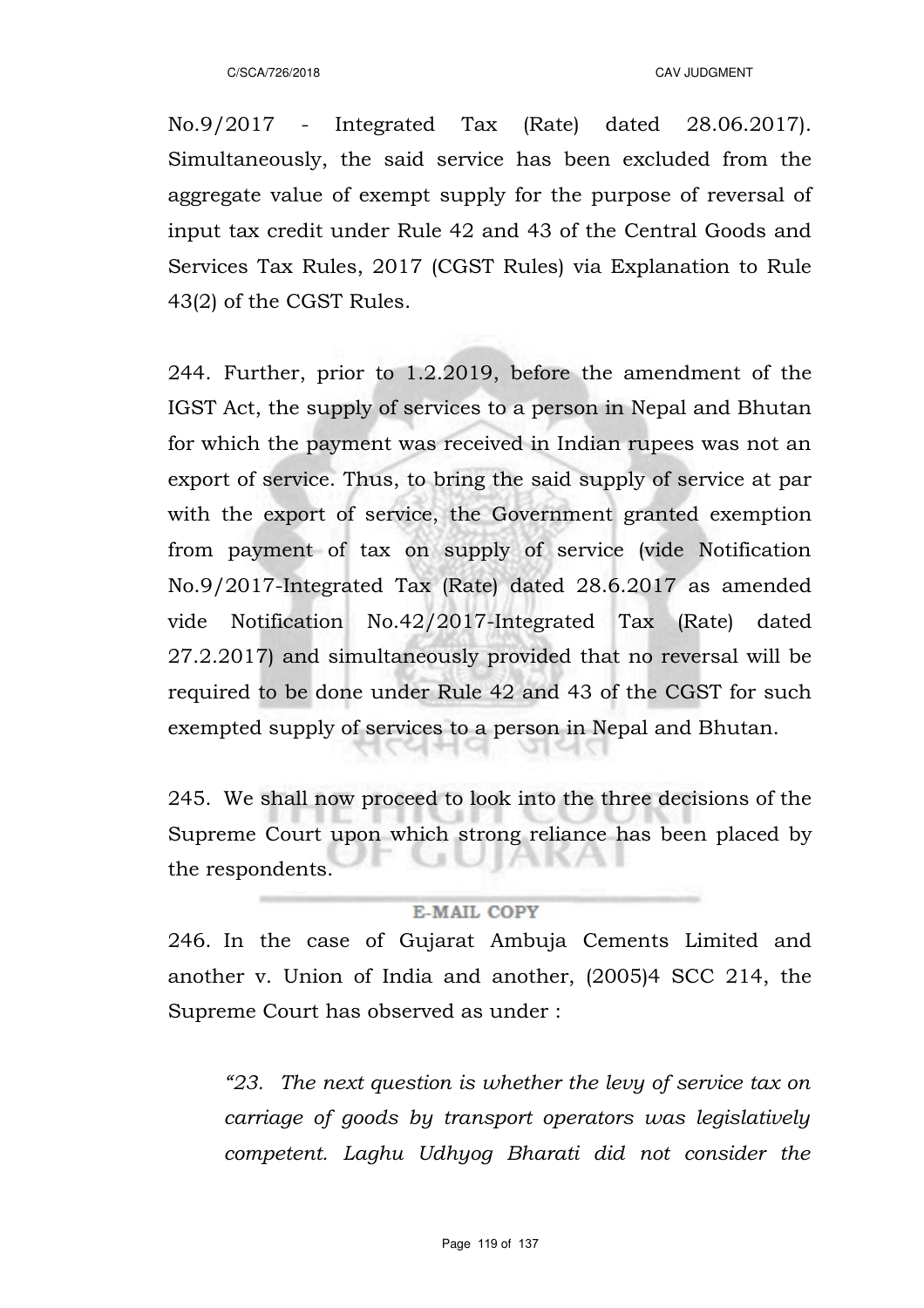*question of legislative competency. Before we consider the scope of the impugned Act, it is necessary to determine the scope of the two Legislative Entries namely Entry 97 of List I and Entry 56 of List II. It has been recognized in Godfrey Phillips (supra) that there is a complete and careful demarcation of taxes in the Constitution and there is no overlapping as far as the fields of taxation are concerned. This mutual exclusivity which has been reflected in Article 246(1) means that taxing entries must be construed so as to maintain exclusivity. Although generally speaking a liberal interpretation must be given to taxing entries, this would not bring within its purview a tax on subject-matter which a fair reading of the entry does not cover. If in substance, the statute is not referable to a field given to the State, the Court will not by any principle of interpretation allow a statute not covered by it to intrude upon this field.*

*24. Undisputedly, Chapter V of the Finance Tax Act, 1994 was enacted with reference to the residuary power defined in Entry 97 of List I. But as has been held in International Tourist Corporation v. State of Haryana (1981) 2 SCC 319:*

*"Before exclusive legislative competence can be claimed for Parliament by resort to the residuary power, the legislative incompetence of the State legislature must be clearly established. Entry 97 itself is specific in that a matter can be brought under that Entry only if it is not enumerated in List II or List III and in the case of a tax if it is not mentioned in either of those Lists."*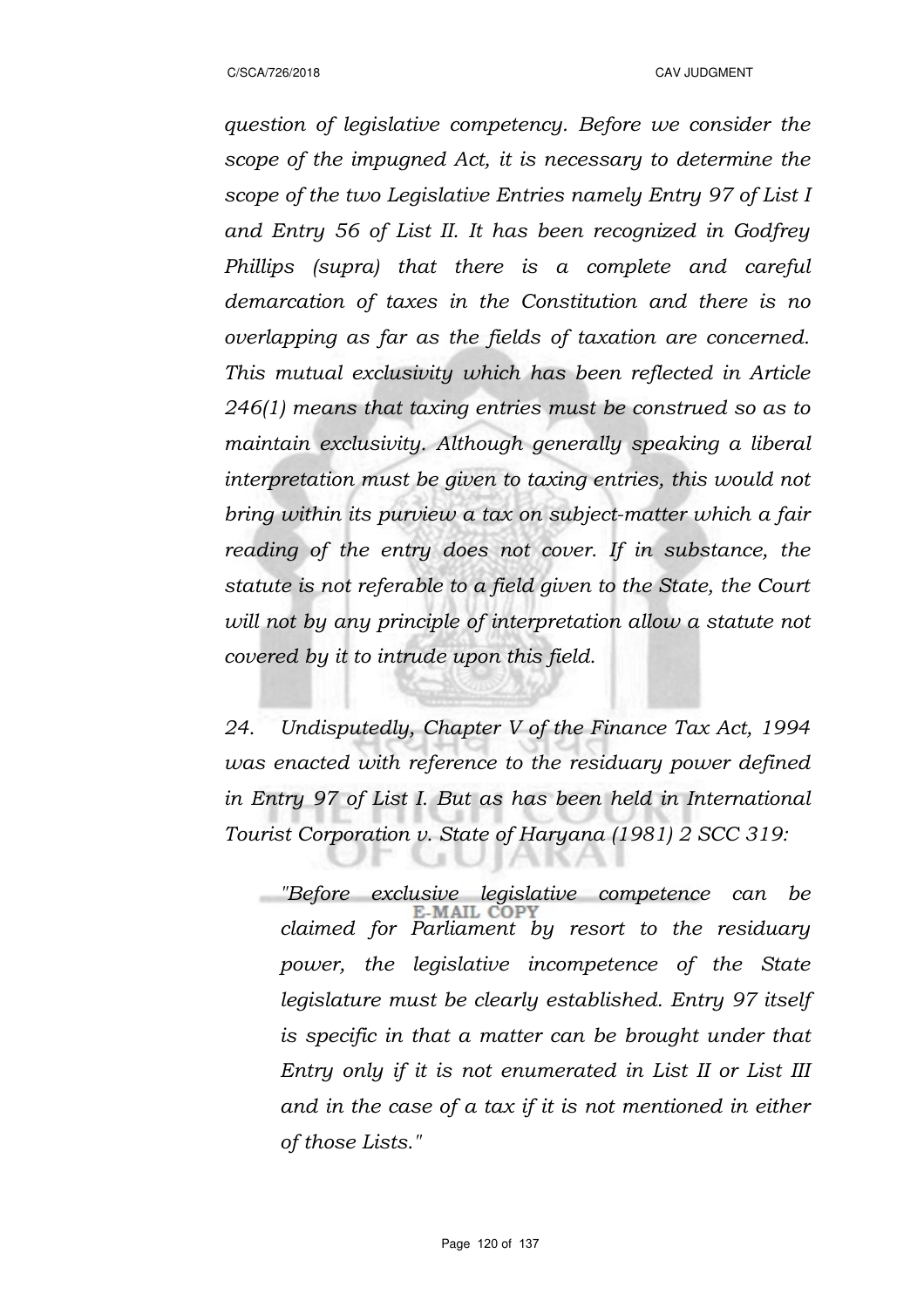*25. In that case Section 3(3) of the Punjab Passengers and Goods Taxation Act, 1952 was challenged by transport operators. The Act provided for the levy of the tax on passengers and goods plying in the State of Haryana. According to the transport operators, the State could not levy tax on passengers and goods carried by vehicles plying entirely along the national highways. According to them this was solely within the power of the Centre under Entry 23 read with 97 of List I. The submission was held to be patently fallacious by this Court. It was held that Entry 56 of List II did not exclude national highways so that the passengers and goods carried on national highways would fall directly and squarely within Entry 56 of List II. It was said that the State played a role in the maintenance of the national highway and there was sufficient nexus between the tax and passengers goods carried on the national highway to justify the imposition.*

*26. The writ petitioners in this case have, relying on this judgment, argued that the Act falls squarely within Entry 56 of List II and, therefore, could not be referred to Entry 97 of List I. We do not agree.*

### **E-MAIL COPY**

*27. There is a distinction between the object of tax, the incidence of tax and the machinery for the collection of the tax. The distinction is important but is apt to be confused. Legislative competence is to be determined with reference to the object of the levy and not with reference to its incidence or machinery. There is a further distinction between the objects of taxation in our constitutional scheme. The object of*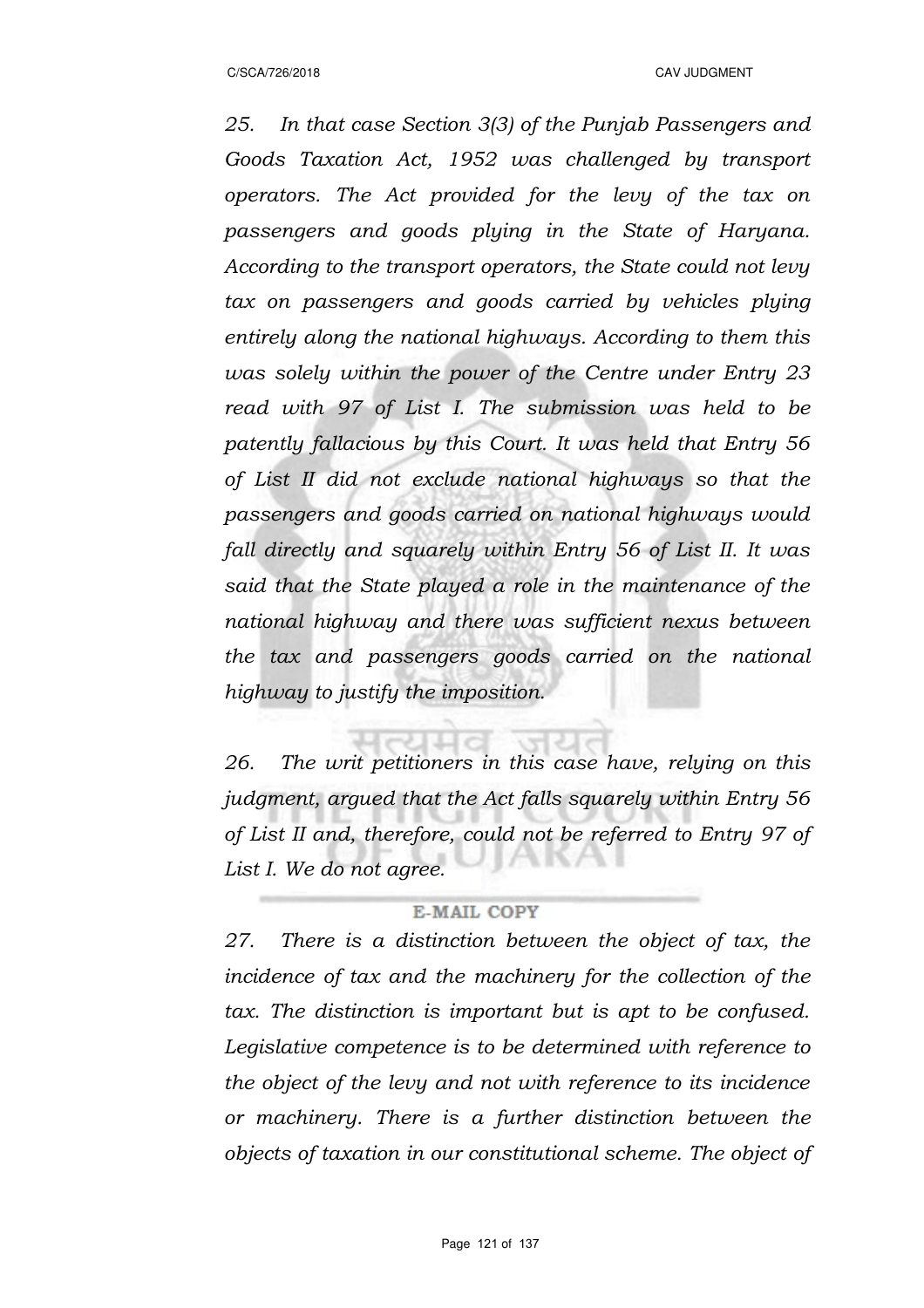*tax may be an article or substance such as a tax on land and buildings under Entry 49 of List II, or a tax on animals and boats under Entry 58 List II or on a taxable event such as manufacture of goods under Entry 84 of List-I, import or export of goods under Entry 83 of List-I, entry of goods under Entry 52 of List II or sale of goods under Entry 54 List II to name a few. Theoretically, of course, as we have held in Godfrey Phillips India Ltd. v. State of U.P. and others, 2005 Scale Page 367, ultimately even a tax on goods will be on the taxable event of ownership or possession. We need not go into this question except to emphasise that, broadly speaking the subject-matter of taxation under Entry 56 of List II are goods and passengers. The phrase 'carried by roads or natural waterways' carves out the kind of goods or passengers which or who can be subjected to tax under the Entry. The ambit and purport of the entry has been dealt with in Rai Ramakrishna and others v. State of Bihar 1963 (1) SCR 897) where it was said in language which we cannot better:-*

*"Entry 56 of the Second List refers to taxes on goods and passengers carried by road or on inland waterways. It is clear that the State Legislatures are authorized to levy taxes on goods and passengers by this entry. It is not on all goods and passengers that taxes can be imposed under this entry; it is on goods and passengers carried by road or on inland waterways that taxes can be imposed. The expression "carried by road or on inland waterways" is an adjectival clause qualifying goods and passengers,*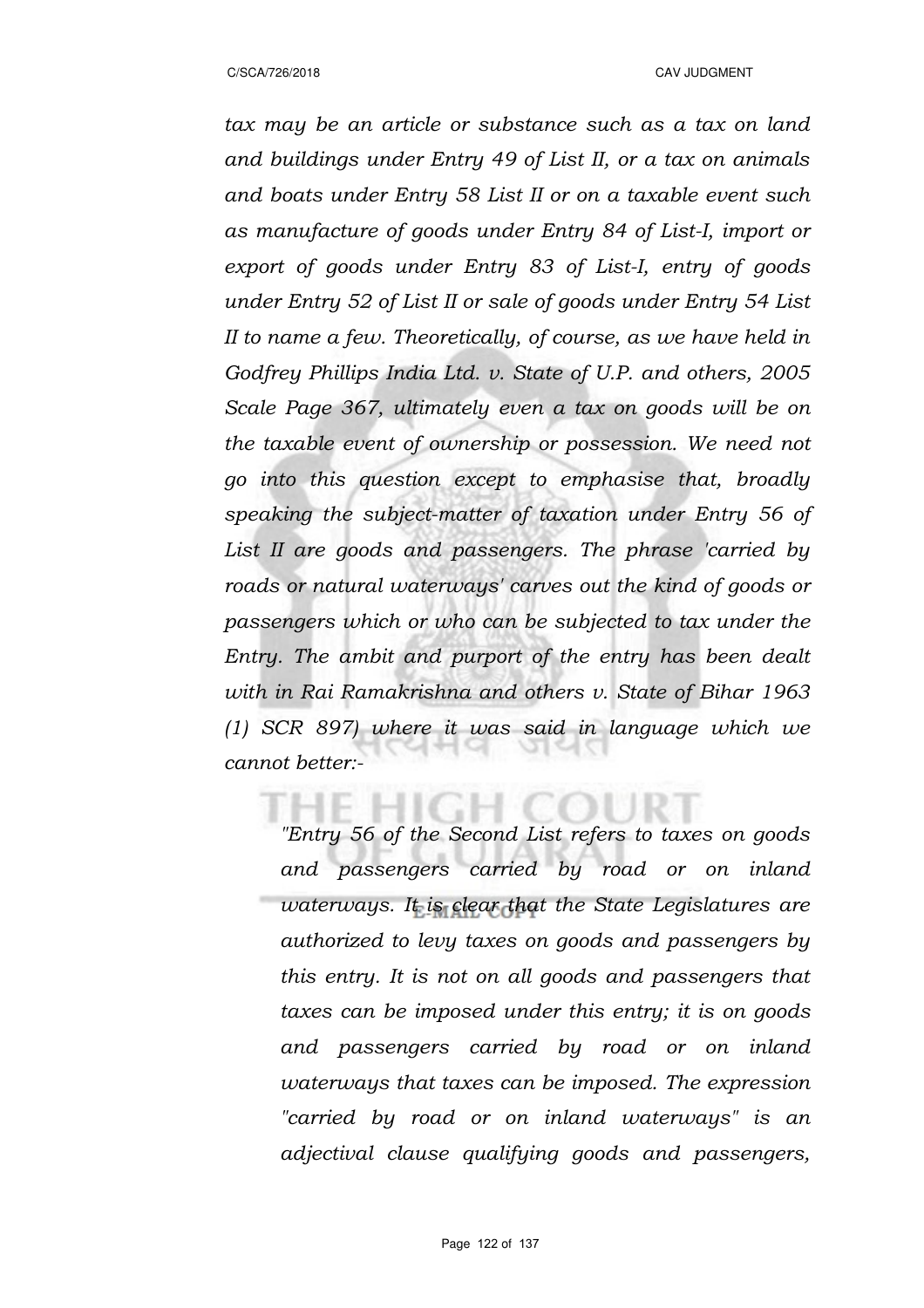*that is to say, it is goods and passengers of the said description that have to be taxed under this entry. Nevertheless, it is obvious that the goods as such cannot pay taxes, and so taxes levied on goods have to be recovered from some persons, and these persons must have an intimate or direct connection or nexus with the goods before they can be called upon to pay the taxes in respect of the carried goods. Similarly, passengers who are carried are taxed under the entry. But, usually, it would be inexpedient, if not impossible, to recover the tax directly from the passengers and so, it would be expedient and convenient to provide for the recovery of the said tax from the owners of the vehicles themselves."* 

*(See also: Sainik Motor Jodhpur v. The State of Rajasthan 1962 (1) SCR 517).*

*28. Having determined the parameters of the two legislative entries the principles for determining the constitutionality of a Statute come into play. These principles may briefly be summarized thus:*

*a) The substance of the impugned Act must be looked at to determine whether it is in pith and substance within a particular entry whatever its ancillary effect may be. (Prafulla Kumar Mukherjee v. Bank of Commerce Ltd. and others (AIR 1947 PC 60, 65; A.S. Krishna v. State of Madras, 1957 SCR 399; State of Rajasthan v. G. Chawla (1959 Supp. (1) SCR 904; Katra Education Society v. State of U.P., 1996 (3) SCR*

N IN A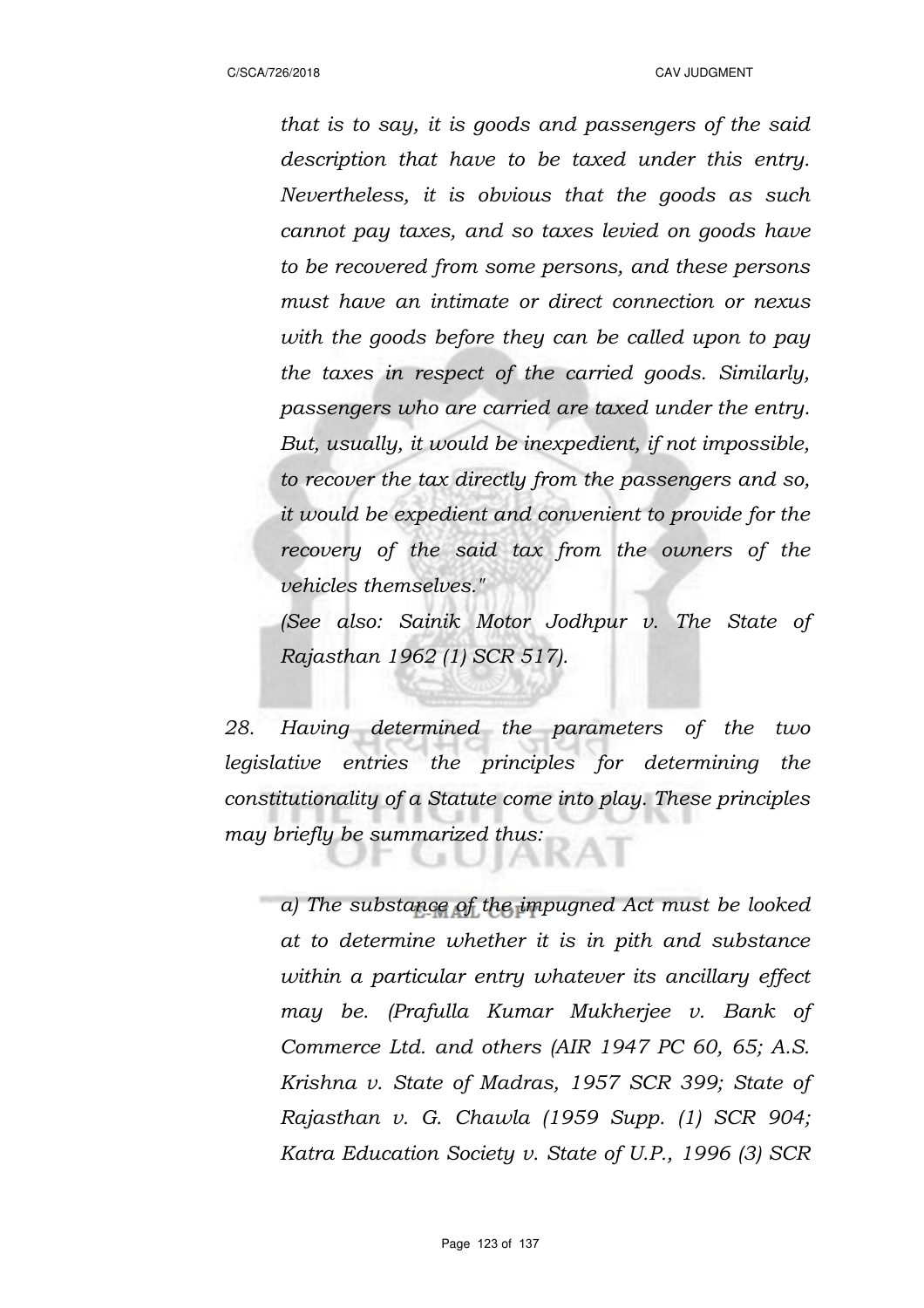C/SCA/726/2018 CAV JUDGMENT

*328; D.C. Johar and Sons (P) Ltd. v. STO Ernakulam, 1971 (27) STC 120; Kanan Devan Hills Produce v. State of Kerala (1972) 2 SCC 218).*

*b) Where the encroachment is ostensibly ancillary but in truth beyond the competence of the enacting authority, the statute will be a colourable piece of legislation and constitutionally invalid (A.S. Krishna v. State of Madras (supra); A.B. Abdul Kadir v. State of Kerala (1976) 3 SCC 219, 232; Federation of Hotel and Restaurant v. Union of India (supra at p.651). If the statute is legislatively competent the enquiry into the motive which persuaded Parliament or the State legislature into passing the Act is irrelevant. (Dharam Dutt and others v. Union of India and others 2004(1) SCALE 425).*

*c) Apart from passing the test of legislative competency, the Act must be otherwise legally valid and would also have to pass the test of constitutionality in the sense that it cannot be in violation of the provisions of the Constitution nor can it operate extra-territorially.*

*(See: Poppat Lal Shah v. State of Madras 1953 SCR 677).*

*29. The provisions relating to service tax in the Finance Act, 1994 make it clear under Section 64(3) that the Act applies only to taxable services. Taxable services has been defined, as we have already noted, in Section 65(41). Each*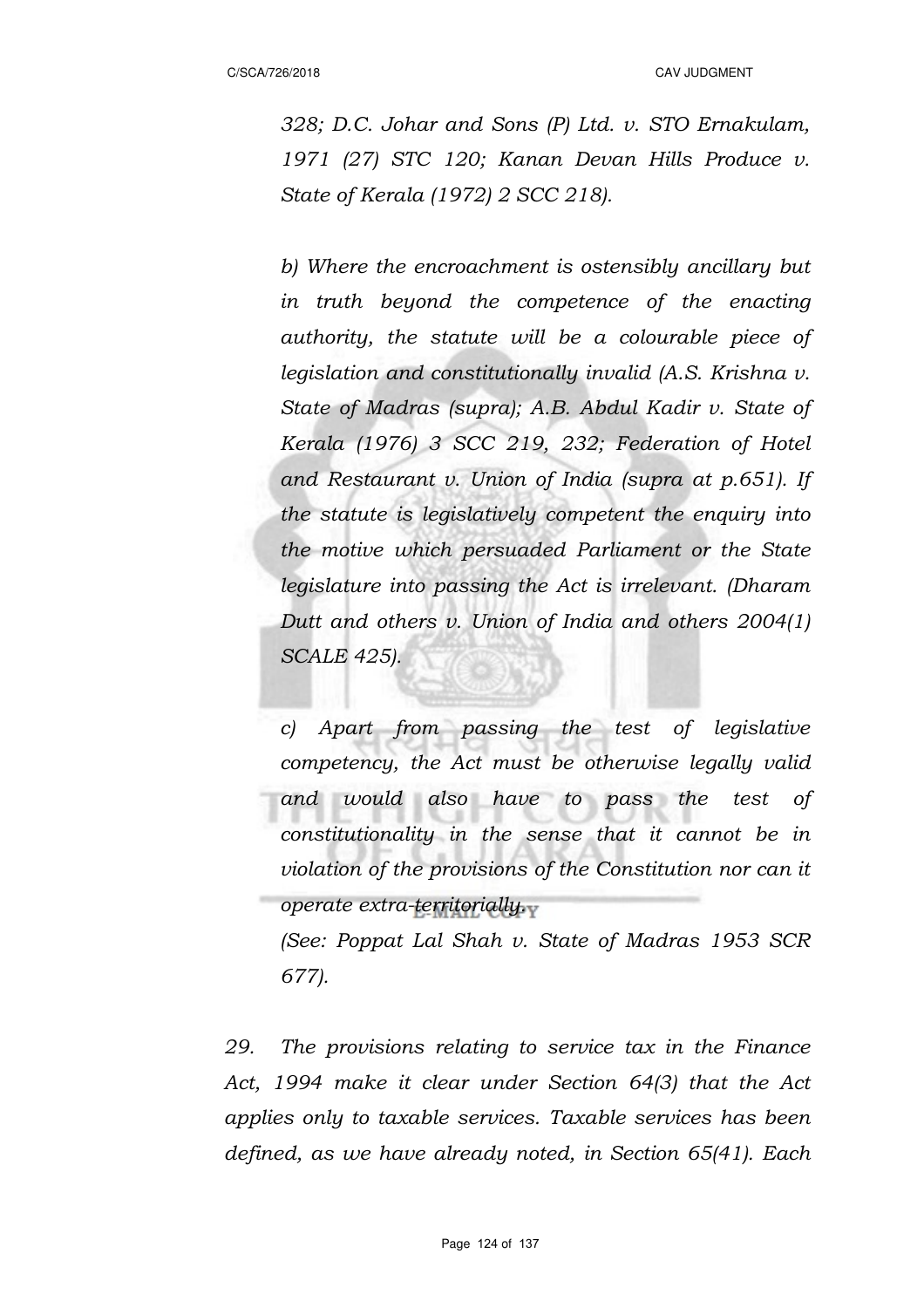*of the clauses of that sub section refers to the different kinds of services provided. Most of the taxable services cannot be said to be in any way related to goods or passengers carried by road or waterways. For example, Section 65(41) (g) provides for service rendered to a client by a consulting engineer, Section 65(41)(k) refers to service to a client by a manpower recruitment agency, Section 65(41)(o) refers to service by pandal or shamiana contractors and so on. The rate of service tax has been fixed under Section 66. Section 67 provides for valuation of taxable service for the purposes of charging tax. The provision for valuation of service rendered by collecting and forwarding agents has been dealt with under sub-clause (j) and service provided by goods transport operators has been provided under clause (j). (subsequently renumbered as clause (m-a). These clauses read respectively as under :-*

*"67.(j) in relation to service provided by a clearing and forwarding agent to a client, shall be the gross amount charged by such agent from the client for services of clearing and forwarding operations in any manner."*

*"67.(m-a) in relation to service provided by goods transport operator to a customer, shall be the gross amount charged by such operator for services in relation to carrying goods by road in a goods carriage and includes the freight charges but does not include any insurance charges."*

*30. As far as clause (j) is concerned it does not speak of*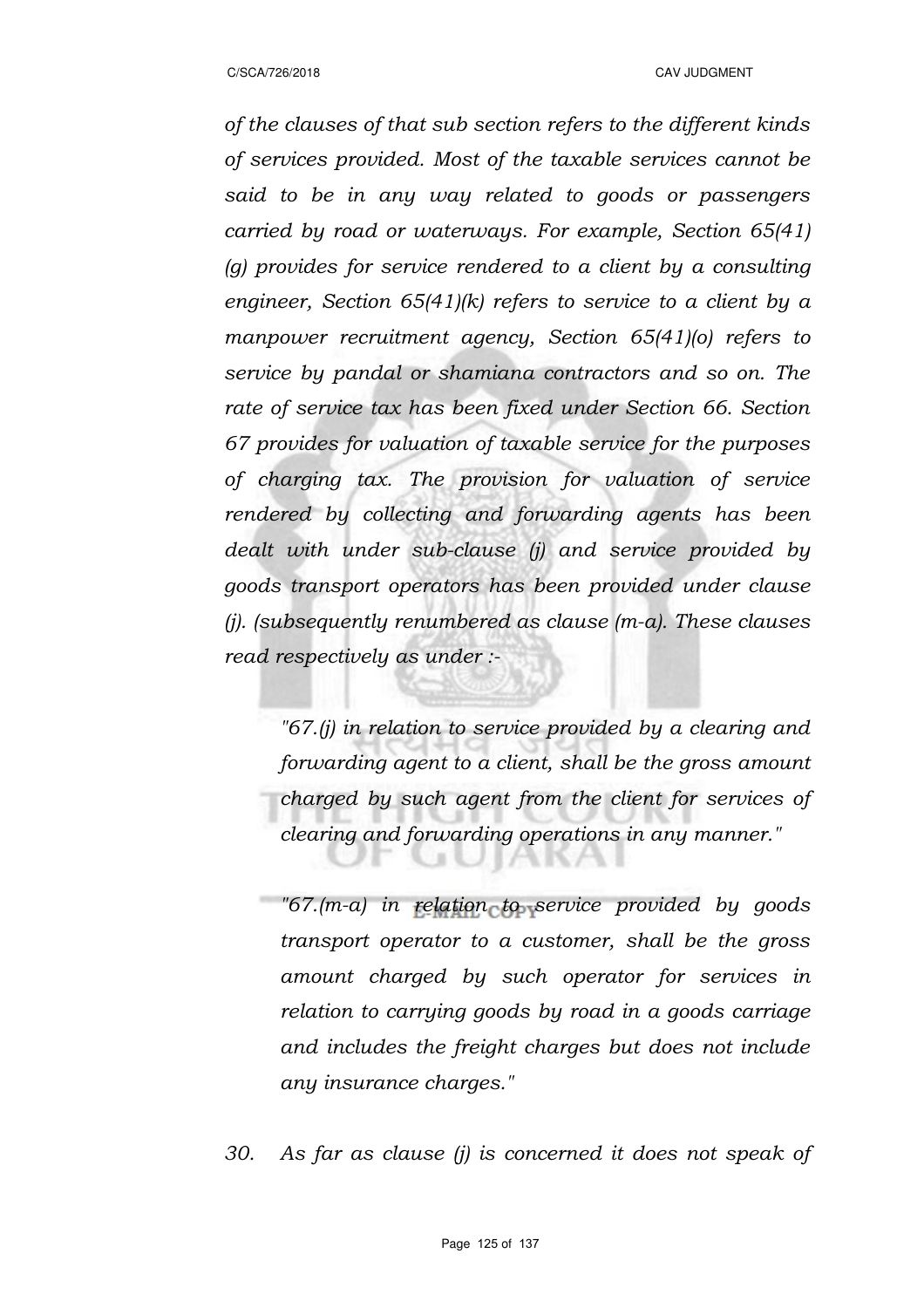*goods or passengers, nor to carriage of goods nor is it limited to service by road or inland waterways. Clause (m-a) shows that the valuation of the service tax includes the freight charges, but is not limited to it.*

*31. It is clear therefore that Section 66 read with Section 65(41)(j) and (m-a) Chapter V of the Finance Act, 1994 do not seek to levy tax on goods or passengers. The subject matter of tax under those provisions of the Finance Act, 1994 is not goods and passengers, but the service of transportation itself. It is a levy distinct from the levy envisaged under Entry 56. It may be that both the levies are to be measured on the same basis, but that does not make the levy the same. As was held in Federation of Hotel and Restaurant Association of India etc. v. Union of India and others (1989) 3 SCC 634 :*

*"...'subjects which in one aspect and for one purpose fall within the power of a particular legislature may in another aspect and for another purpose fall within another legislative power....'*

 $\mathbb{R}^2$ 

*Indeed, the law 'with respect to' a subject might incidentally 'affect' another subject in some way, but that is not the same thing as the law being on the latter subject. There might be overlapping; but the overlapping must be in law. The same transaction may involve two or more taxable events in its different aspects. But the fact that there is an overlapping does not detract from the distinctiveness of the aspects."*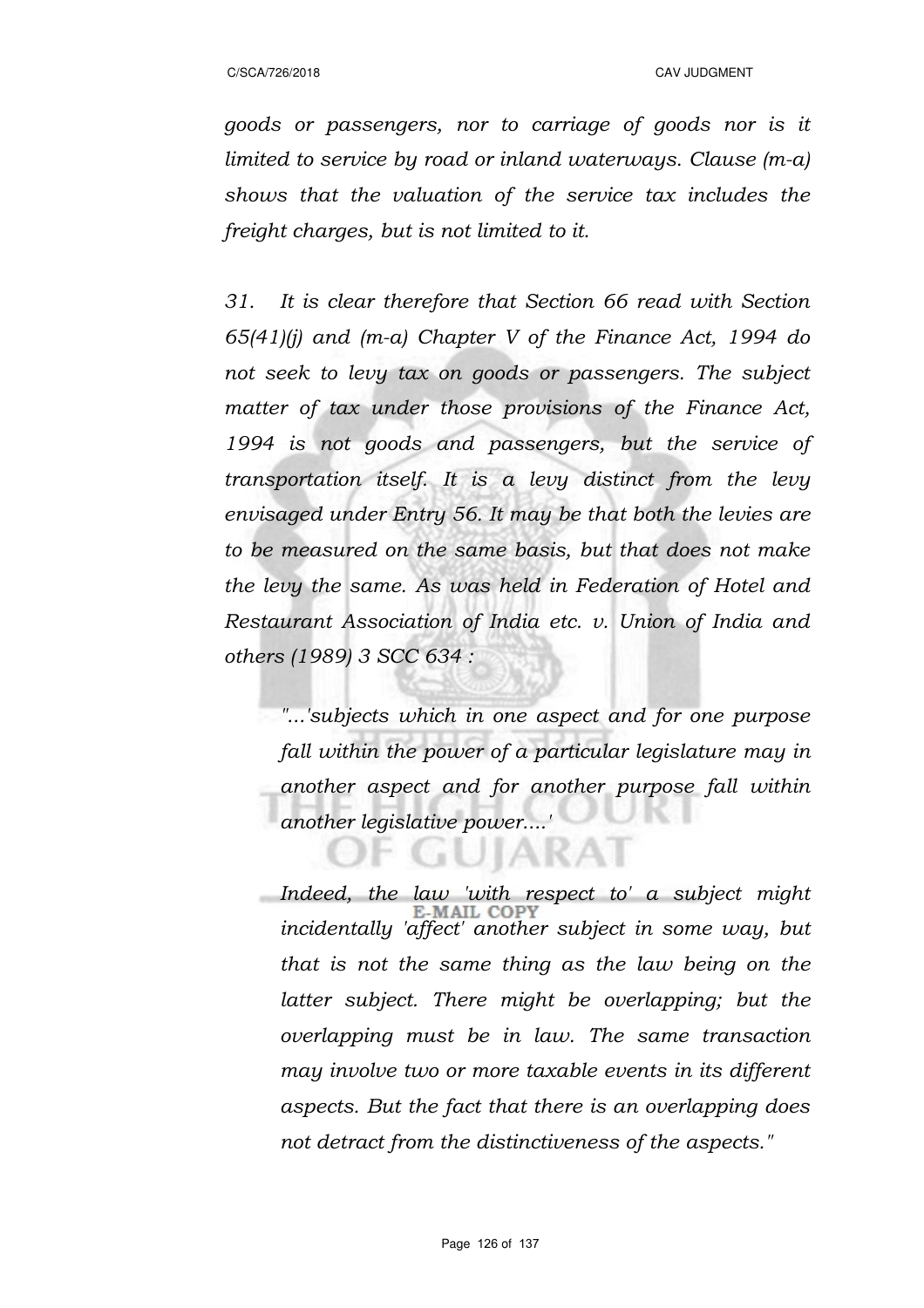*32. Since service Tax is not a levy on passengers and goods but on the event of service in connection with the carriage of goods, it is not therefore possible to hold that the Act in pith and substance is within the States exclusive power under Entry 56 of List II. What the Act ostensibly seeks to tax is what it, in substance, taxes. In the circumstances, the Act could not be termed to be a colourable piece of legislation. It is not the case of the petitioners that the Act is referable to any other entry apart from Entry 56 of List II. Therefore the negation of the petitioners submission perforce leads to the conclusion that the Act falls within the residuary power of Parliament under Entry 97 of List I.*

*33. Incidentally a similar challenge to the legislative competence of Parliament to levy service tax was negatived in Tamil Nadu Kalyana Mandapam Assn. v. Union of India, 2004 (167) ELT 3 (SC) which was a case where the levy of service tax was challenged by owners of Kalayan Mandapam/Mandap Keepers. By virtue of the 1997 amendment service provided to a client by Mandap keepers including the services if any rendered as a caterer was treated as a taxable service. The challenge, inter alia, was that service tax on Mandap Keepers was colourable legislation as the said tax was not on service but was in pith and substance only a tax on the sale of goods and/or a tax on land. The writ petition filed before the Madras High Court was rejected and the constitutionality of the levy was upheld. It was then urged before this Court by the appellants that Entries 18, 14 and 54 of List II covered the*

Page 127 of 137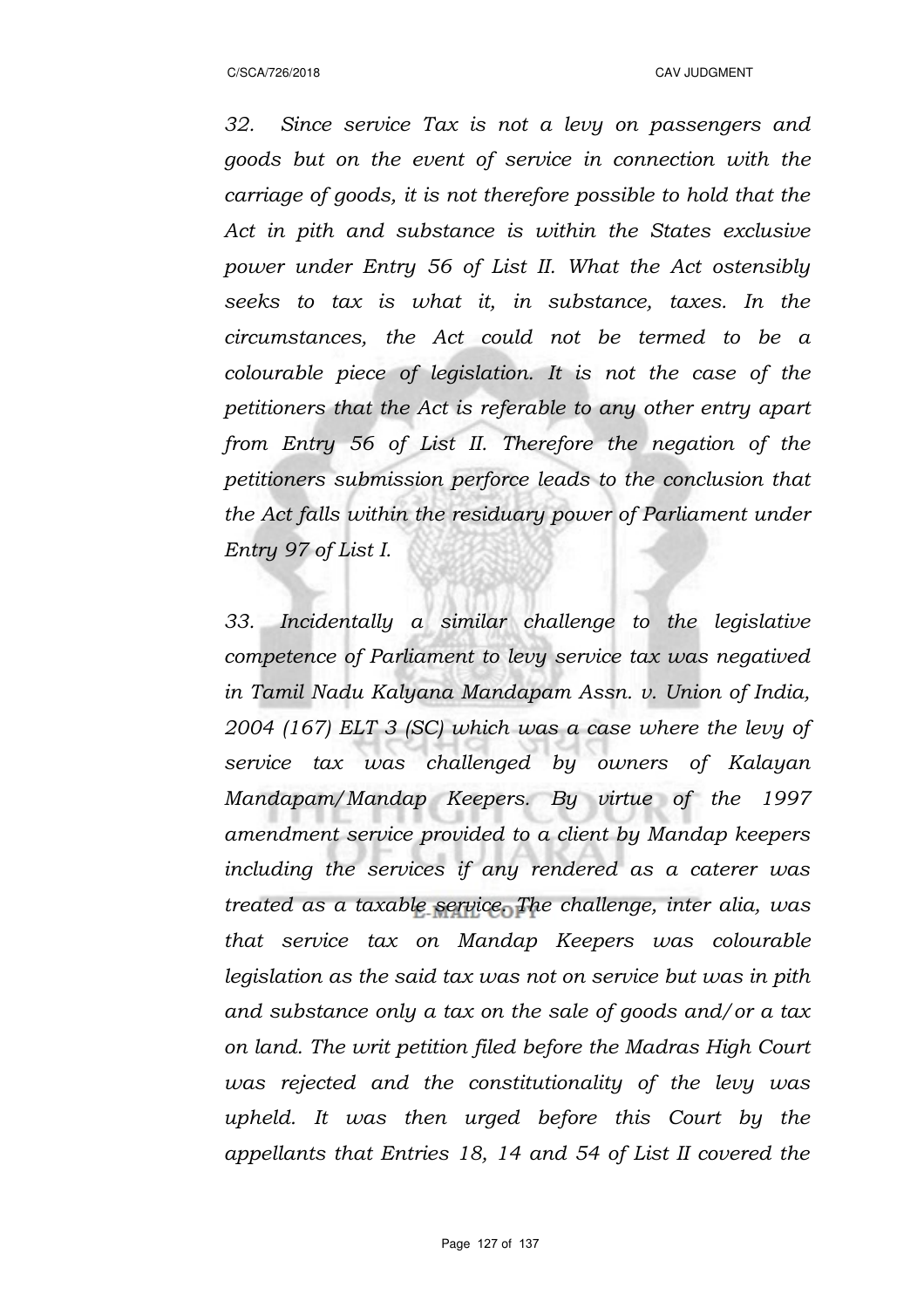*levy in question and, therefore, resort could not be had to Entry 97 in List I of the Seventh Schedule of the Constitution. It was held by this Court that although certain items of the service might have been referable to any other entry, the service element was the "more weighty, visible and predominant". Therefore, the nature and character of the levy of the service tax was distinct from a tax on the sale or hire purchase of goods and from a tax on land.*

*34. The point at which the collection of the tax is to be made is a question of legislative convenience and part of the machinery for realization and recovery of the tax. The manner of the collection has been described as "an accident of administration; it is not of the essence of the duty" 2. It will not change and does not affect the essential nature of the tax. Subject to the legislative competence of the Taxing Authority a duty can be imposed at the stage which the authority finds to be convenient and the most effective whatever stage it may be. The Central Government is therefore legally competent to evolve a suitable machinery for collection of the service tax subject to the maintenance of a rational connection between the tax and the person on whom it is imposed. By Sections 116 and 117 of the Finance Act, 2000, the tax is sought to be levied from the recipients of the services. They cannot claim that they are not connected with the service since the service is rendered to them.* 

*35. In a similar fact situation under an Ordinance the Central Government was authorized to levy and collect a*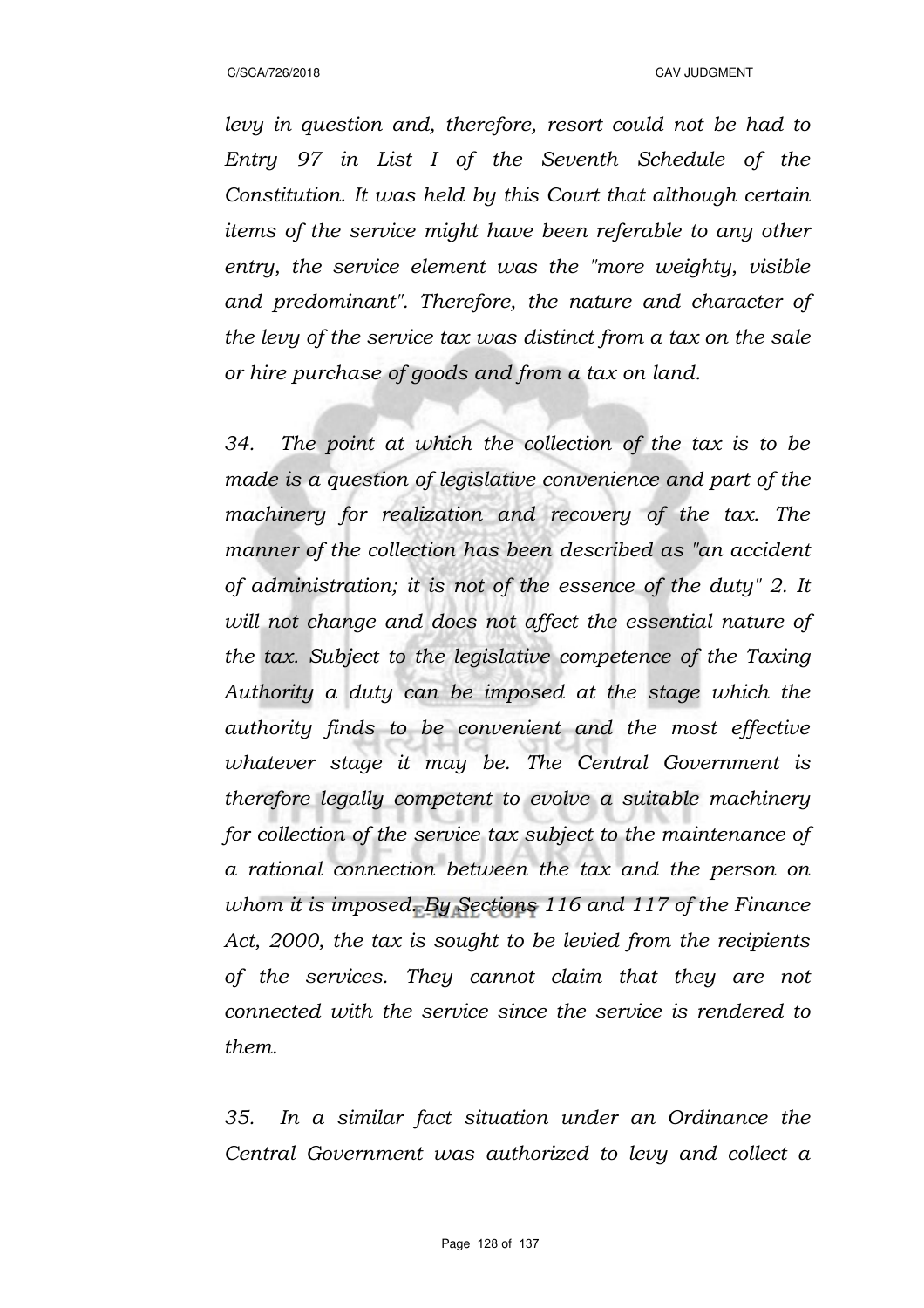*duty of excise on all coal and coke dispatched from collieries. Rules framed under the Ordinance provided for collection of the excise duty by the railway administration by means of a surcharge on freight recoverable either from the consignor or the consignee. The imposition of excise duty on the consignee was challenged on the ground that the consignee had nothing to do with the manufacture or production of the coal. Negativing this submission this Court in R.C. Jall v. Union of India, AIR 1962 SC 1281, 1286 said :-*

*"The argument confuses the incidence of taxation with the machinery provided for the collection thereof."*

*36. In Rai Ramakrishna (supra) the tax under Entry 56 of List II was held to be competently levied on the bus operators or bus owners even though the object of levy was passengers (which they were not) because there was a direct connection between the object of the tax viz., goods and passengers and the owners of the transport carrying the goods or passengers. There is thus nothing inherently illegal or unconstitutional to provide for service tax to be paid by the availer or user.*

*37. The writ petitioners have relying upon the decision in Dwarka Prasad v. Dwarka Das Saraf, 1976 (1) SCC 128, contended that the amendment to section 68 by the introduction of a proviso in 2003, was invalid. It is submitted that as the body of the section did not cover the subject matter, there was no question of creating an*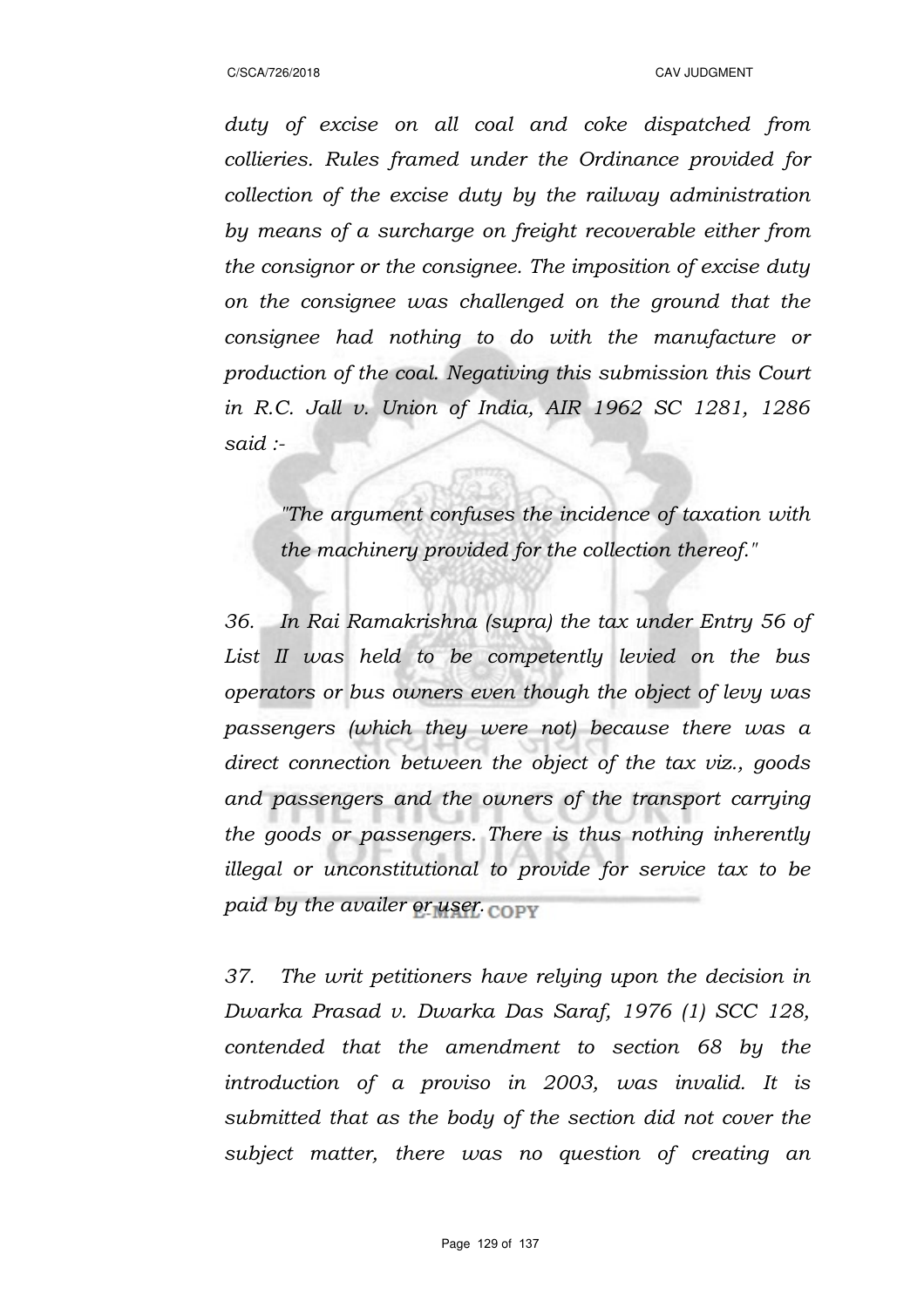*exception in respect thereto by a proviso. According to the writ petitioners, the proviso cannot expand the body by creating a separate charge. It is submitted that by merely amending the definition of the word "assessee" it could not be understood to mean that thereby all customers of the services in question were liable.*

*38. The submission is misconceived for several reasons. Section 68 is a machinery section in that it provides for the incidence of taxation and is not the charging section which is Section 66. The amendments to Section 66 brought about in 2000 changed the point of collection of tax from the provider of the service to 'such manner as may be prescribed'. Section 68(1A) as it stood in 1997 provided for the collection and recovery of service tax in respect of the services referred in clauses (g) to (r) of Section 65(41), which included both the services with which we are concerned, from such person and in such manner as may be prescribed. The 1998 Finance Act maintained this. Now the Service Tax Rules, 1994 provided for the collection and recovery of tax from the user or payers for the services. This was the prescribed method. All that the proviso to Section 68(1A) did was to prescribe the procedure for collection with reference to services of goods transport operators and clearing agents which services had already been expressly included under the Finance Act, 2000 into the definition of taxable service.*

*39. The decision in Dwarka Prasad v. Dwarka Das Saraf (supra) relied upon by the writ petitioner does not in any*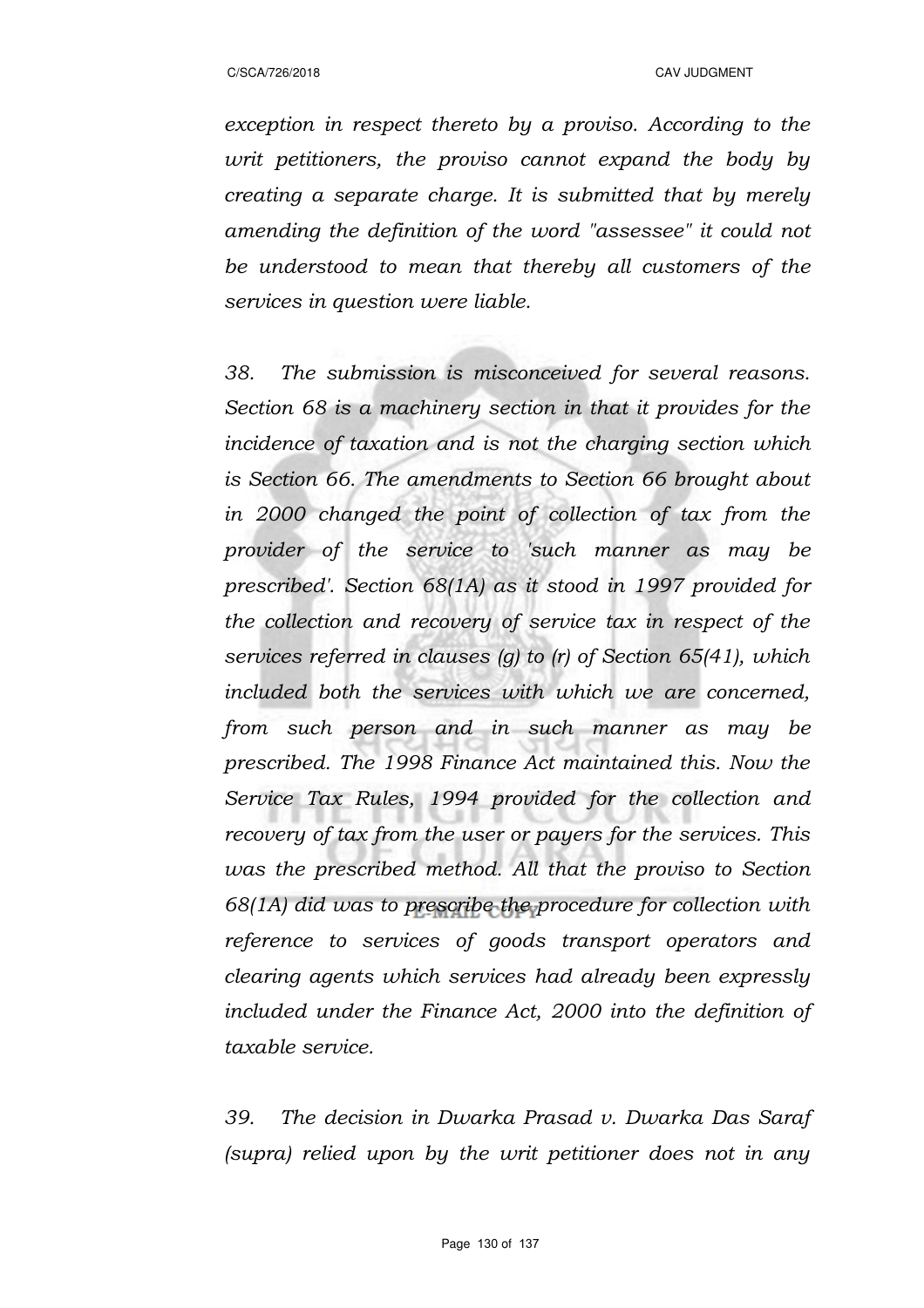*way forbid a proviso from supplementing the enacting clause. All that the decision says is that a proviso must prima facie be read and considered in relation to the principal matter to which it is a proviso. It is not a separate or an independent enactment. The introduction of the proviso to Section 68(1)(A) by the Finance Act, 2003 does not seek in any manner seek to expand that sub-section. In fact it gives effect to it.*

*40. The final challenge to the 2000 amendment to the Service Tax Act, 1994 is that it operated in a discriminatory manner in that it chose the recipient of the services to be the assessee only in the case of services rendered by goods transport operators and clearing and forwarding agents. We are unable to accept the submission. Because of the inherent complexity of fiscal adjustments of diverse elements in the field of tax, the legislature is permitted a large discretion in the matter of classification to determine not only what should be taxed but also the manner in which the tax may be imposed. Courts are extremely circumspect in questioning the reasonability of such classification but after a "judicial generosity is extended to legislative wisdom, if there is writ on the statute perversity, madness in the method or gross disparity, judicial credibility may snap and the measure may meet with its funeral".*

*(Vide: Ganga Sugar Corporation v. State of U.P.) (1980(1) SCC 223)*

*41. The same judicial wariness was expressed in Federation of Hotel and Restaurant Association of India etc.*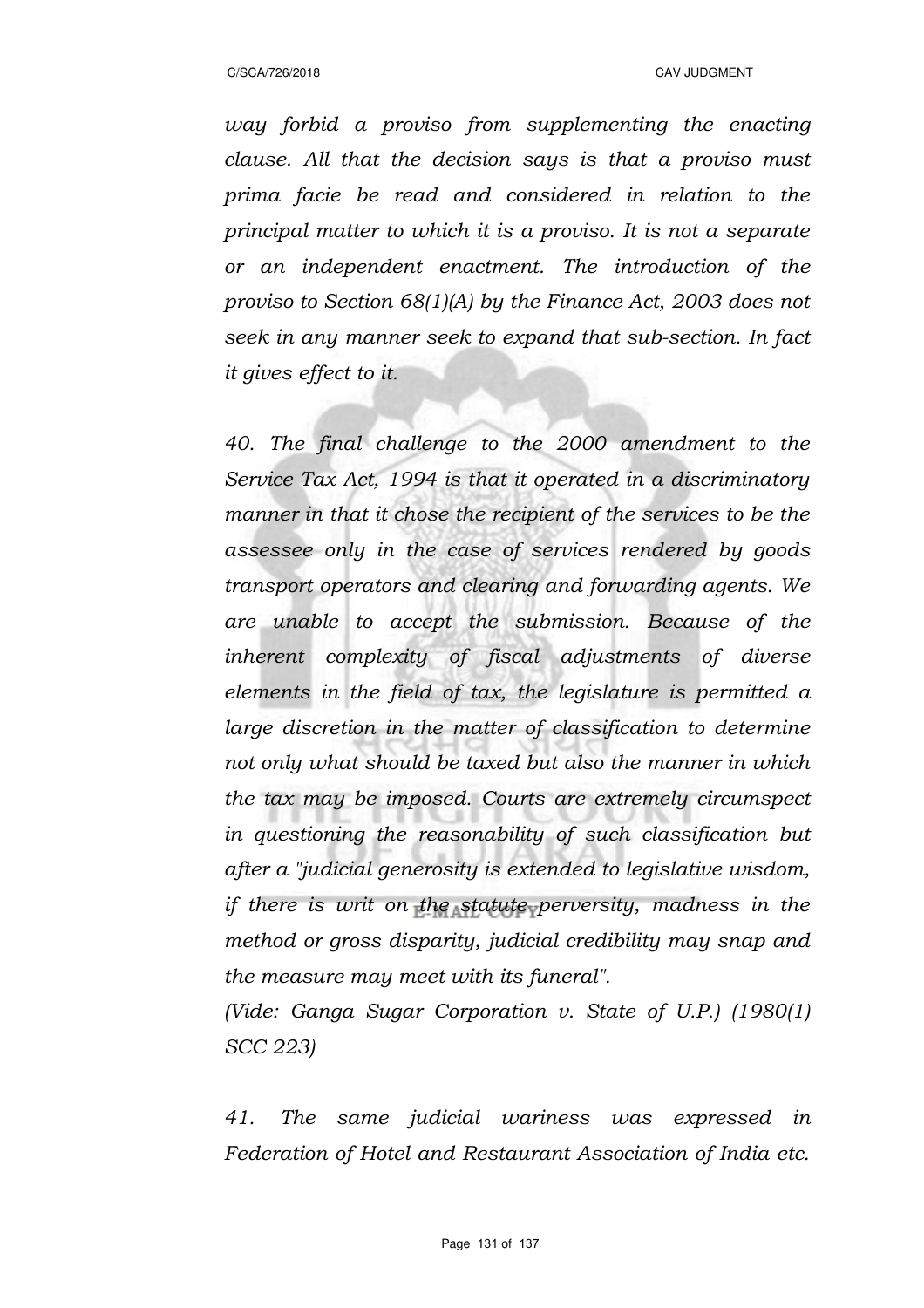*v. Union of India and Ors., (1989) 3 SCC 634 where it was said :*

*"It is now well settled that though taxing laws are not outside Article 14, however, having regard to the wide variety of diverse economic criteria that go into the formulation of a fiscal policy legislature enjoys a wide latitude in the matter of selection of persons, subject matter, events etc., for taxation. The tests of the vice of discrimination in a taxing law are, accordingly, less rigorous. In examining the allegations of a hostile, discriminatory treatment what is looked into is not its phraseology, but the real effect of its provisions. A legislature does not, as an old saying goes, have to tax everything in order to be able to tax something. If there is equality and uniformity within each group, the law would not be discriminatory . Decisions of this Court on the matter have permitted the legislatures to exercise an extremely wide discretion in classifying items for tax purposes, so long as it refrains from clear and hostile discrimination against particular persons or classes."*  JIAKA

*42. In the case before us the discrimination is not, even according to the writ petitioners, by reason of the subject matter of tax. It is also not the writ petitioners' case that within the separate classes of services covered by the different clauses in Section 65(41), there is any discrimination or that the law operates unequally within the classes. According to them the discrimination lies in the method of collection of the tax followed. But as we have said*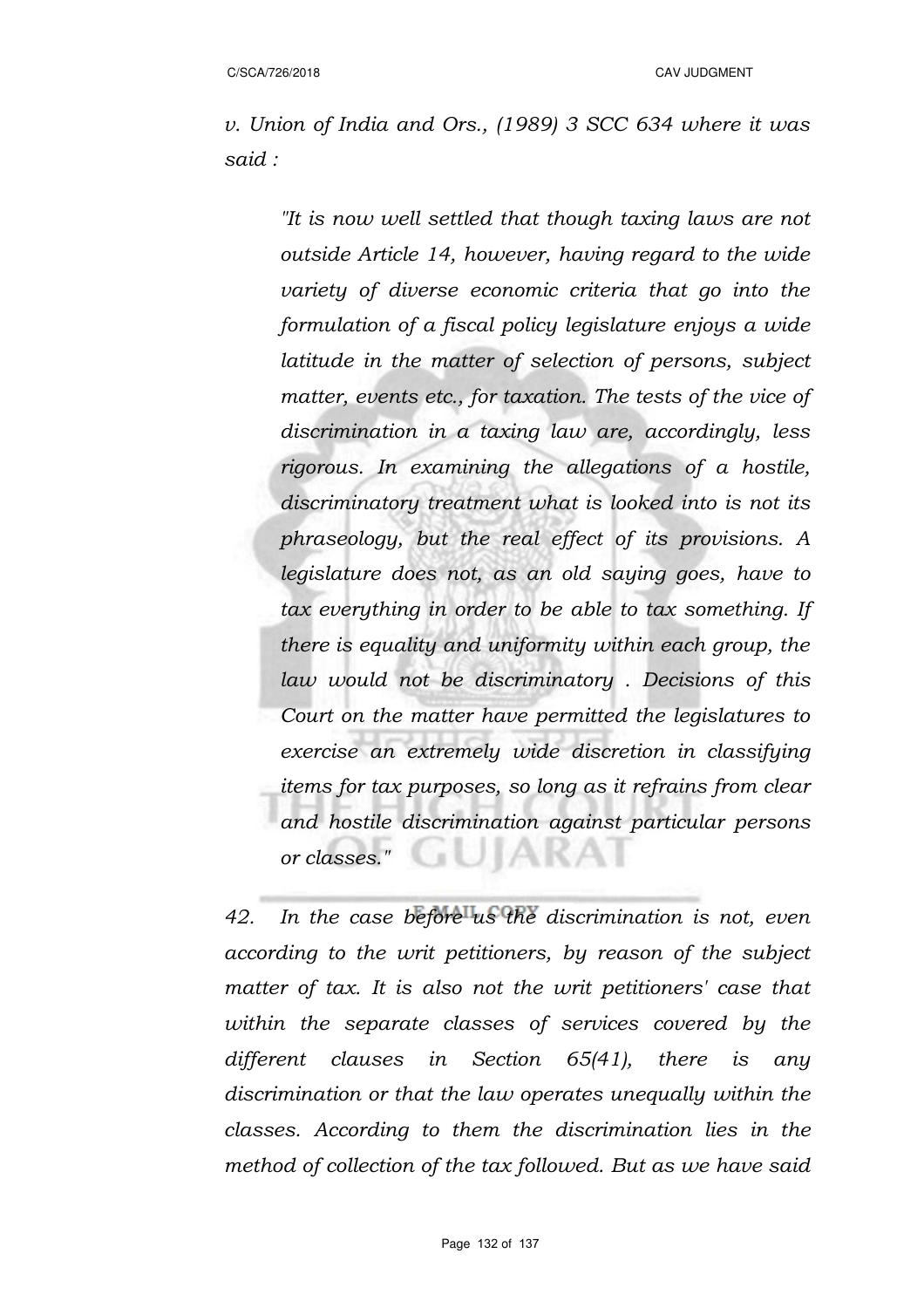*this is not of the essence of the tax and the mere difference in the machinery provisions between the different classes of service cannot found a challenge of discrimination. If the legislature thinks that it will facilitate the collection of the tax due from such specified traders on a rationally discernible basis, there is nothing in the said legislative measure to offend Article 14 of the Constitution. It is therefore outside the judicial ken to determine whether the Parliament should have specified a common mode for recovery of the tax as a convenient administrative measure in respect of a particular class. That is ultimately a question of policy which must be left to legislative wisdom. This challenge also accordingly fails."*

247. In the aforesaid decision of the Supreme Court, the subject-matter of challenge was the constitutional validity of Sections 116 and 117 respectively of the Finance Act, 2000, on the ground that it encroached upon the power of the State Legislature under Entry 56 of List II of the  $7<sup>th</sup>$  Schedule to the Constitution and also on the ground that the levy of the service tax on the customers of goods transport operators and clearing & forwarding agents was discriminatory as the other recipients were not subjected to such imposition. The Supreme Court, while rejecting both the contentions, held that the Legislature has the competence to collect tax from the recipients of services. The ratio of Gujarat Ambuja Cements Ltd. (supra) is in no way helpful to the respondents for the purpose of defending the notifications.

248. In the case on hand, there is no challenge to the competence of the Legislature in enacting Section 5(3) of the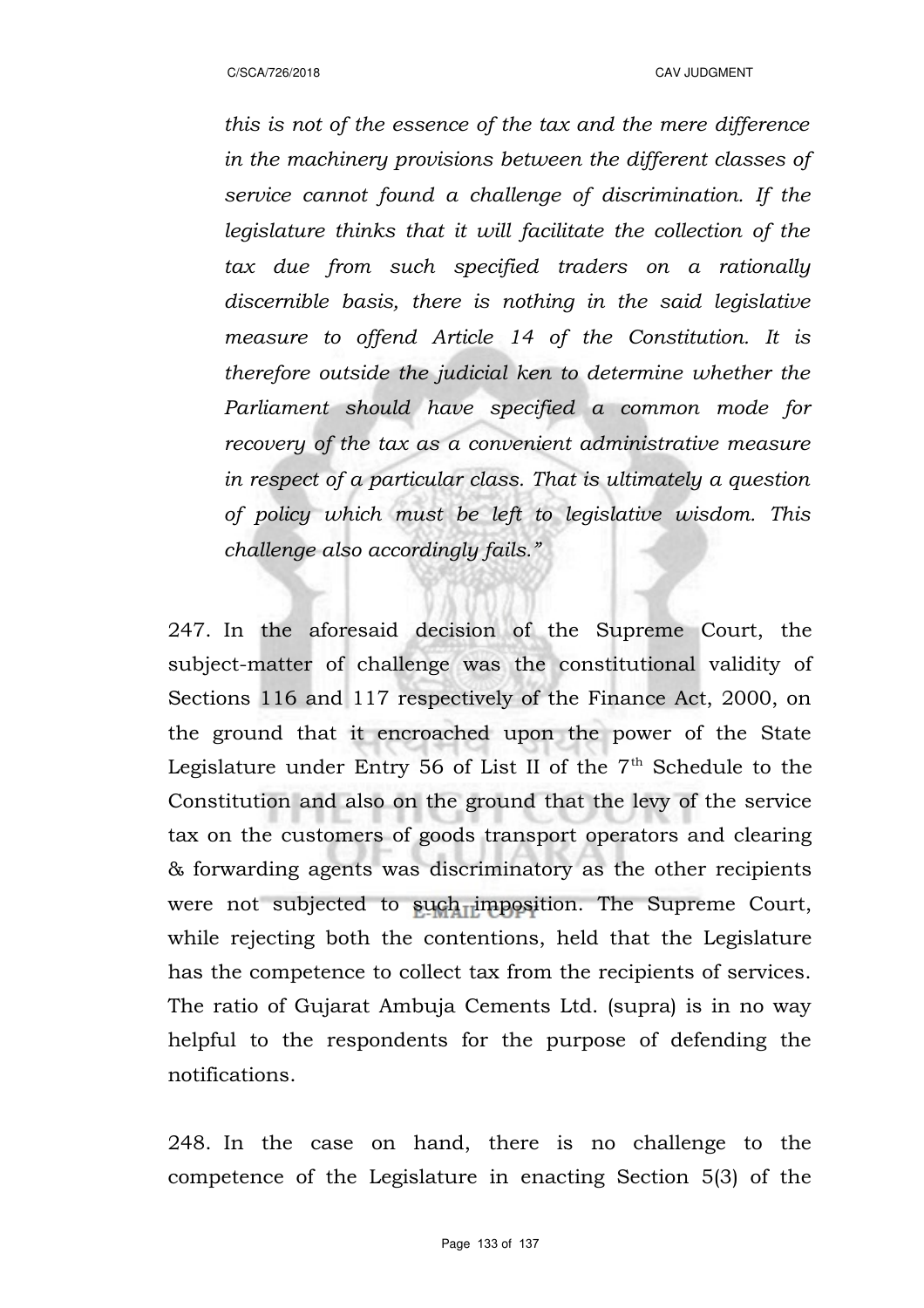IGST Act which empowers the Government to notify the goods or services upon which tax is liable to be paid by the recipients. The issue in the present case is, when the statutory provision empowers collection of tax from the recipient of goods or services, then whether the delegated legislation by way of notification can stipulate imposition of tax on a person who is neither the supplier nor the recipient of service. Thus, this decision is of no avail to the respondents.

249. In All India Federation of Tax Practitioners v. Union of India, (2007)7 STR 625 (SC), the Supreme Court heard an appeal filed by the All India Federation of Tax Practitioners against a Division Bench judgment of the Bombay High Court upholding the legislative competence of the Parliament to levy service tax vide the Finance Act, 1994, and the Finance Act, 1998. The Bombay High Court took the view that the service tax would fall in Entry 97 of List I of the  $7<sup>th</sup>$  Schedule to the Constitution. The issue before the Supreme Court was one concerning the constitutional status of levy of service tax and the legislative competence of the Parliament to impose service tax under Article 246(1) read with Entry 97 of List I of the  $7<sup>th</sup>$  Schedule to the OF GUIARAT Constitution.

250. The issue that arose in the appeal before the Supreme Court questioned the competence of the Parliament to levy service tax on the practicing Chartered Accountants and Architects having regard to Entry 56 of List II of the  $7<sup>th</sup>$  Schedule to the Constitution and Article 276 of the Constitution of India. The challenge was rejected by the Supreme Court relying upon the aspect theory and it was held that the Parliament has the competence to impose tax on the services rendered by the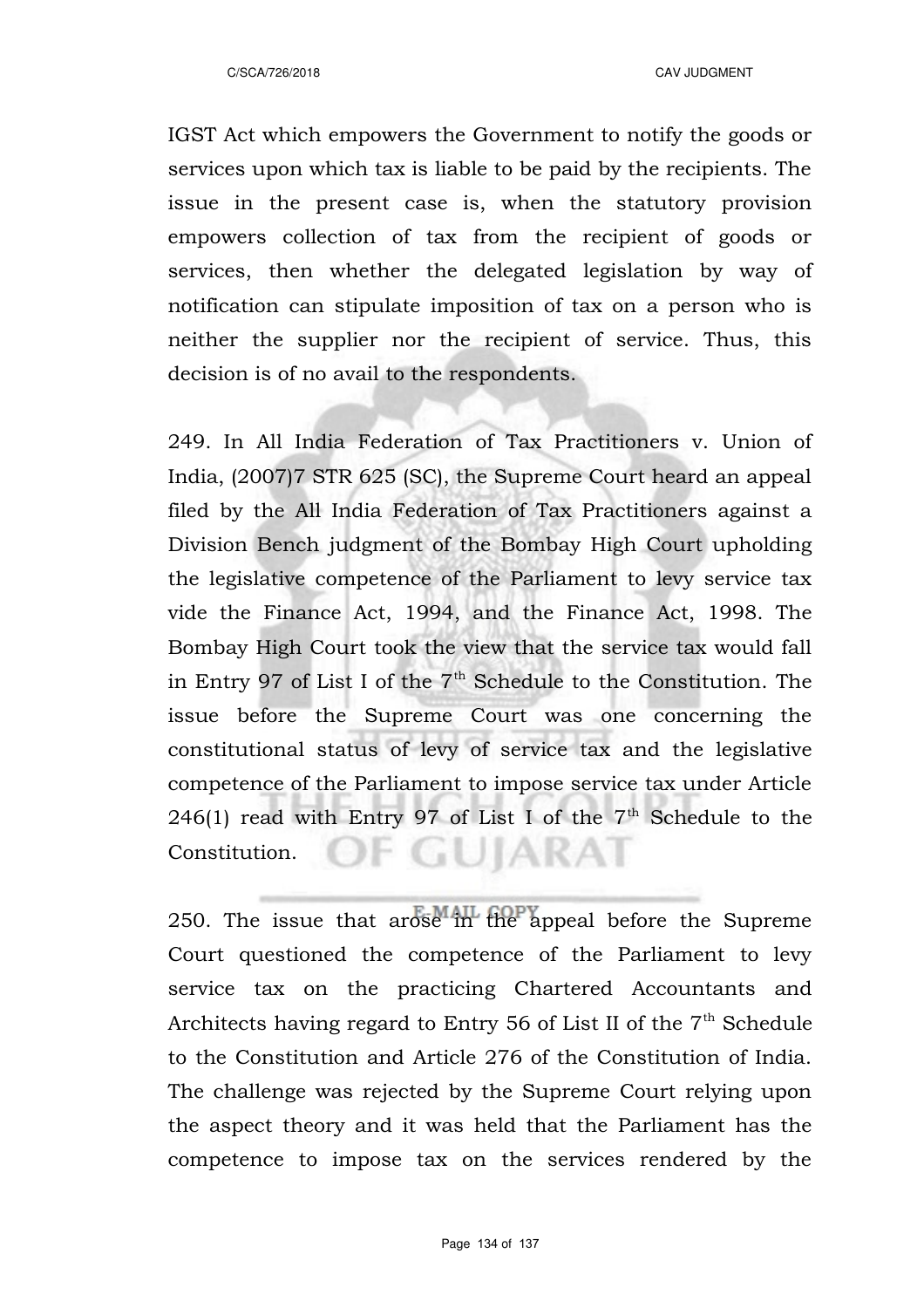professionals. The ratio of this decision is also of no avail to the respondents as the pivotal issue in the case on hand is, whether the delegated legislation can travel beyond the scope of the powers conferred by the parent legislation.

251. In Phulchand Exports Limited v. O.O.O. Patriot, (2011)10 SCC 300, the Supreme Court in para 21 has referred to and relied upon the decision in the case of Johnson v. Taylor Brothers and Company Limited, 1920 AC 144 (HL) in the context of determination of rights of the sellers and buyers under the Indian Contract Act, 1872. Johnson (supra) referred to by the Supreme Court explains the nature of a CIF contract. Johnson (supra) lays down the following :

(i) To make out an invoice of the goods sold.

(ii) To ship at the port of shipment goods of the description contained in the contract.

(iii) To procure a contract of affreightment under which the goods will be delivered at the destination contemplated by the contract.

(iv) To arrange for an insurance upon the terms current **E-MAIL COPY** in the trade.

(v) To send forward and tender to the buyer the shipping documents namely the invoice, bill of lading and policy of assurance.

252. The view taken in Johnson (supra) is that in a CIF contract, the seller is obliged to procure a contract of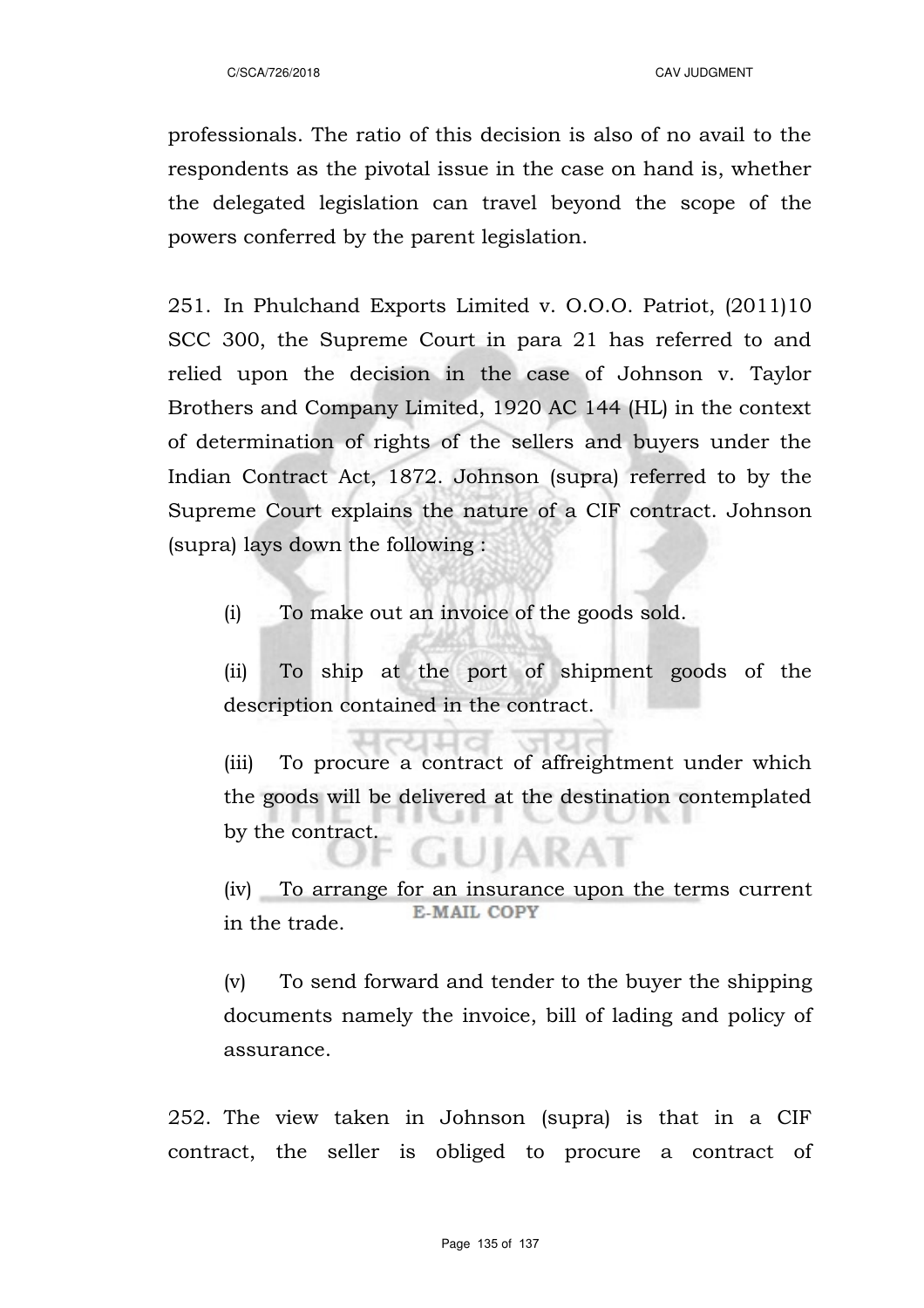affreightment under which the goods would be delivered at their destination.

253. In our opinion, such observations, on the contrary, supports the case of the writ-applicants that in a case of CIF contract, the contract for transportation is entered into by the seller, i.e. the foreign exporter, and not the buyer, i.e. the importer, and the importer is not the recipient of the service of transportation of the goods.

254. In view of the aforesaid discussion, we have reached to the conclusion that no tax is leviable under the Integrated Goods and Services Tax Act, 2007, on the ocean freight for the services provided by a person located in a non-taxable territory by way of transportation of goods by a vessel from a place outside India upto the customs station of clearance in India and the levy and collection of tax of such ocean freight under the impugned Notifications is not permissible in law.

255. In the result, this writ-application along with all other connected writ-applications is allowed. The impugned Notification No.8/2017 – Integrated Tax (Rate) dated  $28<sup>th</sup>$  June 2017 and the Entry 10 of the Notification No.10/2017 – Integrated Tax (Rate) dated  $28<sup>th</sup>$  June 2017 are declared as ultra vires the Integrated Goods and Services Tax Act, 2017, as they lack legislative competency. Both the Notifications are hereby declared to be unconstitutional. Civil Application, if any, stands disposed of.

#### **(J. B. PARDIWALA, J.)**

# **(A. C. RAO, J.)**